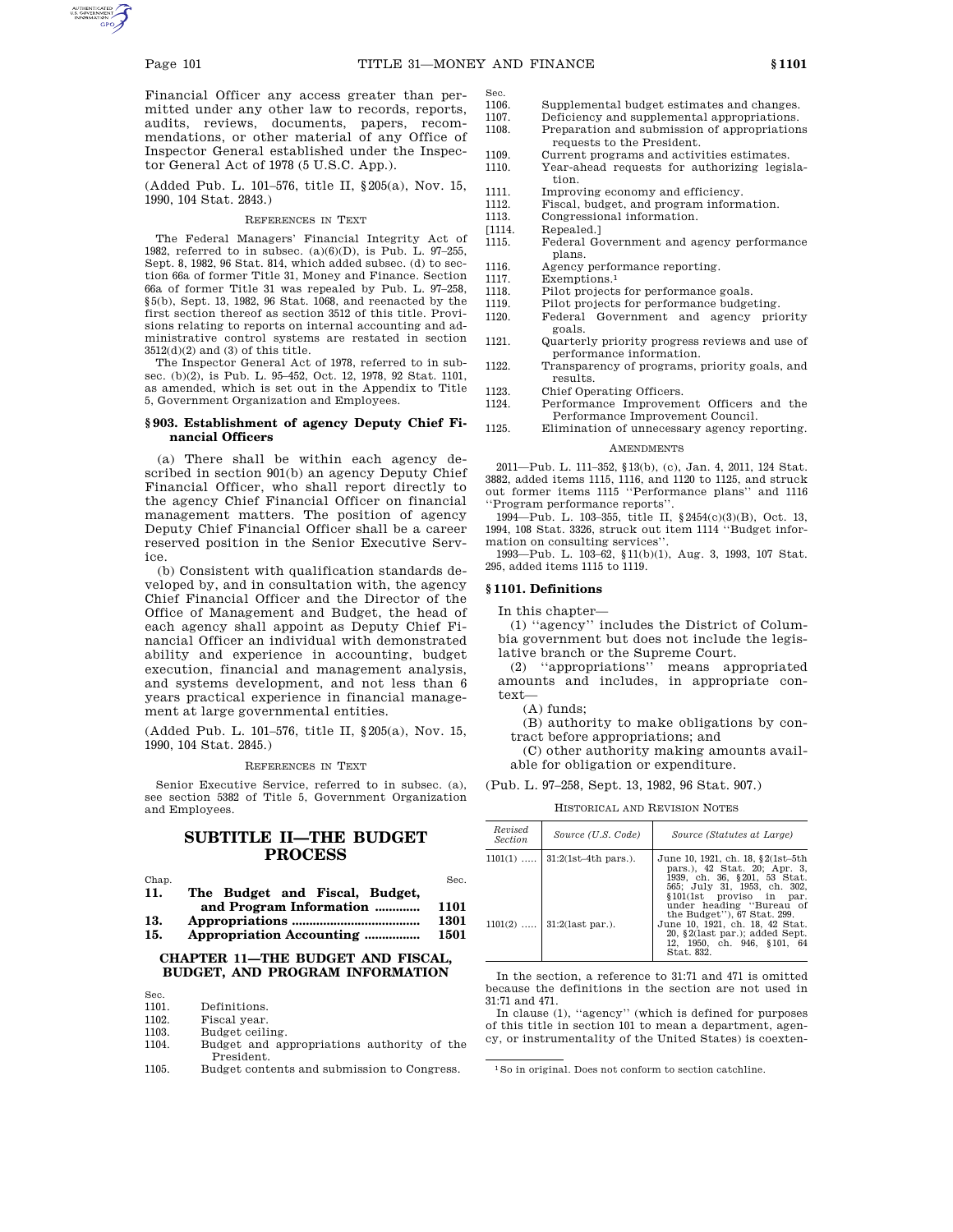sive with and substituted for the term ''department or establishment'' which was defined in 31:2 as in part meaning ''any executive department, independent commission, board, bureau, office, agency, or other establishment of the Government, including any independent regulatory commission or board''. This definition merely restates and continues, and does not in any way change or expand, the definition in 31:2. Under that definition, entities such as the Tennessee Valley Authority that have been interpreted to be outside the purview of the definition will continue to be outside the purview in the same manner and to the same extent that they were under 31:2. The words ''includes the District of Columbia government'' are used because of existing law but the inclusion of these words is not to be interpreted as construing the extent to which the District of Columbia Self-Government and Governmental Reorganizational Act (Pub. L. 93–198, 87 Stat. 774) supersedes the provisions codified in this title. The words ''of the United States'' are omitted as surplus. The text of 31:2(2d–4th pars.) is omitted as unnecessary because of the restatement. The text of section 2(3d par.) of the Budget and Accounting Act, 1921 (ch. 18, 42 Stat. 20), is omitted as obsolete because of section 501 of the revised title.

#### SHORT TITLE OF 2011 AMENDMENT

Pub. L. 111–352, §1(a), Jan. 4, 2011, 124 Stat. 3866, provided that: ''This Act [enacting sections 1115, 1116, and 1120 to 1125 of this title and section 306 of Title 5, Government Organization and Employees, amending section 1105 of this title, repealing sections 1115 and 1116 of this title and section 306 of Title 5, and enacting provisions set out as notes under section 1115 of this title and section 5105 of Title 5] may be cited as the 'GPRA Modernization Act of 2010'.

## SHORT TITLE OF 2010 AMENDMENT

Pub. L. 111–291, title IV, §401, Dec. 8, 2010, 124 Stat. 3097, provided that: ''This title [amending section 1105 of this title, enacting provisions set out as a note under section 1105 of this title, and amending provisions set out as a note under this section] may be cited as the 'Crow Tribe Water Rights Settlement Act of 2010'.''

### SHORT TITLE OF 1993 AMENDMENT

Pub. L. 103–62, §1, Aug. 3, 1993, 107 Stat. 285, provided that: ''This Act [enacting sections 1115 to 1119, 9703, and 9704 of this title, section 306 of Title 5, Government Organization and Employees, and sections 2801 to 2805 of Title 39, Postal Service, amending section 1105 of this title, and enacting provisions set out as notes under section 1115 of this title] may be cited as the 'Government Performance and Results Act of 1993'.''

### SHORT TITLE OF 1984 AMENDMENT

Pub. L. 98–501, title II, §201, Oct. 19, 1984, 98 Stat. 2324, provided that: ''This title [amending section 1105 of this title and enacting provisions set out as a note under section 1105 of this title] may be cited as the 'Federal Capital Investment Program Information Act of 1984'.''

#### CONSTRUCTION OF 1993 AMENDMENT

Pub. L. 103–62, §10, Aug. 3, 1993, 107 Stat. 295, provided that: ''No provision or amendment made by this Act [see Short Title of 1993 Amendment note set out above] may be construed as—

''(1) creating any right, privilege, benefit, or entitlement for any person who is not an officer or employee of the United States acting in such capacity, and no person who is not an officer or employee of the United States acting in such capacity shall have standing to file any civil action in a court of the United States to enforce any provision or amendment made by this Act; or

''(2) superseding any statutory requirement, including any requirement under section 553 of title 5, United States Code.''

#### CONGRESSIONAL FINDINGS AND STATEMENT OF PURPOSES

Pub. L. 103–62, §2, Aug. 3, 1993, 107 Stat. 285, provided that:

''(a) FINDINGS.—The Congress finds that—

''(1) waste and inefficiency in Federal programs undermine the confidence of the American people in the Government and reduces the Federal Government's ability to address adequately vital public needs;

''(2) Federal managers are seriously disadvantaged in their efforts to improve program efficiency and effectiveness, because of insufficient articulation of program goals and inadequate information on program performance; and

''(3) congressional policymaking, spending decisions and program oversight are seriously handicapped by insufficient attention to program performance and results.

'(b) PURPOSES.—The purposes of this Act [see Short Title of 1993 Amendment note set out above] are to—

''(1) improve the confidence of the American people in the capability of the Federal Government, by systematically holding Federal agencies accountable for achieving program results;

'(2) initiate program performance reform with a series of pilot projects in setting program goals, measuring program performance against those goals, and reporting publicly on their progress;

''(3) improve Federal program effectiveness and public accountability by promoting a new focus on results, service quality, and customer satisfaction;

''(4) help Federal managers improve service delivery, by requiring that they plan for meeting program objectives and by providing them with information about program results and service quality;

''(5) improve congressional decisionmaking by providing more objective information on achieving statutory objectives, and on the relative effectiveness

and efficiency of Federal programs and spending; and ''(6) improve internal management of the Federal Government.''

#### CONGRESSIONAL OVERSIGHT

Pub. L. 103–62, §8(a), Aug. 3, 1993, 107 Stat. 294, provided that: ''Nothing in this Act [see Short Title of 1993 Amendment note set out above] shall be construed as limiting the ability of Congress to establish, amend, suspend, or annul a performance goal. Any such action shall have the effect of superseding that goal in the plan submitted under section 1105(a)(29) [now 1105(a)(28)] of title 31, United States Code.''

#### EXECUTIVE ORDER NO. 13037

Ex. Ord. No. 13037, Mar. 3, 1997, 62 F.R. 10185, as amended by Ex. Ord. No. 13066, Oct. 29, 1997, 62 F.R. 59273; Ex. Ord. No. 13108, Dec. 11, 1998, 63 F.R. 69175, which established the Commission to Study Capital Budgeting, was revoked by Ex. Ord. No. 13138, §3(d), Sept. 30, 1999, 64 F.R. 53880, formerly set out as a note under section 14 of the Appendix to Title 5, Government Organization and Employees.

### **§ 1102. Fiscal year**

The fiscal year of the Treasury begins on October 1 of each year and ends on September 30 of the following year. Accounts of receipts and expenditures required under law to be published each year shall be published for the fiscal year.

(Pub. L. 97–258, Sept. 13, 1982, 96 Stat. 908.)

HISTORICAL AND REVISION NOTES

| Revised<br>Section | Source (U.S. Code) | Source (Statutes at Large)                                                                                                 |
|--------------------|--------------------|----------------------------------------------------------------------------------------------------------------------------|
| $1102$             | 131:1020.          | R.S. §237; Oct. 1, 1890, ch. 1256,<br>§9, 26 Stat. 646; restated<br>July 12, 1974, Pub. L. 93-344,<br>§ 501, 88 Stat, 321. |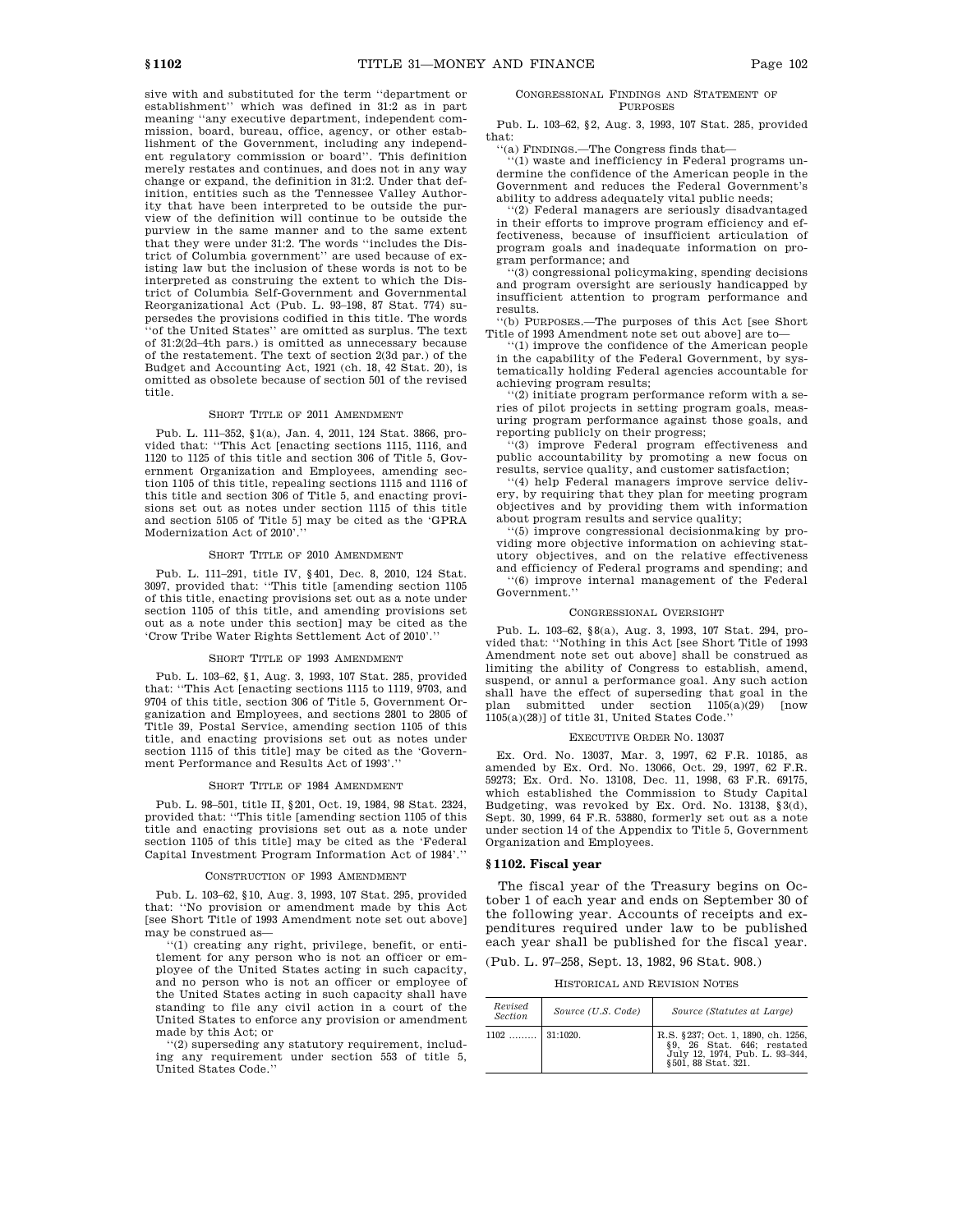The words ''in all matters of accounts, receipts, expenditures, estimates, and appropriations'' are omitted as being included in ''fiscal''. The word ''prepared'' is omitted as being included in ''published''. The words "as established by subsection (a) of this section" are omitted as unnecessary because of the restatement. The text of  $31:1020(a)(1)$  and the words "beginning on October 1, 1976'' are omitted as executed.

#### FISCAL YEAR TRANSITION PERIOD OF JULY 1, 1976, THROUGH SEPTEMBER 30, 1976

Pub. L. 94–274, Apr. 21, 1976, 90 Stat. 383, provided for an orderly transition to the new Oct. 1 to Sept. 30 fiscal year for particular acts by specifying how the period of July 1, 1976, through Sept. 30, 1976, was to be treated for fiscal year purposes.

### **§ 1103. Budget ceiling**

Congress reaffirms its commitment that budget outlays of the United States Government for a fiscal year may be not more than the receipts of the Government for that year.

(Pub. L. 97–258, Sept. 13, 1982, 96 Stat. 908.)

HISTORICAL AND REVISION NOTES

| Revised<br>Section | Source (U.S. Code) | Source (Statutes at Large)                                                                                          |
|--------------------|--------------------|---------------------------------------------------------------------------------------------------------------------|
| $1103$   31:27.    |                    | Oct. 10, 1978, Pub. L. 95-435,<br>§7, 92 Stat. 1053; restated<br>Oct. 7, 1980. Pub. L. 96-389.<br>§3.94 Stat. 1553. |

The word ''total'' is omitted as surplus. The words ''for a fiscal year'' are substituted for ''beginning with Fiscal Year 1981'' because of the restatement and to eliminate executed words. The words ''for that year'' are added because of the restatement.

### **§ 1104. Budget and appropriations authority of the President**

(a) The President shall prepare budgets of the United States Government under section 1105 of this title and proposed deficiency and supplemental appropriations under section 1107 of this title. To the extent practicable, the President shall use uniform terms in stating the purposes and conditions of appropriations.

(b) Except as provided in this chapter, the President shall prescribe the contents and order of statements in the budget on expenditures and estimated expenditures and statements on proposed appropriations and information submitted with the budget and proposed appropriations. The President shall include with the budget and proposed appropriations information on personnel and other objects of expenditure in the way that information was included in the budget for fiscal year 1950. However, the requirement that information be included in the budget in that way may be waived or changed by joint action of the Committees on Appropriations of both Houses of Congress. This subsection does not limit the authority of a committee of Congress to request information in a form it prescribes.

(c) When the President makes a basic change in the form of the budget, the President shall submit with the budget information showing where items in the budget for the prior fiscal year are contained in the present budget. However, the President may change the functional categories in the budget only in consultation with the Committees on Appropriations and on the Budget of both Houses of Congress. Committees of the House of Representatives and Senate shall receive prompt notification of all such changes.

(d) The President shall develop programs and prescribe regulations to improve the compilation, analysis, publication, and dissemination of statistical information by executive agencies. The President shall carry out this subsection through the Administrator for the Office of Information and Regulatory Affairs in the Office of Management and Budget.

(e) Under regulations prescribed by the President, each agency shall provide information required by the President in carrying out this chapter. The President has access to, and may inspect, records of an agency to obtain information.

(Pub. L. 97–258, Sept. 13, 1982, 96 Stat. 908; Pub. L. 99–177, title II, §224, Dec. 12, 1985, 99 Stat. 1060.)

HISTORICAL AND REVISION NOTES

| Revised<br>Section | Source (U.S. Code)                                                                         | Source (Statutes at Large)                                                                                                                                                                                                                |
|--------------------|--------------------------------------------------------------------------------------------|-------------------------------------------------------------------------------------------------------------------------------------------------------------------------------------------------------------------------------------------|
| $1104(a)$          | 31:16(last sentence<br>related to prepa-<br>ration of budgets<br>and appropria-<br>tions). | June 10, 1921, ch. 18, §207(last<br>sentence related to prepara-<br>tion of budgets and appro-<br>priations), $42$ Stat. $22i$ ; re-<br>stated Sept. 12, 1950, ch. 946,<br>§102(e), 64 Stat. 833; Reorg.<br>Plan No. 2 of 1970, eff. July |
|                    | 31:623.                                                                                    | 1, 1970, §102(a), 84 Stat. 2085.<br>June 23, 1913, ch. 3, §3, 38 Stat.<br>75; Reorg. Plan No. 1 of 1939,<br>eff. July 1, 1939, §1, 53 Stat.<br>1423; Reorg. Plan No. 2 of<br>1970, eff. July 1, 1970,                                     |
| $1104(b)$          | 31:581.                                                                                    | §102(a), 84 Stat. 2085.<br>June 10, 1921, ch. 18, §204, 42<br>Stat. 21; restated Sept. 12.<br>1950, ch. 946, §102(c), 64 Stat.<br>833.                                                                                                    |
| $1104(c)$          | 31:11d.                                                                                    | July 12, 1974, Pub. L. 93-344,<br>§802, 88 Stat. 330.                                                                                                                                                                                     |
|                    | 31:581a.                                                                                   | June 10, 1921, ch. 18, §205, 42<br>Stat. 21; restated Sept. 12,<br>1950, ch. 946, §102(d), 64 Stat.<br>833.                                                                                                                               |
| $1104(d)$          | 31:18b.                                                                                    | Sept. 12, 1950, ch. 946, §103, 64<br>Stat. 834; Reorg. Plan No. 2<br>of 1970, eff. July 1, 1970,<br>§102(a), 84 Stat. 2085.                                                                                                               |
|                    | 44:3503(note).                                                                             | Dec. 11, 1980, Pub. L. 96-511,<br>§3(a), 94 Stat, 2825.                                                                                                                                                                                   |
| $1104(e)$ 31:21.   |                                                                                            | June 10, 1921, ch. 18, §213, 42<br>Stat. 23; Reorg. Plan No. 1<br>of 1939, eff. July 1, 1939, §1,<br>53 Stat. 1423; Reorg. Plan<br>No. 2 of 1970, eff. July 1,<br>1970, §102(a), 84 Stat. 2085.                                           |

In the section, the word ''President'' is substituted for ''Office'' in 31:16(last sentence), ''President, through the Director of the Office of Management and Budget'' in 31:18b, ''President and the Director of the Office of Management and Budget'' in 44:3503(note), and ''Office of Management and Budget'' in 31:21 and 623, because sections 101 and 102(a) of Reorganization Plan No. 2 of 1970 (eff. July 1, 1970, 84 Stat. 2085), designated the Bureau of the Budget as the Office of Management and Budget and transferred all functions of the Bureau to the President.

In subsection (a), the words ''under such rules and regulations as the President may prescribe'' in 31:16(last sentence) are omitted as unnecessary because of section 101 of Reorganization Plan No. 2 of 1970. The words ''use uniform terms in stating'' are substituted for ''make uniform the language commonly used in expressing'' in 31:623 for consistency. The words ''eliminate from all estimates unnecessary words'' are omitted as unnecessary because of the authority of the President under this subsection to prepare the budget. The text of section 3(words before semicolon) in the Act of June 23, 1913 (ch. 13, 38 Stat. 75) is omitted as superseded by 31:ch. 1 and 31:581.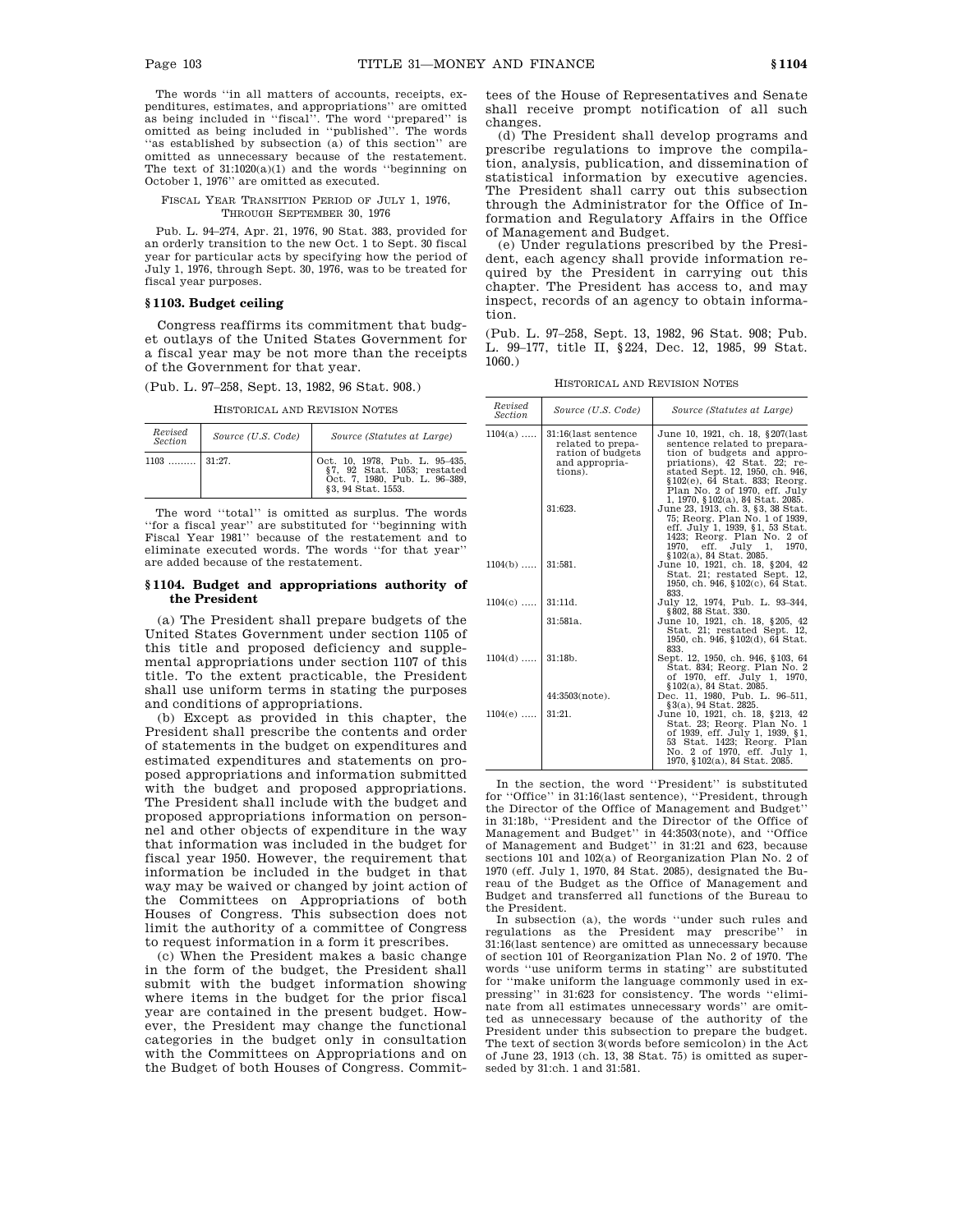the authority of the President under subsection (a) to prepare the budget. The words ''proposed appropriations'' are substituted for ''proposed supplemental or deficiency appropriations'' because of the restatement. The word ''personnel'' is substituted for ''personal services'' for clarity. The word ''way'' is substituted for ''manner and form'' for consistency. The words ''either generally or in specific cases'' are omitted as surplus. The word ''request'' is substituted for ''request and receive'' to eliminate unnecessary words. The words ''it prescribes'' are substituted for ''as they may desire in consideration of and action upon budget estimates'' to eliminate unnecessary words.

In subsection (c), the words ''President makes'' are substituted for ''is made'' in 31:581a as being more precise. The word ''information'' is substituted for ''explanatory notes and tables'' for consistency in the revised title. The words ''to Congress'', ''as may be necessary'', and ''various'' are omitted as surplus. The words ''The President may change'' are substituted for ''Any change . . . shall be made only'' in 31:11d because the President prepares and submits the budget under 31:11. The word ''budget'' is substituted for ''Budget of the United States Government transmitted pursuant to section 11 of this title'' to eliminate unnecessary words and for consistency in the chapter.

In subsection (d), the word ''gathering'' in 31:18b is omitted as being included in ''compilation''. The text of 31:18b(last sentence) is omitted as unnecessary because of the restatement of the source provisions in subsection (e). The words ''carry out . . . through'' are substituted for ''delegate to'' in 44:3503(note) for consistency.

In subsection (e), the word ''provide'' is substituted for ''furnish'' for consistency. The words ''required by the President in carrying out this chapter'' are substituted for ''as the Office may from time to time require'' because of section 101 of Reorganization Plan No. 2 of 1970 and to provide comparable limiting language on when information may be required. The words ''the director and the assistant director, or any employee of the Office when duly authorized'' are omitted because of 3:301. The word ''inspect'' is substituted for ''examine'' for consistency in the revised title. The word ''records'' is substituted for ''books, documents, papers, or records'' for consistency in the revised title and with other titles of the United States Code.

#### AMENDMENTS

1985—Subsec. (c). Pub. L. 99–177 inserted provisions relating to notice to committees of House of Representatives and Senate.

#### EFFECTIVE DATE OF 1985 AMENDMENT

Amendment by Pub. L. 99–177 effective Dec. 12, 1985, and applicable with respect to fiscal years beginning after Sept. 30, 1985, see section 275(a)(1) of Pub. L. 99–177, formerly set out as an Effective and Termination Dates note under section 900 of Title 2, The Congress, prior to repeal by Pub. L. 112–25, title I, §104(a), Aug. 2, 2011, 125 Stat. 246.

EX. ORD. NO. 10253. PROVISIONS FOR IMPROVEMENT OF WORK OF FEDERAL EXECUTIVE AGENCIES WITH RESPECT TO STATISTICAL INFORMATION

Ex. Ord. No. 10253, June 11, 1951, 16 F.R. 5605, as amended by Ex. Ord. No. 12013, Oct. 7, 1977, 42 F.R. 54931;

Ex. Ord. No. 12318, Aug. 12, 1981, 46 F.R. 42833, provided: SECTION 1. The Director of the Office of Management and Budget (hereinafter referred to as the Director) shall develop programs, and issue regulations and orders, for the improved gathering, compiling, analyzing, publishing, and disseminating of statistical information for any purpose by the various agencies in the executive branch of the Federal Government.

SEC. 2. In order to carry out the provisions of Section 1 of this order, the Director shall maintain a continuing study for the improvement of the statistical work of the agencies in the executive branch of the Federal Government with a view to obtaining the maximum benefit from the funds and facilities available for such work, giving due consideration to the constantly changing character of the various needs for statistical information both within and without the Government and, where the statistical work is primarily concerned with operating programs, giving due consideration to administrative needs, statutory requirements, and the needs involved in the development of administrative and legislative recommendations. The Director, either upon his own initiative or upon the request of any such agency, shall (a) provide for the interchange of information calculated to improve statistical work, (b) make appropriate arrangements for improving statistical work involving relationships between two or more agencies, and (c) assist the agencies, by other means, to improve their statistical work.

SEC. 3. The following shall be included among the objectives sought in carrying out the provisions of Section 1 hereof:

(a) To achieve an adequate program of statistical work in the agencies of the executive branch, in relation to over-all needs for statistical information, including the filling of gaps and overcoming of weaknesses in presently available statistical information.

(b) To achieve the most effective use of resources available for statistical work by the agencies, in relation to over-all needs.

(c) To minimize the burden upon those furnishing statistical data needed by the various Federal agencies.

(d) To improve the reliability and timeliness of statistical information.

(e) To achieve maximum comparability among the several statistical series and studies.

(f) To improve the presentation of statistical information and of explanations regarding the sources and reliability of such information, and regarding the limitations on the uses that can appropriately be made of it.

SEC. 4. Regulations and orders issued pursuant to Section 1 hereof shall be signed by the Director. When so signed, such regulations and orders shall require no further approval and shall be adhered to by all agencies in the executive branch. Any such regulation or order may pertain to a single agency, a group of agencies, or all agencies in the executive branch.

SEC. 5. In the development of programs and the preparation of regulations and orders for issuance pursuant to Section 1 hereof, the Director shall consult Federal agencies whose activities will be substantially affected, and may consult non-Federal groups to the extent he finds it necessary to carry out the purposes of this order.

SEC. 6. The authority outlined in this order is in addition to and not in substitution for the existing authority of the Director, or of the Office of Management and Budget, with respect to statistical and reporting activities. To the extent, however, that this order conflicts with any previous Executive order affecting statistical or reporting activities, the provisions of this order shall control.

SEC. 7. As required by Section 3(a) of the Paperwork Reduction Act of 1980 (94 Stat. 2825; 44 U.S.C. 3503 note), the Director shall redelegate to the Administrator for the Office of Information and Regulatory Affairs, Office of Management and Budget, all functions, authority, and responsibility under Section 103 of the Budget and Accounting Procedures Act of 1950 (31 U.S.C. 18b) [31 U.S.C. 1104(d)] which have been vested in the Director by this Order.

SEC. 8. [Revoked by Ex. Ord. No. 12318, Aug. 21, 1981, 46 F.R. 42833.]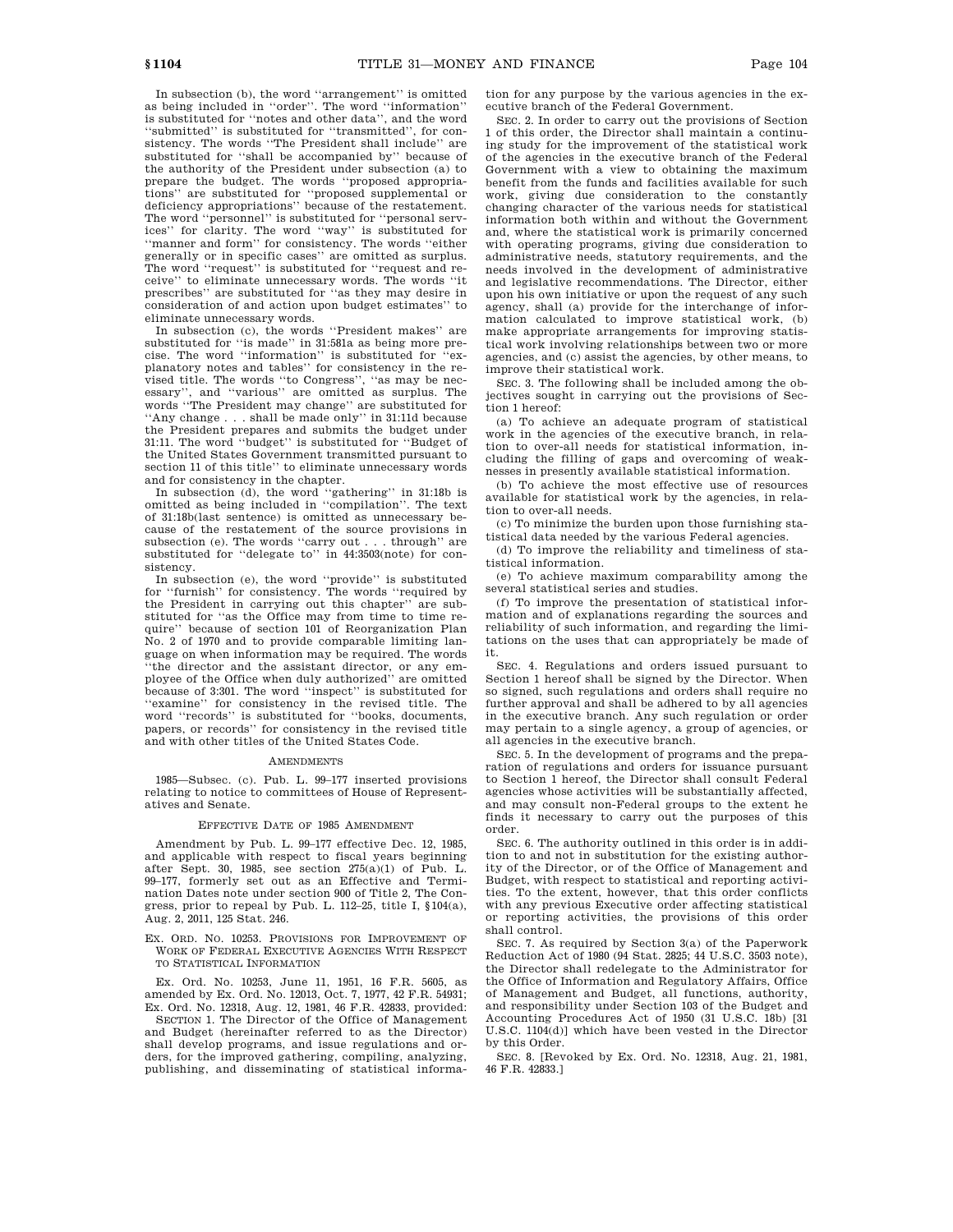# **§ 1105. Budget contents and submission to Congress**

(a) On or after the first Monday in January but not later than the first Monday in February of each year, the President shall submit a budget of the United States Government for the following fiscal year. Each budget shall include a budget message and summary and supporting information. The President shall include in each budget the following:

(1) information on activities and functions of the Government.

(2) when practicable, information on costs and achievements of Government programs.

(3) other desirable classifications of information.

(4) a reconciliation of the summary information on expenditures with proposed appropriations.

(5) except as provided in subsection (b) of this section, estimated expenditures and proposed appropriations the President decides are necessary to support the Government in the fiscal year for which the budget is submitted and the 4 fiscal years after that year.

(6) estimated receipts of the Government in the fiscal year for which the budget is submitted and the 4 fiscal years after that year under—

(A) laws in effect when the budget is submitted; and

(B) proposals in the budget to increase revenues.

(7) appropriations, expenditures, and receipts of the Government in the prior fiscal year.

(8) estimated expenditures and receipts, and appropriations and proposed appropriations, of the Government for the current fiscal year.

(9) balanced statements of the—

(A) condition of the Treasury at the end of the prior fiscal year;

(B) estimated condition of the Treasury at the end of the current fiscal year; and

(C) estimated condition of the Treasury at the end of the fiscal year for which the budget is submitted if financial proposals in the budget are adopted.

(10) essential information about the debt of the Government.

(11) other financial information the President decides is desirable to explain in practicable detail the financial condition of the Government.

(12) for each proposal in the budget for legislation that would establish or expand a Government activity or function, a table showing—

(A) the amount proposed in the budget for appropriation and for expenditure because of the proposal in the fiscal year for which the budget is submitted; and

(B) the estimated appropriation required because of the proposal for each of the 4 fiscal years after that year that the proposal will be in effect.

(13) an allowance for additional estimated expenditures and proposed appropriations for the fiscal year for which the budget is submitted.

(14) an allowance for unanticipated uncontrollable expenditures for that year.

(15) a separate statement on each of the items referred to in section  $301(a)(1)$ –(5) of the Congressional Budget Act of 1974 (2 U.S.C.  $632(a)(1)–(5)$ .

(16) the level of tax expenditures under existing law in the tax expenditures budget (as defined in section 3(a)(3) of the Congressional Budget Act of 1974 (2 U.S.C. 622(a)(3)) for the fiscal year for which the budget is submitted, considering projected economic factors and changes in the existing levels based on proposals in the budget.

(17) information on estimates of appropriations for the fiscal year following the fiscal year for which the budget is submitted for grants, contracts, and other payments under each program for which there is an authorization of appropriations for that following fiscal year when the appropriations are authorized to be included in an appropriation law for the fiscal year before the fiscal year in which the appropriation is to be available for obligation.

(18) a comparison of the total amount of budget outlays for the prior fiscal year, estimated in the budget submitted for that year, for each major program having relatively uncontrollable outlays with the total amount of outlays for that program in that year.

(19) a comparison of the total amount of receipts for the prior fiscal year, estimated in the budget submitted for that year, with receipts received in that year, and for each major source of receipts, a comparison of the amount of receipts estimated in that budget with the amount of receipts from that source in that year.

(20) an analysis and explanation of the differences between each amount compared under clauses (18) and (19) of this subsection.

(21) a horizontal budget showing—

(A) the programs for meteorology and of the National Climate Program established under section 5 of the National Climate Program Act (15 U.S.C. 2904);

(B) specific aspects of the program of, and appropriations for, each agency; and

(C) estimated goals and financial requirements.

(22) a statement of budget authority, proposed budget authority, budget outlays, and proposed budget outlays, and descriptive information in terms of—

(A) a detailed structure of national needs that refers to the missions and programs of agencies (as defined in section 101 of this title); and

(B) the missions and basic programs.

(23) separate appropriation accounts for appropriations under the Occupational Safety and Health Act of 1970 (29 U.S.C. 651 et seq.) and the Federal Mine Safety and Health Act of 1977 (30 U.S.C. 801 et seq.).

(24) recommendations on the return of Government capital to the Treasury by a mixedownership corporation (as defined in section 9101(2) of this title) that the President decides are desirable.

(25) a separate appropriation account for appropriations for each Office of Inspector Gen-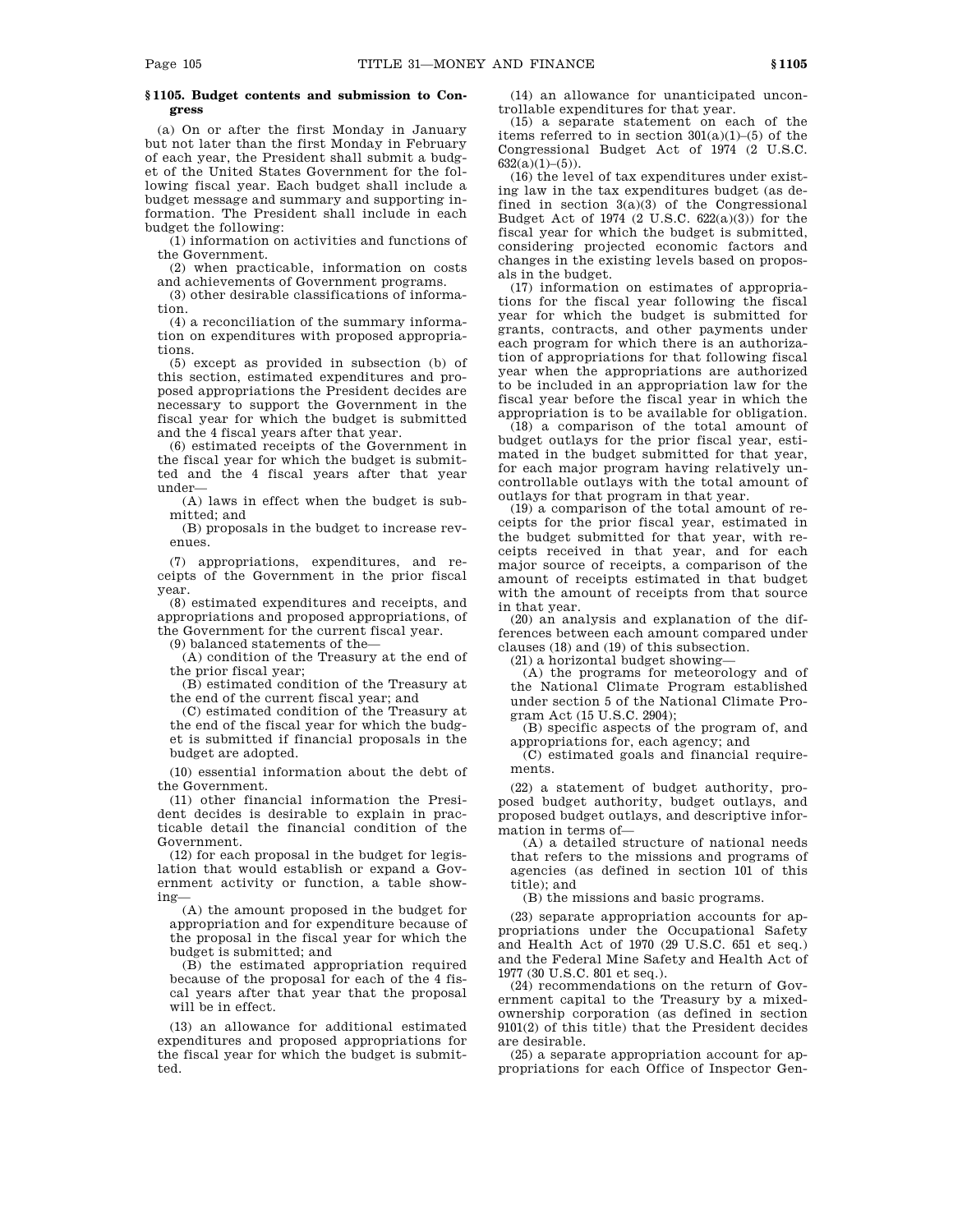eral of an establishment defined under section 11(2) of the Inspector General Act of 1978.

(26) a separate statement of the amount of appropriations requested for the Office of National Drug Control Policy and each program of the National Drug Control Program.

(27) a separate statement of the amount of appropriations requested for the Office of Federal Financial Management.

(28) beginning with fiscal year 1999, a Federal Government performance plan for the overall budget as provided for under section 1115.

(29) information about the Violent Crime Reduction Trust Fund, including a separate statement of amounts in that Trust Fund.

(30) an analysis displaying, by agency, proposed reductions in full-time equivalent positions compared to the current year's level in order to comply with section 5 of the Federal Workforce Restructuring Act of 1994.

(31) a separate statement of the amount of appropriations requested for the Chief Financial Officer in the Executive Office of the President.

(32) a statement of the levels of budget authority and outlays for each program assumed to be extended in the baseline as provided in section  $257(b)(2)(A)$  and for excise taxes assumed to be extended under section  $257(b)(2)(C)$ of the Balanced Budget and Emergency Deficit Control Act of 1985.

(33) a separate appropriation account for appropriations for the Council of the Inspectors General on Integrity and Efficiency, and, included in that account, a separate statement of the aggregate amount of appropriations requested for each academy maintained by the Council of the Inspectors General on Integrity and Efficiency.

(34) with respect to the amount of appropriations requested for use by the Export-Import Bank of the United States, a separate statement of the amount requested for its program budget, the amount requested for its administrative expenses, and of the amount requested for its administrative expenses, the amount requested for technology expenses.

 $(35)(A)(i)$  a detailed, separate analysis, by budget function, by agency, and by initiative area (as determined by the administration) for the prior fiscal year, the current fiscal year, the fiscal years for which the budget is submitted, and the ensuing fiscal year identifying the amounts of gross and net appropriations or obligational authority and outlays that contribute to homeland security, with separate displays for mandatory and discretionary amounts, including—

(I) summaries of the total amount of such appropriations or new obligational authority and outlays requested for homeland security;

(II) an estimate of the current service levels of homeland security spending;

(III) the most recent risk assessment and summary of homeland security needs in each initiative area (as determined by the administration); and

(IV) an estimate of user fees collected by the Federal Government on behalf of homeland security activities;

(ii) with respect to subclauses (I) through (IV) of clause (i), amounts shall be provided by account for each program, project and activity; and

(iii) an estimate of expenditures for homeland security activities by State and local governments and the private sector for the prior fiscal year and the current fiscal year.

(B) In this paragraph, consistent with the Office of Management and Budget's June 2002 ''Annual Report to Congress on Combatting Terrorism'', the term ''homeland security'' refers to those activities that detect, deter, protect against, and respond to terrorist attacks occurring within the United States and its territories.

(C) In implementing this paragraph, including determining what Federal activities or accounts constitute homeland security for purposes of budgetary classification, the Office of Management and Budget is directed to consult periodically, but at least annually, with the House and Senate Budget Committees, the House and Senate Appropriations Committees, and the Congressional Budget Office.

(36) as supplementary materials, a separate analysis of the budgetary effects for all prior fiscal years, the current fiscal year, the fiscal year for which the budget is submitted, and ensuing fiscal years of the actions the Secretary of the Treasury has taken or plans to take using any authority provided in the Emergency Economic Stabilization Act of 2008, including—

(A) an estimate of the current value of all assets purchased, sold, and guaranteed under the authority provided in the Emergency Economic Stabilization Act of 2008 using methodology required by the Federal Credit Reform Act of 1990 (2 U.S.C. 661 et seq.) and section 123 of the Emergency Economic Stabilization Act of 2008;

(B) an estimate of the deficit, the debt held by the public, and the gross Federal debt using methodology required by the Federal Credit Reform Act of 1990 and section 123 of the Emergency Economic Stabilization Act of 2008;

(C) an estimate of the current value of all assets purchased, sold, and guaranteed under the authority provided in the Emergency Economic Stabilization Act of 2008 calculated on a cash basis;

(D) a revised estimate of the deficit, the debt held by the public, and the gross Federal debt, substituting the cash-based estimates in subparagraph (C) for the estimates calculated under subparagraph (A) pursuant to the Federal Credit Reform Act of 1990 and section 123 of the Emergency Economic Stabilization Act of 2008; and

(E) the portion of the deficit which can be attributed to any action taken by the Secretary using authority provided by the Emergency Economic Stabilization Act of 2008 and the extent to which the change in the deficit since the most recent estimate is due to a reestimate using the methodology required by the Federal Credit Reform Act of 1990 and section 123 of the Emergency Economic Stabilization Act of 2008.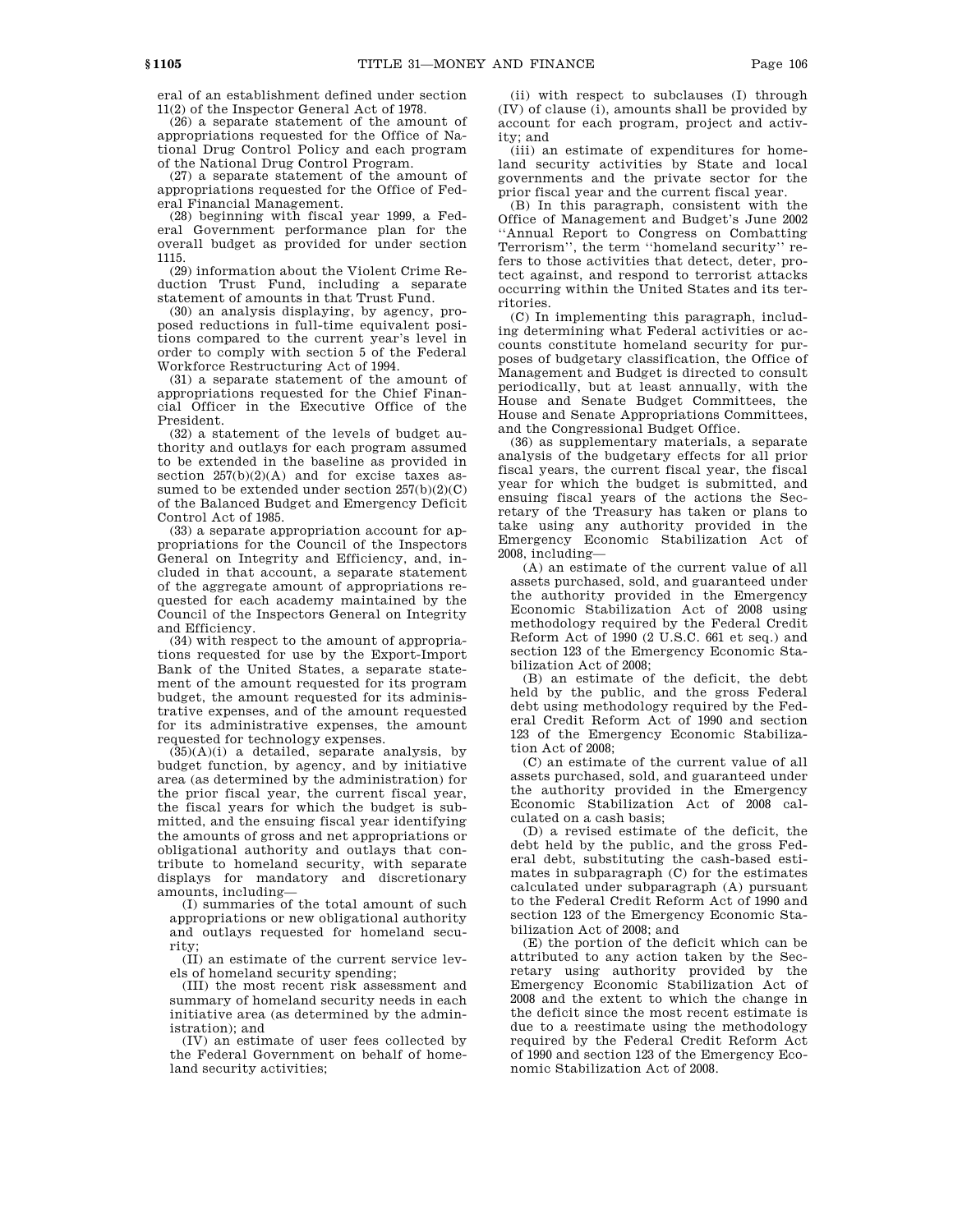$(37)^1$  information on estimates of appropriations for the fiscal year following the fiscal year for which the budget is submitted for the following medical care accounts of the Veterans Health Administration, Department of Veterans Affairs account:

(A) Medical Services.

(B) Medical Support and Compliance.

(C) Medical Facilities.

(38) a separate statement for the Crow Settlement Fund established under section 411 of the Crow Tribe Water Rights Settlement Act of 2010, which shall include the estimated amount of deposits into the Fund, obligations, and outlays from the Fund.

 $(37)^2$  the list of plans and reports, as provided for under section 1125, that agencies identified for elimination or consolidation because the plans and reports are determined outdated or duplicative of other required plans and reports.

(b) Estimated expenditures and proposed appropriations for the legislative branch and the judicial branch to be included in each budget under subsection  $(a)(5)$  of this section shall be submitted to the President before October 16 of each year and included in the budget by the President without change.

(c) The President shall recommend in the budget appropriate action to meet an estimated deficiency when the estimated receipts for the fiscal year for which the budget is submitted (under laws in effect when the budget is submitted) and the estimated amounts in the Treasury at the end of the current fiscal year available for expenditure in the fiscal year for which the budget is submitted, are less than the estimated expenditures for that year. The President shall make recommendations required by the public interest when the estimated receipts and estimated amounts in the Treasury are more than the estimated expenditures.

(d) When the President submits a budget or supporting information about a budget, the President shall include a statement on all changes about the current fiscal year that were made before the budget or information was submitted.

(e)(1) The President shall submit with materials related to each budget transmitted under subsection (a) on or after January 1, 1985, an analysis for the ensuing fiscal year that shall identify requested appropriations or new obligational authority and outlays for each major program that may be classified as a public civilian capital investment program and for each major program that may be classified as a military capital investment program, and shall contain summaries of the total amount of such appropriations or new obligational authority and outlays for public civilian capital investment programs and summaries of the total amount of such appropriations or new obligational authority and outlays for military capital investment programs. In addition, the analysis under this paragraph shall contain—

(A) an estimate of the current service levels of public civilian capital investment and of military capital investment and alternative high and low levels of such investments over a period of ten years in current dollars and over a period of five years in constant dollars;

(B) the most recent assessment analysis and summary, in a standard format, of public civilian capital investment needs in each major program area over a period of ten years;

(C) an identification and analysis of the principal policy issues that affect estimated public civilian capital investment needs for each major program; and

(D) an identification and analysis of factors that affect estimated public civilian capital investment needs for each major program, including but not limited to the following factors:

(i) economic assumptions;

(ii) engineering standards;

(iii) estimates of spending for operation and maintenance;

(iv) estimates of expenditures for similar investments by State and local governments; and

(v) estimates of demand for public services derived from such capital investments and estimates of the service capacity of such investments.

To the extent that any analysis required by this paragraph relates to any program for which Federal financial assistance is distributed under a formula prescribed by law, such analysis shall be organized by State and within each State by major metropolitan area if data are available.

(2) For purposes of this subsection, any appropriation, new obligational authority, or outlay shall be classified as a public civilian capital investment to the extent that such appropriation, authority, or outlay will be used for the construction, acquisition, or rehabilitation of any physical asset that is capable of being used to produce services or other benefits for a number of years and is not classified as a military capital investment under paragraph (3). Such assets shall include (but not be limited to)—

(A) roadways or bridges,

(B) airports or airway facilities,

(C) mass transportation systems,

(D) wastewater treatment or related facilities,

(E) water resources projects,

(F) hospitals,

(G) resource recovery facilities,

(H) public buildings,

(I) space or communications facilities,

(J) railroads, and

(K) federally assisted housing.

(3) For purposes of this subsection, any appropriation, new obligational authority, or outlay shall be classified as a military capital investment to the extent that such appropriation, authority, or outlay will be used for the construction, acquisition, or rehabilitation of any physical asset that is capable of being used to produce services or other benefits for purposes of national defense and security for a number of years. Such assets shall include military bases, posts, installations, and facilities.

(4) Criteria and guidelines for use in the identification of public civilian and military capital

<sup>1</sup>So in original. Another par. (37) is set out after par. (38).

<sup>2</sup>So in original. Another par. (37) is set out preceding par. (38).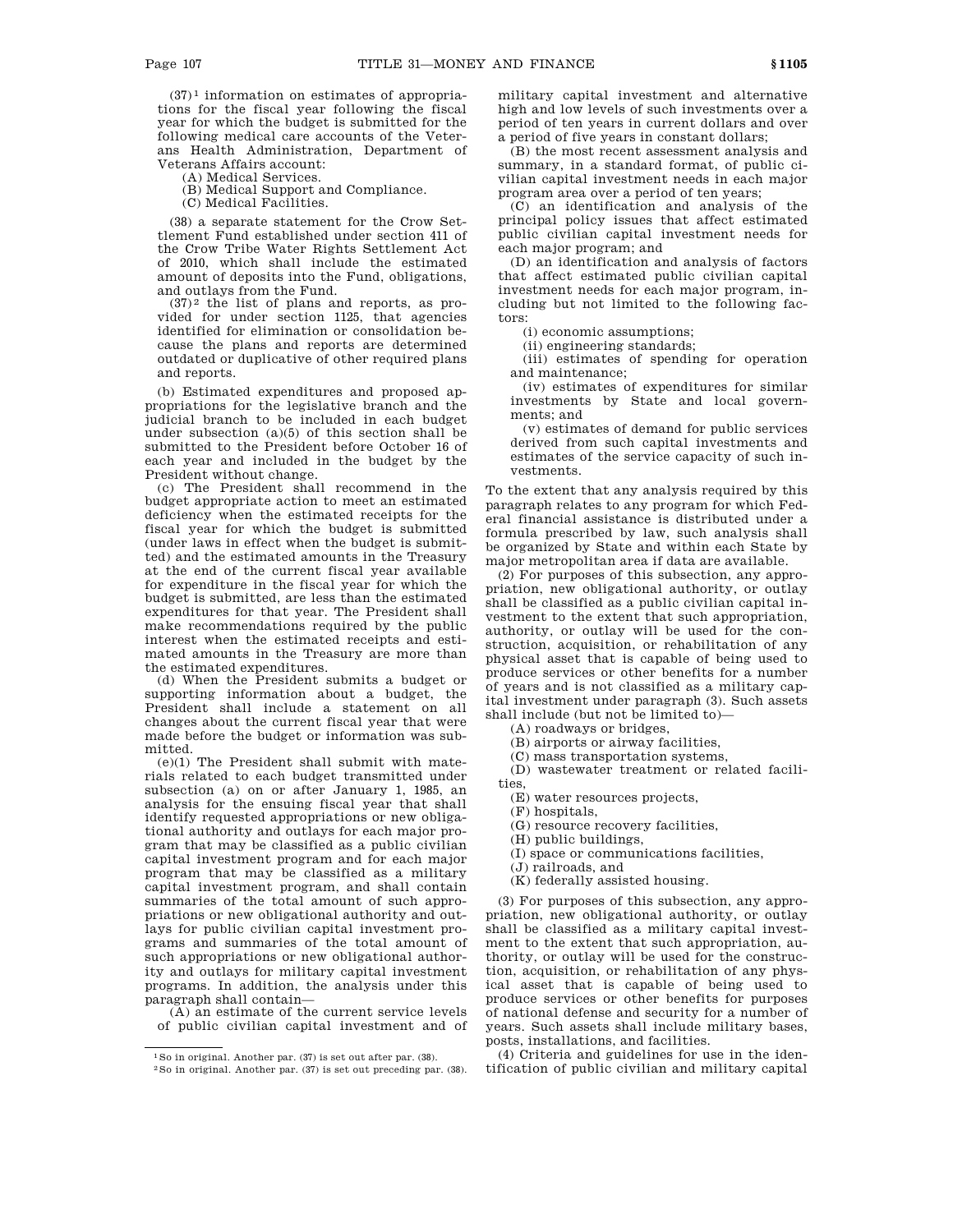investments, for distinguishing between public civilian and military capital investments, and for distinguishing between major and nonmajor capital investment programs shall be issued by the Director of the Office of Management and Budget after consultation with the Comptroller General and the Congressional Budget Office. The analysis submitted under this subsection shall be accompanied by an explanation of such criteria and guidelines.

(5) For purposes of this subsection—

(A) the term ''construction'' includes the design, planning, and erection of new structures and facilities, the expansion of existing structures and facilities, the reconstruction of a project at an existing site or adjacent to an existing site, and the installation of initial and replacement equipment for such structures and facilities;

(B) the term ''acquisition'' includes the addition of land, sites, equipment, structures, facilities, or rolling stock by purchase, leasepurchase, trade, or donation; and

(C) the term ''rehabilitation'' includes the alteration of or correction of deficiencies in an existing structure or facility so as to extend the useful life or improve the effectiveness of the structure or facility, the modernization or replacement of equipment at an existing structure or facility, and the modernization of, or replacement of parts for, rolling stock.

(f) The budget transmitted pursuant to subsection (a) for a fiscal year shall be prepared in a manner consistent with the requirements of the Balanced Budget and Emergency Deficit Control Act of 1985 that apply to that and subsequent fiscal years.

 $(g)(1)$  The Director of the Office of Management and Budget shall establish the funding for advisory and assistance services for each department and agency as a separate object class in each budget annually submitted to the Congress under this section.

 $(2)(A)$  In paragraph  $(1)$ , except as provided in subparagraph (B), the term ''advisory and assistance services'' means the following services when provided by nongovernmental sources:

(i) Management and professional support services.

(ii) Studies, analyses, and evaluations.

(iii) Engineering and technical services.

(B) In paragraph (1), the term ''advisory and assistance services'' does not include the following services:

(i) Routine automated data processing and telecommunications services unless such services are an integral part of a contract for the procurement of advisory and assistance services.

(ii) Architectural and engineering services, as defined in section 1102 of title 40.

(iii) Research on basic mathematics or medical, biological, physical, social, psychological, or other phenomena.

 $(h)(1)$  If there is a medicare funding warning under section  $801(a)(2)$  of the Medicare Prescription Drug, Improvement, and Modernization Act of 2003 made in a year, the President shall submit to Congress, within the 15-day period beginning on the date of the budget submission to

Congress under subsection (a) for the succeeding year, proposed legislation to respond to such warning.

(2) Paragraph (1) does not apply if, during the year in which the warning is made, legislation is enacted which eliminates excess general revenue medicare funding (as defined in section 801(c) of the Medicare Prescription Drug, Improvement, and Modernization Act of 2003) for the 7-fiscalyear reporting period, as certified by the Board of Trustees of each medicare trust fund (as defined in section  $801(c)(5)$  of such Act) not later than 30 days after the date of the enactment of such legislation.

(Pub. L. 97–258, Sept. 13, 1982, 96 Stat. 908; Pub. L. 97–452, §1(2), Jan. 12, 1983, 96 Stat. 2467; Pub. L. 98–501, title II, §203, Oct. 19, 1984, 98 Stat. 2324; Pub. L. 99–177, title II, §241, Dec. 12, 1985, 99 Stat. 1063; Pub. L. 100–119, title I, §106(f), Sept. 29, 1987, 101 Stat. 781; Pub. L. 100–418, title V, §5301, Aug. 23, 1988, 102 Stat. 1462; Pub. L. 100–504, title I, §108, Oct. 18, 1988, 102 Stat. 2529; Pub. L. 100-690, title I, §1006, Nov. 18, 1988, 102 Stat. 4187; Pub. L. 101–508, title XIII, §13112(c), Nov. 5, 1990, 104 Stat. 1388–608; Pub. L. 101–576, title II, §203(b), Nov. 15, 1990, 104 Stat. 2841; Pub. L. 103–62, §4(a), Aug. 3, 1993, 107 Stat. 286; Pub. L. 103–272, §4(f)(1)(E), July 5, 1994, 108 Stat. 1362; Pub. L. 103–322, title XXXI, §310001(e), Sept. 13, 1994, 108 Stat. 2103; Pub. L. 103–355, title II, §2454(a), Oct. 13, 1994, 108 Stat. 3326; Pub. L. 104–287, §4(1), Oct. 11, 1996, 110 Stat. 3388; Pub. L. 105–33, title X, §10209(b), Aug. 5, 1997, 111 Stat. 711; Pub. L. 105–277, div. C, title VII, §713(c), Oct. 21, 1998, 112 Stat. 2681–693; Pub. L. 106–58, title VI, §638(f), Sept. 29, 1999, 113 Stat. 475; Pub. L. 106–422, §2(c), Nov. 1, 2000, 114 Stat. 1874; Pub. L. 107–189, §4(a), June 14, 2002, 116 Stat. 699; Pub. L. 107–217, §3(h)(3), Aug. 21, 2002, 116 Stat. 1299; Pub. L. 107–296, title VIII, §889(a), Nov. 25, 2002, 116 Stat. 2250; Pub. L. 108–173, title VIII, §802(a), Dec. 8, 2003, 117 Stat. 2360; Pub. L. 108–178, §4(f)(1), Dec. 15, 2003, 117 Stat. 2641; Pub. L. 110–343, div. A, title II, §203(a), Oct. 3, 2008, 122 Stat. 3801; Pub. L. 110–409, §7(d)(2), Oct. 14, 2008, 122 Stat. 4313; Pub. L. 111–81, §2, Oct. 22, 2009, 123 Stat. 2137; Pub. L. 111–291, title IV, §§411(h), 415, Dec. 8, 2010, 124 Stat. 3116, 3121; Pub. L. 111–352, §11(a), Jan. 4, 2011, 124 Stat. 3881.)

#### AMENDMENT OF SUBSECTION (a)

*For contingent repeal of amendment by section 415 of Pub. L. 111–291, see Repeal on Failure To Meet Enforceability Date note below.*

HISTORICAL AND REVISION NOTES 1982 ACT

| Revised<br><i>Section</i> | Source (U.S. Code)                                            | Source (Statutes at Large)                                                                                                                                                                                                                                                                                                                                                                                                                                                                    |
|---------------------------|---------------------------------------------------------------|-----------------------------------------------------------------------------------------------------------------------------------------------------------------------------------------------------------------------------------------------------------------------------------------------------------------------------------------------------------------------------------------------------------------------------------------------------------------------------------------------|
| 1105(a)<br>$(1)–(14)$ .   | 31:11(a)(less<br>$(5)$ (words after 2d)<br>comma)).<br>31:19. | June 10, 1921, ch. 18, §201(a), 42<br>Stat. 20; restated Sept. 12.<br>1950, ch. 946, §102(a), 64 Stat.<br>832; Aug. 1, 1956, ch. 814,<br>§1(a), 70 Stat, 782; Oct, 26.<br>1970. Pub. L. 91–510. §221(a).<br>84 Stat. 1169: July 12, 1974.<br>Pub. L. 93-344, §§ 603, 604, 88<br>Stat. 324.<br>June 10, 1921, ch. 18, §211, 42<br>Stat. 22: Reorg. Plan No. 1<br>of 1939, eff. July 1, 1939, §1,<br>53 Stat. 1423: Reorg. Plan<br>No. 2 of 1970, eff. July 1,<br>1970, §102(a), 84 Stat. 2085. |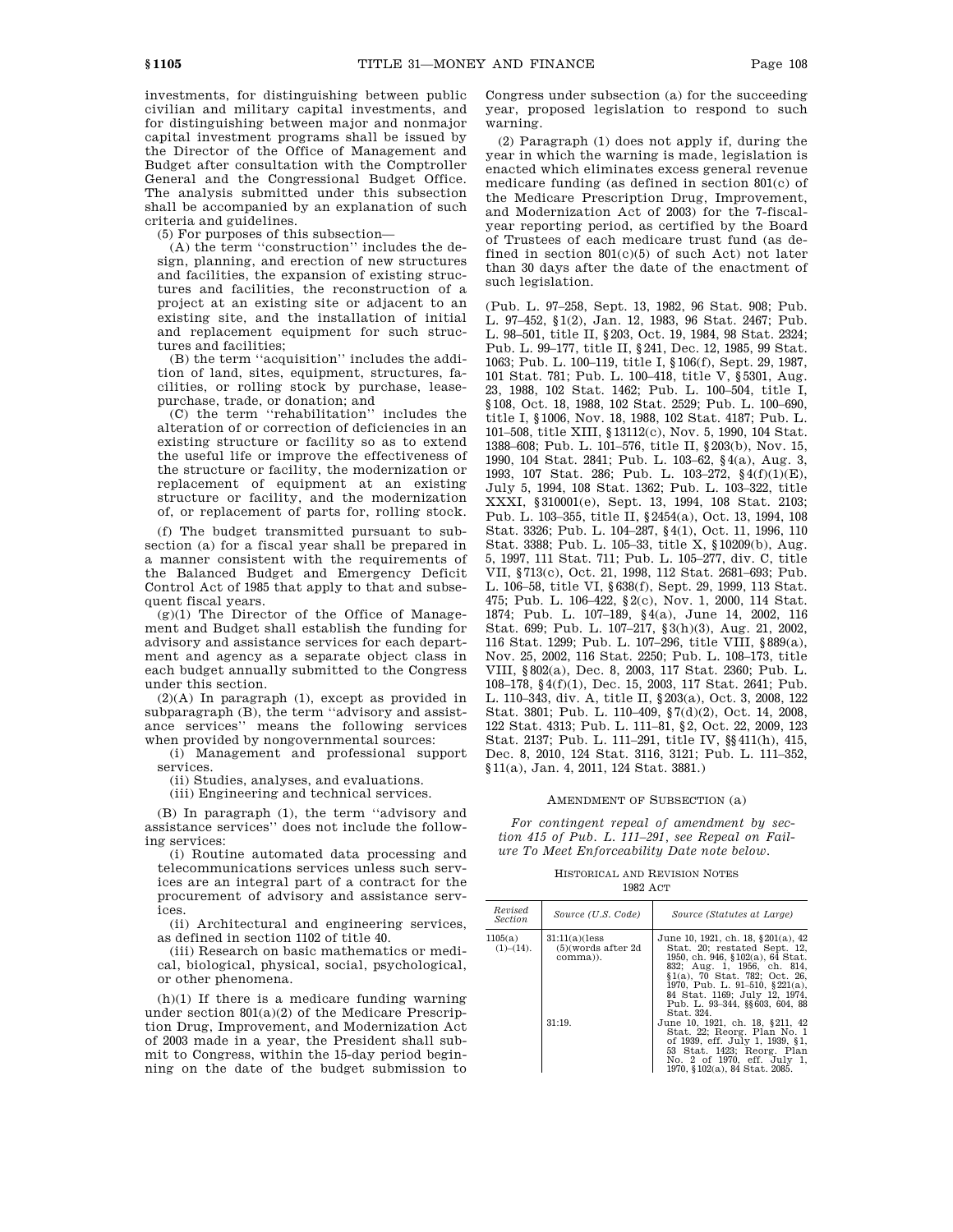### HISTORICAL AND REVISION NOTES—CONTINUED 1982 ACT

| Revised<br><b>Section</b> | Source (U.S. Code)                                           | Source (Statutes at Large)                                                                                                                                                                                        |
|---------------------------|--------------------------------------------------------------|-------------------------------------------------------------------------------------------------------------------------------------------------------------------------------------------------------------------|
| 1105(a)(15)               | $31:11(d)$ .                                                 | June 10, 1921, ch. 18, 42 Stat.<br>20, §201(d)–(f), (g)(last sen-<br>$tence) - (i)(1st$ sentence);<br>added July 12, 1974, Pub. L.<br>93-344, §601, 88 Stat, 323.                                                 |
| 1105(a)(16)               | $31:11(e)$ .                                                 |                                                                                                                                                                                                                   |
| 1105(a)(17)               | $31:11(h)$ .                                                 |                                                                                                                                                                                                                   |
| 1105(a)                   | $31:11(f)$ .                                                 |                                                                                                                                                                                                                   |
| $(18)–(20)$ .             |                                                              |                                                                                                                                                                                                                   |
| 1105(a)(21)               | 31:25                                                        | Oct. 18, 1962. Pub. L. 87-843.<br>§304(1st par.), 76 Stat. 1097;<br>Reorg. Plan No. 2 of 1970,<br>eff. July 1, 1970, §102(a), 84<br>Stat. 2085; Sept. 17, 1978.<br>Pub. L. 95-367, $\S5(g)(2)$ , 92<br>Stat. 603. |
| 1105(a)(22)               | $31:11(i)(1st sen-$                                          |                                                                                                                                                                                                                   |
|                           | tence).                                                      |                                                                                                                                                                                                                   |
| 1105(a)(23)               | $31:11$ (note).                                              | Nov. 9, 1977, Pub. L. 95-164,<br>§305, 91 Stat. 1322.                                                                                                                                                             |
| 1105(a)(24)               | 31:859.                                                      | Dec. 6, 1945, ch. 557, §204, 59<br>Stat. 601.                                                                                                                                                                     |
| $1105(b)$                 | 28:605(last par.).<br>31:11(a)(5)(words)<br>after 2d comma). |                                                                                                                                                                                                                   |
| $1105(c)$                 | 31:13.                                                       | June 10, 1921, ch. 18, §202, 42<br>Stat. 21.                                                                                                                                                                      |
| $1105(d)$                 | $31:11(g)(last sen-$<br>tence).                              |                                                                                                                                                                                                                   |

In the section, the word ''current'' is substituted for ''in progress'', and the word ''prior'' is substituted for ''last completed'', for consistency in the revised title.

In subsection (a), before clause (1), the text of 31:19 is omitted as superseded by the broader authority of  $31:11(a)(5)$ . The words "for the following fiscal year" are added for clarity. The words ''summary and supporting information'' are substituted for ''summary data and text, and supporting detail'' in the introductory matter of 31:11(a) for consistency. The words ''in such form and detail as the President may determine'' are omitted as unnecessary because of the authority of the President under section 1104(a) of the revised title to prepare the budget. The words ''The President shall . . . in each budget the following'' are substituted for ''The Budget transmitted pursuant to subsection (a) of this section for each fiscal year shall'' in 31:11(d)–(f), (h), and (i) because of the restatement. The word ''President'' is substituted for ''Office of Management and Budget'' in 31:25 because sections 101 and 102(a) of Reorganization Plan No. 2 of 1970 (eff. July 1, 1970, 84 Stat. 2085) designated the Bureau of the Budget as the Office of Management and Budget and transferred all functions of the Bureau to the President. The words ''in connection with the budget presentation for fiscal year 1964 and each succeeding year thereafter'' are omitted as executed.

In subsection  $(a)(1)$ , the words "information on" are added for clarity.

In subsection  $(a)(2)$ , the word "Government" is added for clarity.

In subsection (a)(3), the word ''information'' is substituted for ''data'' for consistency.

In subsection (a)(5) and (6), the words ''fiscal year for which the budget is submitted'' are substituted for ''ensuing fiscal year'' the first time they appear for clarity. The words ''the 4 fiscal years after that year'' are substituted for ''projections for the four fiscal years immediately following the ensuing fiscal year'' to eliminate unnecessary words.

In subsection  $(a)(6)$ , the words "proposals . . . to increase revenues'' are substituted for ''revenue propos-

als'' for consistency in the revised title. In subsection  $(a)(7)$ , the word "actual" is omitted as surplus.

In subsection (a)(8), the words ''appropriations and''

are substituted for ''actual or'' for clarity. In subsection (a)(9), the words ''fiscal year for which the budget is submitted'' are substituted for ''ensuing fiscal year'' for clarity.

In subsection  $(a)(10)$ , the words "bonded and other" are omitted as surplus.

In subsection (a)(11), the words ''information the President decides'' are substituted for ''statements and data as in his opinion'' for clarity and consistency. The word ''desirable'' is substituted for ''necessary or desirable'' and the words ''to explain'' are substituted for ''in order to make known'', to eliminate unnecessary words.

In subsection (a)(12), before subclause (A), the word ''legislation'' is substituted for ''new or additional legislation'' to eliminate unnecessary words. The words ''activity or function'' are substituted for ''function, activity, or authority'' for consistency. The words ''in addition to those functions, activities, and authorities then existing or as then being administered and operated'' are omitted as surplus.

In subsection (a)(16), the words ''fiscal year for which the budget is submitted'' are substituted for ''such fiscal year'' for clarity.

In subsection  $(a)(17)$ , the words "fiscal year following" the fiscal year for which the budget is submitted'' are substituted for ''next succeeding fiscal year'', the words ''that following fiscal year'' are substituted for ''such succeeding fiscal year'', and the words "fiscal year before'' are substituted for ''fiscal year preceding'', for

clarity and consistency. In subsection (a)(18), the words ''uncontrollable or'' are omitted as being included in ''relatively uncontrollable''.

In subsection  $(a)(19)$  and  $(20)$ , the word "receipts" is substituted for "revenues" for consistency in the revised title.

Subsection  $(a)(20)$  is substituted for  $31:11(f)(3)$  to eliminate unnecessary words.

In subsection  $(a)(21)$ , the words "the totality of" are omitted as surplus.

In subsection (a)(22), the words "budget outlays" are substituted for ''outlays'' for consistency. The words ''beginning with the fiscal year ending September 30, 1979'' are omitted as executed.

In subsection (a)(23), the words ''for appropriations'' are substituted for ''amounts required for appropriations'' to eliminate unnecessary words. The words ''for mine health and safety" and "for occupational safety" and health'' are omitted as unnecessary because of the restatement.

In subsection (a)(24), the words ''(as defined in section 9101(2) of this title)'' are added because the subsection is based on a law to which the defined term applies. The words ''decides are desirable'' are substituted for ''may wish to make'' for consistency.

In subsection (b), the words ''for such years'' in 31:11(a)(5)(words after 2d comma) are omitted because of the restatement. The words ''of the United States'' and ''by him'' are omitted as surplus. The words ''to be included in each budget under subsection (a)(5) of this section'' are added because of the restatement. The words ''before October 16'' are substituted for ''on or before October 15'', and the word ''change'' is sub-

stituted for ''revision'', for consistency. In subsection (c), the words ''new taxes, loans, or other'' are omitted as being included in ''appropriate action''. The words ''in effect'' are substituted for ''existing'' for consistency. The word ''aggregate'' is omitted as surplus.

In subsection (d), the words ''When the President submits a budget or supporting information about a budget, the President'' are substituted for ''The Budget transmitted pursuant to subsection (a) of this section for any fiscal year, or the supporting detail transmitted in connection therewith'' because of the restatement. The word ''changes'' is substituted for ''amendments and revisions'' to eliminate unnecessary words.

1983 ACT

| Revised<br>Section | Source (U.S. Code)    | Source (Statutes at Large)                                                                                      |
|--------------------|-----------------------|-----------------------------------------------------------------------------------------------------------------|
| 1105(a)(25)        | 31 App.: $11(k)(1)$ . | June 10, 1921, ch. 18, 42 Stat.<br>20, §201(k)(1); added Sept. 8,<br>1982. Pub. L. 97-255. §3. 96<br>Stat. 815. |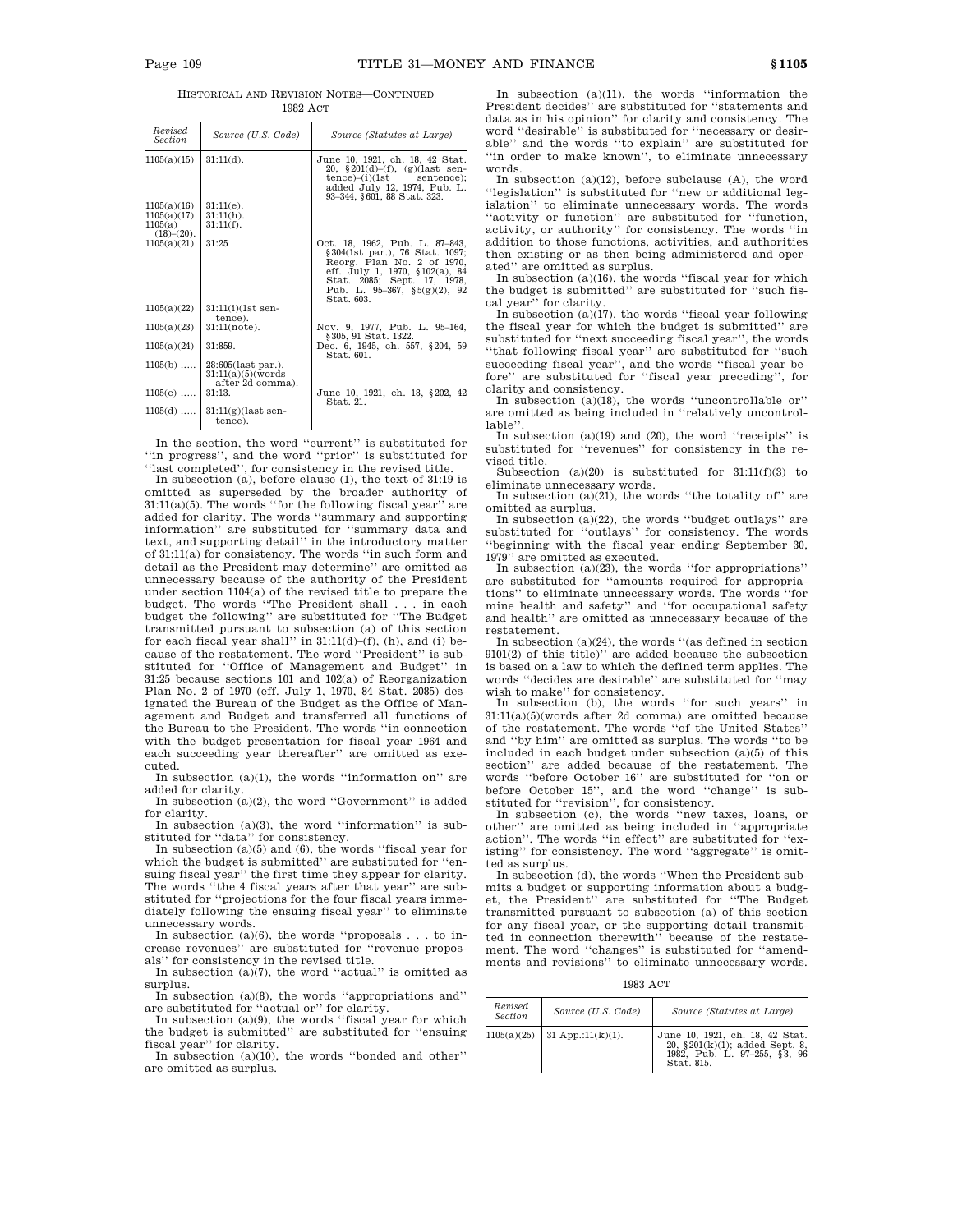The words ''The President shall include in the supporting detail accompanying each Budget'' are omitted as being included in the introductory provisions of 31:1105(a). The words ''submitted on or after January 1, 1983'' are omitted as executed. The words ''by the President'' and ''if any'' are omitted as surplus.

## REFERENCES IN TEXT

The Occupational Safety and Health Act of 1970, referred to in subsec. (a)(23), is Pub. L. 91–596, Dec. 29, 1970, 84 Stat. 1590, which is classified principally to chapter 15 (§651 et seq.) of Title 29, Labor. For complete classification of this Act to the Code, see Short Title note set out under section 651 of Title 29 and Tables.

The Federal Mine Safety and Health Act of 1977, referred to in subsec.  $(a)(23)$ , is Pub. L. 91-173, Dec. 30, 1969, 83 Stat. 742, as amended by Pub. L. 95–164, title I, §101, Nov. 9, 1977, 91 Stat. 1290, which is classified principally to chapter 22 (§801 et seq.) of Title 30, Mineral Lands and Mining. For complete classification of this Act to the Code, see Short Title note set out under section 801 of Title 30 and Tables.

Section 11(2) of the Inspector General Act of 1978, referred to in subsec. (a)(25), is section 11(2) of Pub. L. 95–452, which is set out in the Appendix to Title 5, Government Organization and Employees.

Section 5 of the Federal Workforce Restructuring Act of 1994, referred to in subsec. (a)(30), is section 5 of Pub. L. 103–226, which is set out as a note under section 3101 of Title 5, Government Organization and Employees.

Section 257(b)(2) of the Balanced Budget and Emergency Deficit Control Act of 1985, referred to in subsec.  $(a)(32)$ , is classified to section  $907(b)(2)$  of Title 2, The Congress.

The Emergency Economic Stabilization Act of 2008, referred to in subsec. (a)(36), is div. A of Pub. L. 110–343, Oct. 3, 2008, 122 Stat. 3765, which is classified principally to chapter 52 (§5201 et seq.) of Title 12, Banks and Banking. Section 123 of the Act is classified to section 5232 of Title 12. For complete classification of this Act to the Code, see Short Title note set out under section 5201 of Title 12 and Tables.

The Federal Credit Reform Act of 1990, referred to in subsec. (a)(36), is title V of Pub. L. 93–344, as added by Pub. L. 101–508, title XIII, §13201(a), Nov. 5, 1990, 104 Stat. 1388–609, which is classified generally to subchapter III (§661 et seq.) of chapter 17A of Title 2, The Congress. For complete classification of this Act to the Code, see Short Title note set out under section 621 of Title 2 and Tables.

Section 411 of the Crow Tribe Water Rights Settlement Act of 2010, referred to in subsec. (a)(38), is section 411 of Pub. L. 111–291, title IV, Dec. 8, 2010, 124 Stat. 3113, subsec. (h) of which amended this section. Subsecs. (a) to (g) of section 411, which relate to establishment of the Crow Settlement Fund, are not classified to the Code.

Section 801 of the Medicare Prescription Drug, Improvement, and Modernization Act of 2003, referred to in subsec. (h), is section 801 of Pub. L. 108–173, which is set out as a note under section 1395i of Title 42, The Public Health and Welfare.

#### AMENDMENTS

2011—Subsec. (a)(33), (35). Pub. L. 111–352, §11(a)(1), made amendment identical to that made by Pub. L. 111–291, §411(h)(2). See 2010 Amendment note below.

Subsec. (a)(37). Pub. L. 111–352, §11(a)(2), added par. (37) relating to list of outdated or duplicative plans and reports identified for elimination or consolidation.

2010—Subsec. (a)(33), (35). Pub. L. 111–291, §411(h)(2), redesignated par. (33) relating to detailed, separate analysis of homeland security appropriations, obligational authority, and outlays as (35). Former par. (35) redesignated (36). Amendment subject to contingent repeal, see Repeal on Failure To Meet Enforceability Date note below.

Subsec. (a)(36) to (38). Pub. L. 111–291, §411(h)(1), (3), redesignated par. (35) as (36) and (36) as (37) relating to information on estimates of appropriations for certain medical care accounts of the Veterans Health Administration and added par. (38). Amendment subject to contingent repeal, see Repeal on Failure To Meet Enforceability Date note below.

2009—Subsec. (a)(36). Pub. L. 111–81 added par. (36).

2008—Subsec. (a)(33). Pub. L. 110–409 added par. (33) relating to appropriations for the Council of the Inspectors General on Integrity and Efficiency and struck out former subsec. (33) relating to separate account for Inspectors General Criminal Investigator Academy and Inspectors General Forensic Laboratory.

Subsec. (a)(35). Pub. L. 110–343 added par. (35).

2003—Subsec. (g)(2)(B)(ii). Pub. L. 108–178 inserted 'section" before "1102 of title 40".

Subsec. (h). Pub. L. 108–173 added subsec. (h).

2002—Subsec. (a)(33). Pub. L. 107–296 added par. (33) relating to detailed, separate analysis of homeland security appropriations, obligational authority, and outlays.

Subsec. (a)(34). Pub. L. 107–189 added par. (34).

Subsec. (g)(2)(B)(ii). Pub. L. 107–217 substituted ''1102 of title 40'' for ''section 901 of the Brooks Architect-Engineers Act (40 U.S.C. 541)''.

2000—Subsec. (a)(33). Pub. L. 106–422 added par. (33) relating to separate account for Inspectors General Criminal Investigator Academy and Inspectors General Forensic Laboratory.

1999—Subsec. (a)(31). Pub. L. 106–58 added par. (31).

1998—Subsec. (a)(26). Pub. L. 105–277 added par. (26) relating to statement of appropriations requested for drug programs.

1997—Subsec. (a)(32). Pub. L. 105–33 added par. (32).

1996—Subsecs. (a)(26) to (31). Pub. L. 104–287 redesig-

nated pars. (27) to (31) as (26) to (30), respectively. Former par. (26) previously terminated.

1994—Subsec. (a)(26), (27). Pub. L. 103–272 renumbered par. (26) as (27).

Subsec. (a)(30), (31). Pub. L. 103–322 added pars. (30) and (31).

Subsec. (g). Pub. L. 103–355 added subsec. (g).

1993—Subsec. (a)(29). Pub. L. 103–62 added par. (29).

1990—Subsec. (a). Pub. L. 101–508, §13112(c)(1), substituted ''On or after the first Monday in January but not later than the first Monday in February of each year'' for ''On or before the first Monday after January 3 of each year (or on or before February 5 in 1986)''.

Subsec. (a)(28). Pub. L. 101–576 added par. (28).

Subsec. (f). Pub. L. 101–508, §13112(c)(2), amended subsec. (f) generally, substituting ''The budget transmitted pursuant to subsection (a) for a fiscal year shall be prepared in a manner consistent with the requirements of the Balanced Budget and Emergency Deficit Control Act of 1985 that apply to that and subsequent fiscal years.'' for

 $``(f)(1)$  The budget transmitted pursuant to subsection (a) for a fiscal year shall be prepared on the basis of the best estimates then available, in such a manner as to ensure that the deficit for such fiscal year shall not exceed the maximum deficit amount for such fiscal year as determined under paragraph (7) of section 3 of the Congressional Budget and Impoundment Control Act of 1974.

''(2) The deficit set forth in the budget so transmitted for any fiscal year shall not exceed the maximum deficit amount for such fiscal year as determined under paragraph (7) of section 3 of the Congressional Budget and Impoundment Control Act of 1974, with budget outlays and Federal revenues at such levels as the President may consider most desirable and feasible.

'(3) The budget transmitted pursuant to subsection (a) for a fiscal year shall include a budget baseline estimate made in accordance with section  $251(a)(6)$  of the Balanced Budget and Emergency Deficit Control Act of 1985 and using economic and technical assumptions consistent with the current services budget submitted under section 1109 for the fiscal year. If such budget baseline estimate differs from the estimate in the current services budget, the President shall explain the differences. The budget transmitted pursuant to sub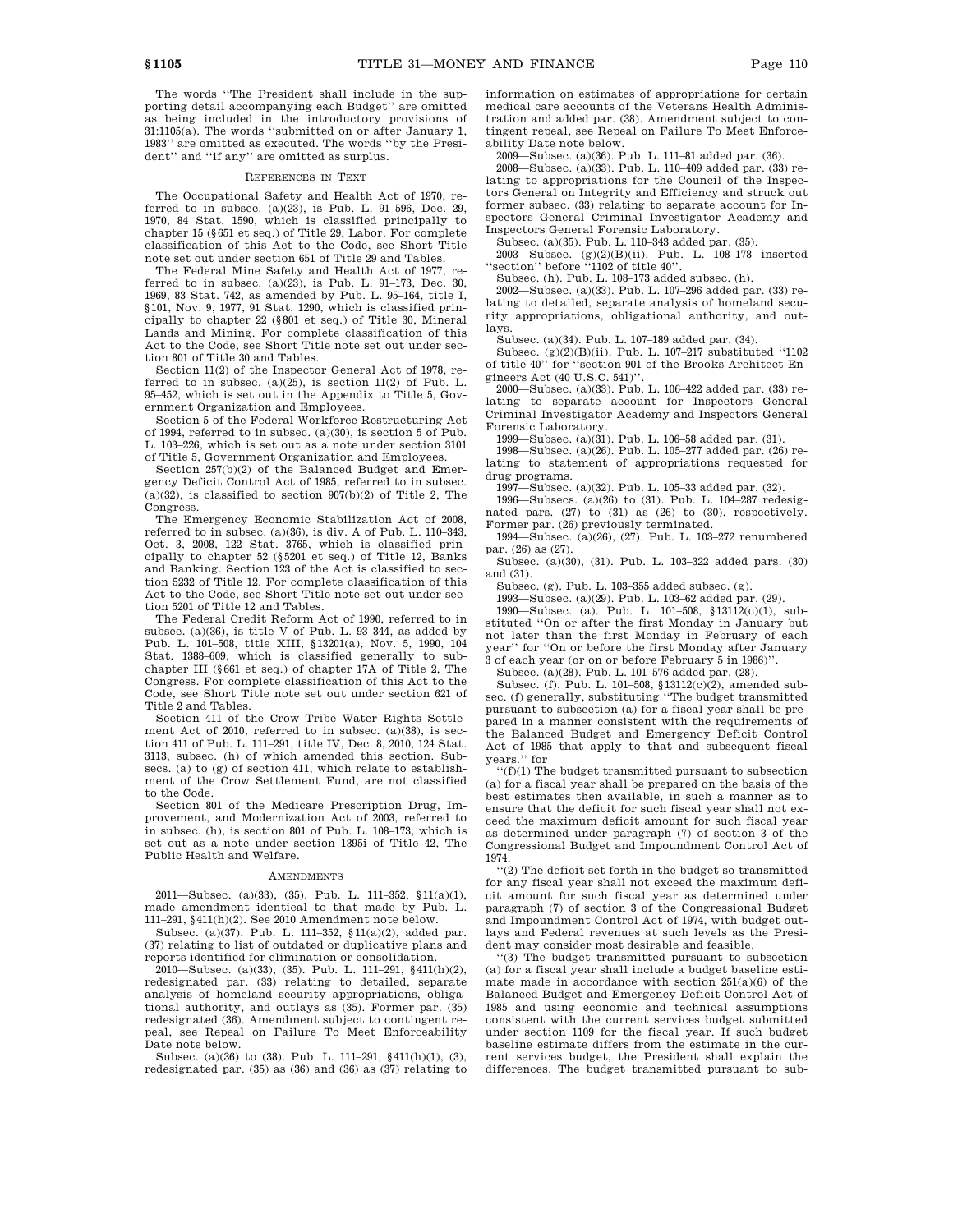section (a) for such fiscal year shall include the information required by section 251(a)(2) of such Act (other than account-level detail) assuming that the deficit in such budget baseline were the amount estimated by the Director of the Office of Management and Budget on August 25 of the calendar year in which the fiscal year begins.

 $\cdot$ <sup>(4)</sup> Paragraphs (1) and (2) shall not apply with respect to fiscal year 1989 if the budget transmitted for such fiscal year provides for deficit reduction from a budget baseline deficit for such fiscal year (as defined by section 251(a)(6) of the Balanced Budget and Emergency Deficit Control Act of 1985 and based on laws in effect on January 1, 1988) equal to or greater than \$36,000,000,000.

''(5) Paragraphs (1) and (2) shall not apply if a declaration of war by the Congress is in effect.

1988—Subsec. (a)(25). Pub. L. 100–504 amended par. (25) generally. Prior to amendment, par. (25) read as follows: ''a separate statement, for each agency having an Office of Inspector General, of the amount of the appropriation requested for the Office.''

Subsec. (a)(26). Pub. L. 100–690, §§1006, 1009, temporarily added par. (26) relating to statement of appropriations requested for drug programs. See Effective and Termination Dates of 1988 Amendments note below.

Pub. L. 100–418, §§5301, 5303, temporarily added par. (26) which read as follows: ''an analysis, prepared by the Office of Management and Budget after consultation with the chairman of the Council of Economic Advisers, of the budget's impact on the international competitiveness of United States business and the United States balance of payments position and shall include the following projections, based upon the best information available at the time, for the fiscal year for which the budget is submitted—

''(A) the amount of borrowing by the Government in private credit markets;

''(B) net domestic savings (defined as personal savings, corporate savings, and the fiscal surplus of State and local governments);

''(C) net private domestic investment;

''(D) the merchandise trade and current accounts;

''(E) the net increase or decrease in foreign indebtedness (defined as net foreign investment); and

''(F) the estimated direction and extent of the influence of the Government's borrowing in private credit markets on United States dollar interest rates and on the real effective exchange rate of the United States dollar.''

See Effective and Termination Dates of 1988 Amendments note below.

1987—Subsec. (f)(3) to (5). Pub. L. 100–119 added pars. (3) and (4) and redesignated former par. (3) as (5).

1985—Subsec. (a). Pub. L. 99–177, §241(a), substituted ''On or before the first Monday after January 3 of each year (or on or before February 5 in 1986)'' for ''During the first 15 days of each regular session of Congress''.

Subsec. (f). Pub. L. 99–177, §241(b), added subsec. (f).

1984—Subsec. (e). Pub. L. 98–501 added subsec. (e). 1983—Subsec. (a)(25). Pub. L. 97–452 added par. (25).

#### EFFECTIVE DATE OF 2008 AMENDMENT

Pub. L. 110–343, div. A, title II, §203(c), Oct. 3, 2008, 122 Stat. 3801, provided that: ''This section [amending this section and enacting provisions set out as a note under this section] and the amendment made by this section shall apply beginning with respect to the fiscal year 2010 budget submission of the President.''

#### EFFECTIVE DATE OF 2003 AMENDMENT

Amendment by Pub. L. 108–178 effective Aug. 21, 2002, see section 5 of Pub. L. 108–178, set out as a note under section 5334 of Title 5, Government Organization and Employees.

#### EFFECTIVE DATE OF 2002 AMENDMENT

Amendment by Pub. L. 107–296 effective 60 days after Nov. 25, 2002, see section 4 of Pub. L. 107–296, set out as an Effective Date note under section 101 of Title 6, Do-

mestic Security. Pub. L. 107–296, title VIII, §889(c), Nov. 25, 2002, 116 Stat. 2251, provided that: ''This section [amending this section and provisions set out as a note under section 2301 of Title 50, War and National Defense, and repealing provisions set out as a note under section 1113 of this title] and the amendment made by this section shall apply beginning with respect to the fiscal year 2005 budget submission.''

## EFFECTIVE DATE OF 1999 AMENDMENT

Amendment by Pub. L. 106–58 effective at noon on Jan. 20, 2001, see section 638(h) of Pub. L. 106–58, set out as a note under section 503 of this title.

#### EFFECTIVE DATE OF 1994 AMENDMENT

For effective date and applicability of amendment by Pub. L. 103–355, see section 10001 of Pub. L. 103–355, set out as a note under section 2302 of Title 10, Armed Forces.

### EFFECTIVE AND TERMINATION DATES OF 1988 **AMENDMENTS**

Amendment by Pub. L. 100–690 effective Jan. 21, 1989, and repealed Sept. 30, 1997, see sections 1012 and 1009,

respectively, of Pub. L. 100–690. Section 5303 of Pub. L. 100–418 provided that: ''The amendment made by section 5301 [amending this section] shall be effective for fiscal years 1989, 1990, 1991, and 1992, and shall be fully reflected in the budgets submitted by the President as required by section 1105(a) of title 31, United States Code, for each such fiscal year, and the amendment made by section 5302 [amending section 632 of Title 2, The Congress] shall be effective for fiscal years 1989, 1990, 1991, and 1992.''

Amendment by Pub. L. 100–504 effective 180 days after Oct. 18, 1988, see section 113 of Pub. L. 100–504, set out as an Effective Date of 1988 Amendment note under section 5 of Pub. L. 95–452 [Inspector General Act of 1978] in the Appendix to Title 5, Government Organization and Employees.

#### EFFECTIVE AND TERMINATION DATES OF 1985 AMENDMENT

Amendment of subsec. (a) and enactment of subsec. (f) of this section by Pub. L. 99–177 effective Dec. 12, 1985, and applicable with respect to fiscal years beginning after Sept. 30, 1985, but with subsec. (f) to expire Sept. 30, 2002, see section 275(a)(1), (b) of Pub. L. 99–177, formerly set out as an Effective and Termination Dates note under section 900 of Title 2, The Congress, prior to repeal by Pub. L. 112–25, title I, §104(a), Aug. 2, 2011, 125 Stat. 246.

#### REPEAL ON FAILURE TO MEET ENFORCEABILITY DATE

Pub. L. 111–291, title IV, §415, Dec. 8, 2010, 124 Stat. 3121, provided that: ''If the Secretary does not publish a statement of findings under section 410(e) [124 Stat. 3112] not later than March 31, 2016, or the extended date agreed to by the Tribe and the Secretary, after reasonable notice to the State of Montana, as applicable—

''(1) this title [see Short Title of 2010 Amendment note set out under section 1101 of this title] is repealed effective April 1, 2016, or the day after the extended date agreed to by the Tribe and the Secretary after reasonable notice to the State of Montana,

whichever is later;<br>"(2) any action taken by the Secretary and any contract or agreement pursuant to the authority provided under any provision of this title shall be void;

''(3) any amounts made available under section 414 [124 Stat. 3120], together with any interest on those amounts, shall immediately revert to the general fund of the Treasury;

''(4) any amounts made available under section 414 that remain unexpended shall immediately revert to the general fund of the Treasury; and

''(5) the United States shall be entitled to set off against any claims asserted by the Tribe against the United States relating to water rights—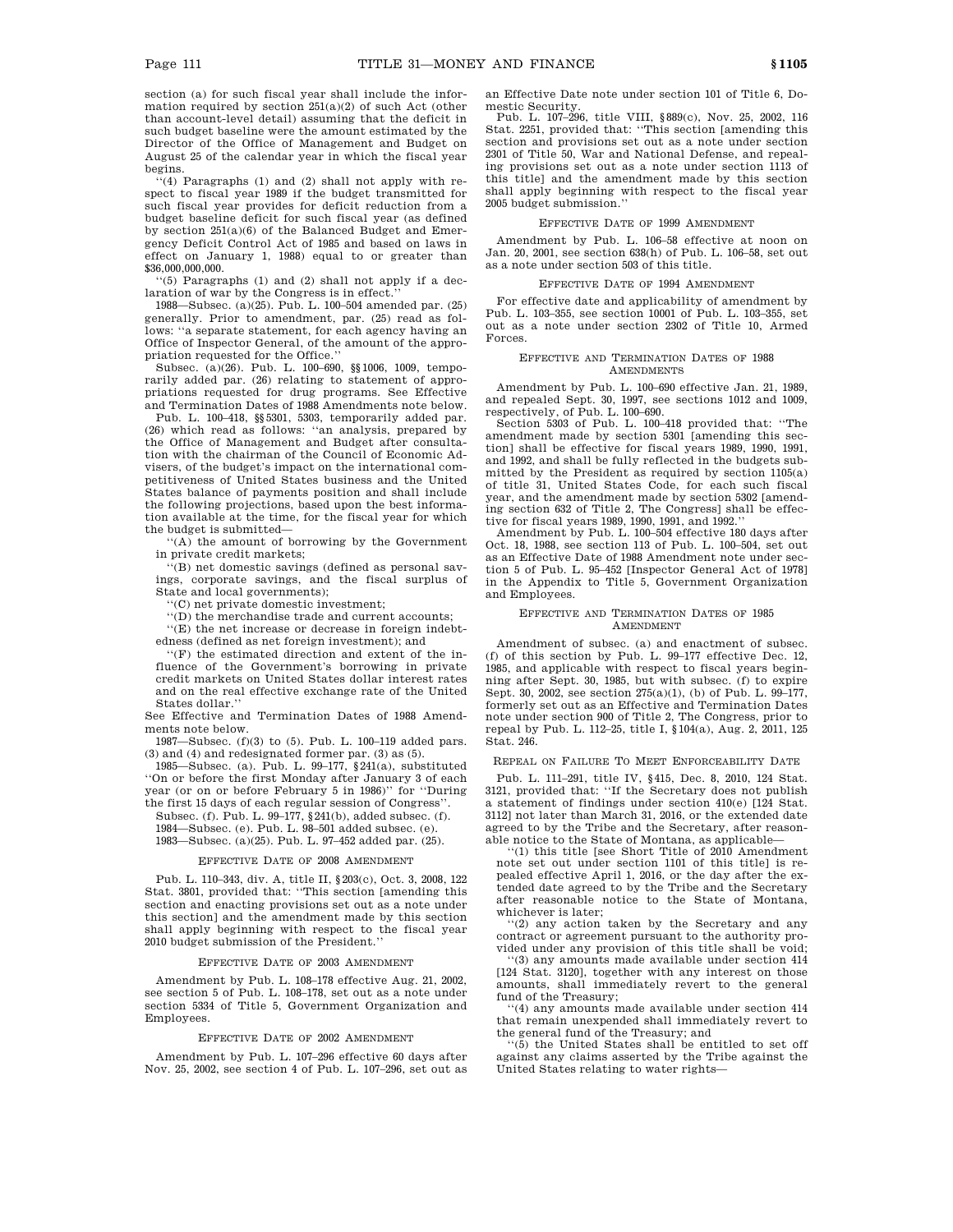''(A) any funds expended or withdrawn from the amounts made available pursuant to this title; and ''(B) any funds made available to carry out the activities authorized in this title from other authorized sources.''

[For definitions of terms used in section 415 of Pub. L. 111–291, set out above, see Pub. L. 111–291, title IV, §403, Dec. 8, 2010, 124 Stat. 3097, which is not classified to the Code.]

## CONSTRUCTION OF 1993 AMENDMENT

Amendment made by Pub. L. 103–62 not to be construed as creating any right, privilege, benefit, or entitlement for any person who is not an officer or employee of the United States acting in such capacity, and no person not an officer or employee of the United States acting in such capacity to have standing to file any civil action in any court of the United States to enforce any amendment made by Pub. L. 103–62, or to be construed as superseding any statutory requirement, see section 10 of Pub. L. 103–62, set out as a note under section 1101 of this title.

#### ADMINISTRATIVE EXPENSES OF EXECUTIVE BRANCH ENTITIES; SEPARATE CATEGORIES

Pub. L. 111–85, title V, §504, Oct. 28, 2009, 123 Stat. 2879, provided that:

''(a) DEFINITIONS.—In this section:

''(1) ADMINISTRATIVE EXPENSES.—The term 'administrative expenses' has the meaning as determined by the Director under subsection (b)(2).

'(2) AGENCY.—The term 'agency'-

'(A) means an agency as defined under section 1101 of title 31, United States Code, that is established in the executive branch and receives funding under this Act [Pub. L. 111–85, see Tables for classification]; and

''(B) shall not include the District of Columbia government.

''(3) DIRECTOR.—The term 'Director' means the Director of the Office of Management and Budget.

''(b) ADMINISTRATIVE EXPENSES.—

''(1) IN GENERAL.—All agencies shall include a separate category for administrative expenses when submitting their appropriation requests to the Office of Management and Budget for fiscal year 2011 and each fiscal year thereafter.<br>"(2) ADMINISTRATIV

ADMINISTRATIVE EXPENSES DETERMINED.-In consultation with the agencies, the Director shall establish and revise as necessary a definition of administration expenses for the purposes of this section. All questions regarding the definition of administrative expenses shall be resolved by the Director.

''(c) BUDGET SUBMISSION.—Each budget of the United States Government submitted under section 1105 of title 31, United States Code, for fiscal year 2011 and each fiscal year thereafter shall include the amount requested for each agency for administrative expenses.''

#### **CONSULTATION**

Pub. L. 110–343, div. A, title II, §203(b), Oct. 3, 2008, 122 Stat. 3801, provided that: ''In implementing this section [amending this section and enacting provisions set out as a note under this section], the Director of [the] Office of Management and Budget shall consult periodically, but at least annually, with the Committee on the Budget of the House of Representatives, the Committee on the Budget of the Senate, and the Director of the Congressional Budget Office.''

PROCEDURES IN THE HOUSE OF REPRESENTATIVES

Pub. L. 108–173, title VIII, §803, Dec. 8, 2003, 117 Stat. 2360, provided that:

''(a) INTRODUCTION AND REFERRAL OF PRESIDENT'S LEGISLATIVE PROPOSAL.—

''(1) INTRODUCTION.—In the case of a legislative proposal submitted by the President pursuant to section 1105(h) of title 31, United States Code, within the 15 day period specified in paragraph (1) of such section, the Majority Leader of the House of Representatives (or his designee) and the Minority Leader of the House of Representatives (or his designee) shall introduce such proposal (by request), the title of which is as follows: 'A bill to respond to a medicare funding warning.' Such bill shall be introduced within 3 legislative days after Congress receives such proposal.

'(2) REFERRAL.—Any legislation introduced pursuant to paragraph (1) shall be referred to the appropriate committees of the House of Representatives. ''(b) DIRECTION TO THE APPROPRIATE HOUSE COMMIT-TEES.—

''(1) IN GENERAL.—In the House, in any year during which the President is required to submit proposed legislation to Congress under section 1105(h) of title 31, United States Code, the appropriate committees shall report medicare funding legislation by not later than June 30 of such year.

''(2) MEDICARE FUNDING LEGISLATION.—For purposes of this section, the term 'medicare funding legislation' means—

''(A) legislation introduced pursuant to subsection (a)(1), but only if the legislative proposal upon which the legislation is based was submitted within the 15-day period referred to in such subsection; or

''(B) any bill the title of which is as follows: 'A bill to respond to a medicare funding warning.

''(3) CERTIFICATION.—With respect to any medicare funding legislation or any amendment to such legislation to respond to a medicare funding warning, the chairman of the Committee on the Budget of the House shall certify—

''(A) whether or not such legislation eliminates excess general revenue medicare funding (as defined in section 801(c) [set out as a note under section 1395i of Title 42, The Public Health and Welfare]) for each fiscal year in the 7-fiscal-year reporting period; and

''(B) with respect to such an amendment, whether the legislation, as amended, would eliminate excess general revenue medicare funding (as defined in section 801(c)) for each fiscal year in such 7-fiscalyear reporting period.

''(c) FALLBACK PROCEDURE FOR FLOOR CONSIDERATION IF THE HOUSE FAILS TO VOTE ON FINAL PASSAGE BY JULY 30.—

''(1) After July 30 of any year during which the President is required to submit proposed legislation to Congress under section 1105(h) of title 31, United States Code, unless the House of Representatives has voted on final passage of any medicare funding legislation for which there is an affirmative certification under subsection  $(b)(3)(A)$ , then, after the expiration of not less than 30 calendar days (and concurrently 5 legislative days), it is in order to move to discharge any committee to which medicare funding legislation which has such a certification and which has been referred to such committee for 30 calendar days from further consideration of the legislation.

'(2) A motion to discharge may be made only by an individual favoring the legislation, may be made only if supported by one-fifth of the total membership of the House (a quorum being present), and is highly privileged in the House. Debate thereon shall be limited to not more than one hour, the time to be divided in the House equally between those favoring and those opposing the motion. An amendment to the motion is not in order, and it is not in order to move to reconsider the vote by which the motion is agreed to or disagreed to.

''(3) Only one motion to discharge a particular committee may be adopted under this subsection in any session of a Congress.

''(4) Notwithstanding paragraph (1), it shall not be in order to move to discharge a committee from further consideration of medicare funding legislation pursuant to this subsection during a session of a Congress if, during the previous session of the Congress, the House passed medicare funding legislation for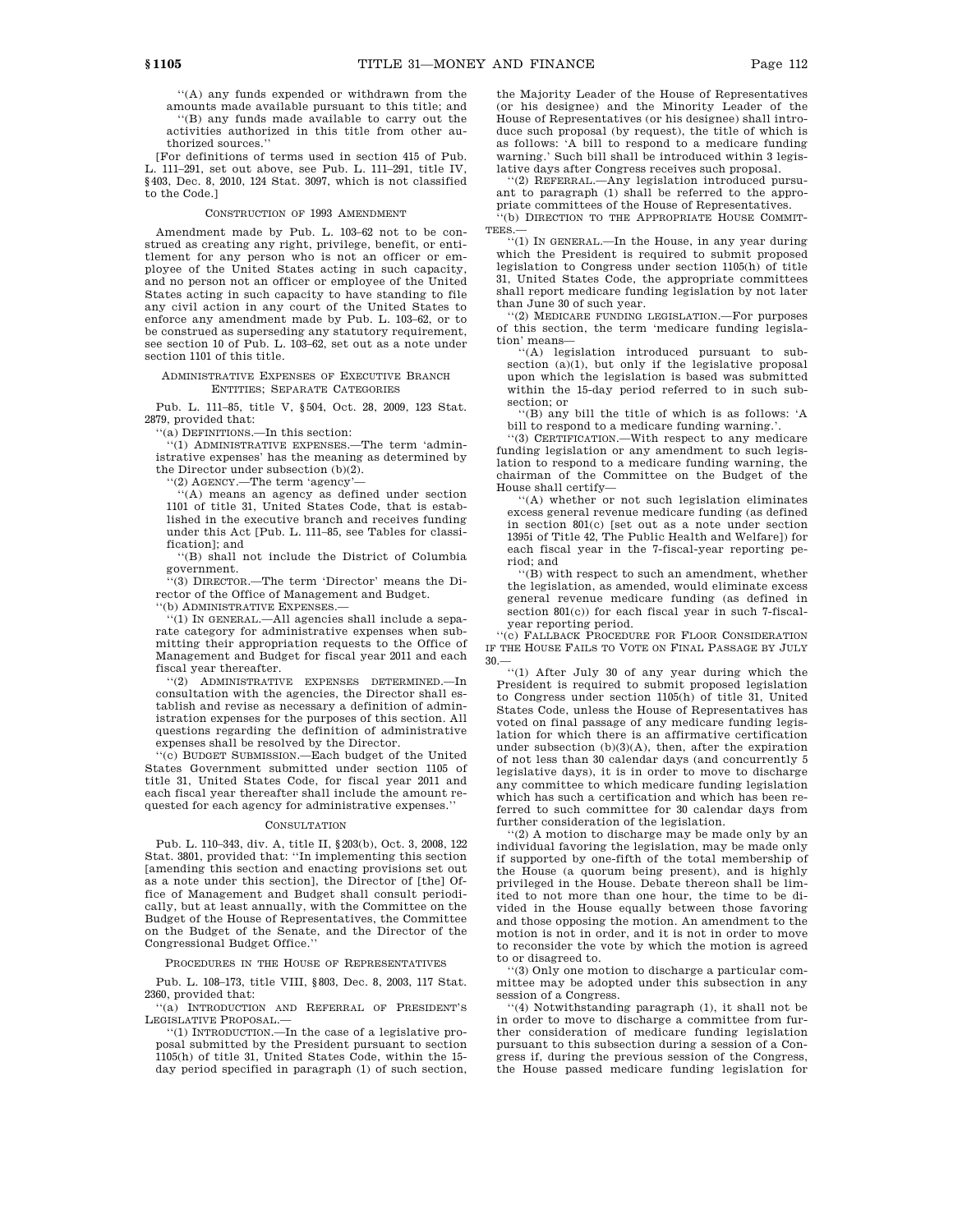which there is an affirmative certification under subsection  $(b)(3)(A)$ .

''(d) FLOOR CONSIDERATION IN THE HOUSE OF DIS-CHARGED LEGISLATION.—

''(1) In the House, not later than 3 legislative days after any committee has been discharged from further consideration of legislation under subsection (c), the Speaker shall resolve the House into the Committee of the Whole for consideration of the legislation.

''(2) The first reading of the legislation shall be dispensed with. All points of order against consideration of the legislation are waived. General debate shall be confined to the legislation and shall not exceed five hours, which shall be divided equally between those favoring and those opposing the legislation. After general debate the legislation shall be considered for amendment under the five-minute rule. During consideration of the legislation, no amendments shall be in order in the House or in the Committee of the Whole except those for which there has been an affirmative certification under subsection (b)(3)(B). All points of order against consideration of any such amendment in the Committee of the Whole are waived. The legislation, together with any amendments which shall be in order, shall be considered as read. During the consideration of the bill for amendment, the Chairman of the Committee of the Whole may accord priority in recognition on the basis of whether the Member offering an amendment has caused it to be printed in the portion of the Congressional Record designated for that purpose in clause 8 of Rule XVIII of the Rules of the House of Representatives. Debate on any amendment shall not exceed one hour, which shall be divided equally between those favoring and those opposing the amendment, and no pro forma amendments shall be offered during the debate. The total time for debate on all amendments shall not exceed 10 hours. At the conclusion of consideration of the legislation for amendment, the Committee shall rise and report the legislation to the House with such amendments as may have been adopted. The previous question shall be considered as ordered on the legislation and amendments thereto to final passage without intervening motion except one motion to recommit with or without instructions. If the Committee of the Whole rises and reports that it has come to no resolution on the bill, then on the next legislative day the House shall, immediately after the third daily order of business under clause 1 of Rule XIV of the Rules of the House of Representatives, resolve into the Committee of the Whole for further consideration of the bill.

''(3) All appeals from the decisions of the Chair relating to the application of the Rules of the House of Representatives to the procedure relating to any such legislation shall be decided without debate.

'(4) Except to the extent specifically provided in the preceding provisions of this subsection, consideration of any such legislation and amendments thereto (or any conference report thereon) shall be governed by the Rules of the House of Representatives applicable to other bills and resolutions, amendments, and conference reports in similar circumstances.

'(e) LEGISLATIVE DAY DEFINED.—As used in this section, the term 'legislative day' means a day on which the House of Representatives is in session.

'(f) RESTRICTION ON WAIVER.—In the House, the provisions of this section may be waived only by a rule or order proposing only to waive such provisions.

 $'(g)$  RULEMAKING POWER.—The provisions of this section are enacted by the Congress—

''(1) as an exercise of the rulemaking power of the House of Representatives and, as such, shall be considered as part of the rules of that House and shall supersede other rules only to the extent that they are inconsistent therewith; and

'(2) with full recognition of the constitutional right of that House to change the rules (so far as they relate to the procedures of that House) at any time, in the same manner, and to the same extent as in the case of any other rule of that House.''

# PROCEDURES IN THE SENATE

Pub. L. 108–173, title VIII, §804, Dec. 8, 2003, 117 Stat. 2363, provided that:

'(a) INTRODUCTION AND REFERRAL OF PRESIDENT'S LEGISLATIVE PROPOSAL.

''(1) INTRODUCTION.—In the case of a legislative proposal submitted by the President pursuant to section 1105(h) of title 31, United States Code, within the 15 day period specified in paragraph (1) of such section, the Majority Leader and Minority Leader of the Senate (or their designees) shall introduce such proposal (by request), the title of which is as follows: 'A bill to respond to a medicare funding warning.' Such bill shall be introduced within 3 days of session after Congress receives such proposal.

'(2) REFERRAL.—Any legislation introduced pursuant to paragraph (1) shall be referred to the Commit-

tee on Finance. ''(b) MEDICARE FUNDING LEGISLATION.—For purposes of this section, the term 'medicare funding legislation' means—

'(1) legislation introduced pursuant to subsection  $(a)(1)$ , but only if the legislative proposal upon which the legislation is based was submitted within the 15 day period referred to in such subsection; or

 $\mathcal{L}(2)$  any bill the title of which is as follows: 'A bill to respond to a medicare funding warning.'.

''(c) QUALIFICATION FOR SPECIAL PROCEDURES.—

''(1) IN GENERAL.—The special procedures set forth in subsections (d) and (e) shall apply to medicare funding legislation, as described in subsection (b), only if the legislation—

 $(A)$  is medicare funding legislation that is passed by the House of Representatives; or<br>
"(B) contains matter within the jurisdiction of

the Committee on Finance in the Senate.

'(2) FAILURE TO QUALIFY FOR SPECIAL PROCEDURES. If the medicare funding legislation does not satisfy paragraph (1), then the legislation shall be considered under the ordinary procedures of the Standing Rules of the Senate.

''(d) DISCHARGE.—

''(1) IN GENERAL.—If the Committee on Finance has not reported medicare funding legislation described in subsection (c)(1) by June 30 of a year in which the President is required to submit medicare funding legislation to Congress under section 1105(h) of title 31, United States Code, then any Senator may move to discharge the Committee of any single medicare funding legislation measure. Only one such motion

shall be in order in any session of Congress. ''(2) DEBATE LIMITS.—Debate in the Senate on any such motion to discharge, and all appeals in connection therewith, shall be limited to not more than 2 hours. The time shall be equally divided between, and controlled by, the maker of the motion and the Majority Leader, or their designees, except that in the event the Majority Leader is in favor of such motion, the time in opposition thereto shall be controlled by the Minority Leader or the Minority Leader's designee. A point of order under this subsection may be made at any time. It is not in order to move to proceed to another measure or matter while such motion (or the motion to reconsider such motion) is pending. ''(3) AMENDMENTS.—No amendment to the motion

to discharge shall be in order.

'(4) EXCEPTION IF CERTIFIED LEGISLATION ENACTED. Notwithstanding paragraph (1), it shall not be in order to discharge the Committee from further consideration of medicare funding legislation pursuant to this subsection during a session of a Congress if the chairman of the Committee on the Budget of the Senate certifies that medicare funding legislation has been enacted that eliminates excess general revenue medicare funding (as defined in section 801(c) [set out as a note under section 1395i of Title 42, The Public Health and Welfare]) for each fiscal year in the 7-fiscal-year reporting period.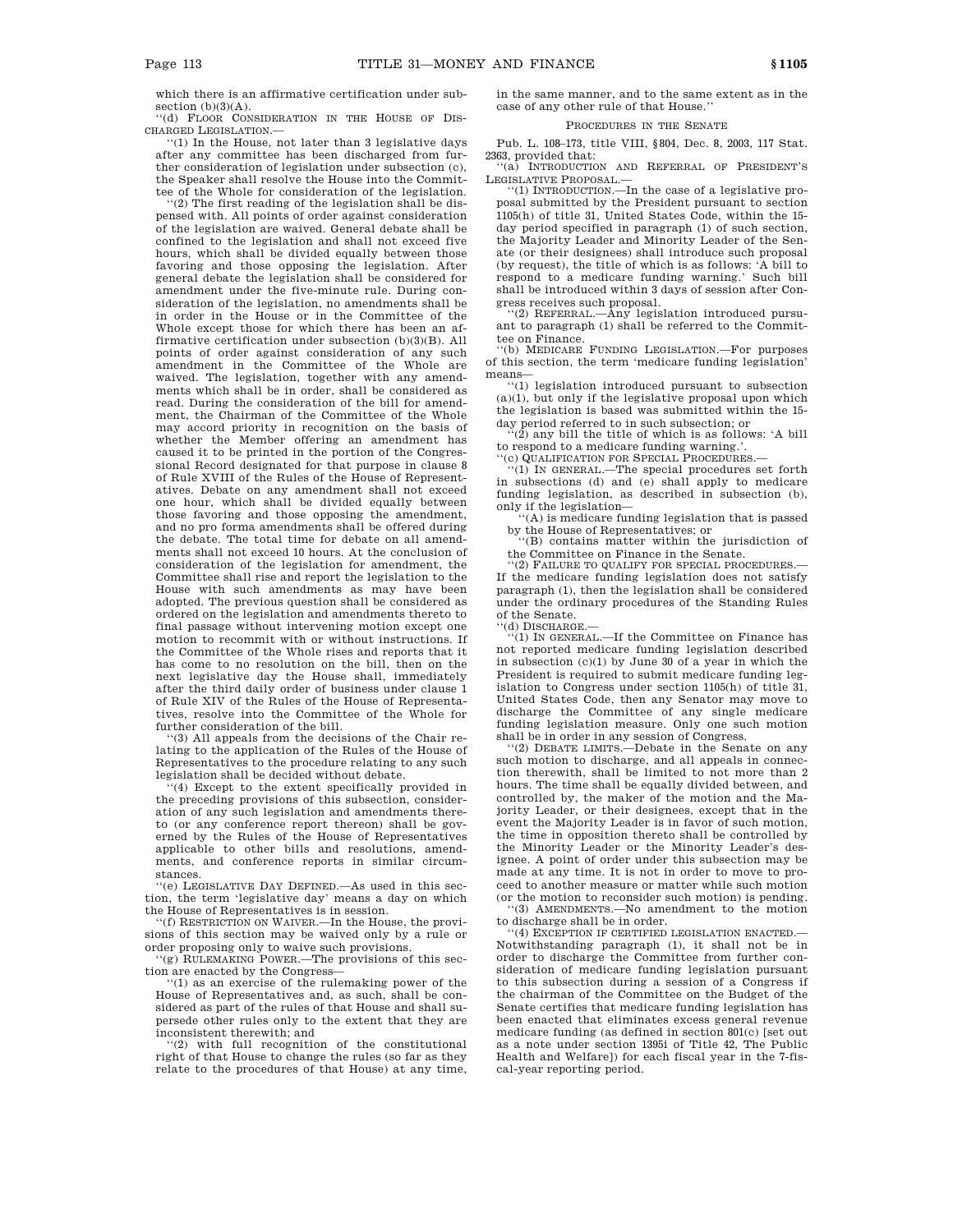''(e) CONSIDERATION.—After the date on which the Committee on Finance has reported medicare funding legislation described in subsection (c)(1), or has been discharged (under subsection (d)) from further consideration of, such legislation, it is in order (even though a previous motion to the same effect has been disagreed to) for any Member of the Senate to move to proceed to the consideration of such legislation.

''(f) RULES OF THE SENATE.—This section is enacted by the Senate—

''(1) as an exercise of the rulemaking power of the Senate and as such it is deemed a part of the rules of the Senate, but applicable only with respect to the procedure to be followed in the Senate in the case of a bill described in this paragraph, and it supersedes other rules only to the extent that it is inconsistent with such rules; and

''(2) with full recognition of the constitutional right of the Senate to change the rules (so far as relating to the procedure of the Senate) at any time, in the same manner, and to the same extent as in the case of any other rule of the Senate.''

[For definition of ''7-fiscal-year reporting period'' as used in section 804 of Pub. L. 108–173, set out above, see section 801(a)(3) of Pub. L. 108-173, set out as a note under section 1395i of Title 42, The Public Health and Welfare.]

### TRANSPORTATION SECURITY ADMINISTRATION

Pub. L. 107–71, title I, §142, Nov. 19, 2001, 115 Stat. 644, provided that: ''The President's budget submission for fiscal year 2003 and each fiscal year thereafter shall reflect the establishment of the Transportation Security Administration.''

[For transfer of functions, personnel, assets, and liabilities of the Transportation Security Administration of the Department of Transportation, including the functions of the Secretary of Transportation, and of the Under Secretary of Transportation for Security, relating thereto, to the Secretary of Homeland Security, and for treatment of related references, see sections 203(2), 551(d), 552(d), and 557 of Title 6, Domestic Security, and the Department of Homeland Security Reorganization Plan of November 25, 2002, as modified, set out as a note under section 542 of Title 6.]

## ANNUAL STATEMENT AND REPORT ON RULES AND REGULATIONS

Pub. L. 106–554, §1(a)(3) [title VI, §624], Dec. 21, 2000, 114 Stat. 2763, 2763A–161, provided that:

''(a) IN GENERAL.—For calendar year 2002 and each year thereafter, the Director of the Office of Management and Budget shall prepare and submit to Congress, with the budget submitted under section 1105 of title 31, United States Code, an accounting statement and associated report containing—

''(1) an estimate of the total annual costs and benefits (including quantifiable and nonquantifiable effects) of Federal rules and paperwork, to the extent feasible—

''(A) in the aggregate;

''(B) by agency and agency program; and

''(C) by major rule;

''(2) an analysis of impacts of Federal regulation on State, local, and tribal government, small business, wages, and economic growth; and

''(3) recommendations for reform.

''(b) NOTICE.—The Director of the Office of Management and Budget shall provide public notice and an opportunity to comment on the statement and report under subsection (a) before the statement and report are submitted to Congress.

''(c) GUIDELINES.—To implement this section, the Director of the Office of Management and Budget shall issue guidelines to agencies to standardize—

''(1) measures of costs and benefits; and

''(2) the format of accounting statements.

''(d) PEER REVIEW.—The Director of the Office of Management and Budget shall provide for independent and external peer review of the guidelines and each accounting statement and associated report under this section. Such peer review shall not be subject to the Federal Advisory Committee Act (5 U.S.C. App.).

Similar provisions were contained in the following prior appropriation acts:

Pub. L. 106–58, title VI, §628, Sept. 29, 1999, 113 Stat. 472.

Pub. L. 105–277, div. A, §101(h) [title VI, §638], Oct. 21, 1998, 112 Stat. 2681–480, 2681–525.

FEDERAL MOTOR CARRIER SAFETY ADMINISTRATION

Pub. L. 106–159, title I, §107(b), Dec. 9, 1999, 113 Stat. 1758, provided that: "The President's budget submission for fiscal year 2001 and each fiscal year thereafter shall reflect the establishment of the Federal Motor Carrier Safety Administration in accordance with this Act [see Tables for classification].''

ADMINISTRATIVE EXPENSES OF LEGISLATIVE BRANCH ENTITIES; SEPARATE CATEGORIES; COMPLIANCE RE-PORTING

Pub. L. 103–69, title III, §308, Aug. 11, 1993, 107 Stat. 710, as amended by Pub. L. 104–316, title I, §115(c), Oct. 19, 1996, 110 Stat. 3834, for fiscal years 1995, 1996, and 1997, required submissions in support of amounts included in Budget for each entity of the legislative branch to set forth a separate category for administrative expenses, for fiscal years 1993 and 1994, required administrative expenses for each entity of the legislative branch to be calculated and submitted in a separate category in same format as if submitted in support of amounts included in the Budget, for fiscal years 1994, 1995, 1996, and 1997, required submissions in the separate category for administrative expenses for each entity of the legislative branch to include reductions by a specific percentage for fiscal years 1994 to 1997, and authorized the Comptroller General to carry out compliance reporting under this section.

#### SEPARATE OBJECT CLASS FOR CONSULTING SERVICES IN ANNUAL BUDGETS

Pub. L. 102–394, title V, §512, Oct. 6, 1992, 106 Stat. 1826, which directed the Office of Management and Budget to establish funding for consulting services for each department and agency as separate object class in each budget annually submitted to Congress under this section, was repealed and restated in subsec. (g) of this section by Pub. L. 103–355, title II, §2454(a), (b), Oct. 13, 1994, 108 Stat. 3326.

NASA TRIENNIAL BUDGET REQUESTS AND ESTIMATES

Pub. L. 100–685, title I, §104, Nov. 17, 1988, 102 Stat. 4086, provided that: ''Commencing in fiscal year 1990 and every year thereafter, the President shall submit to Congress a budget request for the National Aeronautics and Space Administration for the immediate fiscal year and the following fiscal year, and include budget estimates for the third fiscal year.'

#### TWO-YEAR BUDGET CYCLE FOR COAST GUARD

Pub. L. 102–241, §11, Dec. 19, 1991, 105 Stat. 2212, provided that: ''Notwithstanding another law, the President is not required to submit a two-year budget request for the Coast Guard until the President is required to submit a two-year budget request for the Department of Transportation.''

[For transfer of authorities, functions, personnel, and assets of the Coast Guard, including the authorities and functions of the Secretary of Transportation relating thereto, to the Department of Homeland Security, and for treatment of related references, see sections 468(b), 551(d), 552(d), and 557 of Title 6, Domestic Security, and the Department of Homeland Security Reorganization Plan of November 25, 2002, as modified, set out as a note under section 542 of Title 6.]

Pub. L. 100–448, §24, Sept. 28, 1988, 102 Stat. 1847, provided that:

''(a) OPINION OF CONGRESS.—It is the opinion of the Congress that the programs and activities of the Coast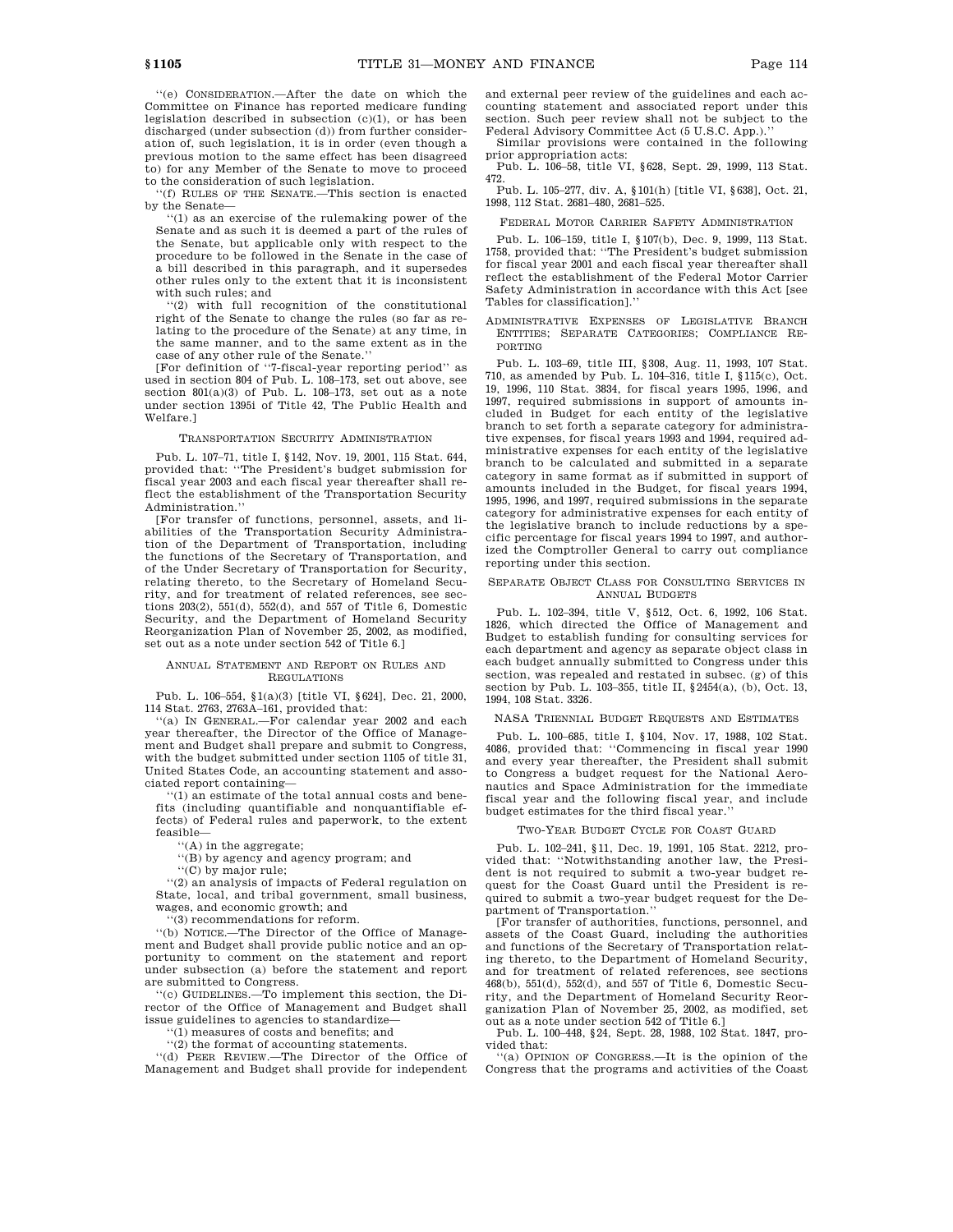Guard could be more effectively and efficiently planned and managed if funds for the Coast Guard were provided on a 2-year cycle rather than annually.

''(b) SUBMISSION OF 2-YEAR BUDGET BY PRESIDENT.— The President shall include in the budget for fiscal year 1990 submitted to the Congress pursuant to section 1105 of title 31, United States Code, a single proposed budget for the Coast Guard for fiscal years 1990 and 1991. Thereafter, the President shall submit a proposed 2 year budget for the Coast Guard every other year.

''(c) REPORT.—Not later than October 1, 1988, the Secretary of the department in which the Coast Guard is operating shall submit to the Committee on Commerce, Science, and Transportation and the Committee on Appropriations of the Senate and to the Committee on Merchant Marine and Fisheries and the Committee on Appropriations of the House of Representatives a report containing—

''(1) the Secretary's views on the advantages and disadvantages of operating the Coast Guard on a 2 year budget cycle;

''(2) the Secretary's plans for converting to a 2-year budget cycle; and

''(3) a description of any impediments (statutory or otherwise) to converting the operations of the Coast Guard to a 2-year budget cycle beginning with fiscal year 1990.''

[For transfer of authorities, functions, personnel, and assets of the Coast Guard, including the authorities and functions of the Secretary of Transportation relating thereto, to the Department of Homeland Security, and for treatment of related references, see sections 468(b), 551(d), 552(d), and 557 of Title 6, Domestic Security, and the Department of Homeland Security Reorganization Plan of November 25, 2002, as modified, set out as a note under section 542 of Title 6.]

### WATER AND SEWER SERVICES FURNISHED TO GOVERNMENT FACILITIES IN DISTRICT OF COLUMBIA

Pub. L. 100–202, §101(c) [title I, §136], Dec. 22, 1987, 101 Stat. 1329–90, 1329–102, provided that: ''After the effective date of this Joint Resolution [Dec. 22, 1987], the President shall include, without change, in each annual budget submitted to the Congress under section 1105 of title 31, United States Code, the values estimated by the Mayor of the District of Columbia for water and water services and sanitary sewer services furnished to facilities of the United States Government under sections 106 and 212 of the District of Columbia Public Works Act of 1954, as amended (D.C. Code, sections 43–1552, 43–1612).''

#### TWO-YEAR BUDGET CYCLE FOR DEPARTMENT OF DEFENSE

Pub. L. 99–145, title XIV, §1405, Nov. 8, 1985, 99 Stat. 744, which related to congressional findings concerning a two-year budget cycle for the Defense Department, requirement that President submit two-year budget proposals, and a report by the Secretary of Defense to be submitted not later than Apr. 1, 1986, was repealed by Pub. L. 110–181, div. A, title X, §1006, Jan. 28, 2008, 122 Stat. 303.

#### FEDERAL CAPITAL INVESTMENT PROGRAM; CONGRESSIONAL STATEMENT OF PURPOSES

Section 202 of Pub. L. 98–501 provided that: ''The purposes of this title [amending this section and enacting provisions set out as notes under this section and section 1101 of this title] are—

''(1) to provide budget projections for major Federal capital investment programs;

 $f''(2)$  to provide a summary of the most recent needs assessment analyses for these programs;

''(3) to provide information on the sensitivity of the needs estimates to major policy issues and technical and economic variables;

''(4) to assist the planning capabilities of State and local governments on the assessment of major capital investment programs; and

''(5) to improve legislative oversight over Federal capital investment programs.''

## DEFICIT REDUCTION FUND

For provisions requiring information about Deficit Reduction Fund, including a separate statement of amounts in and Federal debt redeemed by that Fund to be included in budget transmitted under this section, see Ex. Ord. No. 12858, §3, Aug. 4, 1993, 58 F.R. 42185, set out as a note under section 900 of Title 2, The Congress.

## BUDGET CONTROL

For provisions requiring annual review of direct spending and receipts to be part of each budget submitted under subsec. (a) of this section, see Ex. Ord. No. 12857, §3, Aug. 4, 1993, 58 F.R. 42181, formerly set out as a note under section 900 of Title 2, The Congress.

EX. ORD. NO. 6715. FILING OF FUNCTIONAL ORGANIZATION CHARTS WITH THE DIRECTOR OF THE BUREAU OF THE **BUDGET** 

Ex. Ord. No. 6715, May 23, 1934, provided:

(1) Each executive department, independent establishment, and emergency agency shall file with the Director of the Bureau of the Budget [now Director of Office of Management and Budget] a functional organization chart, indicating its various existing bureaus, divisions, sections, etc., and containing a description of the functions respectively performed, and shall file such additional charts from time to time, as may be necessary to show all changes made therein.

(2) Every executive department, independent establishment, and emergency agency hereafter created shall within 5 days after the appointment of the head thereof file a preliminary functional organization chart with the Director of the Bureau of the Budget.

(3) The Director of the Bureau of the Budget is hereby authorized to prescribe, subject to the approval of the President, such rules and regulations as will indicate the information desired and the form of chart to be furnished.

### ASSIGNMENT OF FUNCTION REGARDING MEDICARE FUNDING

Memorandum of the President of the United States, Feb. 14, 2008, 73 F.R. 9169, provided:

Memorandum for the Secretary of Health and Human Services

By the authority vested in me as President by the Constitution and the laws of the United States, including section 301 of title 3, United States Code, you are directed to perform the function of the President as described under section 802 of the Medicare Prescription Drug, Improvement, and Modernization Act of 2003 (Public Law 108–173, 31 U.S.C. 1105(h)(1)).

You are authorized and directed to publish this memorandum in the Federal Register.

## GEORGE W. BUSH.

## **§ 1106. Supplemental budget estimates and changes**

(a) Before July 16 of each year, the President shall submit to Congress a supplemental summary of the budget for the fiscal year for which the budget is submitted under section 1105(a) of this title. The summary shall include—

(1) for that fiscal year—

(A) substantial changes in or reappraisals

of estimates of expenditures and receipts; (B) substantial obligations imposed on the budget after its submission;

(C) current information on matters referred to in section  $1105(a)(8)$  and  $(9)(B)$  and (C) of this title; and

(D) additional information the President decides is advisable to provide Congress with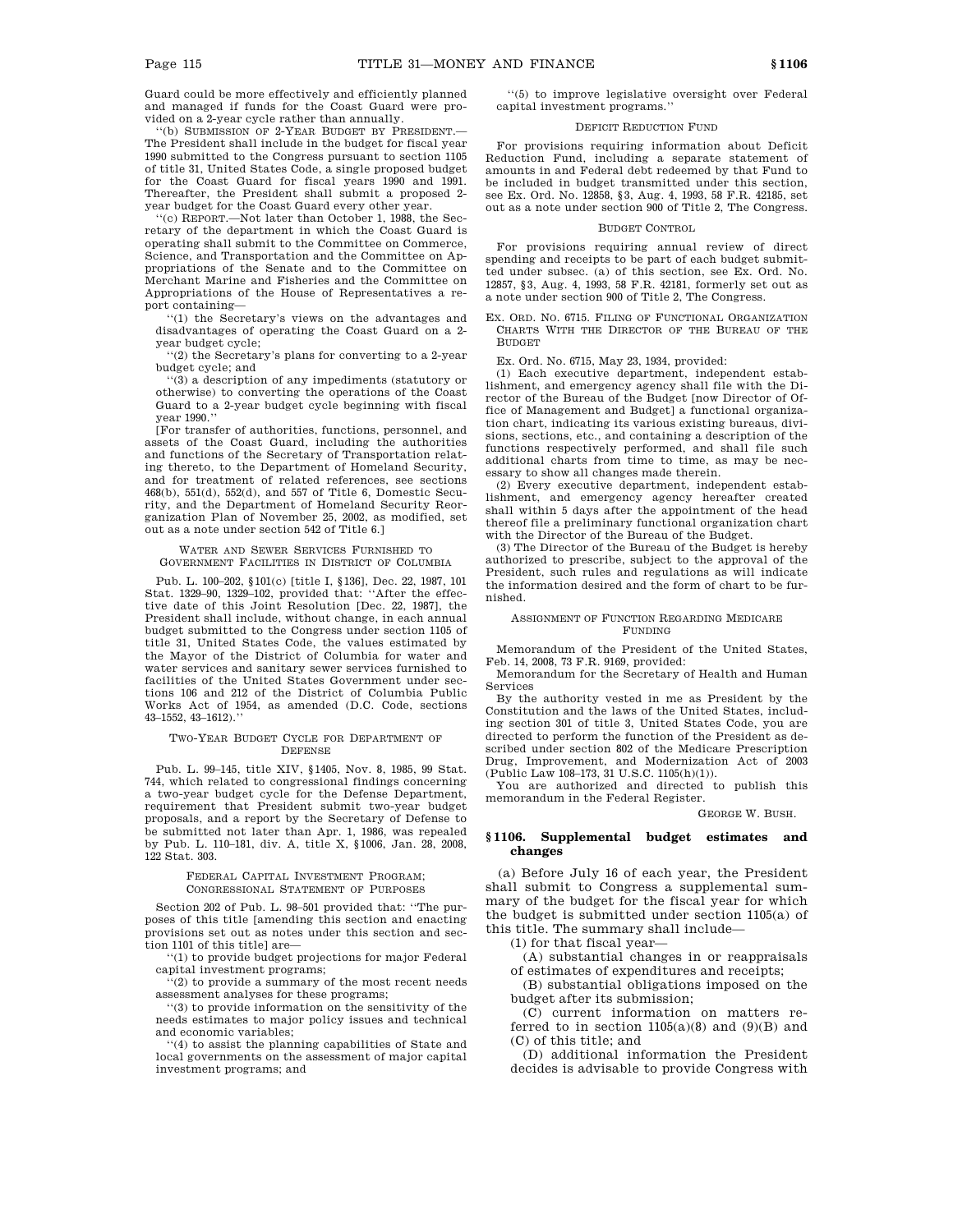complete and current information about the budget and current estimates of the functions, obligations, requirements, and financial condition of the United States Government;

(2) for the 4 fiscal years following the fiscal year for which the budget is submitted, information on estimated expenditures for programs authorized to continue in future years, or that are considered mandatory, under law; and

(3) for future fiscal years, information on estimated expenditures of balances carried over from the fiscal year for which the budget is submitted.

(b) Before July 16 of each year, the President shall submit to Congress a statement of changes in budget authority requested, estimated budget outlays, and estimated receipts for the fiscal year for which the budget is submitted (including prior changes proposed for the executive branch of the Government) that the President decides are necessary and appropriate based on current information. The statement shall include the effect of those changes on the information submitted under section  $1105(a)(1)–(14)$  and (b) of this title and shall include supporting information as practicable. The statement submitted before July 16 may be included in the information submitted under subsection  $(a)(1)$  of this section.

(c) Subsection (f) of section 1105 shall apply to revisions and supplemental summaries submitted under this section to the same extent that such subsection applies to the budget submitted under section 1105(a) to which such revisions and summaries relate.

(Pub. L. 97–258, Sept. 13, 1982, 96 Stat. 911; Pub. L. 99–177, title II, §242, Dec. 12, 1985, 99 Stat. 1063.)

HISTORICAL AND REVISION NOTES

| Revised<br><i>Section</i> | Source (U.S. Code)                 | Source (Statutes at Large)                                                                                                                                                                                                                       |
|---------------------------|------------------------------------|--------------------------------------------------------------------------------------------------------------------------------------------------------------------------------------------------------------------------------------------------|
| $1106(a)$                 | $31:11(b)$ , (c).                  | June 10, 1921, ch. 18, 42 Stat.<br>20, §201(b), (c); added Aug.<br>25, 1958, Pub. L. 85-759, §1, 72<br>Stat. 852: restated Oct. 26.<br>1970. Pub. L. 91–510. §221(b).<br>84 Stat. 1169: July 12, 1974.<br>Pub. L. 93-344, §602, 88 Stat.<br>324. |
| $1106(b)$                 | $31:11(g)(1st-3d$ sen-<br>tences). | June 10, 1921, ch. 18, 42 Stat.<br>$20,$ § $201(g)(1st-3d$ sentences);<br>added July 12, 1974, Pub. L.<br>93-344, §601, 88 Stat. 323.                                                                                                            |

In subsection (a), before clause (1), the words ''Before July 16'' are substituted for ''on or before July 15'' for consistency. The words ''budget for the fiscal year for which the budget is submitted'' are substituted for ''Budget for the ensuing fiscal year transmitted to the Congress by the President'' to eliminate unnecessary words and for consistency in the chapter. The words ''in such form and detail as he may determine'' are omitted as unnecessary. In clause  $(1)(D)$ , the words "in summary form'' and "summary of" are omitted as unnecessary. The word ''necessary'' is omitted as being included in ''advisable''. In clauses (2) and (3), the word ''information'' is substituted for ''summaries'' because of the restatement. In clause (2), the words ''programs authorized to continue in future years, or that are considered mandatory, under law'' are substituted for ''continuing programs which have a legal commitment for future years or are considered mandatory under existing law'' for consistency.

In subsection (b), the words ''Before April 11 and July 16'' are substituted for ''on or before April 10 and July 15'', the word ''changes'' is substituted for ''all amendments to or revisions in'', and the words ''budget outlays'' are substituted for ''outlays'', the words ''fiscal year for which the budget is submitted'' are substituted for ''ensuing fiscal year set forth in the Budget transmitted pursuant to subsection (a) of this section'', for consistency. The word ''information'' is substituted for 'summary data'' because of the restatement.

#### **AMENDMENTS**

1985—Subsec. (b). Pub. L. 99–177, §242(a), struck out ''April 11 and'' before ''July 16''.

Subsec. (c). Pub. L. 99–177, §242(b), added subsec. (c).

### EFFECTIVE AND TERMINATION DATES OF 1985 AMENDMENT

Amendment by Pub. L. 99–177 effective Dec. 12, 1985, and applicable with respect to fiscal years beginning after Sept. 30, 1985, but with subsec. (c) to expire Sept. 30, 2002, see section 275(a)(1), (b) of Pub. L. 99–177, formerly set out as an Effective and Termination Dates note under section 900 of Title 2, The Congress, prior to repeal by Pub. L. 112–25, title I, §104(a), Aug. 2, 2011, 125 Stat. 246.

## **§ 1107. Deficiency and supplemental appropriations**

The President may submit to Congress proposed deficiency and supplemental appropriations the President decides are necessary because of laws enacted after the submission of the budget or that are in the public interest. The President shall include the reasons for the submission of the proposed appropriations and the reasons the proposed appropriations were not included in the budget. When the total proposed appropriations would have required the President to make a recommendation under section 1105(c) of this title if they had been included in the budget, the President shall make a recommendation under that section. The President shall transmit promptly to Congress without change, proposed deficiency and supplemental appropriations submitted to the President by the legislative branch and the judicial branch.

(Pub. L. 97–258, Sept. 13, 1982, 96 Stat. 911; Pub. L. 112–74, div. C, title VI, §619, Dec. 23, 2011, 125 Stat. 926.)

HISTORICAL AND REVISION NOTES

| Revised<br><b>Section</b> | Source (U.S. Code) | Source (Statutes at Large)                                                                                  |
|---------------------------|--------------------|-------------------------------------------------------------------------------------------------------------|
| $1107$                    | 31:14.             | June 10, 1921, ch. 18, §203, 42<br>Stat. 21; restated Sept. 12,<br>1950, ch. 946, §102(b), 64 Stat.<br>833. |

In the section, the words ''reach an aggregate which'' are omitted as surplus.

## AMENDMENTS

2011—Pub. L. 112–74 inserted at end ''The President shall transmit promptly to Congress without change, proposed deficiency and supplemental appropriations submitted to the President by the legislative branch and the judicial branch.''

## **§ 1108. Preparation and submission of appropriations requests to the President**

(a) In this section (except subsections (b)(1) and (e)), ''agency'' means a department, agency,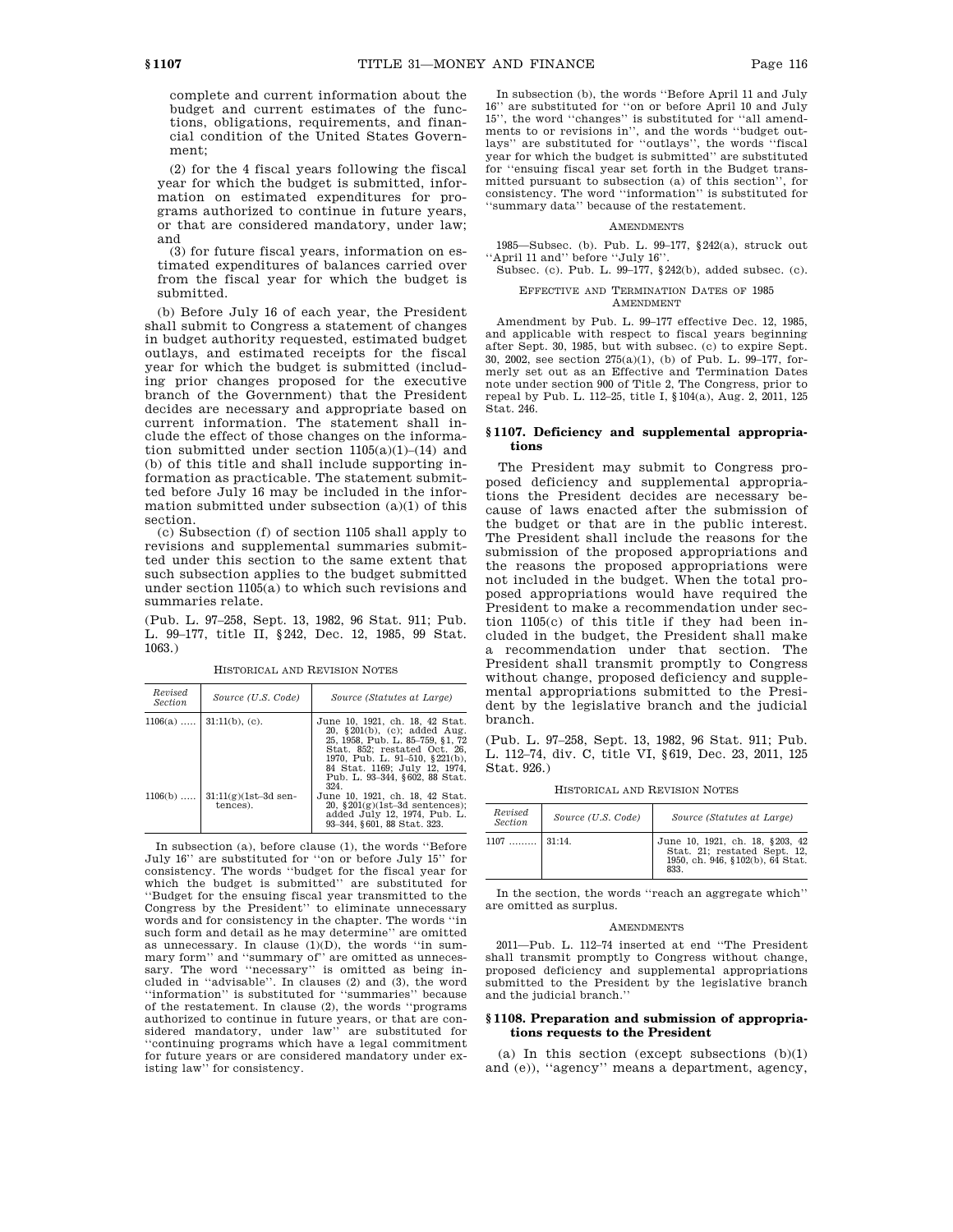or instrumentality of the United States Government.

(b)(1) The head of each agency shall prepare and submit to the President each appropriation request for the agency. The request shall be prepared and submitted in the form prescribed by the President under this chapter and by the date established by the President. When the head of an agency does not submit a request by that date, the President shall prepare the request for the agency to be included in the budget or changes in the budget or as deficiency and supplemental appropriations. The President may change agency appropriation requests. Agency appropriation requests shall be developed from cost-based budgets in the way and at times prescribed by the President. The head of the agency shall use the cost-based budget to administer the agency and to divide appropriations or amounts.

(2) An officer or employee of an agency in the executive branch may submit to the President or Congress a request for legislation authorizing deficiency or supplemental appropriations for the agency only with the approval of the head of the agency.

(c) The head of an agency shall include with an appropriation request submitted to the President a report that the statement of obligations submitted with the request contains obligations consistent with section 1501 of this title. The head of the agency shall support the report with a certification of the consistency and shall support the certification with records showing that the amounts have been obligated. The head of the agency shall designate officials to make the certifications, and those officials may not delegate the duty to make the certifications. The certifications and records shall be kept in the agency—

(1) in a form that makes audits and reconciliations easy; and

(2) for a period necessary to carry out audits and reconciliations.

(d) To the extent practicable, the head of an agency shall—

(1) provide information supporting the agency's budget request for its missions by function and subfunction (including the mission of each organizational unit of the agency); and

(2) relate the agency's programs to its missions.

(e) Except as provided in subsection (f) of this section, an officer or employee of an agency (as defined in section 1101 of this title) may submit to Congress or a committee of Congress an appropriations estimate or request, a request for an increase in that estimate or request, or a recommendation on meeting the financial needs of the Government only when requested by either House of Congress.

(f) The Interstate Commerce Commission shall submit to Congress copies of budget estimates, requests, and information (including personnel needs), legislative recommendations, prepared testimony for congressional hearings, and comments on legislation at the same time they are sent to the President or the Office of Management and Budget. An officer of an agency may not impose conditions on or impair communication by the Commission with Congress, or a committee or member of Congress, about the information.

(g) Amounts available under law are available for field examinations of appropriation estimates. The use of the amounts is subject only to regulations prescribed by the appropriate standing committees of Congress.

# (Pub. L. 97–258, Sept. 13, 1982, 96 Stat. 912.)

HISTORICAL AND REVISION NOTES

| Revised<br>Section      | Source (U.S. Code)                                                                    | Source (Statutes at Large)                                                                                                                                                                                                            |
|-------------------------|---------------------------------------------------------------------------------------|---------------------------------------------------------------------------------------------------------------------------------------------------------------------------------------------------------------------------------------|
| $1108(a)$<br>1108(b)(1) | (no source).<br>31:16(last sentence<br>related to appro-<br>priations re-<br>quests). | June 10, 1921, ch. 18, §207(last<br>sentence related to appro-<br>priations requests), 42 Stat.<br>22; restated Sept. 12, 1950,<br>ch. 946, §102(e), 64 Stat. 833;<br>Reorg. Plan No. 2 of 1970,<br>eff. July 1, 1970, $$102(a)$ , 84 |
|                         | 31:22, 23.                                                                            | Stat. 2085.<br>June 10, 1921, ch. 18, §§ 214, 215,<br>42 Stat. 23; restated Sept.<br>12, 1950, ch. 946, $$102(f)$ , $(g)$ ,<br>64 Stat. 833; Reorg. Plan No.<br>2 of 1970, eff. July 1, 1970,                                         |
|                         | $31:24(a)$ .                                                                          | §102(a), 84 Stat. 2085.<br>June 10, 1921, ch. 18, §216(a), 42<br>Stat. 23; restated Sept. 12,<br>1950, ch. 946, §102(h), 64 Stat.<br>834; Aug. 1, 1956, ch. 814, §1(b), 70 Stat. 782; Reorg.<br>Plan No. 2 of 1970, eff. July         |
|                         | $31:24(b)$ , (c).                                                                     | 1, 1970, §102(a), 84 Stat. 2085.<br>June 10, 1921, ch. 18, 42 Stat.<br>20, §216(b), (c); added Aug. 1,<br>1956, ch. 814, §1(b), 70 Stat.<br>782.                                                                                      |
| 1108(b)(2)              | 31:581b.                                                                              | Sept. 12, 1950, ch. 946, §201, 64<br>Stat. 838; Reorg. Plan. No. 2<br>of 1970, eff. July 1, 1970,<br>§102(a), 84 Stat. 2085.                                                                                                          |
| $1108(c)$               | $31:200(b)$ .                                                                         | Aug. 26, 1954, ch. 935, §1311(b),<br>68 Stat. 830; restated July 8,<br>1959, Pub. L. 86-79, §210(a),<br>73 Stat. 167; Reorg. Plan No.<br>2 of 1970, eff. July 1, 1970,<br>§102(a), 84 Stat. 2085.                                     |
|                         | $31:200(c)$ .                                                                         | Aug. 26, 1954, ch. 935, §1311(c),<br>68 Stat. 831.                                                                                                                                                                                    |
| $1108(d)$               | $31:11(i)(last sen-$<br>tence).                                                       | June 10, 1921, ch. 18, 42 Stat.<br>20.<br>§201(i)(last sentence);<br>added July 12, 1974, Pub. L.                                                                                                                                     |
| $1108(e)$               | 31:15.                                                                                | 93-344, §601, 88 Stat. 323.<br>June 10, 1921, ch. 18, §206, 42                                                                                                                                                                        |
| $1108(f)$               | $31:11(j)$ .                                                                          | Stat. 21.<br>June 10, 1921, ch. 18, 42 Stat.<br>20, §201(j); added Feb. 5,<br>1976, Pub. L. 94-210, §311, 90                                                                                                                          |
| $1108(g)$               | $31:22a$ .                                                                            | Stat. 60.<br>Aug. 7, 1953, ch. 340, §1314, 67<br>Stat. 438.                                                                                                                                                                           |

Subsection (a) is included because the source provisions restated in subsections  $(c)$ ,  $(d)$ ,  $(f)$ , and  $(g)$  of the revised section are derived from laws that apply to all organizational units and branches of the United States Government rather than the units and branches included in the chapter-wide definition in section 1101. In subsection (b)(1), the word ''President'' is sub-

stituted for ''Office'' in 31:16(last sentence) and ''Office of Management and Budget'' in 31:23 and 24(a) because sections 101 and 102(a) of Reorganization Plan No. 2 of 1970 (eff. July 1, 1970, 84 Stat. 2085) designated the Bureau of the Budget as the Office of Management and Budget and transferred all functions of the Bureau to the President. The words ''prepare'' is substituted for ''prepare or cause to be prepared'' in 31:22 to eliminate unnecessary words. The word ''appropriations'' is substituted for "regular, supplementary, or deficiency appropriations'' in 31:22 and 24(a) to eliminate unnecessary words. The words "in each year" are omitted as surplus. The words ''in the form prescribed by the President under this chapter and by the date established by the President'' are substituted for ''on or before a date which the President shall determine'' in 31:23, and ''as the President may determine in accordance with the provisions of section 11 of this title'' and ''in such manner and at such times as may be deter-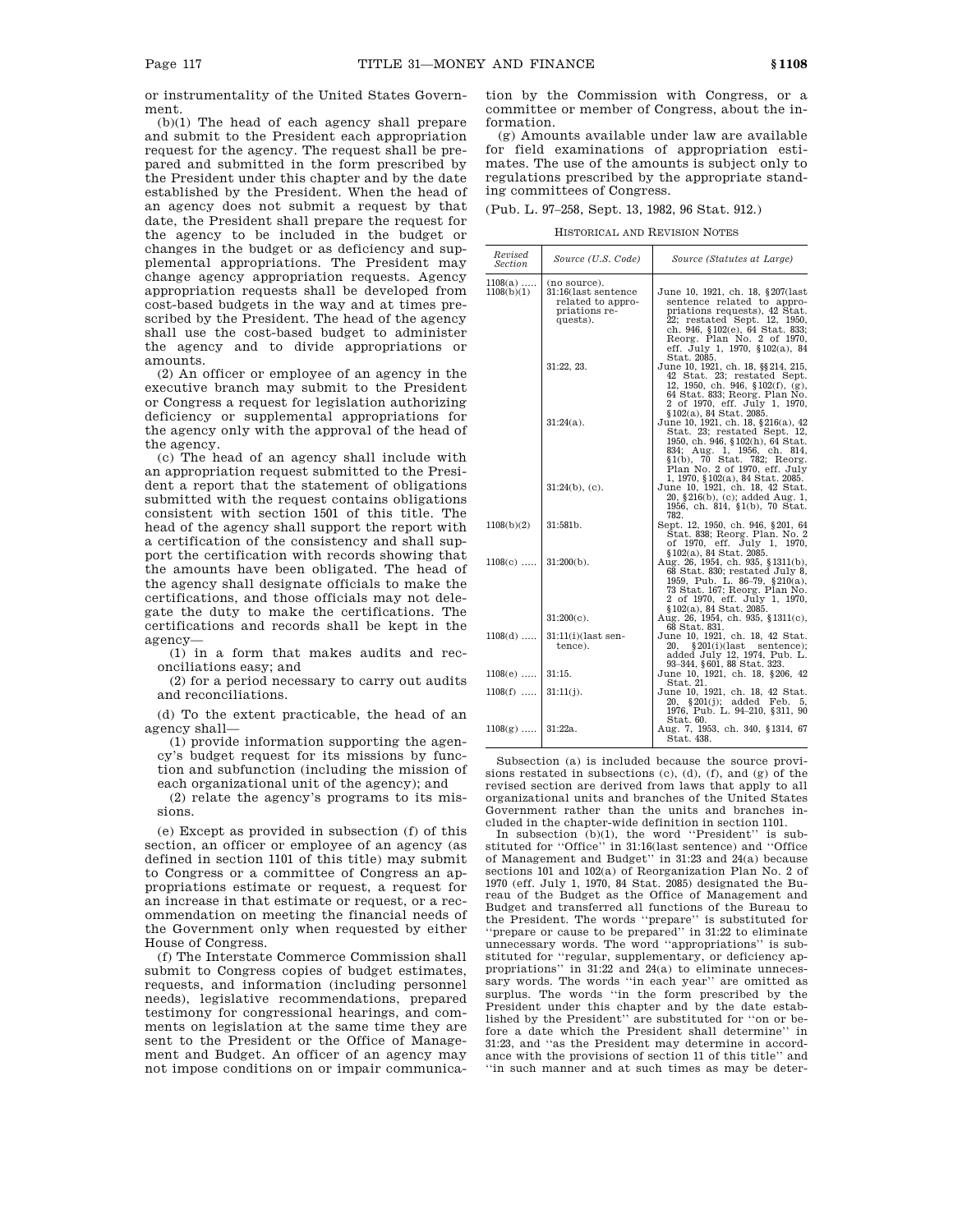mined by the President'' in 31:24, to eliminate unnecessary words and to provide a cross-reference to the authority of the President to prepare and submit budgets and appropriations request. The words ''prepare the request for the agency to be included in the budget or changes in the budget or as deficiency or supplemental appropriations'' are substituted for ''cause such requests to be prepared as are necessary to enable him to include such requests with the Budget in respect to the work of such department or establishment'' in 31:23 for clarity and because of the restatement. The word ''change'' is substituted for ''assemble, correlate, revise, reduce, or increase'' in 31:16 (last sentence) to eliminate unnecessary words. The words ''The head of the agency shall use'' are substituted for ''shall be used by all departments and establishments and their subordinate units'' and ''shall be made on the basis of'' in 31:24 as being more precise. The word ''operation'' is omitted as being included in ''administer''. The word ''amounts'' is substituted for ''funds'' for consistency in the revised title. The word ''divide'' is substituted for ''administrative subdivisions'' because of the restatement.

In subsection (b)(2), the words ''deficiency or supplemental appropriations'' are substituted for ''subsequent appropriations'' for consistency. The words ''the Office of Management and Budget'' are omitted because sections 101 and 102(a) of Reorganization Plan No. 2 of 1970 designated the Bureau of the Budget as the Office of Management and Budget and transferred all functions of the Bureau to the President. The words ''the agency'' are substituted for ''by such department or establishment, or by any organization unit thereof'' to eliminate unnecessary words.

In subsection (c), before clause (1), the word ''President'' is substituted for ''Office of Management and Budget'' in 31:200(b) because sections 101 and 102(a) of Reorganization Plan No. 2 of 1970 designated the Bureau of the Budget as the Office of Management and Budget and transferred all functions of the Bureau to the President. The words ''submitted with the request contains obligations consistent with'' are substituted for ''furnished therewith consists of valid obligations as defined in'' for clarity and because of the restatement. The words ''The head of the agency shall support the report with a certification of the consistency'' are substituted for ''Each report made pursuant to subsection (b) of this section shall be supported by certifications'' in 31:200(c) for clarity. The words ''duty to make certifications'' are substituted for ''responsibility'' for consistency.

In subsection  $(d)(1)$ , the words "its missions" are substituted for ''its assigned mission'', and the words ''the mission'' are substituted for ''mission responsibilities'', to eliminate unnecessary words.

In subsection  $(d)(2)$ , the word "mission" is substituted for ''agency missions'' to eliminate unnecessary words.

In subsection (e), the words ''Except as provided in subsection (f) of this section'' are added because of the restatement. The word ''financial'' is substituted for ''revenue'' for consistency in the revised title.

In subsection (f), the word ''personnel'' is substituted for ''manpower'', and the words ''at the same time'' are substituted for ''concurrently'', for clarity. The words ''officer of an agency'' are substituted for ''officer or agency'' as being more precise. The word ''prohibit'' is omitted as being included in ''impose conditions on or impair''. The word ''communication'' is substituted for ''free communication'' to eliminate a surplus word. The words ''about the information'' are substituted for ''with respect to any budget estimate or request of the Commission'' for consistency and to eliminate unnecessary words.

In subsection (g), the word ''Amounts'' is substituted for ''Funds'', the word ''law'' is substituted for ''Act'', and the words ''regulations prescribed'' are substituted for ''regulations'', for consistency in the revised title. The words ''of Congress'' are added for clarity.

### ABOLITION OF INTERSTATE COMMERCE COMMISSION AND TRANSFER OF FUNCTIONS

Interstate Commerce Commission abolished and functions of Commission transferred, except as otherwise provided in Pub. L. 104–88, to Surface Transportation Board effective Jan. 1, 1996, by section 702 of Title 49, Transportation, and section 101 of Pub. L. 104–88, set out as a note under section 701 of Title 49. References to Interstate Commerce Commission deemed to refer to Surface Transportation Board, a member or employee of the Board, or Secretary of Transportation, as appropriate, see section 205 of Pub. L. 104–88, set out as a note under section 701 of Title 49.

#### **§ 1109. Current programs and activities estimates**

(a) On or before the first Monday after January 3 of each year (on or before February 5 in 1986), the President shall submit to both Houses of Congress the estimated budget outlays and proposed budget authority that would be included in the budget for the following fiscal year if programs and activities of the United States Government were carried on during that year at the same level as the current fiscal year without a change in policy. The President shall state the estimated budget outlays and proposed budget authority by function and subfunction under the classifications in the budget summary table under the heading ''Budget Authority and Outlays by Function and Agency'', by major programs in each function, and by agency. The President also shall include a statement of the economic and program assumptions on which those budget outlays and budget authority are based, including inflation, real economic growth, and unemployment rates, program caseloads, and pay increases.

(b) The Joint Economic Committee shall review the estimated budget outlays and proposed budget authority and submit an economic evaluation of the budget outlays and budget authority to the Committees on the Budget of both Houses before March 1 of each year.

(Pub. L. 97–258, Sept. 13, 1982, 96 Stat. 913; Pub. L. 99–177, title II, §222, Dec. 12, 1985, 99 Stat. 1060.)

HISTORICAL AND REVISION NOTES

| Revised<br>Section     | Source (U.S. Code) | Source (Statutes at Large)                            |
|------------------------|--------------------|-------------------------------------------------------|
| $1109(a)$   31:11a(a). |                    | July 12, 1974, Pub. L. 93-344,<br>§605, 88 Stat. 325. |
| $1109(b)$ 31:11a(b).   |                    |                                                       |

In the section, the words ''budget outlays'' are sub-stituted for ''outlays'' for consistency in the revised title.

In subsection (a), the words ''Before November 11'' are substituted for "On or before November  $10$ ", words ''both Houses of Congress'' are substituted for ''the Senate and the House of Representatives'', the word ''following'' is substituted for ''ensuing'', and the word ''current'' is substituted for ''in progress'', for consistency. The words ''(beginning with 1975)'' are omitted as executed. The words ''of the United States Government'' are added for clarity. The words ''in such programs and activities'' are omitted as surplus. The words ''The President shall state'' are substituted for ''shall be shown'', and the words ''The President also shall include'' are substituted for ''Accompanying these

estimates shall be'', because of the restatement. In subsection (b), the words ''so submitted'' are omitted as unnecessary. The words ''before January 1'' are substituted for ''on or before December 31'' for consistency.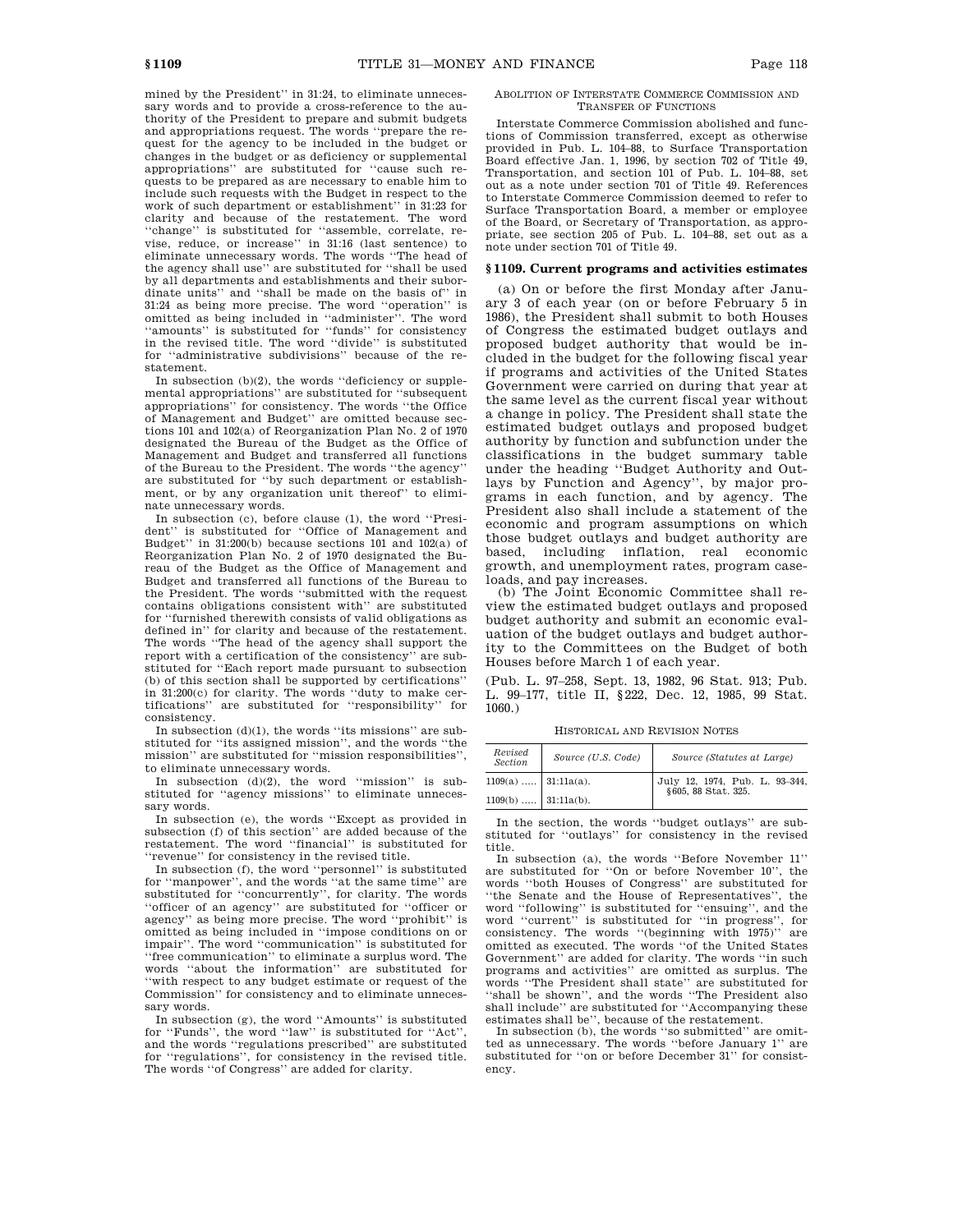## **AMENDMENTS**

1985—Subsec. (a). Pub. L. 99–177, §222(a), substituted ''On or before the first Monday after January 3 of each year (on or before February 5 in 1986)'' for ''Before November 11 of each year''.

Subsec. (b). Pub. L. 99–177, §222(b), substituted ''March 1'' for ''January 1''.

#### EFFECTIVE DATE OF 1985 AMENDMENT

Amendment by Pub. L. 99–177 effective Dec. 12, 1985, and applicable with respect to fiscal years beginning after Sept. 30, 1985, see section 275(a)(1) of Pub. L. 99–177, formerly set out as an Effective and Termination Dates note under section 900 of Title 2, The Congress, prior to repeal by Pub. L. 112–25, title I, §104(a), Aug. 2, 2011, 125 Stat. 246.

## **§ 1110. Year-ahead requests for authorizing legislation**

A request to enact legislation authorizing new budget authority to continue a program or activity for a fiscal year shall be submitted to Congress before May 16 of the year before the year in which the fiscal year begins. If a new program or activity will continue for more than one year, the request must be submitted for at least the first and 2d fiscal years.

(Pub. L. 97–258, Sept. 13, 1982, 96 Stat. 913.)

HISTORICAL AND REVISION NOTES

| Revised<br><b>Section</b> | Source (U.S. Code) | Source (Statutes at Large)                            |
|---------------------------|--------------------|-------------------------------------------------------|
| $1110$   31:11e.          |                    | July 12, 1974, Pub. L. 93-344,<br>§607, 88 Stat. 325. |

The words ''Notwithstanding any other provision of law'' are omitted as unnecessary. The words ''the enactment of'' before ''new'' are omitted as surplus. The words ''(beginning with the fiscal year commencing October 1, 1976)'' are omitted as executed. The words ''a request for the enactment of legislation authorizing the enactment of new budget authority for'' are omitted for consistency in the chapter.

# **§ 1111. Improving economy and efficiency**

To improve economy and efficiency in the United States Government, the President shall—

(1) make a study of each agency to decide, and may send Congress recommendations, on changes that should be made in—

(A) the organization, activities, and business methods of agencies;

(B) agency appropriations;

(C) the assignment of particular activities

to particular services; and

(D) regrouping of services; and

(2) evaluate and develop improved plans for the organization, coordination, and management of the executive branch of the Government.

(Pub. L. 97–258, Sept. 13, 1982, 96 Stat. 913.)

HISTORICAL AND REVISION NOTES

| Revised<br>Section | Source (U.S. Code) | Source (Statutes at Large)                                                                                                                                                                      |
|--------------------|--------------------|-------------------------------------------------------------------------------------------------------------------------------------------------------------------------------------------------|
| 1111               | 131:18             | June 10, 1921, ch. 18, §209, 42<br>Stat. 22: Reorg. Plan No. 1<br>of 1939, eff. July 1, 1939, §1,<br>53 Stat. 1423: Reorg. Plan<br>No. 2 of 1970, eff. July 1,<br>1970, §102(a), 84 Stat. 2085. |

HISTORICAL AND REVISION NOTES—CONTINUED

| Revised<br>Section | Source (U.S. Code) | Source (Statutes at Large)                                                                                                  |
|--------------------|--------------------|-----------------------------------------------------------------------------------------------------------------------------|
|                    | 31:18a.            | Sept. 12, 1950, ch. 946, §104, 64<br>Stat. 834; Reorg. Plan No. 2<br>of 1970, eff. July 1, 1970.<br>§102(a), 84 Stat. 2085. |

In the section, before clause (1), the words ''To improve economy and efficiency in the United States Government'' are substituted for ''(with a view of securing greater economy and efficiency in the conduct of the public service)'' in 31:18 and ''with a view to efficient and economical service'' in 31:18a to eliminate unnecessary words. The word ''President'' is substituted for ''Office of Management and Budget, when directed by the President'' in 31:18 and ''President, through the Director of the Office of Management and Budget'' in 31:18a because sections 101 and 102(a) of Reorganization Plan No. 2 of 1970 (eff. July 1, 1970, 84 Stat. 2085) designated the Bureau of the Budget as the Office of Management and Budget and transferred all functions of the Bureau to the President. In clause (1), the words ''existing'' and ''detailed'' are omitted as surplus.

### REGULATORY REDUCTIONS

For provisions requiring executive departments and agencies to undertake to eliminate not less than 50 percent of its civilian internal management regulations not required by law, see Ex. Ord. No. 12861, Sept. 11, 1993, 58 F.R. 48255, set out as a note under section 601 of Title 5, Government Organization and Employees.

### **§ 1112. Fiscal, budget, and program information**

(a) In this section, ''agency'' means a department, agency, or instrumentality of the United States Government except a mixed-ownership Government corporation.

(b) In cooperation with the Comptroller General, the Secretary of the Treasury and the Director of the Office of Management and Budget shall establish and maintain standard data processing and information systems for fiscal, budget, and program information for use by agencies to meet the needs of the Government, and to the extent practicable, of State and local governments.

(c) The Comptroller General—

(1) in cooperation with the Secretary, the Director of the Office of Management and Budget, and the Director of the Congressional Budget Office, shall establish, maintain, and publish standard terms and classifications for fiscal, budget, and program information of the Government, including information on fiscal policy, receipts, expenditures, programs, projects, activities, and functions;

(2) when advisable, shall report to Congress on those terms and classifications, and recommend legislation necessary to promote the establishment, maintenance, and use of standard terms and classifications by the executive branch of the Government; and

(3) in carrying out this subsection, shall give particular consideration to the needs of the Committees on Appropriations and on the Budget of both Houses of Congress, the Committee on Ways and Means of the House, the Committee on Finance of the Senate, and the Congressional Budget Office.

(d) Agencies shall use the standard terms and classifications published under subsection (c)(1) of this section in providing fiscal, budget, and program information to Congress.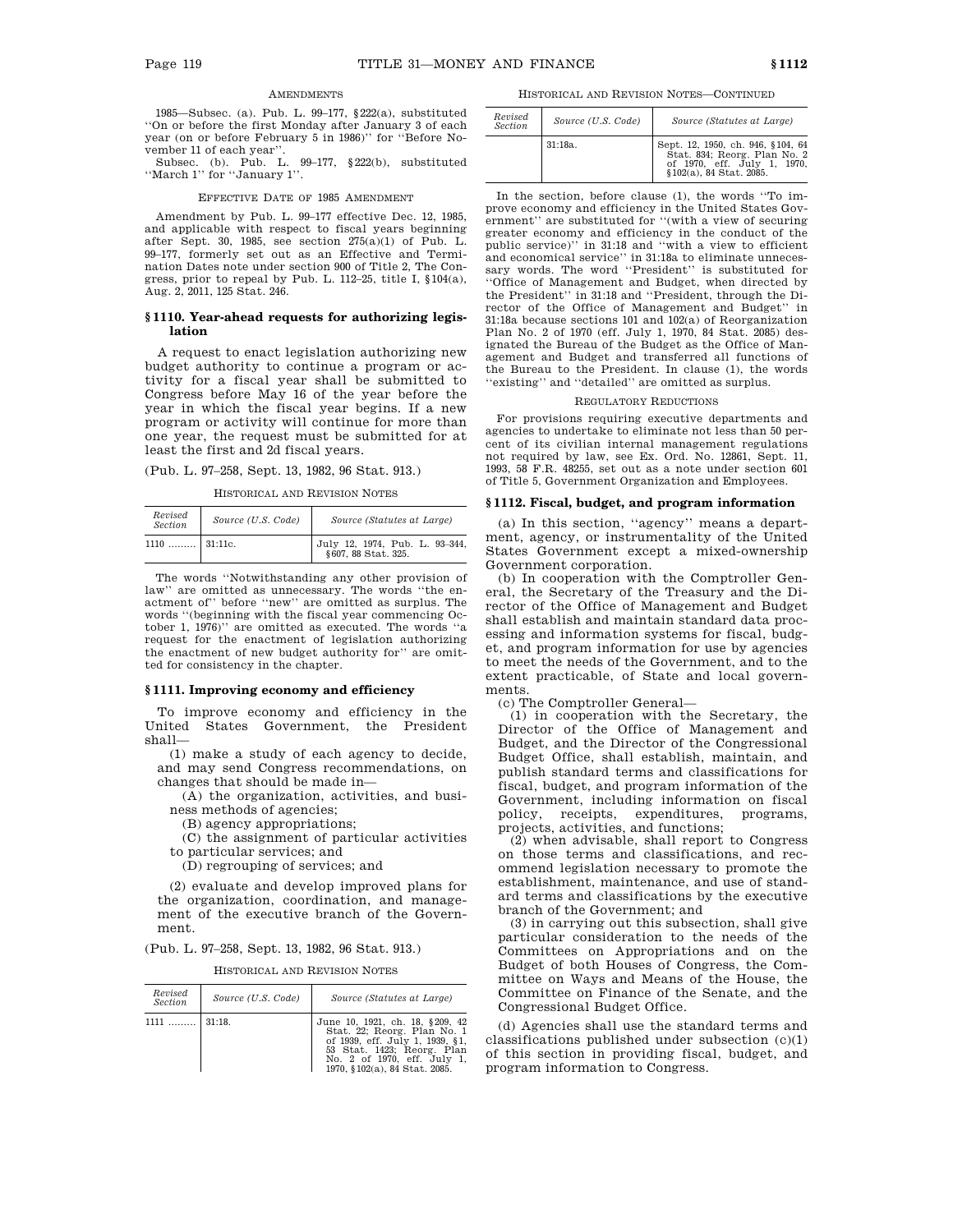(e) In consultation with the President, the head of each executive agency shall take actions necessary to achieve to the extent possible—

(1) consistency in budget and accounting classifications;

(2) synchronization between those classifications and organizational structure; and

(3) information by organizational unit on performance and program costs to support budget justifications.

(f) In cooperation with the Director of the Congressional Budget Office, the Comptroller General, and appropriate representatives of State and local governments, the Director of the Office of Management and Budget (to the extent practicable) shall provide State and local governments with fiscal, budget, and program information necessary for accurate and timely determination by those governments of the impact on their budgets of assistance of the United States Government.

(Pub. L. 97–258, Sept. 13, 1982, 96 Stat. 913.)

HISTORICAL AND REVISION NOTES

| Revised<br>Section         | Source (U.S. Code)                                                  | Source (Statutes at Large)                                                                                                                                                          |
|----------------------------|---------------------------------------------------------------------|-------------------------------------------------------------------------------------------------------------------------------------------------------------------------------------|
| $1112(a)$   31:1157.       |                                                                     | Oct. 26, 1970, Pub. L. 91-510,<br>§ 207, 84 Stat. 1168.                                                                                                                             |
| $1112(b)$ 31:1151.         |                                                                     | Oct. 26, 1970. Pub. L. 91-510.<br>$\S$ \$201, 202(a), (b), 203(d), 84<br>Stat. 1167, 1168; restated<br>July 12, 1974, Pub. L. 93-344,<br>§801(a), 88 Stat, 327, 328, 329.           |
|                            | $1112(c)$   31:1152(a)(1)(1st, 2d<br>sentences), $(2)$ ,<br>$(b)$ . |                                                                                                                                                                                     |
|                            | $1112(d)$   $31:1152(a)(1)(last)$                                   |                                                                                                                                                                                     |
|                            | $1112(e)$ 31:18c.                                                   | Sept. 12, 1950, ch. 946, 64 Stat.<br>832, §106; added Aug. 1, 1956,<br>ch. 814, §2(a), 70 Stat. 782;<br>Reorg. Plan No. 2 of 1970,<br>eff. July 1, 1970, §102(a), 84<br>Stat. 2085. |
| $1112(f)$ , $31:1153(d)$ . |                                                                     |                                                                                                                                                                                     |

In the section, the words ''program information'' are substituted for ''program-related data and information'' to eliminate unnecessary words.

In subsection (a), the words "'agency' . . . of the United States Government except a mixed-ownership Government corporation'' are substituted for '''Federal agency' . . . wholly owned Government corporation'' for clarity and consistency in the revised title and with other titles of the United States Code. The word ''establishment'' is omitted as surplus. The words ''government of the District of Columbia'' are omitted as superseded by sections 441–455, 501, and 736 of the District of Columbia Self-Government and Governmental Reorganization Act (Pub. L. 93–198, 87 Stat. 798, 812, 823).

In subsections (b) and  $(c)(1)$ , the word "develop" is omitted as being included in ''establish''.

In subsection (b), the words ''The development, establishment, and maintenance of such systems shall be carried out so as'' are omitted as unnecessary because of the restatement.

In subsection (c)(1) and (2), the words ''terms and classifications'' are substituted for ''terminology, definitions, classifications, and codes'' to eliminate unnecessary words. In clause (1), the words ''The authority contained in this section shall include, but not be limited to'' are omitted as surplus. In clause (2), the words 'After June 30, 1975" are omitted as executed. The word ''additional'' is omitted as surplus. The words ''establishment, maintenance, and use of'' are substituted for ''development, establishment, and maintenance, modification . . . implementation" to eliminate unnecessary words and for consistency in the revised section. The words ''by the executive branch of the Government'' are substituted for ''executive'' for clarity. The text of  $31:1152(a)(2)(1st sentence)$  is omitted as executed. In clause (3), the words ''this subsection'' are substituted for ''this responsibility'' because of the restatement.

In subsection (c)(1), the word ''revenues'' is omitted as being included in ''receipts''. The word ''spending'' is substituted for ''expenditures'' for consistency in the revised title.

In subsection (e), the word ''President'' is substituted for ''Director of the Office of Management and Budget'' because sections 101 and 102(a) of Reorganization Plan No. 2 of 1970 (eff. July 1, 1970, 84 Stat. 2085) designated the Bureau of the Budget as the Office of Management and Budget and transferred all functions of the Bureau to the President.

### **§ 1113. Congressional information**

(a)(1) When requested by a committee of Congress having jurisdiction over receipts or appropriations, the President shall provide the committee with assistance and information.

(2) When requested by a committee of Congress, additional information related to the amount of an appropriation originally requested by an Office of Inspector General shall be submitted to the committee.

(b) When requested by a committee of Congress, by the Comptroller General, or by the Director of the Congressional Budget Office, the Secretary of the Treasury, the Director of the Office of Management and Budget, and the head of each executive agency shall—

(1) provide information on the location and kind of available fiscal, budget, and program information;

(2) to the extent practicable, prepare summary tables of that fiscal, budget, and program information and related information the committee, the Comptroller General, or the Director of the Congressional Budget Office considers necessary; and

(3) provide a program evaluation carried out or commissioned by an executive agency.

(c) In cooperation with the Director of the Congressional Budget Office, the Secretary, and the Director of the Office of Management and Budget, the Comptroller General shall—

(1) establish and maintain a current directory of sources of, and information systems for, fiscal, budget, and program information and a brief description of the contents of each source and system;

(2) when requested, provide assistance to committees of Congress and members of Congress in obtaining information from the sources in the directory; and

(3) when requested, provide assistance to committees and, to the extent practicable, to members of Congress in evaluating the information obtained from the sources in the directory.

(d) To the extent they consider necessary, the Comptroller General and the Director of the Congressional Budget Office individually or jointly shall establish and maintain a file of information to meet recurring needs of Congress for fiscal, budget, and program information to carry out this section and sections 717 and 1112 of this title. The file shall include information on budget requests, congressional authorizations to obligate and expend, apportionment and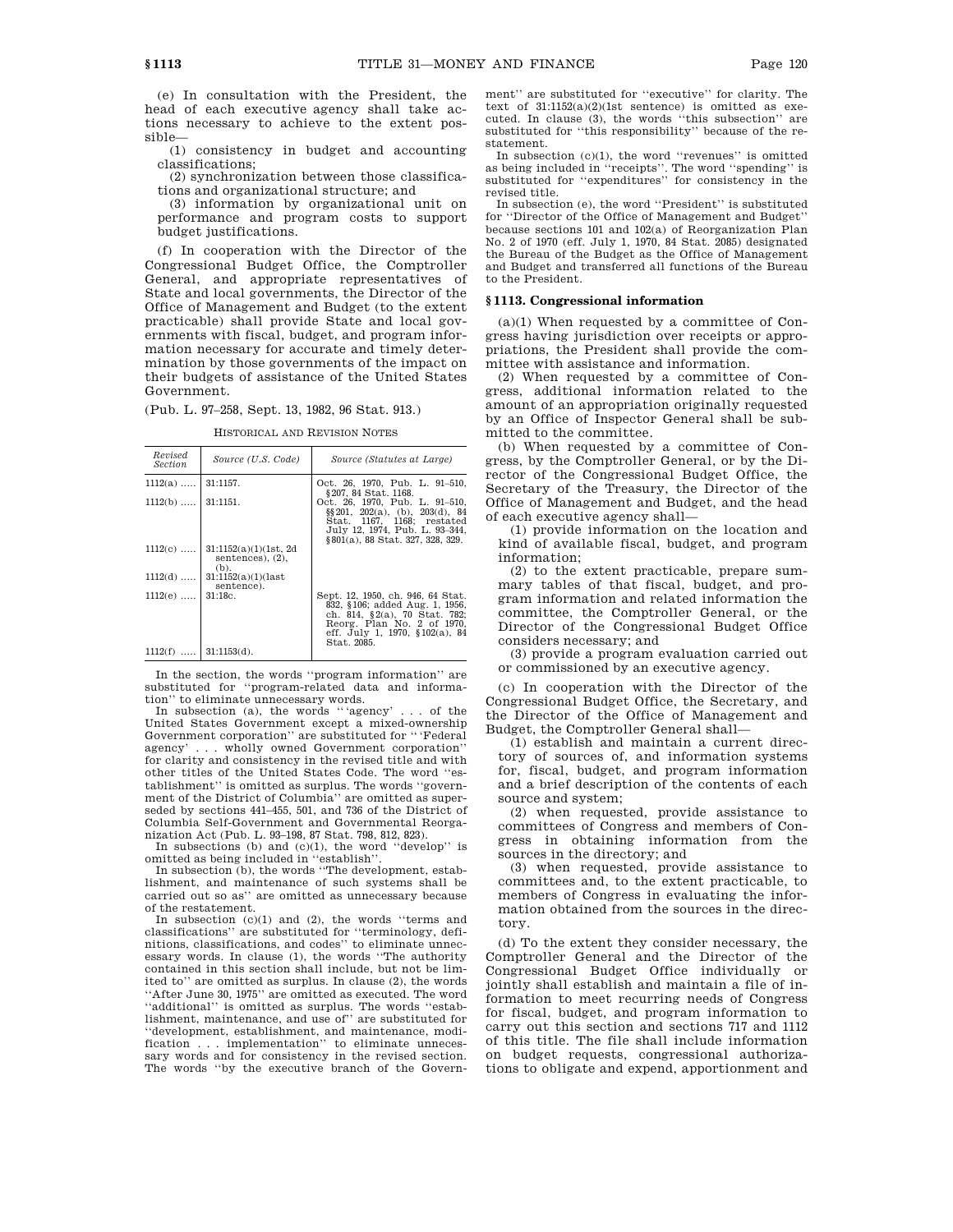reserve actions, and obligations and expenditures. The Comptroller General and the Director shall maintain the file and an index to the file so that it is easier for the committees and agencies of Congress to use the file and index through data processing and communications techniques.

(e)(1) The Comptroller General shall—

(A) carry out a continuing program to identify the needs of committees and members of Congress for fiscal, budget, and program information to carry out this section and section 1112 of this title;

(B) assist committees of Congress in developing their information needs;

(C) monitor recurring reporting requirements of Congress and committees; and

(D) make recommendations to Congress and committees for changes and improvements in those reporting requirements to meet information needs identified by the Comptroller General, to improve their usefulness to congressional users, and to eliminate unnecessary reporting.

(2) Before September 2 of each year, the Comptroller General shall report to Congress on—

(A) the needs identified under paragraph (1)(A) of this subsection;

(B) the relationship of those needs to existing reporting requirements;

(C) the extent to which reporting by the executive branch of the United States Government currently meets the identified needs;

(D) the changes to standard classifications necessary to meet congressional needs;

(E) activities, progress, and results of the program of the Comptroller General under paragraph (1)(B)–(D) of this subsection; and

(F) progress of the executive branch in the prior year.

(3) Before March 2 of each year, the Director of the Office of Management and Budget and the Secretary shall report to Congress on plans for meeting the needs identified under paragraph  $(1)(A)$  of this subsection, including-

(A) plans for carrying out changes to classifications to meet information needs of Congress;

(B) the status of information systems in the prior year; and

(C) the use of standard classifications.

(Pub. L. 97–258, Sept. 13, 1982, 96 Stat. 914; Pub. L. 97–452, §1(3), Jan. 12, 1983, 96 Stat. 2467.)

HISTORICAL AND REVISION NOTES 1982 ACT

| Revised<br><i>Section</i> | Source (U.S. Code)            | Source (Statutes at Large)                                                                                                                                                                      |
|---------------------------|-------------------------------|-------------------------------------------------------------------------------------------------------------------------------------------------------------------------------------------------|
| $1113(a)$   31:20.        |                               | June 10, 1921, ch. 18, §212, 42<br>Stat. 23: Reorg. Plan No. 1<br>of 1939, eff. July 1, 1939, §1,<br>53 Stat. 1423: Reorg. Plan<br>No. 2 of 1970, eff. July 1.<br>1970, §102(a), 84 Stat. 2085. |
| 1113(b)–(d)               | $31:1153(a)-(c)$ .            | Oct. 26, 1970. Pub. L. 91-510.<br>§203(a)-(c), 84 Stat, 1168; re-<br>stated July 12, 1974. Pub. L.<br>93-344, §801(a), 88 Stat. 328.                                                            |
| 1113(e)(1)                | $31:1152(c)$ , (d).           | Oct. 26, 1970. Pub. L. 91-510.<br>§202(c)-(f), 84 Stat. 1167; re-<br>stated July 12, 1974. Pub. L.<br>93-344, §801(a), 88 Stat, 328.                                                            |
| 1113(e)(2)<br>1113(e)(3)  | $31:1152(e)$ .<br>31:1152(f). |                                                                                                                                                                                                 |

In the section, the words ''committee of Congress'' are substituted for ''committee of either House, of any joint committee of the two Houses'' and variations of the substituted phrase to eliminate unnecessary words and for consistency in the revised title and with other titles of the United States Code.

In subsection (a), the word ''President'' is substituted for ''Office of Management and Budget'' because sections 101 and 102(a) of Reorganization Plan No. 2 of 1970 (eff. July 1, 1970, 84 Stat. 2085) designated the Bureau of the Budget as the Office of Management and Budget and transferred all functions of the Bureau to the President. The word ''assistance'' is substituted for "aid", and the word "receipts" is substituted for "revenue'', for consistency in the revised title.

In subsections (b)–(d), the words ''program information'' are substituted for ''program-related data and information'' to eliminate unnecessary words.

In subsection (b)(1) and (3), the words ''to such committee or joint committee, the Comptroller General, or the Director of the Congressional Budget Office'' are omitted as unnecessary because of the restatement. In clause (1), the word ''kind'' is substituted for ''nature'' for consistency in the revised title. In clause (2), the words ''that fiscal, budgetary, and program information'' are substituted for ''such data and information'' because of the restatement.

In subsection (c), the word ''inventory'' is omitted as unnecessary. In clause (1), the word "develop" is omitted as being included in ''establish''. In clause (2), the word "obtaining" is substituted for "securing" as being more precise. In clause (3), the word ''evaluating'' is substituted for ''appraising and analyzing'' for clarity and to eliminate unnecessary words.

In subsection (d), the words ''individually or jointly . . . file'' are substituted for ''central file or files'' for clarity. The word ''information'' is substituted for ''data and information'', and the word ''needs'' is substituted for ''requirements'', for consistency in the section. The words ''carry out'' are substituted for ''carry out the purposes of'' because of the restatement. A cross reference to 31:1155–1156 is not included because those sections are not relevant to the information file described in the source provisions. The words ''so that it is easier'' are substituted for ''facilitate'' for clarity. The word ''modern'' is omitted as surplus.

In subsection  $(e)(1)(A)$ , the word "specify" is omitted as being included in ''identify''. The words ''carry out'' are substituted for ''support the objectives'' for consistency. A cross reference to 31:1154–1156 is not included because those sections are not relevant to the continuing program described in the source provisions. In clause (B), the words ''including such needs expressed in legislative requirements'' are omitted as surplus. In clause (D), the word ''duplicative'' is omitted as being included in ''unnecessary''.

In subsection (e)(2), the words ''Before September 2 of each year'' are substituted for ''On or before September 1, 1974, and each year thereafter'' for consistency.

In subsection (e)(3), the words ''Before March 2 of each year'' are substituted for ''On or before March 1, 1975, and each year thereafter'' for consistency. The word ''codes'' is omitted as being included in ''classifications''. The words ''information systems'' are substituted for ''systems'', and the words ''use of standard classifications'' are substituted for ''classification implementations'', for consistency in the revised section.

1983 ACT

| Revised<br><b>Section</b> | Source (U.S. Code)    | Source (Statutes at Large)                                                                                              |
|---------------------------|-----------------------|-------------------------------------------------------------------------------------------------------------------------|
| 1113(e)(2)                | 31 App.:11 $(k)(2)$ . | June 10, 1921, ch. 18, 42 Stat.<br>$20, \, \S 201(k)(2)$ ; added Sept. 8.<br>1982. Pub. L. 97-255. §3. 96<br>Stat. 815. |

# **AMENDMENTS**

1983—Subsec. (a). Pub. L. 97–452 redesignated existing provision as par. (1) and added par. (2).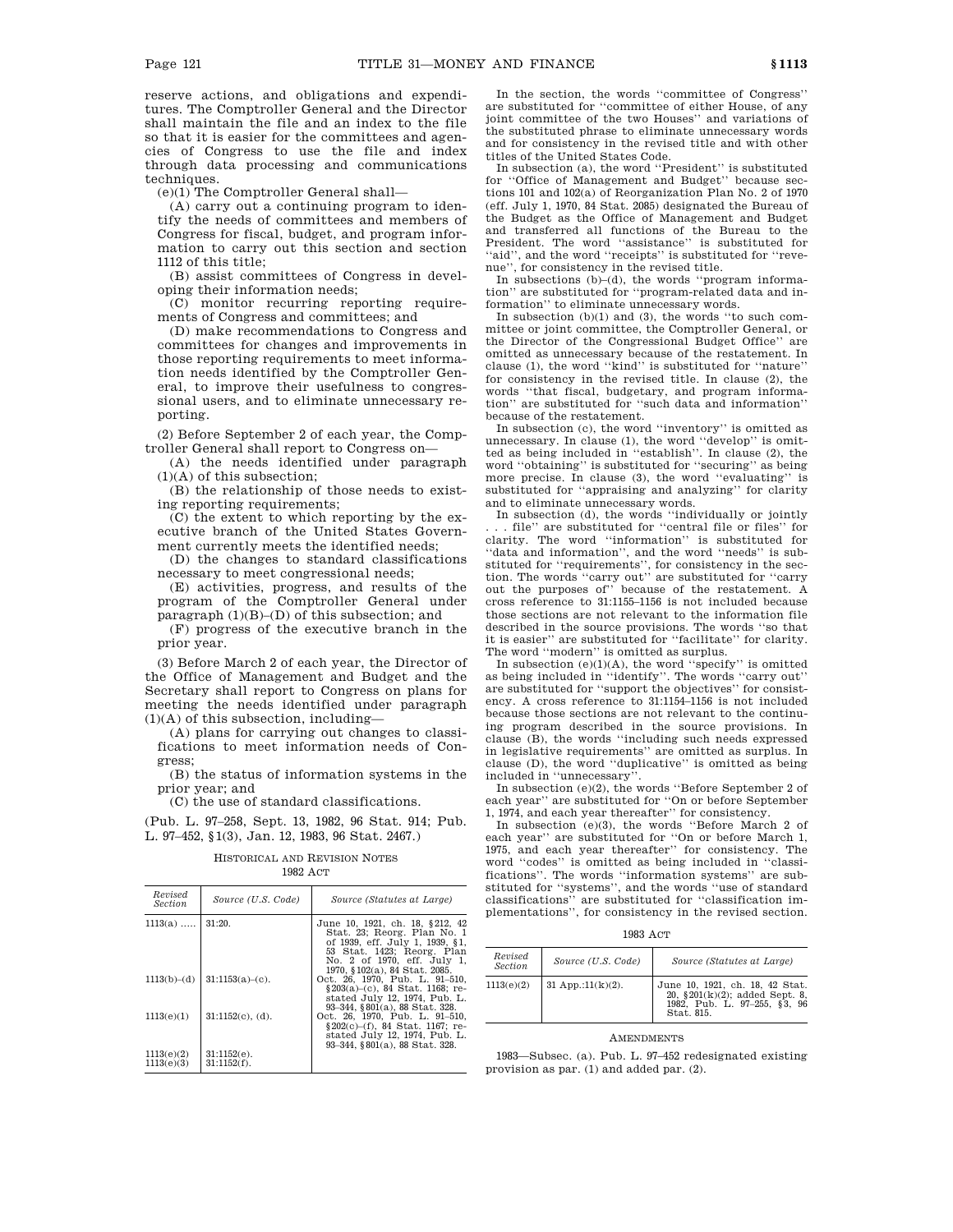### TERMINATION OF REPORTING REQUIREMENTS CONTAINED IN THIS SECTION

For termination, effective May 15, 2000, of provisions of law requiring submittal to Congress of any annual, semiannual, or other regular periodic report listed in House Document No. 103–7 (in which certain reporting requirements under subsec.  $(e)(2)(A)$ ,  $(E)$ ,  $(3)$  of this section are listed on pages 9, 6, and 149, respectively), see section 3003 of Pub. L. 104–66, as amended, and section 1(a)(4) [div. A, §1402(1)] of Pub. L. 106–554, set out as notes below.

#### OVERSIGHT OF COUNTERTERRORISM AND ANTITERRORISM ACTIVITIES; REPORT

Pub. L. 105–85, div. A, title X, §1051, Nov. 18, 1997, 111 Stat. 1889, as amended by Pub. L. 105–261, div. A, title XIV, §1403, Oct. 17, 1998, 112 Stat. 2168, which authorized establishment of a reporting system for executive agencies with respect to the budget and expenditure of funds by such agencies for the purpose of carrying out counterterrorism and antiterrorism programs and activities and required annual report on amounts proposed to be expended and counterterrorism and antiterrorism programs and activities being implemented, was repealed by Pub. L. 107-296, title VIII,  $\S 889(b)(1)$ , Nov. 25, 2002, 116 Stat. 2251.

### TERMINATION OF REPORTING REQUIREMENTS

Pub. L. 108–203, title IV, §413, Mar. 2, 2004, 118 Stat. 529, provided that: ''Section 3003(a)(1) of the Federal Reports Elimination and Sunset Act of 1995 [Pub. L. 104–66] (31 U.S.C. 1113 note) shall not apply to any report required to be submitted under any of the following provisions of law:

 $(1)(A)$  Section  $201(c)(2)$  of the Social Security Act (42 U.S.C. 401(c)(2)).

''(B) Section 1817(b)(2) of the Social Security Act (42 U.S.C. 1395i(b)(2)).

''(C) Section 1841(b)(2) of the Social Security Act (42 U.S.C. 1395t(b)(2)).

 $\frac{1}{2}(2)$ (A) Section 221(c)(3)(C) of the Social Security Act (42 U.S.C. 421(c)(3)(C)).

 $\lq\lq$  (B) Section 221(i)(3) of the Social Security Act (42 U.S.C. 421(i)(3)).''

Pub. L. 107–303, title III, §302(a), Nov. 27, 2002, 116 Stat. 2360, provided that:

'(a) IN GENERAL.—Section  $3003(a)(1)$  of the Federal Reports Elimination and Sunset Act of 1995 (31 U.S.C. 1113 note; Public Law 104–66) does not apply to any report required to be submitted under any of the following provisions of law:

'(1) EFFECTS OF POLLUTION ON ESTUARIES OF THE UNITED STATES.—Section 104(n)(3) of the Federal Water Pollution Control Act  $(33 \text{ U.S.C. } 1254(n)(3))$ .

'(2) IMPLEMENTATION OF GREAT LAKES WATER QUAL-ITY AGREEMENT OF 1978.—Section  $118(c)(10)$  of the Federal Water Pollution Control Act (33 U.S.C. Water Pollution Control Act 1268(c)(10)).

''(3) COMPREHENSIVE CONSERVATION AND MANAGE-MENT PLAN FOR LONG ISLAND SOUND.—Section 119(c)(7) of the Federal Water Pollution Control Act (33 U.S.C. 1269(c)(7)).

''(4) LEVEL B PLAN ON ALL RIVER BASINS.—Section 209(b) of the Federal Water Pollution Control Act (33 U.S.C. 1289(b)).

''(5) STATE REPORTS ON WATER QUALITY OF ALL NAVI-GABLE WATERS.—Section 305(b) of the Federal Water Pollution Control Act (33 U.S.C. 1315(b)).

''(6) EXEMPTIONS FROM WATER POLLUTION CONTROL REQUIREMENTS FOR EXECUTIVE AGENCIES.—Section 313(a) of the Federal Water Pollution Control Act (33 U.S.C. 1323(a)).

''(7) STATUS OF WATER QUALITY IN UNITED STATES LAKES.—Section 314(a) of the Federal Water Pollution Control Act (33 U.S.C. 1324(a)).

'(8) NATIONAL ESTUARY PROGRAM ACTIVITIES.-Section 320(j)(2) of the Federal Water Pollution Control Act (33 U.S.C.  $1330(j)(2)$ ).

''(9) REPORTS ON CONTRACTS ENTERED INTO RELATING TO PROCUREMENT FROM VIOLATORS OF WATER QUALITY STANDARDS.—Section 508(e) of the Federal Water Pollution Control Act (33 U.S.C. 1368(e)).

''(10) NATIONAL REQUIREMENTS AND COSTS OF WATER POLLUTION CONTROL.—Section 516 of the Federal Water Pollution Control Act (33 U.S.C. 1375).''

Pub. L. 107–295, title III, §322(b), Nov. 25, 2002, 116 Stat. 2103, provided that: ''Section 3003(a)(1) of the Federal Reports Elimination and Sunset Act of 1995 [Pub. L. 104–66] (31 U.S.C. 1113 note) does not apply to any report required to be submitted under any of the following provisions of law:

'(1) COAST GUARD OPERATIONS AND EXPENDITURES. Section 651 of title 14, United States Code.

''(2) SUMMARY OF MARINE CASUALTIES REPORTED DUR-ING PRIOR FISCAL YEAR.—Section 6307(c) of title 46, United States Code.

''(3) USER FEE ACTIVITIES AND AMOUNTS.—Section 664 of title 46 [14], United States Code.

''(4) CONDITIONS OF PUBLIC PORTS OF THE UNITED STATES.—Section 308(c) of title 49, United States Code.

''(5) ACTIVITIES OF FEDERAL MARITIME COMMISSION.— Section 208 of the Merchant Marine Act, 1936 ([former] 46 App. U.S.C. 1118) [see 46 U.S.C. 306(a), 50111(a)].

''(6) ACTIVITIES OF INTERAGENCY COORDINATING COM-MITTEE ON OIL POLLUTION RESEARCH.—Section 7001(e) of the Oil Pollution Act of  $1990(33 \text{ U.S.C. } 2761(e)).$ 

Pub. L. 107–74, §1, Nov. 28, 2001, 115 Stat. 701, as amended by Pub. L. 110–69, title VII, §7024(a)(3), Aug. 9, 2007, 121 Stat. 689, provided that: ''Section 3003(a)(1) of the Federal Reports Elimination and Sunset Act of 1995 [Pub. L. 104–66] (31 U.S.C. 1113 note) does not apply to any report required to be submitted under any of the following provisions of law:

''(1) Section 801(b) and (c) of the Department of Energy Organization Act  $(42 \text{ U.S.C. } 7321(\text{b}) \text{ and } (\text{c}))$ .

''(2) Section 822(b) of the National Defense Authorization Act for Fiscal Years 1992 and 1993 (42 U.S.C. 6687).

''(3) Section 7(a) of the Marine Resources and Engineering Development Act of 1966 (33 U.S.C. 1106(a)).

''(4) Section 206 of the National Aeronautics and Space Act of 1958 ([former] 42 U.S.C. 2476) [now 51 U.S.C. 20116].

''(5) Section 404 of the Communications Satellite Act of 1962 ([former] 47 U.S.C. 744).

 $(6)$  Section 205(a)(1) of the National Critical Materials Act of 1984 (30 U.S.C. 1804(a)(1)).

 $''(7)$  Section  $17(c)(2)$  of the Stevenson-Wydler Technology Innovation Act of 1980 (15 U.S.C. 3711a(c)(2)).

''(8) Section 10(h) of the National Institute of Standards and Technology Act (15 U.S.C. 278(h)).

''(9) Section 212(f)(3) of the National Institute of Standards and Technology Authorization Act for Fiscal Year 1989 (15 U.S.C. 3704b(f)(3)).

 $''(10)$  Section  $11(g)(2)$  of the Stevenson-Wydler Technology Innovation Act of 1980 (15 U.S.C. 3710(g)(2)).

 $(11)$  Section  $5(d)(9)$  of the National Climate Program Act (15 U.S.C. 2904(d)(9)).

''(12) Section 7 of the National Climate Program Act (15 U.S.C. 2906).

''(13) Section 703 of the Weather Service Moderniza-

tion Act (15 U.S.C. 313 note). ''(14) Section 118(d)(2) of the Federal Water Pollu-

tion Control Act (33 U.S.C. 1268(d)(2)). ''(15) Section 304(d) of the Federal Aviation Administration Research, Engineering, and Development

Authorization Act of 1992 (49 U.S.C. 47508 note). ''(16) Section 2367(c) of title 10, United States Code.

 $(17)$  Section 303(c)(7) of the Federal Property and Administrative Services Act of 1949 ([former] 41  ${\rm U.S.C.}$   $253({\rm c})(7))$  [see 41  ${\rm U.S.C.}$   $3304({\rm a})(7)]$ 

''(18) Section 102(e)(7) of the Global Change Research Act of 1990 (15 U.S.C. 2932(e)(7)).

 $(19)$  Section  $5(b)(1)(C)$  and  $(D)$  of the Earthquake Hazards Reduction Act of 1977 (42 U.S.C. 7704(b)(1)(C) and (D)).

''(20) Section 11(e)(6) of the Stevenson-Wydler Technology Innovation Act of 1980 (15 U.S.C. 3710(e)(6)).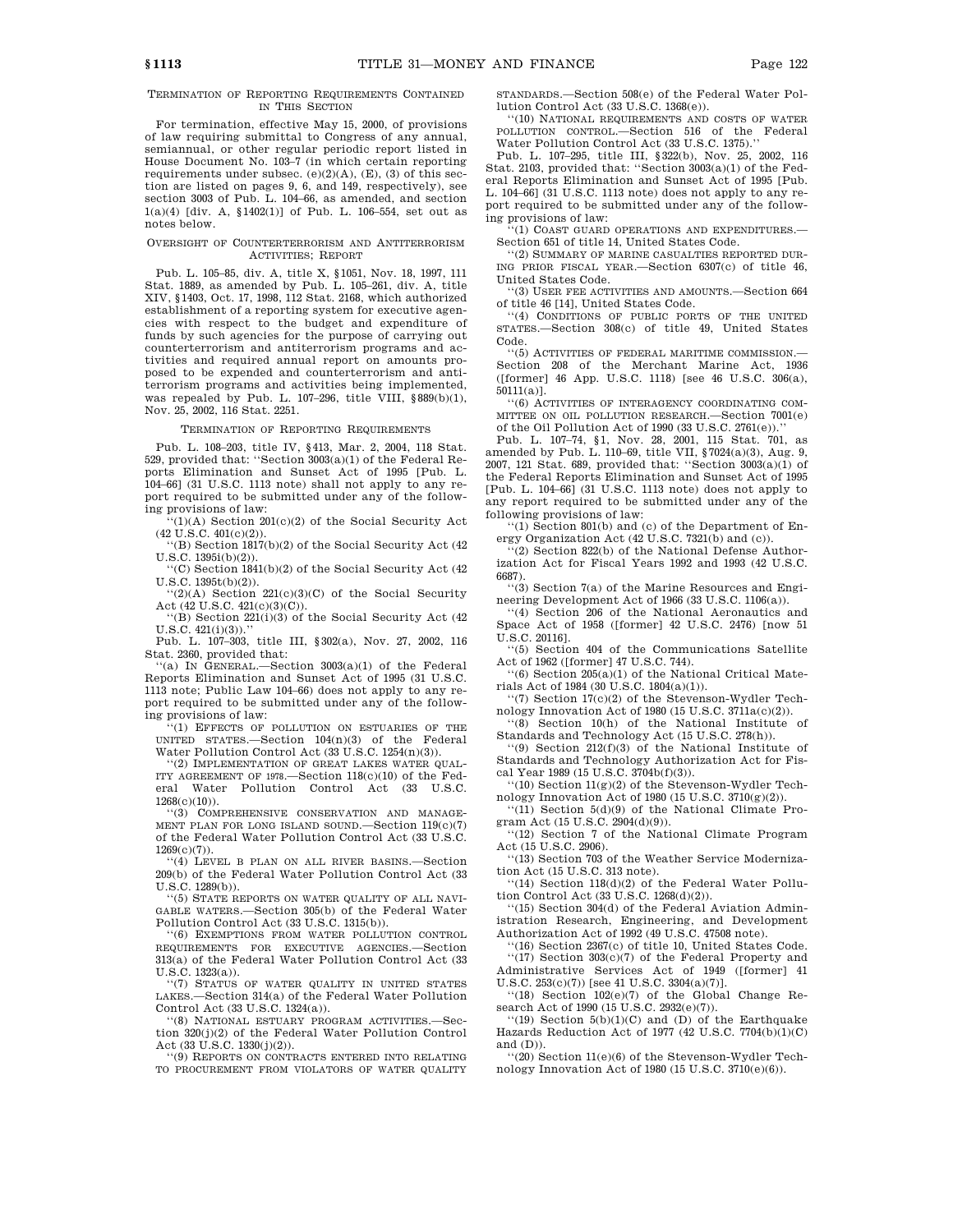''(21) Section 2304(c)(7) of title 10, United States Code, but only to the extent of its application to the National Aeronautics and Space Administration.

''(22) Section 4(j)(1) of the National Science Foundation Act of 1950 (42 U.S.C. 1863(j)(1)).

'(23) Section  $36(e)$  of the Science and Engineering Equal Opportunities Act (42 U.S.C. 1885c(e)).

''(24) Section 37 of the Science and Engineering Equal Opportunities Act (42 U.S.C. 1885d). ''(25) Section 108 of the National Science Founda-

tion Authorization Act for Fiscal Year 1986 (42 U.S.C.  $1886$ ).<br> $(26)$ 

Section  $101(a)(2)$  of the High-Performance Computing Act of 1991 (15 U.S.C. 5511(a)(2)).

 $''(27)$  Section 3(a)(7) and (f) of the National Science Foundation Act of 1950 (42 U.S.C. 1862(a)(7) and (f)).

''(28) Section 7(a) of the National Science Foundation Authorization Act, 1977 (42 U.S.C. 1873 note).

''(29) Section 16 of the Federal Fire Prevention and Control Act of 1974 (15 U.S.C. 2215).''

Pub. L. 106–569, title XI, §1102, Dec. 27, 2000, 114 Stat. 3029, as amended by Pub. L. 111–67, §12(b)(2), Sept. 30, 2009, 123 Stat. 2022, provided that: ''Section 3003(a)(1) of the Federal Reports Elimination and Sunset Act of 1995 [Pub. L. 104–66] (31 U.S.C. 1113 note) shall not apply to any report required to be submitted under any of the

following provisions of law:<br>"(1) Section 3 of the Employment Act of 1946 (15 U.S.C. 1022).

''(2) Section 723 of the Defense Production Act of 1950 [50 U.S.C. App. 2172]. ''(3) Section 603 of the Public Works and Economic

Development Act of 1965 (42 U.S.C. 3213).

''(4) Section 7(*o*)(1) of the Department of Housing and Urban Development Act (42 U.S.C. 3535(*o*)(1)).

''(5) Section 540(c) of the National Housing Act (12 U.S.C. 1735f–18(c)).

 $(6)$  Paragraphs (2) and (6) of section 808(e) of the Civil Rights Act of 1968 (42 U.S.C. 3608(e)[(2), (6)]).

''(7) Section 1061 of the Housing and Community Development Act of 1992 (42 U.S.C. 4856).

 $(8)$  Section 203(v) [now 203(w)] of the National Housing Act (12 U.S.C. 1709(v) [now 1709(w)]), as added by section 504 of the Housing and Community Development Act of 1992 (Public Law 102–550; 106 Stat. 3780).

''(9) Section 802 of the Housing Act of 1954 (12 U.S.C. 1701*o*).

''(10) Section 8 of the Department of Housing and Urban Development Act (42 U.S.C. 3536).

''(11) Section 1320 of the National Flood Insurance Act of 1968 (42 U.S.C. 4027).

 $(12)$  Section  $4(e)(2)$  of the Department of Housing and Urban Development Act  $(42 \overline{U} S.C. 3533(e)(2))$ .

 $(13)$  Section  $205(g)$  of the National Housing Act  $(f \text{former} | 12 \text{ U.S.C. } 1711(g)).$ 

 $\frac{1}{14}$  Section 701(c)(1) of the International Financial Institutions Act (22 U.S.C. 262d(c)(1)).

''(15) Paragraphs (1) and (2) of section 5302(c) of title 31, United States Code. ''(16) Section 18(f)(7) of the Federal Trade Commis-

sion Act (15 U.S.C. 57a(f)(7)).

''(17) Section 333 of the Revised Statutes of the

United States (12 U.S.C. 14). ''(18) Section 3(g) of the Home Owners' Loan Act  $($ [former] 12 U.S.C. 1462a $(g)$ ).

'(19) Section 304 of the Appalachian Regional Development Act of 1965 (40 U.S.C. App. 304) [now 40 U.S.C. 14310].

 $\frac{1}{20}$  Sections 2(b)(1)(A), 8(a), 8(c) [there is no 8(c)],  $10(g)(1)$ , and  $11(c)$  of the Export-Import Bank Act of 1945 (12 U.S.C. 635(b)(1)(A), 635g(a), 635g(c), 635i–3(g)[1], and 635i–5(c)).

''(21) Section 17(a) of the Federal Deposit Insurance Act (12 U.S.C. 1827(a)).

''(22) Section 13 of the Federal Financing Bank Act of 1973 (12 U.S.C. 2292).

''(23) Section 2B(d) of the Federal Home Loan Bank

Act ([former] 12 U.S.C. 1422b(d)). ''(24) Section 1002(b) of the Financial Institutions Reform, Recovery, and Enforcement Act of 1989 [Pub. L. 101–73] (12 U.S.C. 1811 note).

''(25) Section 8 of the Fair Credit and Charge Card Disclosure Act of 1988 [Pub. L. 100–583] (15 U.S.C. 1637 note).

 $(26)$  Section  $136(b)(4)(B)$  of the Truth in Lending Act (15 U.S.C. 1646(b)(4)(B)).

''(27) Section 707 of the Equal Credit Opportunity Act (15 U.S.C. 1691f).

''(28) Section 114 of the Truth in Lending Act (15 U.S.C. 1613).

''(29) The seventh undesignated paragraph of section 10 of the Federal Reserve Act (12 U.S.C. 247).

''(30) The tenth undesignated paragraph of section 10 of the Federal Reserve Act (12 U.S.C. 247a).

(31) Section 815 of the Fair Debt Collection Practices Act (15 U.S.C. 1692m).

''(32) Section 102(d) of the Federal Credit Union Act (12 U.S.C. 1752a(d)).

''(33) Section 21B(i) of the Federal Home Loan Bank Act (12 U.S.C. 1441b(i)).

''(34) Section 607(a) of the Housing and Community Development Amendments of 1978 (42 U.S.C. 8106(a)).

''(35) Section 708(*l*) of the Defense Production Act of 1950 (50 U.S.C. App. 2158(*l*)).

''(36) Section 2546 of the Comprehensive Thrift and Bank Fraud Prosecution and Taxpayer Recovery Act of 1990 [Pub. L. 101–647] (28 U.S.C. 522 note).

''(37) Section 202(b)(8) of the National Housing Act (12 U.S.C. 1708(b)(8)).''

Pub. L. 106–554, §1(a)(4) [div. A, §1402], Dec. 21, 2000, 114 Stat. 2763, 2763A–214, provided that: ''Section 3003(a)(1) of the Federal Reports Elimination and Sunset Act of 1995 [Pub. L. 104–66] (31 U.S.C. 1113 note) does not apply to any report required to be submitted under any of the following provisions of law:

 $''(1)$  Sections  $1105(a)$ ,  $1106(a)$  and  $(b)$ , and  $1109(a)$  of title 31, United States Code, and any other law relating to the budget of the United States Government.

(2) The Balanced Budget and Emergency Deficit Control Act of 1985 (2 U.S.C. 900 et seq.) [see Short Title note set out under section 900 of Title 2, The Congress].

'(3) Sections  $202(e)(1)$  and (3) of the Congressional Budget Act of 1974 (2 U.S.C. 602(e)(1) and (3)).

''(4) Section 1014(e) of the Congressional Budget and Impoundment Control Act of  $1974$  (2 U.S.C.  $685(e)$ ).

Pub. L. 106–554, §1(a)(7) [title III, §301], Dec. 21, 2000, 114 Stat. 2763, 2763A–629, provided that: ''Section  $3003(a)(1)$  of the Federal Reports Elimination and Sunset Act of 1995 [Pub. L. 104–66] (31 U.S.C. 1113 note) shall not apply to any report required to be submitted under any of the following provisions of law:

''(1) Section 13031(f) of the Consolidated Omnibus Budget Reconciliation Act of 1985 (19 U.S.C. 58c(f)).

''(2) Section 16(c) of the Foreign Trade Zones Act (19 U.S.C. 81p(c)).

''(3) The following provisions of the Tariff Act of 1930:

''(A) Section 330(c)(1) (19 U.S.C. 1330(c)(1)).

''(B) Section 607(c) (19 U.S.C. 1607(c)).

''(4) Section 5 of the International Coffee Agreement Act of 1980 ([former] 19 U.S.C. 1356n).

 $\lq\lq 5$  Section 351(a)(2) of the Trade Expansion Act of 1962 (19 U.S.C. 1981(a)(2)).

''(6) Section 502 of the Automotive Products Trade Act of 1965 (19 U.S.C. 2032).

''(7) Section 3131 of the Customs Enforcement Act of 1986 (19 U.S.C. 2081).

''(8) The following provisions of the Trade Act of 1974 (19 U.S.C. 2101 et seq.):

 $((A)$  Section  $102(b)(4)(A)(ii)(I)$  (19 U.S.C.  $2112(b)(4)(A)(ii)(I)).$ 

''(B) Section 102(e)(1) (19 U.S.C. 2112(e)(1)).

 $((C)$  Section  $102(e)(2)$  (19 U.S.C.  $2112(e)(2)$ ).

''(D) Section 104(d) (19 U.S.C. 2114(d)).

''(E) Section 125(e) (19 U.S.C. 2135(e)).

''(F) Section 135(e)(1) (19 U.S.C. 2155(e)(1)).

''(G) Section 141(c) (19 U.S.C. 2171(c)).

''(H) Section 162 (19 U.S.C. 2212).

''(I) Section 163(b) (19 U.S.C. 2213(b)).

 $''(J)$  Section 163(c) (19 U.S.C. 2213(c)).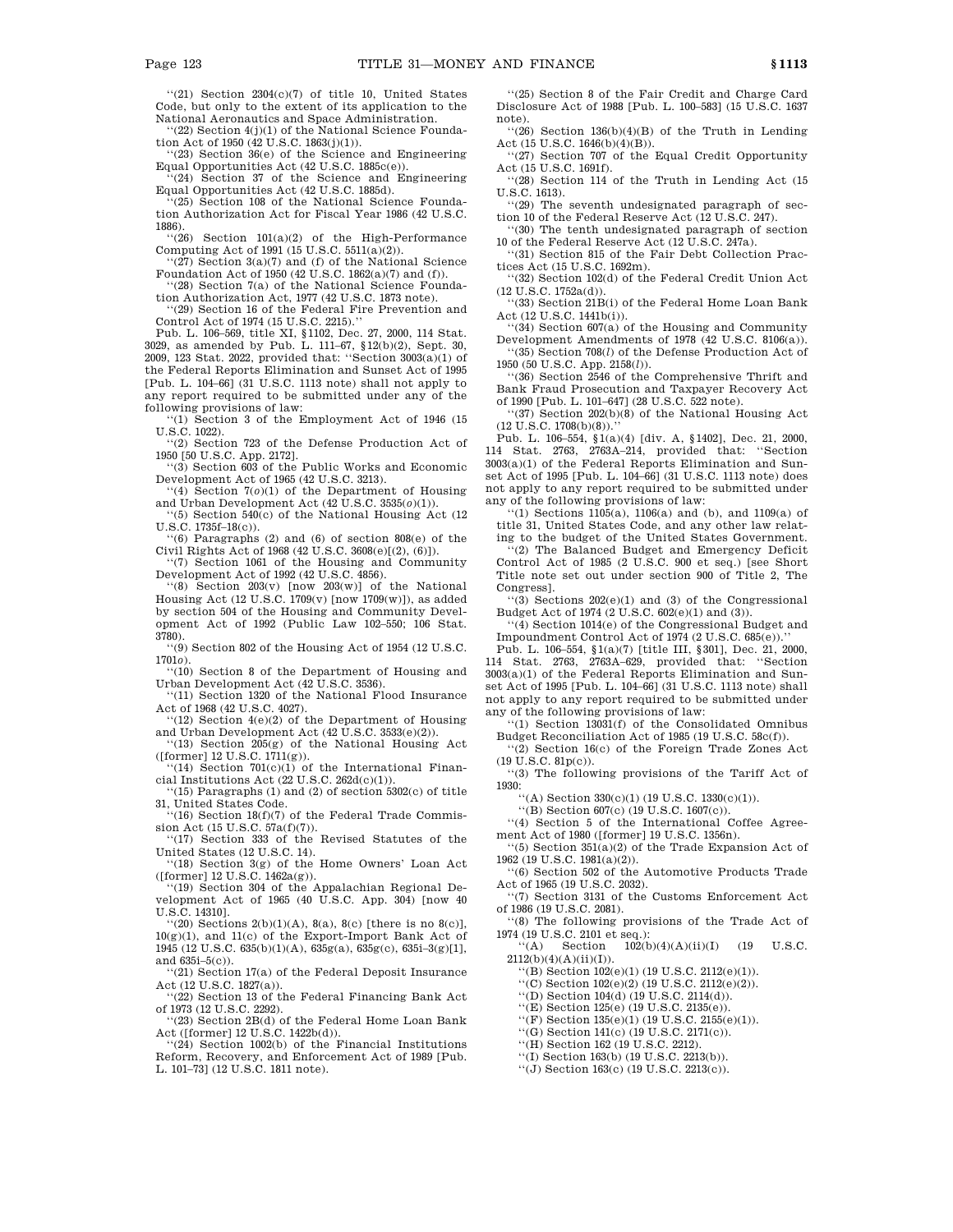''(K) Section 203(b) (19 U.S.C. 2253(b)).

''(L) Section 302(b)(2)(C) (19 U.S.C. 2412(b)(2)(C)).

''(M) Section 303 (19 U.S.C. 2413).

''(N) Section 309 (19 U.S.C. 2419).

''(O) Section 407(a) (19 U.S.C. 2437(a)).

''(P) Section 502(f) (19 U.S.C. 2462(f)).

''(Q) Section 504 (19 U.S.C. 2464).

''(9) The following provisions of the Trade Agreements Act of 1979 (19 U.S.C. 2501 et seq.):

 $f(A)$  Section 2(b) (19 U.S.C. 2503(b)).

''(B) Section 3(c) (19 U.S.C. 2504(c)).

''(C) Section 305(c) (19 U.S.C. 2515(c)).

''(10) Section 303(g)(1) of the Convention on Cultural Property Implementation Act (19 U.S.C. 2602(g)(1)).

''(11) The following provisions of the Caribbean Basin Economic Recovery Act (19 U.S.C. 2701 et seq.):

 $((A)$  Section 212(a)(1)(A) (19 U.S.C. 2702(a)(1)(A)).

''(B) Section 212(a)(2) (19 U.S.C. 2702(a)(2)).

''(12) The following provisions of the Omnibus Trade and Competitiveness Act of 1988 (19 U.S.C. 2901 et seq.):

''(A) Section 1102 (19 U.S.C. 2902).

''(B) Section 1103 (19 U.S.C. 2903).

''(C) Section 1206(b) (19 U.S.C. 3006(b)).

''(13) Section 123(a) of the Customs and Trade Act of 1990 (Public Law 101–382) (19 U.S.C. 2083).

''(14) Section 243(b)(2) of the Caribbean Basin Economic Recovery Expansion Act of 1990 (Public Law 101–382) [104 Stat. 665].

''(15) The following provisions of the Internal Revenue Code of 1986 [26 U.S.C. 1 et seq.]:

 $'(A)$  Section  $6103(p)(5)$ .

''(B) Section 7608.

 $\lq\lq$ <sup>'</sup>(C) Section 7802(f)(3).

''(D) Section 8022(3).

''(E) Section 9602(a).

''(16) The following provisions relating to the revenue laws of the United States:

 $'(A)$  Section 1552 $(c)$  of the Tax Reform Act of 1986 [Pub. L. 99–514, 26 U.S.C. 7441 note] (100 Stat. 2753).

''(B) Section 231 of the Deficit Reduction Act of 1984 [Pub. L. 98–369] (26 U.S.C. 801 note).

''(C) Section 208 of the Tax Treatment Extension

Act of 1977 [Pub. L. 95–615] (26 U.S.C. 911 note). ''(D) Section 7105 of the Technical and Miscellane-

ous Revenue Act of 1988 (45 U.S.C. 369). ''(17) Section 4008 of the Employee Retirement In-

come Security Act of 1974 (29 U.S.C. 1308). ''(18) Section 426 of the Black Lung Benefits Act (30 U.S.C. 936(b)).

''(19) Section 7502(g) of title 31, United States Code.

''(20) The following provisions of the Social Security Act:

 $C(A)$  Section  $215(i)(2)(C)(i)$  (42 U.S.C.)  $415(i)(2)(C)(i)$ ).

''(B) Section 221(i)(2) (42 U.S.C. 421(i)(2)).

 $''(C)$  Section 221(i)(3) (42 U.S.C. 421(i)(3)).

''(D) Section 233(e)(1) (42 U.S.C. 433(e)(1)).

 $((E)$  Section  $452(a)(10)$  (42 U.S.C.  $652(a)(10)$ ).

 $''(F)$  Section  $452(g)(3)(B)$  (42 U.S.C.  $652(g)(3)(B)$ ).

 $((G)$  Section 506(a)(1) (42 U.S.C. 706(a)[(1)]).

''(H) Section 908 (42 U.S.C. 1108).

''(I) Section 1114(f) (42 U.S.C. 1314(f)).

''(J) Section 1120 (42 U.S.C. 1320).

''(K) Section 1161 (42 U.S.C. 1320c–10).

''(L) Section 1875(b) (42 U.S.C. 1395*ll*(b)).

''(M) Section 1881 (42 U.S.C. 1395rr).

''(N) Section 1882 (42 U.S.C. 1395ss(f)(2)).

''(21) Section 104(b) of the Social Security Independence and Program Improvements Act of 1994 [Pub. L. 103–296] (42 USC [sic] 904 note).

''(22) Section 10 of the Railroad Retirement Act of 1937 [probably means section 7 of the Railroad Retirement Act of 1974] (45 U.S.C. 231f).

''(23) The following provisions of the Railroad Retirement Act of 1974:

''(A) Section 22(a)(1) (45 U.S.C. 231u(a)(1)).

 $\lq\lq (B)$  Section 22(b)(1) (45 U.S.C. 231u(b)(1)).

''(24) Section 502 of the Railroad Retirement Solvency Act of 1983 (45 U.S.C. 231f–1).

''(25) Section 47121(c) of title 49, United States Code. ''(26) The following provisions of the Omnibus Budget Reconciliation Act of 1987 (Public Law 100–203; 101 Stat. 1330–182 [101 Stat. 1330]):

''(A) Section 4007(c)(4) (42 U.S.C. 1395ww note).

''(B) Section 4079 (42 U.S.C. 1395mm note).

''(C) Section 4205 (42 U.S.C. 1395i–3 note).

''(D) Section 4215 (42 U.S.C. 1396r note).

''(27) The following provisions of the Inspector General Act of 1978 [5 U.S.C. App.] (Public Law 95–452):  $``(A)$  Section  $5(b)$ .

 $\cdot$ (B) Section 5(d).

''(28) The following provisions of the Public Health Service Act:

''(A) In section 308(a) (42 U.S.C. 242m(a)), subparagraphs (A), (B), (C), and (D) of paragraph (1).

''(B) Section 403 (42 U.S.C. 283).

''(29) Section 404 of the Health Services and Centers Amendments of 1978 (42 U.S.C. 242p) (Public Law 95–626).

''(30) The following provisions of the Older Americans Act of 1965:

''(A) Section 206(d) (42 U.S.C. 3017(d)).

''(B) Section 207 (42 U.S.C. 3018).

''(31) Section 308 of the Age Discrimination Act of  $1975 (42 \text{ H S C } 6106a(b))$ 

''(32) Section  $509(c)(3)$  [509(3)] of the Americans with Disabilities Act 0f [of] 1990 (42 U.S.C. 12209(c)(3)  $[12209(3)]$ .

''(33) Section 4207(f) of the Omnibus Budget Reconciliation Act of 1990 [Pub. L. 101–508] (42 U.S.C. 1395b–1 note).''

Pub. L. 106–476, title I, §1463, Nov. 9, 2000, 114 Stat. 2173, provided that: ''Section 3003(a)(1) of the Federal Reports Elimination and Sunset Act of 1995 [Pub. L. 104–66] (31 U.S.C. 1113 note) does not apply to any report required to be submitted under any of the following provisions of law:

''(1) Section 163 of the Trade Act of 1974 (19 U.S.C. 2213).

''(2) Section 181 of the Trade Act of 1974 (19 U.S.C. 2241).''

Pub. L. 106–419, title IV, §403(a), Nov. 1, 2000, 114 Stat. 1863, provided that: ''Section 3003(a)(1) of the Federal Reports Elimination and Sunset Act of 1995 [Pub. L. 104–66] (31 U.S.C. 1113 note) does not apply to any report required to be submitted under any of the following: sections 503(c), 529, 541(c), 542(c), 3036, and 7312(d) of title 38, United States Code.''

Pub. L. 106–197, §1, May 2, 2000, 114 Stat. 246, provided that: ''Section 3003(a)(1) of the Federal Reports Elimination and Sunset Act of 1995 [Pub. L. 104–66] (31 U.S.C. 1113 note) does not apply to any report required to be submitted under any of the following provisions of law:

''(1) The following sections of title 18, United States Code: sections 2519(3), 2709(e), 3126, and 3525(b).

''(2) The following sections of title 28, United States Code: sections 522, 524(c)(6), 529, 589a(d), and 594.

''(3) Section 3718(c) of title 31, United States Code. ''(4) Section 9 of the Child Protection Act of 1984

[Pub. L. 98–292] (28 U.S.C. 522 note). ''(5) Section 8 of the Civil Rights of Institutional-

ized Persons Act (42 U.S.C. 1997f).

''(6) The following provisions of the Omnibus Crime Control and Safe Streets Act of 1968: sections 102(b) (42 U.S.C. 3712(b)), 520 (42 U.S.C. 3766), 522 (42 U.S.C. 3766b), and 810 (42 U.S.C. 3789e).

''(7) The following provisions of the Immigration and Nationality Act: sections 103 (8 U.S.C. 1103), 207(c)(3) (8 U.S.C. 1157(c)(3)), 412(b) (8 U.S.C. 1522(b)), and 413 (8 U.S.C. 1523), and subsections (h), (*l*), (*o*), (q), and (r) of section 286 (8 U.S.C. 1356).

''(8) Section 3 of the International Claims Settlement Act of 1949 (22 U.S.C. 1622).

''(9) Section 9 of the War Claims Act of 1948 (50 U.S.C. App. 2008).

 $\frac{1}{2}$ (10) Section 13(c) of the Act of September 11, 1957 (8 U.S.C. 1255b(c)).

''(11) Section 203(b) of the Aleutian and Pribilof Islands Restitution Act (50 U.S.C. App. 1989c–2(b)).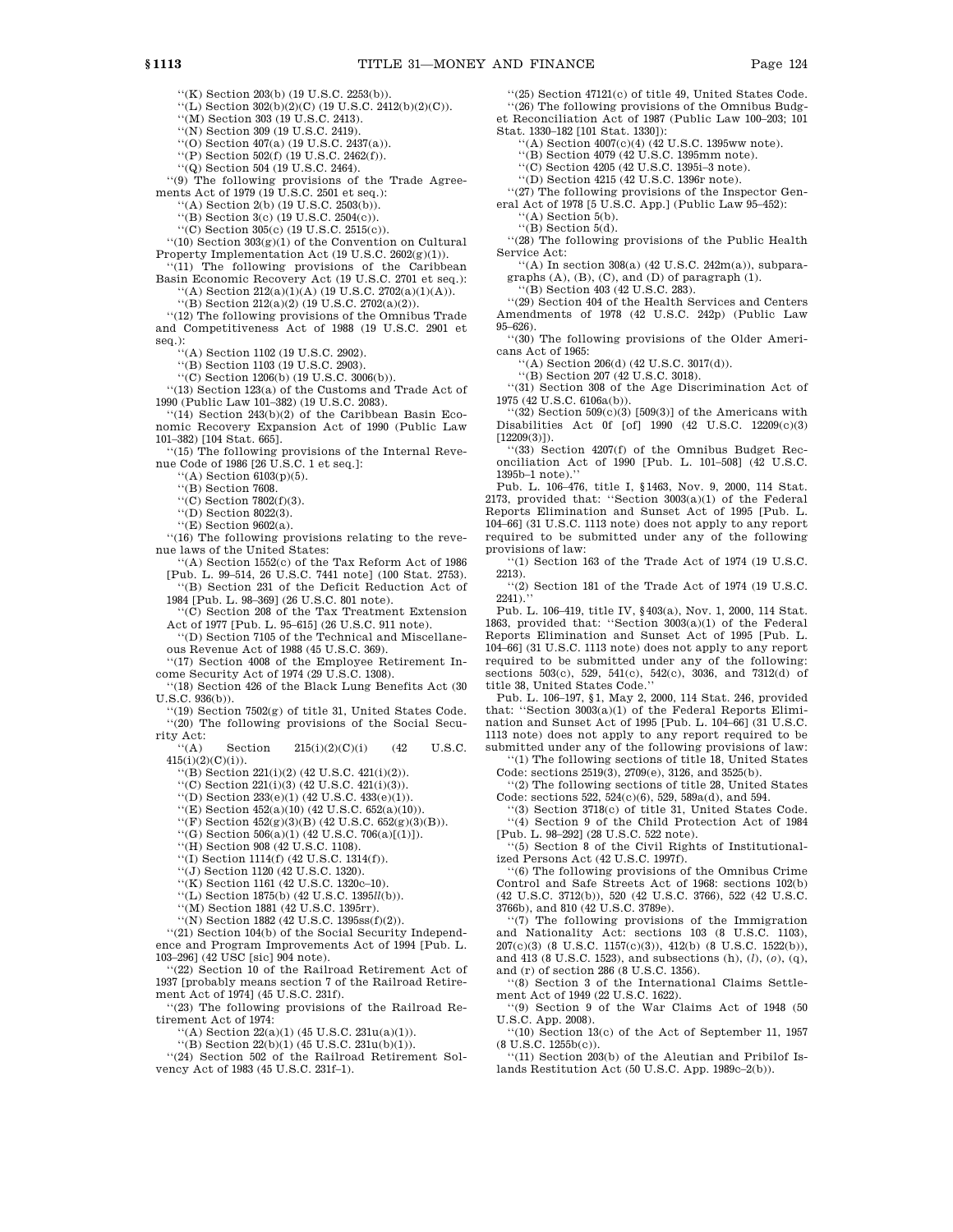''(12) Section 801(e) of the Immigration Act of 1990 (29 U.S.C. 2920(e)).

''(13) Section 401 of the Immigration Reform and Control Act of 1986 (8 U.S.C. 1364).

''(14) Section 707 of the Equal Credit Opportunity Act (15 U.S.C. 1691f).

''(15) Section 201(b) of the Privacy Protection Act of 1980 (42 U.S.C. 2000aa–11(b)).

''(16) Section 609U of the Justice Assistance Act of 1984 ([former] 42 U.S.C. 10509).

''(17) Section 13(a) of the Classified Information Procedures Act (18 U.S.C. App.).

''(18) Section 1004 of the Civil Rights Act of 1964 (42 U.S.C. 2000g–3).

''(19) Section 1114 of the Right to Financial Privacy Act of 1978 (12 U.S.C. 3414).

''(20) Section 11 of the Foreign Agents Registration Act of 1938 (22 U.S.C. 621).

''(21) The following provisions of the Foreign Intelligence Surveillance Act of 1978: sections 107 (50 U.S.C. 1807) and 108 (50 U.S.C. 1808).

''(22) Section 102(b)(5) of the Department of Justice and Related Agencies Appropriations Act, 1993 [Pub. L. 102–395] (28 U.S.C. 533 note).''

Pub. L. 106–181, title I, §163, Apr. 5, 2000, 114 Stat. 91, provided that: ''Section 3003(a)(1) of the Federal Reports Elimination and Sunset Act of 1995 [Pub. L. 104–66] (31 U.S.C. 1113 note) does not apply to any report required to be submitted under any of the following provisions of law:

''(1) Section 44501 of title 49, United States Code.

''(2) Section 47103 of such title. ''(3) Section 47131 of such title.''

Pub. L. 106–113, div. B, §1000(a)(7) [div. A, title II, §209(e)], Nov. 29, 1999, 113 Stat. 1536, 1501A–423, as amended by Pub. L. 110–246, title III, §3001(c), June 18, 2008, 122 Stat. 1821, provided that: ''Section 3003(a)(1) of the Federal Reports Elimination and Sunset Act of 1995 (Public Law 104–66; 31 U.S.C. 1113 note) does not apply to any report required to be submitted under any of the following provisions of law:

''(1) Section 1205 of the International Security and Development Cooperation Act of 1985 (Public Law 99–83; 22 U.S.C. 2346 note) (relating to annual reports on economic conditions in Egypt, Israel, Turkey, and Portugal).

 $''(2)$  Section 1307(f)(1)(A) of the International Financial Institutions Act [22 U.S.C. 262m–7(f)(1)(A)] (Public Law 95–118) (relating to an assessment of the environmental impact of proposed multilateral development bank actions).

'(3) Section 118(f) of the Foreign Assistance Act of 1961 (Public Law 87–195; 22 U.S.C. 2151p–1 [(f)]) (relating to the protection of tropical forests).

 $``(4)$  Section 586J(c)(4) of the Foreign Operations, Export Financing, and Related Programs Appropriations Act, 1991 (Public Law 101–513 [50 U.S.C. 1701 note]) (relating to sanctions taken by other nations against Iraq).

''(5) Section 3 of the Authorization for Use of Military Force Against Iraq Resolution (Public Law 102–1; 105 Stat. 3 [50 U.S.C. 1541 note]) (relating to the status of efforts to obtain Iraqi compliance with United Nations Security Council resolutions).

''(6) Section 124 of the Foreign Relations Authorization Act, Fiscal Years 1988 and 1989 (Public Law 100–204; 22 U.S.C. 2680 note) (relating to expenditures for emergencies in the diplomatic and consular service).

''(7) Section 620C(c) of the Foreign Assistance Act of 1961 (Public Law 87–195; 22 U.S.C. 2373(c)) (relating to progress made toward the conclusion of a negotiated solution to the Cyprus problem).

''(8) Section 533(b) of the Foreign Operations, Export Financing, and Related Programs Appropriations Act, 19991 [1991] (Public Law 101–513 [104 Stat. 2013]) (relating to international natural resource management initiatives).

''(9) Section 3602 of the Omnibus Trade and Competitiveness Act of 1988 (Public Law 100–418; 22 U.S.C. 5352) (relating to foreign treatment of United States financial institutions). ''(10) Section 1702 of the International Financial In-

stitutions Act (Public Law 95–118; 22 U.S.C. 262r-1) (relating to operating summaries of the multilateral development banks).

 $(11)$  Section 1303(c) of the International Financial Institutions Act (Public Law 95–118; 22 U.S.C. 262m-2(c)) (relating to international environmental assistance programs).

 $(12)$  Section 1701(a) of the International Financial Institutions Act (Public Law 95–118; 22 U.S.C. 262r) (relating to United States participation in international financial institutions).

''(13) Section 163(a) of the Trade Act of 1974 (Public Law 93–618; 19 U.S.C. 2213) (relating to the trade agreements program and national trade policy agen-

da). ''(14) Section 8 of the Export-Import Bank Act (Public Law 79–173; 12 U.S.C. 635g) (relating to Ex-

port-Import Bank activities). ''(15) Section 407(f) of the Food for Peace Act (Public Law 83–480; 7 U.S.C. 1736a) (relating to Public Law

480 programs and activities). ''(16) Section 239(c) of the Foreign Assistance Act of 1961 (Public Law 87–195; 22 U.S.C. 2199(c)) (relating to OPIC audit report).

 $(17)$  Section 504 $(i)$  of the National Endowment for Democracy Act (Public Law 98–164; 22 U.S.C. 4413(i)) (relating to the activities of the National Endowment for Democracy).

''(18) Section 5(b) of the Japan-United States Friendship Act (Public Law 94–118; 22 U.S.C. 2904(b)) (relating to Japan-United States Friendship Commission activities).

Pub. L. 106–65, div. A, title X, §1031, Oct. 5, 1999, 113 Stat. 749, provided that: ''Section 3003(a)(1) of the Federal Reports Elimination and Sunset Act of 1995 [Pub. L. 104–66] (31 U.S.C. 1113 note) does not apply to any report required to be submitted under any of the following provisions of law:

 $(1)$  The following sections of title 10, United States Code: sections 113, 115a, 116, 139(f) [now 139(g)], 221,  $[former] \quad 226, \quad 401(d), \quad 662(b), \quad 946, \quad [former] \quad 1464(c),$ [former] 2006(e)(3), 2010, 2011(e), 2391(c), 2431(a), 2432, 2457(d), 2461(g), 2537, 2662(b), 2706, 2859, 2861, 2902(g)(2), 4542(g)(2), 7424(b), 7425(b), 7431(c), 10541, 12302(d), and 16137.

''(2) Section 1121(f) of the National Defense Authorization Act for Fiscal Year 1988 and 1989 (Public Law 100–180; 10 U.S.C. 113 note).

''(3) Section 1405 of the Defense Dependents' Education Act of 1978 (20 U.S.C. 924).

''(4) Section 1411(b) of the Barry Goldwater Scholarship and Excellence in Education Act (20 U.S.C.  $4710(b)$ ).

''(5) Section 1097 of the National Defense Authorization Act for Fiscal Years 1992 and 1993 [Pub. L. 102–190] (22 U.S.C. 2751 note).

''(6) Section 30A(d) of the Arms Export Control Act

 $(22 \text{ U.S.C. } 2770a(d)).$ <br>"(7) Sections 1516(f) and 1518(c) of the Armed Forces Retirement Home Act of 1991 (Public Law 101–510; 24

U.S.C. 416(f), 418(c)). ''(8) Sections 3554(e)(2) and [former] 9503(a) of title

31, United States Code. ''(9) Section 300110(b) of title 36, United States Code. ''(10) Sections 301a(f) and 1008 of title 37, United

States Code. ''(11) Section 8111(f) of title 38, United States Code. ''(12) Section 205(b) of the Federal Property and Administrative Services Act of 1949 (40 U.S.C. 486(b)) [now 40 U.S.C. 121(b)].

''(13) Section 3732 of the Revised Statutes, popularly known as the 'Food and Forage Act' ([former] 41

U.S.C. 11) [now 41 U.S.C. 6301(a), (b)].<br>
"(14) Section 101(b)(6) of the Uniformed and Overseas Citizens Absentee Voting Act (42 U.S.C. 1973ff(b)(6)).

''(15) Section 1436(e) of the National Defense Authorization Act, Fiscal Year 1989 (Public Law 100–456; [former] 42 U.S.C. 2121 note).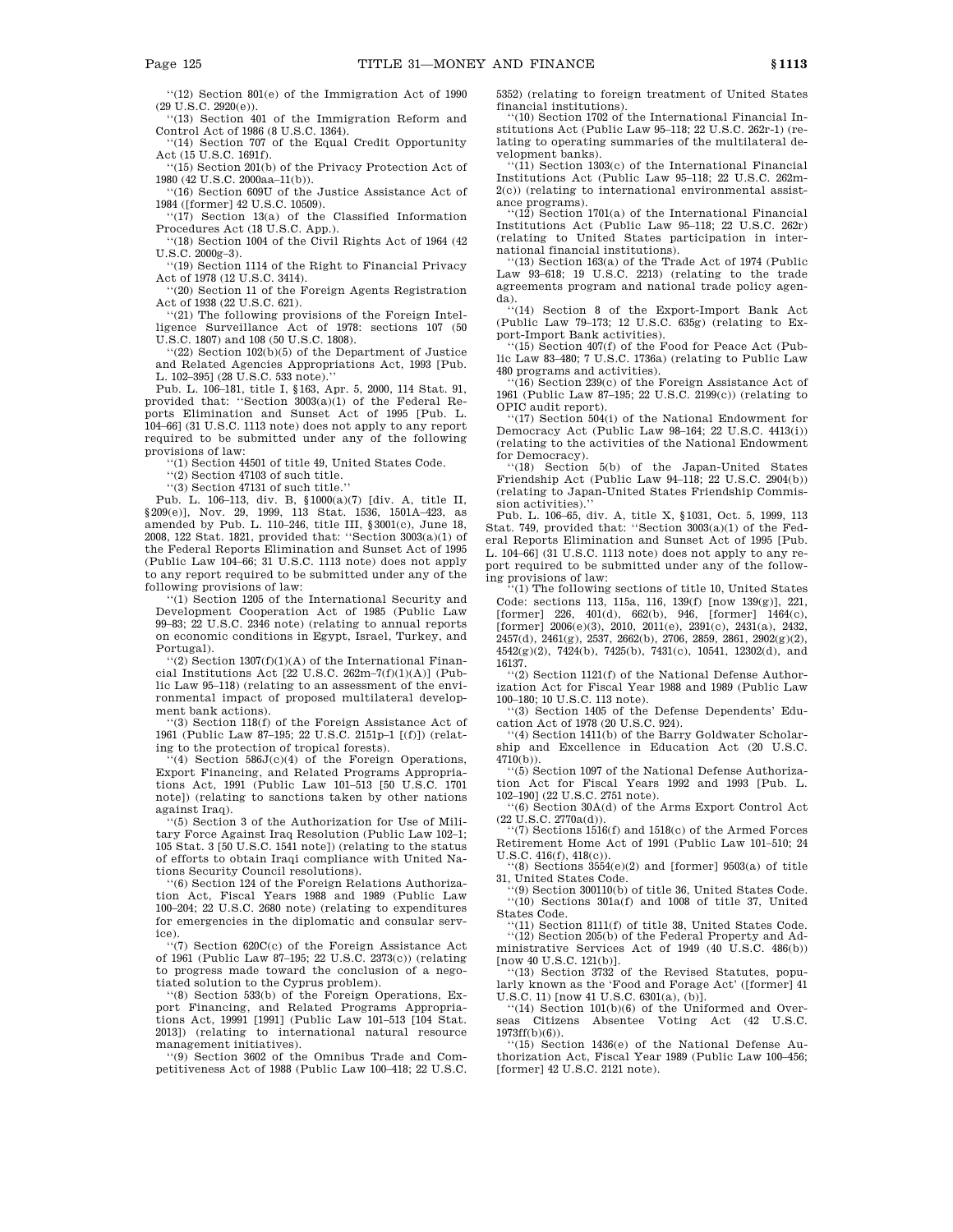''(16) Section 165 of the Energy Policy and Conservation Act (42 U.S.C. 6245).

''(17) Section 603(e) of the National Science and Technology Policy, Organization, and Priorities Act of 1976 ([former] 42 U.S.C. 6683(e)).

''(18) Section 822(b) of the National Defense Authorization Act for Fiscal Years 1992 and 1993 (42 U.S.C. 6687(b)).

''(19) Section 208 of the Department of Energy National Security and Military Applications of Nuclear Energy Authorization Act of 1979 (42 U.S.C. 7271 [now 50 U.S.C. 2771]).

''(20) Section 3134 of the National Defense Authorization Act for Fiscal Year 1991 (42 U.S.C. 7274c [now 50 U.S.C. 2587]).

''(21) Section 3135 of the National Defense Authorization Act for Fiscal Years 1992 and 1993 (42 U.S.C. 7274g).

 $\cdot$ (22) Section 12 of the Act of March 9, 1920 (popularly known as the 'Suits in Admiralty Act') (46 App. U.S.C. 752) [now 46 U.S.C. 30918].

 $(23)$  Sections 208, 901(b)(2), and 1211 of the Merchant Marine Act, 1936 ([former] 46 App. U.S.C. 1118,  $1241(b)(2)$ ,  $1291$ ) [see 46 U.S.C.  $306(a)$ ,  $50111(a)$ ,  $55305(d)$ ]. '(24) Sections 11 and 14 of the Strategic and Critical

Materials Stock Piling Act (50 U.S.C. 98h–2, 98h–5).

''(25) Section 108 of the National Security Act of 1947 (50 U.S.C. 404a).

''(26) Section 4 of the Act entitled 'An Act to authorize the making, amending, and modification of contracts to facilitate the national defense', approved August 28, 1958 ([former] 50 U.S.C. 1434).

''(27) Section 1412(g) of the Department of Defense Authorization Act, 1986 (50 U.S.C. 1521(g)).

''(28) Section 3 of the Authorization for Use of Military Force Against Iraq Resolution [Pub. L. 102–1] (50 U.S.C. 1541 note).

 $\mathcal{L}(29)$  Sections 202(d) and 401(c) of the National Emergencies Act (50 U.S.C. 1622(d), 1641(c)).

''(30) Section 10(g) of the Military Selective Service Act (50 U.S.C. App. 460(g)). ''(31) Section 708 of the Defense Production Act of

1950 (50 U.S.C. App. 2158). ''(32) Section 703(g) of the Military Construction

Authorization Act, 1982 (Public Law 97–99; 95 Stat. 1376).

''(33) Section 704 of the Military Construction Authorization Act, 1982 (Public Law 97–99; 95 Stat. 1377).

''(34) Section 113(b) of the National Defense Authorization Act for Fiscal Year 1990 and 1991 (Public Law 101–189; 103 Stat. 1373).''

Pub. L. 104–66, title III, §3003, Dec. 21, 1995, 109 Stat. 734, as amended by Pub. L. 106–113, div. B, §1000(a)(5) [title II, §236], Nov. 29, 1999, 113 Stat. 1536, 1501A–302; Pub. L. 110–314, title II, §203(b), Aug. 14, 2008, 122 Stat. 3040, provided that:

''(a) TERMINATION.—

''(1) IN GENERAL.—Subject to the provisions of paragraph (2) of this subsection and subsection (d), each provision of law requiring the submittal to Congress (or any committee of the Congress) of any annual, semiannual, or other regular periodic report specified on the list described under subsection (c) shall cease to be effective, with respect to that requirement, May

15, 2000. ''(2) EXCEPTION.—The provisions of paragraph (1) shall not apply to any report required under—

''(A) the Inspector General Act of 1978 (5 U.S.C.

App.); or ''(B) the Chief Financial Officers Act of 1990 (Public Law 101–576) [see Short Title of 1990 Amendment note set out under section 501 of this title], including provisions enacted by the amendments made by that Act.

''(b) IDENTIFICATION OF WASTEFUL REPORTS.—The President shall include in the first annual budget submitted pursuant to section 1105 of title 31, United States Code, after the date of enactment of this Act [Dec. 21, 1995] a list of reports that the President has determined are unnecessary or wasteful and the reasons for such determination.

''(c) LIST OF REPORTS.—The list referred to under subsection (a) is the list prepared by the Clerk of the House of Representatives for the first session of the One Hundred Third Congress under clause 2 of rule III [now cl. 2(b) of rule II] of the Rules of the House of Representatives (House Document No. 103–7).

''(d) SPECIFIC REPORTS EXEMPTED.—Subsection (a)(1) shall not apply to any report required under—

''(1) section 116 of the Foreign Assistance Act of 1961 (22 U.S.C. 2151n);

''(2) section 306 of that Act (22 U.S.C. 2226);

''(3) section 489 of that Act (22 U.S.C. 2291h);

''(4) section 502B of that Act (22 U.S.C. 2304);

''(5) section 634 of that Act (22 U.S.C. 2394);

''(6) section 406 of the Foreign Relations Authoriza-

tion Act, Fiscal Years 1990 and 1991 (22 U.S.C. 2414a); ''(7) section 25 of the Arms Export Control Act (22 U.S.C. 2765);

''(8) section 28 of that Act (22 U.S.C. 2768);

''(9) section 36 of that Act (22 U.S.C. 2776);

''(10) section 6 of the Multinational Force and Observers Participation Resolution (22 U.S.C. 3425);

''(11) section 104 of the FREEDOM Support Act ([former] 22 U.S.C. 5814);

''(12) section 508 of that Act (22 U.S.C. 5858);

''(13) section 4 of the War Powers Resolution (50 U.S.C. 1543);

''(14) section 204 of the International Emergency Economic Powers Act (50 U.S.C. 1703);

''(15) section 14 of the Export Administration Act of 1979 (50 U.S.C. App. 2413);

''(16) section 207 of the International Economic Policy Act of 1972 (Public Law 92–412; 86 Stat. 648) [former 22 U.S.C. 2846];

''(17) section 4 of Public Law 93–121 (87 Stat. 448) [former 22 U.S.C. 2846];

''(18) section 108 of the National Security Act of 1947 (50 U.S.C. 404a);

''(19) section 704 of the Support for East European Democracy (SEED) Act of 1989 (22 U.S.C. 5474);

''(20) section 804 of the Foreign Relations Authorization Act, Fiscal Years 1990 and 1991 (Public Law 101–246; 104 Stat. 72);

''(21) section 140 of the Foreign Relations Authorization Act, Fiscal Years 1988 and 1989 (22 U.S.C. 2656f);

''(22) section 2 of the Act of September 21, 1950 (Chapter 976; 64 Stat. 903) [22 U.S.C. 262a];

''(23) section 3301 of the Panama Canal Act of 1979 (22 U.S.C. 3871);

''(24) section 2202 of the Export Enhancement Act of 1988 ([former] 15 U.S.C. 4711);

''(25) section 1504 of Public Law 103–160 (10 U.S.C. 402 note);

''(26) section 502 of the International Security and Development Coordination Act of 1985 (22 U.S.C. 2349aa–7);

''(27) section 23 of the Act of August 1, 1956 (Chapter 841 [probably should be section 515(b)(2) of Public Law 95–105]; 22 U.S.C. 2694(2));

''(28) section 5(c)(5) of the Export Administration Act of 1979 (50 U.S.C. App. 2404(c)(5));

''(29) section 14 of the Export Administration Act of 1979 (50 U.S.C. App. 2413);

''(30) section 50 of Public Law 87–297 (22 U.S.C. 2590); ''(31) section 240A of the Foreign Assistance Act of 1961 (22 U.S.C. 2200a);

''(32) section 27(k) of the Consumer Product Safety Act (15 U.S.C. 2076 $(k)$ ); or

''(33) section 604 of the United States Information and Educational Exchange Act of 1948 (22 U.S.C.  $1469$ ).

AUTHORITY TO INCREASE EFFICIENCY IN REPORTING TO **CONGRESS** 

Pub. L. 103–356, title III, §301, Oct. 13, 1994, 108 Stat. 3412, provided that:

''(a) PURPOSE.—The purpose of this title is to improve the efficiency of executive branch performance in implementing statutory requirements for reports to Con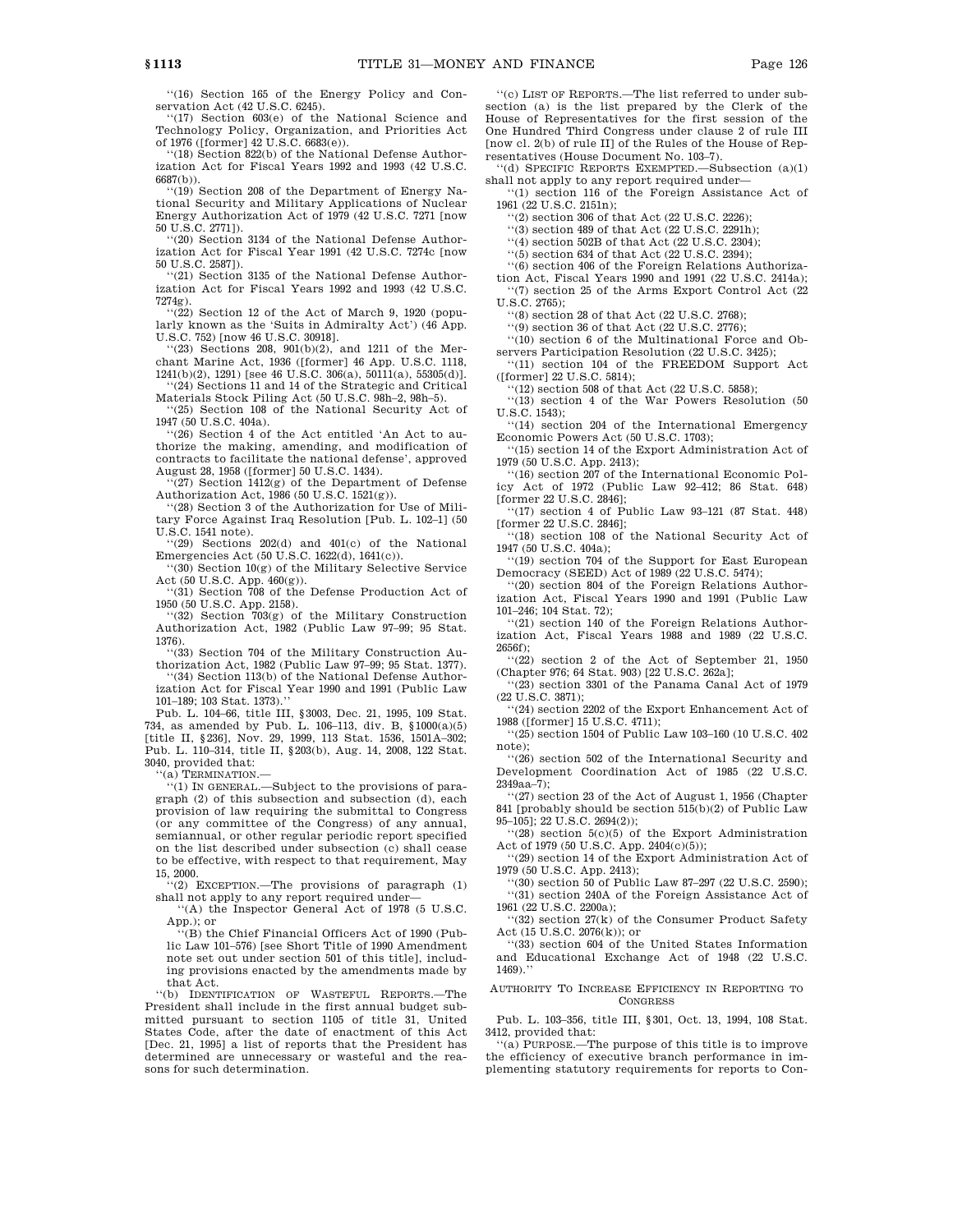gress and committees of Congress such as the elimination or consolidation of duplicative or obsolete reporting requirements and adjustments to deadlines that shall provide for more efficient workload distribu-

tion or improve the quality of reports. ''(b) AUTHORITY OF THE DIRECTOR.—The Director of the Office of Management and Budget may publish annually in the budget submitted by the President to the Congress, recommendations for consolidation, elimination, or adjustments in frequency and due dates of statutorily required periodic reports to the Congress or committees of Congress. For each recommendation, the Director shall provide an individualized statement of the reasons that support the recommendation. In addition, for each report for which a recommendation is made, the Director shall state with specificity the exact consolidation, elimination, or adjustment in frequency or due date that is recommended.

''(c) RECOMMENDATIONS.—The Director's recommenda-tions shall be consistent with the purpose stated in subsection (a).

''(d) CONSULTATION.—Before the publication of the recommendations under subsection (b), the Director or his designee shall consult with the appropriate congressional committees concerning the recommendations.''

## **[§ 1114. Repealed. Pub. L. 103–355, title II, § 2454(c)(2), Oct. 13, 1994, 108 Stat. 3326]**

Section, Pub. L. 97–258, Sept. 13, 1982, 96 Stat. 916, related to budget information on consulting services.

### EFFECTIVE DATE OF REPEAL

For effective date and applicability of repeal, see section 10001 of Pub. L. 103–355, set out as an Effective Date of 1994 Amendment note under section 2302 of Title 10, Armed Forces.

# **§ 1115. Federal Government and agency performance plans**

(a) FEDERAL GOVERNMENT PERFORMANCE PLANS.—In carrying out the provisions of section 1105(a)(28), the Director of the Office of Management and Budget shall coordinate with agencies to develop the Federal Government performance plan. In addition to the submission of such plan with each budget of the United States Government, the Director of the Office of Management and Budget shall ensure that all information required by this subsection is concurrently made available on the website provided under section 1122 and updated periodically, but no less than annually. The Federal Government performance plan shall—

(1) establish Federal Government performance goals to define the level of performance to be achieved during the year in which the plan is submitted and the next fiscal year for each of the Federal Government priority goals required under section 1120(a) of this title;

(2) identify the agencies, organizations, program activities, regulations, tax expenditures, policies, and other activities contributing to each Federal Government performance goal during the current fiscal year;

(3) for each Federal Government performance goal, identify a lead Government official who shall be responsible for coordinating the efforts to achieve the goal;

(4) establish common Federal Government performance indicators with quarterly targets to be used in measuring or assessing—

(A) overall progress toward each Federal Government performance goal; and

(B) the individual contribution of each agency, organization, program activity, regulation, tax expenditure, policy, and other activity identified under paragraph (2);

(5) establish clearly defined quarterly milestones; and

(6) identify major management challenges that are Governmentwide or crosscutting in nature and describe plans to address such challenges, including relevant performance goals, performance indicators, and milestones.

(b) AGENCY PERFORMANCE PLANS.—Not later than the first Monday in February of each year, the head of each agency shall make available on a public website of the agency, and notify the President and the Congress of its availability, a performance plan covering each program activity set forth in the budget of such agency. Such plan shall—

(1) establish performance goals to define the level of performance to be achieved during the year in which the plan is submitted and the next fiscal year;

(2) express such goals in an objective, quantifiable, and measurable form unless authorized to be in an alternative form under subsection (c);

(3) describe how the performance goals contribute to—

(A) the general goals and objectives established in the agency's strategic plan required by section 306(a)(2) of title 5; and

(B) any of the Federal Government performance goals established in the Federal Government performance plan required by subsection  $(a)(1)$ ;

(4) identify among the performance goals those which are designated as agency priority goals as required by section 1120(b) of this title, if applicable;

(5) provide a description of how the performance goals are to be achieved, including—

(A) the operation processes, training, skills and technology, and the human, capital, information, and other resources and strategies required to meet those performance goals;

(B) clearly defined milestones;

(C) an identification of the organizations, program activities, regulations, policies, and other activities that contribute to each performance goal, both within and external to the agency;

(D) a description of how the agency is working with other agencies to achieve its performance goals as well as relevant Federal Government performance goals; and

(E) an identification of the agency officials responsible for the achievement of each performance goal, who shall be known as goal leaders;

(6) establish a balanced set of performance indicators to be used in measuring or assessing progress toward each performance goal, including, as appropriate, customer service, efficiency, output, and outcome indicators;

(7) provide a basis for comparing actual program results with the established performance goals;

(8) a description of how the agency will ensure the accuracy and reliability of the data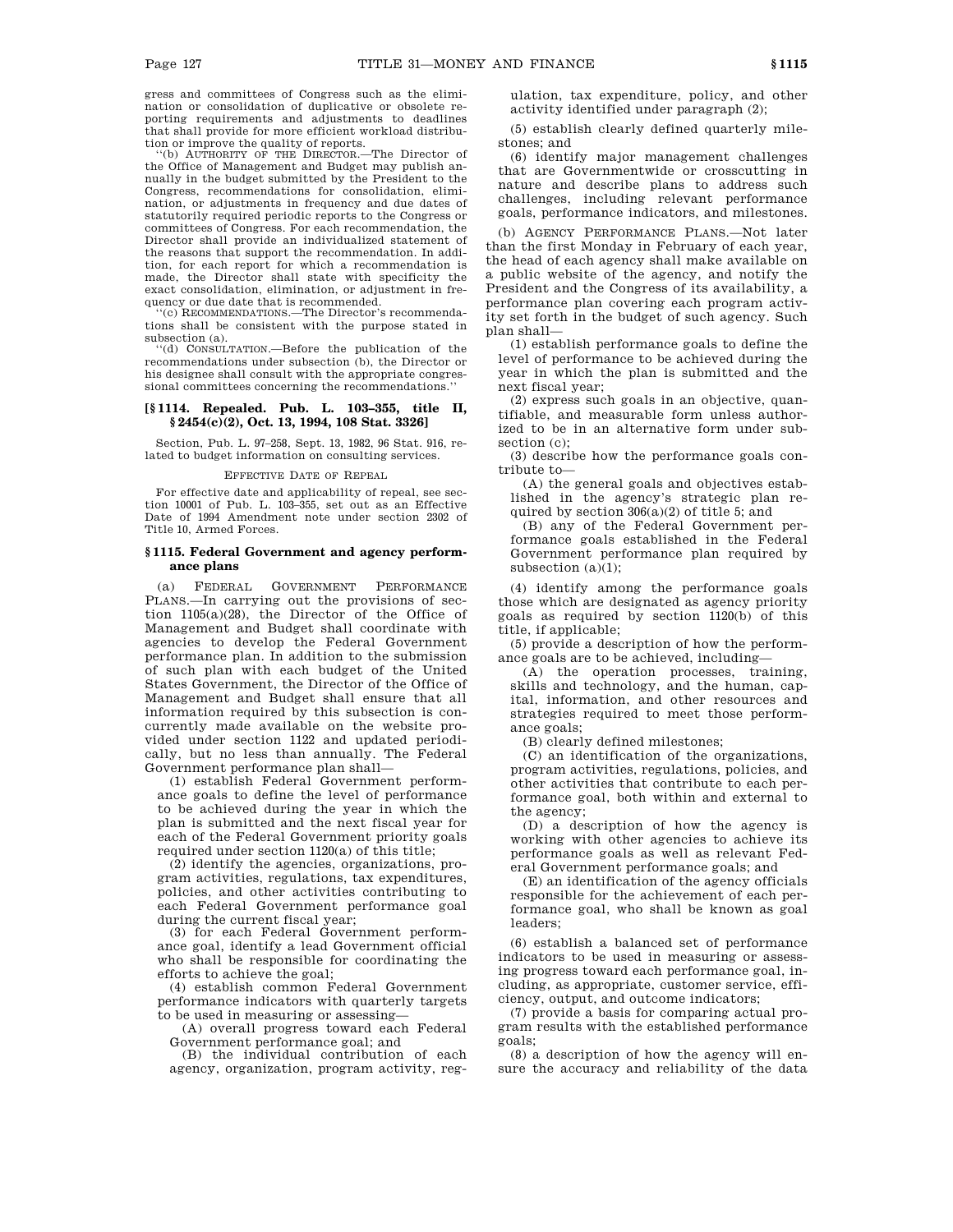used to measure progress towards its performance goals, including an identification of—

(A) the means to be used to verify and validate measured values;

(B) the sources for the data;

(C) the level of accuracy required for the intended use of the data;

(D) any limitations to the data at the required level of accuracy; and

(E) how the agency will compensate for such limitations if needed to reach the required level of accuracy;

(9) describe major management challenges the agency faces and identify—

(A) planned actions to address such challenges;

(B) performance goals, performance indicators, and milestones to measure progress toward resolving such challenges; and

(C) the agency official responsible for resolving such challenges; and

(10) identify low-priority program activities based on an analysis of their contribution to the mission and goals of the agency and include an evidence-based justification for designating a program activity as low priority.

(c) ALTERNATIVE FORM.—If an agency, in consultation with the Director of the Office of Management and Budget, determines that it is not feasible to express the performance goals for a particular program activity in an objective, quantifiable, and measurable form, the Director of the Office of Management and Budget may authorize an alternative form. Such alternative form shall—

(1) include separate descriptive statements of—

(A)(i) a minimally effective program; and

(ii) a successful program; or

(B) such alternative as authorized by the Director of the Office of Management and Budget, with sufficient precision and in such terms that would allow for an accurate, independent determination of whether the program activity's performance meets the criteria of the description; or

(2) state why it is infeasible or impractical to express a performance goal in any form for the program activity.

(d) TREATMENT OF PROGRAM ACTIVITIES.—For the purpose of complying with this section, an agency may aggregate, disaggregate, or consolidate program activities, except that any aggregation or consolidation may not omit or minimize the significance of any program activity constituting a major function or operation for the agency.

(e) APPENDIX.—An agency may submit with an annual performance plan an appendix covering any portion of the plan that—

(1) is specifically authorized under criteria established by an Executive order to be kept secret in the interest of national defense or foreign policy; and

(2) is properly classified pursuant to such Executive order.

(f) INHERENTLY GOVERNMENTAL FUNCTIONS.— The functions and activities of this section shall be considered to be inherently governmental functions. The drafting of performance plans under this section shall be performed only by Federal employees.

(g) CHIEF HUMAN CAPITAL OFFICERS.—With respect to each agency with a Chief Human Capital Officer, the Chief Human Capital Officer shall prepare that portion of the annual performance plan described under subsection  $(b)(5)(A)$ .

(h) DEFINITIONS.—For purposes of this section and sections 1116 through 1125, and sections 9703 1 and 9704, the term—

(1) ''agency'' has the same meaning as such term is defined under section 306(f) of title 5;

(2) ''crosscutting'' means across organizational (such as agency) boundaries;

(3) ''customer service measure'' means an assessment of service delivery to a customer, client, citizen, or other recipient, which can include an assessment of quality, timeliness, and satisfaction among other factors;

(4) ''efficiency measure'' means a ratio of a program activity's inputs (such as costs or hours worked by employees) to its outputs (amount of products or services delivered) or outcomes (the desired results of a program);

(5) ''major management challenge'' means programs or management functions, within or across agencies, that have greater vulnerability to waste, fraud, abuse, and mismanagement (such as issues identified by the Government Accountability Office as high risk or issues identified by an Inspector General) where a failure to perform well could seriously affect the ability of an agency or the Government to achieve its mission or goals;

(6) ''milestone'' means a scheduled event signifying the completion of a major deliverable or a set of related deliverables or a phase of work;

(7) ''outcome measure'' means an assessment of the results of a program activity compared to its intended purpose;

(8) ''output measure'' means the tabulation, calculation, or recording of activity or effort that can be expressed in a quantitative or qualitative manner;

(9) ''performance goal'' means a target level of performance expressed as a tangible, measurable objective, against which actual achievement can be compared, including a goal expressed as a quantitative standard, value, or rate;

(10) ''performance indicator'' means a particular value or characteristic used to measure output or outcome;

(11) ''program activity'' means a specific activity or project as listed in the program and financing schedules of the annual budget of the United States Government; and

(12) ''program evaluation'' means an assessment, through objective measurement and systematic analysis, of the manner and extent to which Federal programs achieve intended objectives.

(Added Pub. L. 111–352, §3, Jan. 4, 2011, 124 Stat. 3867.)

 $^{\rm 1}\!$  See References in Text note below.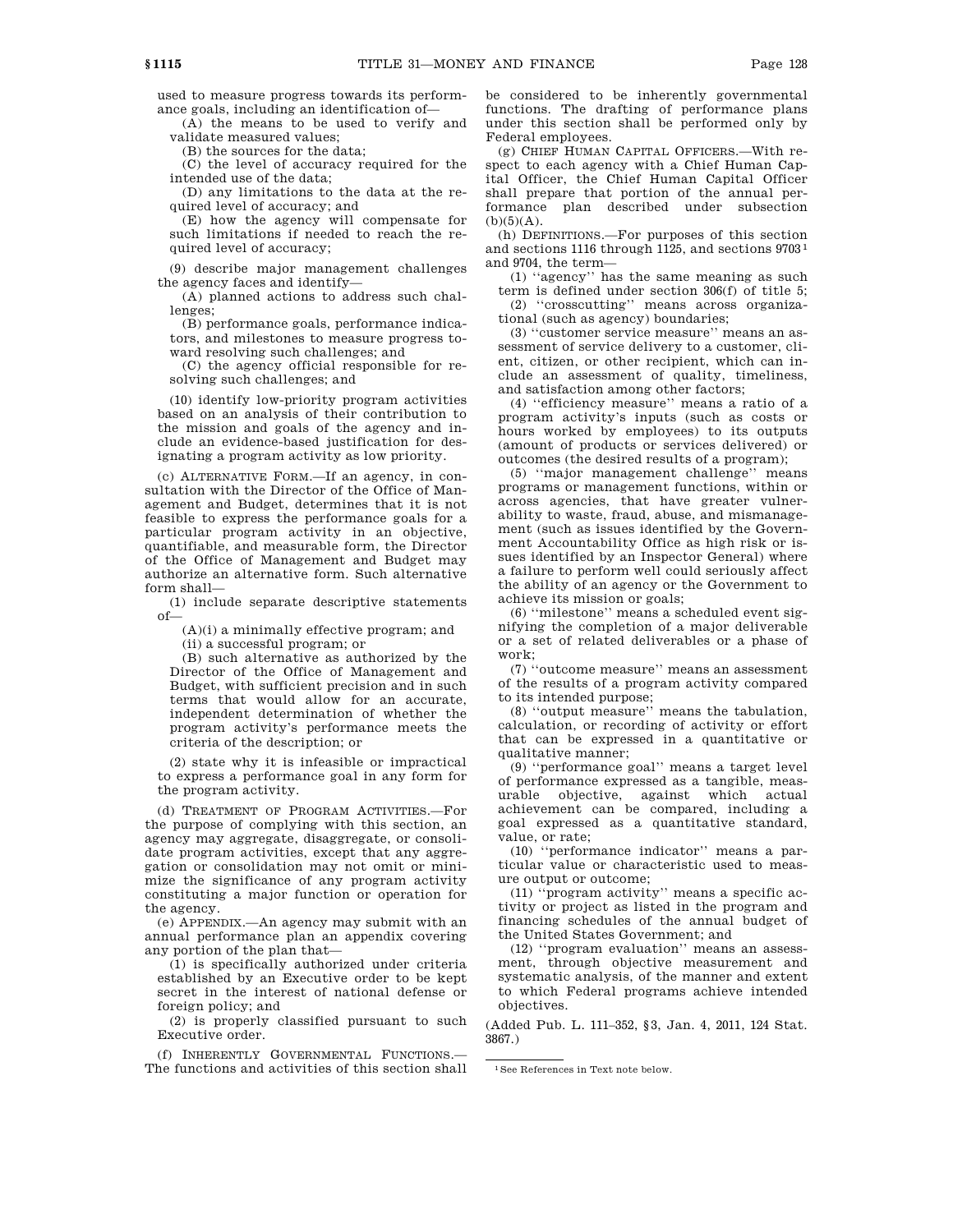### REFERENCES IN TEXT

Section 9703, referred to in subsec. (h), probably means the section 9703 added by section 5(a) of Pub. L. 103–62, Aug. 3, 1993, 107 Stat. 289.

### PRIOR PROVISIONS

A prior section 1115, added Pub. L. 103–62, §4(b), Aug. 3, 1993, 107 Stat. 287; amended Pub. L. 107–296, title XIII, §1311(a), Nov. 25, 2002, 116 Stat. 2289; Pub. L. 108–136, div. A, title XIV, §1421(b), Nov. 24, 2003, 117 Stat. 1667, related to performance plans, prior to repeal by Pub. L. 111–352, §3, Jan. 4, 2011, 124 Stat. 3867.

FORMAT OF PERFORMANCE PLANS AND REPORTS

Pub. L. 111–352, §10, Jan. 4, 2011, 124 Stat. 3880, provided that:

''(a) SEARCHABLE, MACHINE-READABLE PLANS AND RE-PORTS.—For fiscal year 2012 and each fiscal year thereafter, each agency required to produce strategic plans, performance plans, and performance updates in accordance with the amendments made by this Act [see Short Title of 2011 Amendment note set out under section 1101 of this title] shall—

''(1) not incur expenses for the printing of strategic plans, performance plans, and performance reports for release external to the agency, except when providing such documents to the Congress;

''(2) produce such plans and reports in searchable, machine-readable formats; and

''(3) make such plans and reports available on the website described under section 1122 of title 31, United States Code.

''(b) WEB-BASED PERFORMANCE PLANNING AND REPORT-ING.—

''(1) IN GENERAL.—Not later than June 1, 2012, the Director of the Office of Management and Budget shall issue guidance to agencies to provide concise and timely performance information for publication on the website described under section 1122 of title 31, United States Code, including, at a minimum, all requirements of sections 1115 and 1116 of title 31, United States Code, except for section 1115(e).

''(2) HIGH-PRIORITY GOALS.—For agencies required to develop agency priority goals under section 1120(b) of title 31, United States Code, the performance information required under this section shall be merged with the existing information required under section 1122 of title 31, United States Code.

''(3) CONSIDERATIONS.—In developing guidance under this subsection, the Director of the Office of Management and Budget shall take into consideration the experiences of agencies in making consolidated performance planning and reporting information available on the website as required under section 1122 of title 31, United States Code.''

IMPLEMENTATION OF Pub. L. 111–352

Pub. L. 111–352, §14, Jan. 4, 2011, 124 Stat. 3883, provided that:

''(a) INTERIM PLANNING AND REPORTING.—

''(1) IN GENERAL.—The Director of the Office of Management and Budget shall coordinate with agencies to develop interim Federal Government priority goals and submit interim Federal Government performance plans consistent with the requirements of this Act [see Short Title of 2011 Amendment note set out under section 1101 of this title] beginning with the submission of the fiscal year 2013 Budget of the United States Government.

''(2) REQUIREMENTS.—Each agency shall— ''(A) not later than February 6, 2012, make adjustments to its strategic plan to make the plan consistent with the requirements of this Act;

''(B) prepare and submit performance plans consistent with the requirements of this Act, including the identification of agency priority goals, beginning with the performance plan for fiscal year 2013; and

''(C) make performance reporting updates consistent with the requirements of this Act beginning in fiscal year 2012.

''(3) QUARTERLY REVIEWS.—The quarterly priority progress reviews required under this Act shall begin—

''(A) with the first full quarter beginning on or after the date of enactment of this Act [Jan. 4, 2011] for agencies based on the agency priority goals contained in the Analytical Perspectives volume of the Fiscal Year 2011 Budget of the United States Government; and

''(B) with the quarter ending June 30, 2012 for the interim Federal Government priority goals.

''(b) GUIDANCE.—The Director of the Office of Management and Budget shall prepare guidance for agencies in carrying out the interim planning and reporting activities required under subsection (a), in addition to other guidance as required for implementation of this Act.''

#### CONGRESSIONAL OVERSIGHT AND LEGISLATION

Pub. L. 111–352, §15, Jan. 4, 2011, 124 Stat. 3883, provided that:

'(a) IN GENERAL.—Nothing in this Act [see Short Title of 2011 Amendment note set out under section 1101 of this title] shall be construed as limiting the ability of Congress to establish, amend, suspend, or annul a goal of the Federal Government or an agency.

''(b) GAO REVIEWS.—

''(1) INTERIM PLANNING AND REPORTING EVALUA-TION.—Not later than June 30, 2013, the Comptroller General shall submit a report to Congress that includes—

''(A) an evaluation of the implementation of the interim planning and reporting activities conducted under section 14 of this Act [set out as a note above]; and

''(B) any recommendations for improving implementation of this Act as determined appropriate. '(2) IMPLEMENTATION EVALUATIONS.

''(A) IN GENERAL.—The Comptroller General shall evaluate the implementation of this Act subsequent to the interim planning and reporting activities evaluated in the report submitted to Congress under paragraph (1).

'(B) AGENCY IMPLEMENTATION.

''(i) EVALUATIONS.—The Comptroller General shall evaluate how implementation of this Act is affecting performance management at the agencies described in section 901(b) of title 31, United States Code, including whether performance management is being used by those agencies to improve the efficiency and effectiveness of agency programs.

''(ii) REPORTS.—The Comptroller General shall submit to Congress—

''(I) an initial report on the evaluation under clause (i), not later than September 30, 2015; and ''(II) a subsequent report on the evaluation under clause (i), not later than September 30, 2017.

''(C) FEDERAL GOVERNMENT PLANNING AND REPORT-ING IMPLEMENTATION.—

''(i) EVALUATIONS.—The Comptroller General shall evaluate the implementation of the Federal Government priority goals, Federal Government performance plans and related reporting required by this Act.

''(ii) REPORTS.—The Comptroller General shall submit to Congress—

''(I) an initial report on the evaluation under clause (i), not later than September 30, 2015; and ''(II) subsequent reports on the evaluation under clause (i), not later than September 30, 2017 and every 4 years thereafter.

''(D) RECOMMENDATIONS.—The Comptroller General shall include in the reports required by subparagraphs (B) and (C) any recommendations for improving implementation of this Act and for streamlining the planning and reporting requirements of the Government Performance and Results Act of 1993 [Pub. L. 103–62, Aug. 3, 1993, 107 Stat. 285; see Short Title of 1993 Amendment note set out under section 1101 of this title].''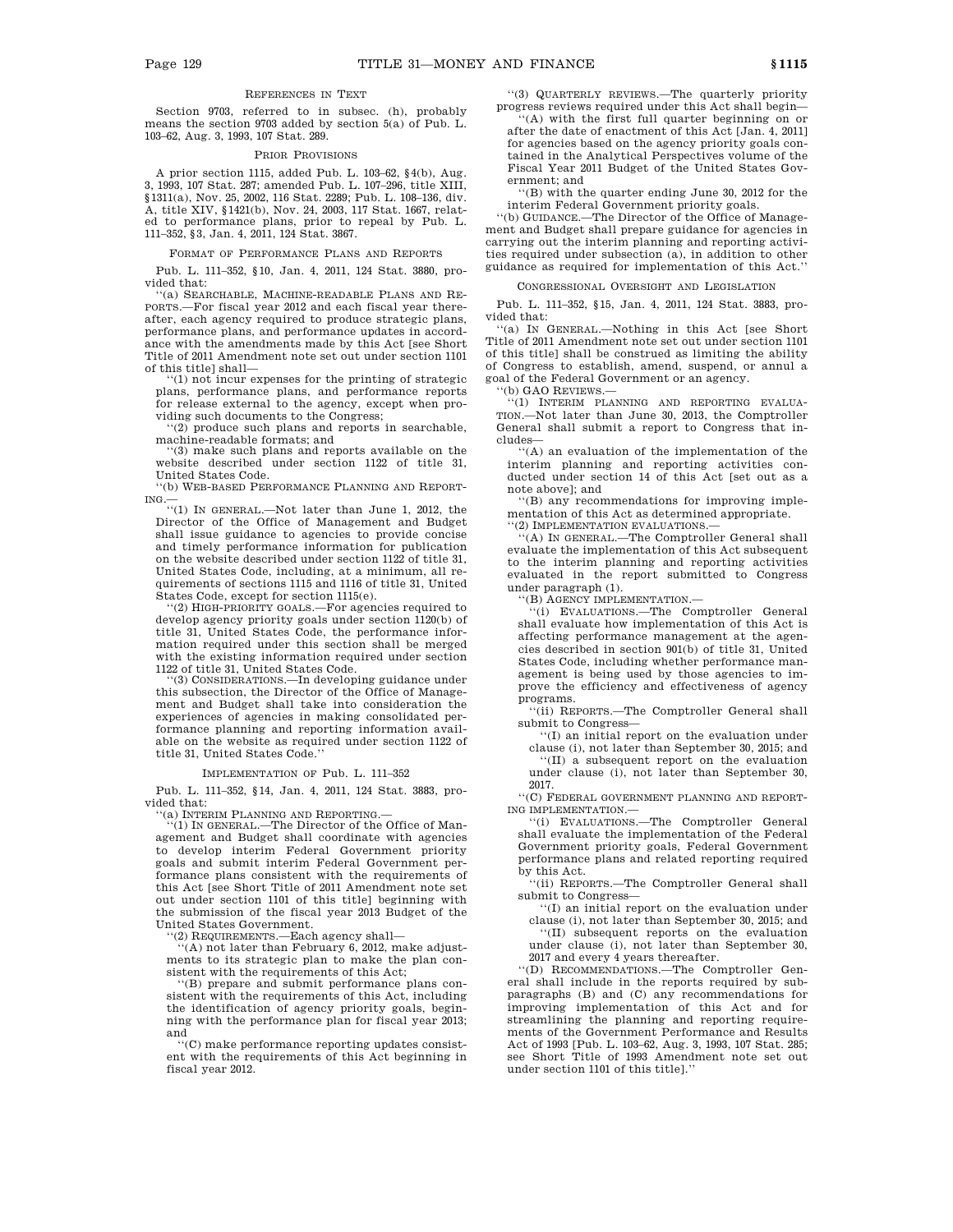Pub. L. 103–62, §9, Aug. 3, 1993, 107 Stat. 295, provided that: ''The Office of Personnel Management shall, in consultation with the Director of the Office of Management and Budget and the Comptroller General of the United States, develop a strategic planning and performance measurement training component for its management training program and otherwise provide managers with an orientation on the development and use of strategic planning and program performance measurement.''

### EX. ORD. NO. 13450. IMPROVING GOVERNMENT PROGRAM PERFORMANCE

Ex. Ord. No. 13450, Nov. 13, 2007, 72 F.R. 64519, provided:

By the authority vested in me as President by the Constitution and the laws of the United States of America, including sections 305 and 306 of title 5, sections 1115, 1116, and 9703 of title 31, and chapter 28 of title 39, United States Code, and to improve the effectiveness and efficiency of the Federal Government and promote greater accountability of that Government to the American people, it is hereby ordered as follows:

SECTION 1. *Policy*. It is the policy of the Federal Government to spend taxpayer dollars effectively, and more effectively each year. Agencies shall apply taxpayer resources efficiently in a manner that maximizes the effectiveness of Government programs in serving the American people.

SEC. 2. *Definitions*. As used in this order:

(a) ''agency'' means:

(i) an executive agency as defined in section 105 of title 5, United States Code, other than the Government Accountability Office; and

(ii) the United States Postal Service and the Postal Regulatory Commission;

(b) ''agency Performance Improvement Officer'' means an employee of an agency who is a member of the Senior Executive Service or equivalent service, and who is designated by the head of the agency to carry out the duties set forth in section 5 of this order.

SEC. 3. *Duties of Heads of Agencies*. To assist in implementing the policy set forth in section 1 of this order, the head of each agency shall, with respect to each program administered in whole or in part by the agency: (a) approve for implementation:

(i) clear annual and long-term goals defined by objectively measurable outcomes; and

(ii) specific plans for achieving the goals, including:

(A) assignments to specified agency personnel of:

(1) the duties necessary to achieve the goals; and (2) the authority and resources necessary to fulfill such duties;

(B) means to measure:

(1) progress toward achievement of the goals; and

(2) efficiency in use of resources in making that progress; and

(C) mechanisms for ensuring continuous accountability of the specified agency personnel to the head of the agency for achievement of the goals and efficiency in use of resources in achievement of the goals;

(b) assist the President, through the Director of the Office of Management and Budget (Director), in making recommendations to the Congress, including budget and appropriations recommendations, that are justified based on objective performance information and accurate estimates of the full costs of achieving the annual and long-term goals approved under subsection (a)(i) of this section; and

(c) ensure that agency Internet websites available to the public include regularly updated and accurate information on the performance of the agency and its programs, in a readily useable and searchable form, that sets forth the successes, shortfalls, and challenges of each program and describes the agency's efforts to improve the performance of the program.

SEC. 4. *Additional Duties of the Director of the Office of Management and Budget*. (a) To assist in implementing the policy set forth in section 1 of this order, the Director shall issue instructions to the heads of agencies concerning:

(i) the contents, and schedule for approval, of the goals and plans required by section 3 of this order; and (ii) the availability to the public in readily accessible

and comprehensible form on the agency's Internet website (or in the Federal Register for any agency that does not have such a website), of the information approved by the head of each agency under section 3 of this order and other information relating to agency performance.

(b) Instructions issued under subsection (a) of this section shall facilitate compliance with applicable law, presidential guidance, and Office of Management and Budget circulars and shall be designed to minimize duplication of effort and to assist in maximizing the efficiency and effectiveness of agencies and their programs.

SEC. 5. *Duties of Agency Performance Improvement Officers*. Subject to the direction of the head of the agency, each agency Performance Improvement Officer shall:

(a) supervise the performance management activities of the agency, including:

(i) development of the goals, specific plans, and estimates for which section 3 of this order provides; and

(ii) development of the agency's strategic plans, annual performance plans, and annual performance reports as required by law;

(b) advise the head of the agency, with respect to a program administered in whole or in part by the agency, whether:

(i) goals proposed for the approval of the head of the agency under section 3(a)(i) of this order are:

(A) sufficiently aggressive toward full achievement of the purposes of the program; and

(B) realistic in light of authority and resources assigned to the specified agency personnel referred to in section  $3(a)(ii)(A)$  of this order with respect to that program; and

(ii) means for measurement of progress toward achievement of the goals are sufficiently rigorous and accurate;

(c) convene the specified agency personnel referred to in section 3(a)(ii)(A) of this order, or appropriate subgroups thereof, regularly throughout each year to:

(i) assess performance of each program administered in whole or in part by the agency; and

(ii) consider means to improve the performance and efficiency of such program;

(d) assist the head of the agency in the development and use within the agency of performance measures in personnel performance appraisals, and, as appropriate, other agency personnel and planning processes; and

(e) report to the head of the agency on the implementation within the agency of the policy set forth in section 1 of this order.

SEC. 6. *Establishment and Operation of Performance Improvement Council*. (a) The Director shall establish, within the Office of Management and Budget for administrative purposes only, a Performance Improvement Council (Council), consistent with this order.

(b) The Council shall consist exclusively of:

(i) the Deputy Director for Management of the Office of Management and Budget, who shall serve as Chair;

(ii) such agency Performance Improvement Officers, as determined by the Chair; and

(iii) such other full-time or permanent part-time employees of an agency, as determined by the Chair with the concurrence of the head of the agency concerned.

(c) The Chair or the Chair's designee, in implementing subsection (d) of this section, shall convene and preside at the meetings of the Council, determine its agenda, direct its work, and establish and direct subgroups of the Council, as appropriate to deal with particular subject matters, that shall consist exclusively of members of the Council.

(d) To assist in implementing the policy set forth in section 1 of this order, the Council shall:

(i) develop and submit to the Director, or when appropriate to the President through the Director, at times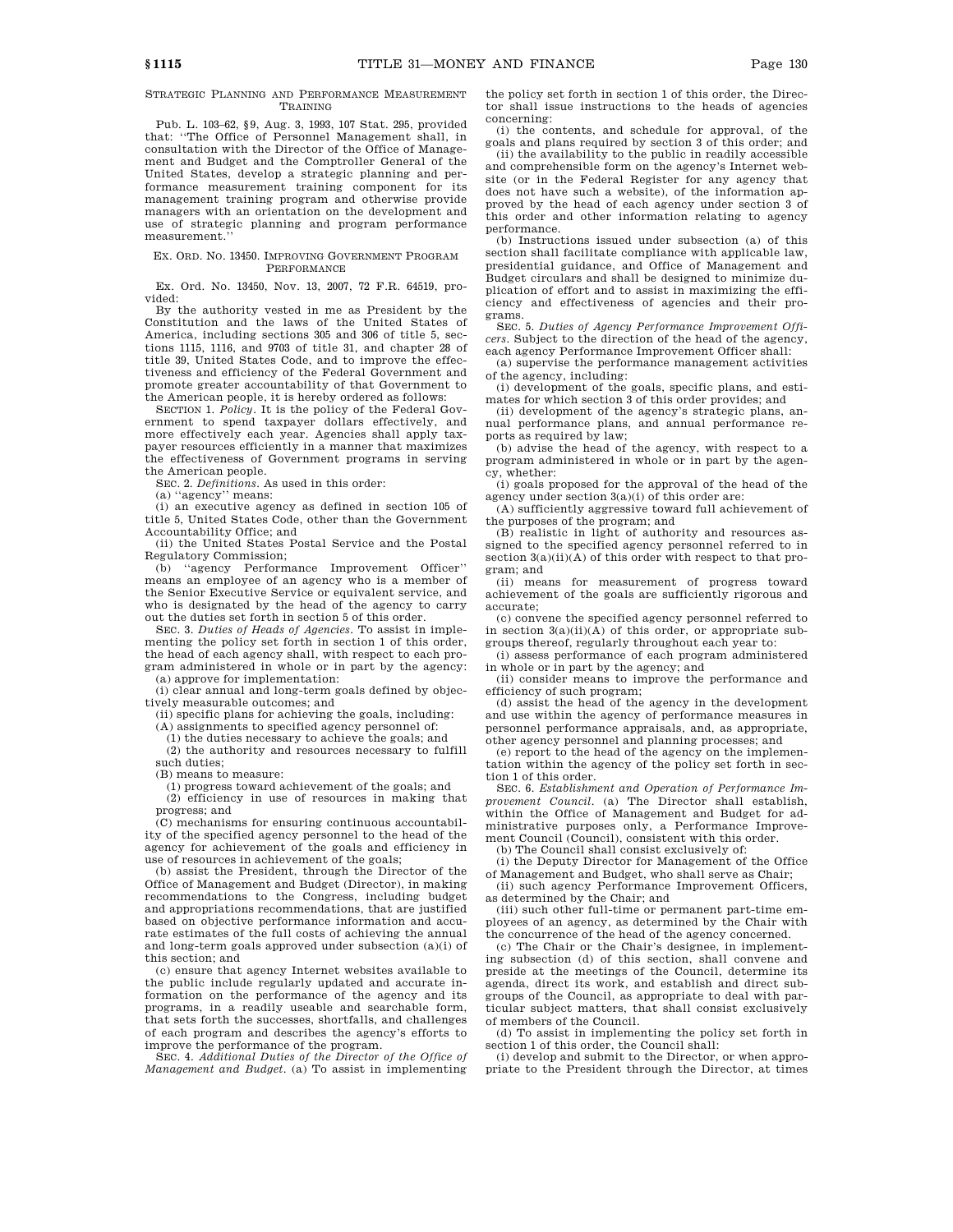and in such formats as the Chair may specify, recommendations concerning:

(A) performance management policies and requirements; and

(B) criteria for evaluation of program performance;

(ii) facilitate the exchange among agencies of information on performance management, including strategic and annual planning and reporting, to accelerate

improvements in program performance; (iii) coordinate and monitor a continuous review by heads of agencies of the performance and management of all Federal programs that assesses the clarity of purpose, quality of strategic and performance planning and goals, management excellence, and results achieved for each agency's programs, with the results of these assessments and the evidence on which they are based made available to the public on or through the Internet

website referred to in subsection  $(d)(iv)$ ;<br>(iv) to facilitate keeping the public informed, and with such assistance of heads of agencies as the Director may require, develop an Internet website that provides the public with information on how well each agency performs and that serves as a comprehensive source of information on:

(A) current program performance; and

(B) the status of program performance plans and agency Performance and Accountability Reports; and

(C) consistent with the direction of the head of the agency concerned after consultation with the Director, any publicly available reports by the agency's Inspec-

tor General concerning agency program performance; (v) monitor implementation by agencies of the policy set forth in section 1 of this order and report thereon from time to time as appropriate to the Director, or when appropriate to the President through the Director, at such times and in such formats as the Chair may specify, together with any recommendations of the Council for more effective implementation of such policy;

(vi) at the request of the head of an agency, unless the Chair declines the request, promptly review and provide advice on a proposed action by that agency to implement the policy set forth in section 1 of this order; and

(vii) obtain information and advice, as appropriate, in a manner that seeks individual advice and does not involve collective judgment or consensus advice or deliberation, from:

(A) State, local, territorial, and tribal officials; and

(B) representatives of entities or other individuals.

(e)(i) To the extent permitted by law, the Office of Management and Budget shall provide the funding and administrative support the Council needs, as determined by the Director, to implement this section; and

(ii) the heads of agencies shall provide, as appropriate and to the extent permitted by law, such information and assistance as the Chair may request to implement this section.

SEC. 7. *General Provisions*. (a) Nothing in this order shall be construed to impair or otherwise affect:

(i) authority granted by law to an agency or the head thereof; or

(ii) functions of the Director relating to budget, administrative, or legislative proposals.

(b) This order shall be implemented consistent with applicable law (including laws and executive orders relating to the protection of information from disclosure) and subject to the availability of appropriations.

(c) In implementing this order, the Director of National Intelligence shall perform the functions assigned to the Director of National Intelligence by the National Security Act of 1947, as amended (50 U.S.C. 401 *et seq*.), consistent with section 1018 of the Intelligence Reform and Terrorism Prevention Act (Public Law 108–458), and other applicable laws.

(d) This order is not intended to, and does not, create any right or benefit, substantive or procedural, enforceable at law or in equity, by any party against the United States, its agencies, or entities, its officers, employees, or agents, or any other person.

GEORGE W. BUSH.

# **§ 1116. Agency performance reporting**

(a) The head of each agency shall make available on a public website of the agency and to the Office of Management and Budget an update on agency performance.

 $(b)(1)$  Each update shall compare actual performance achieved with the performance goals established in the agency performance plan under section 1115(b) and shall occur no less than 150 days after the end of each fiscal year, with more frequent updates of actual performance on indicators that provide data of significant value to the Government, Congress, or program partners at a reasonable level of administrative burden.

(2) If performance goals are specified in an alternative form under section 1115(c), the results shall be described in relation to such specifications, including whether the performance failed to meet the criteria of a minimally effective or successful program.

(c) Each update shall—

(1) review the success of achieving the performance goals and include actual results for the 5 preceding fiscal years;

(2) evaluate the performance plan for the current fiscal year relative to the performance achieved toward the performance goals during the period covered by the update;

(3) explain and describe where a performance goal has not been met (including when a program activity's performance is determined not to have met the criteria of a successful program activity under section  $1115(c)(1)(A)(ii)$  or a corresponding level of achievement if another alternative form is used)—

(A) why the goal was not met;

(B) those plans and schedules for achieving the established performance goal; and

(C) if the performance goal is impractical or infeasible, why that is the case and what action is recommended;

(4) describe the use and assess the effectiveness in achieving performance goals of any waiver under section 9703<sup>1</sup> of this title;

(5) include a review of the performance goals and evaluation of the performance plan relative to the agency's strategic human capital management;

(6) describe how the agency ensures the accuracy and reliability of the data used to measure progress towards its performance goals, including an identification of—

(A) the means used to verify and validate measured values;

(B) the sources for the data;

(C) the level of accuracy required for the intended use of the data;

(D) any limitations to the data at the required level of accuracy; and

(E) how the agency has compensated for such limitations if needed to reach the required level of accuracy; and

(7) include the summary findings of those program evaluations completed during the period covered by the update.

(d) If an agency performance update includes any program activity or information that is spe-

<sup>1</sup>See References in Text note below.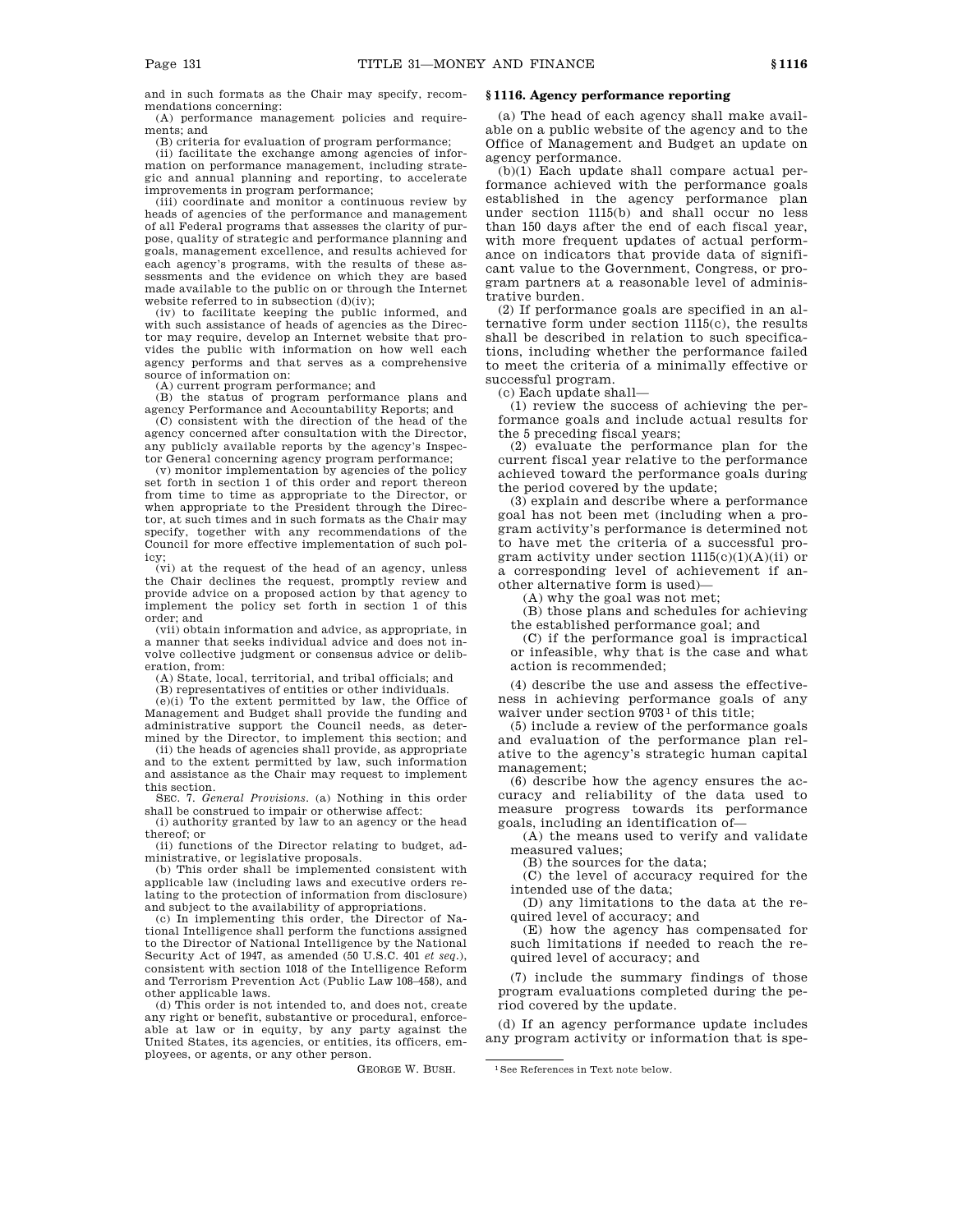cifically authorized under criteria established by an Executive Order to be kept secret in the interest of national defense or foreign policy and is properly classified pursuant to such Executive Order, the head of the agency shall make such information available in the classified appendix provided under section 1115(e).

(e) The functions and activities of this section shall be considered to be inherently governmental functions. The drafting of agency performance updates under this section shall be performed only by Federal employees.

(f) Each fiscal year, the Office of Management and Budget shall determine whether the agency programs or activities meet performance goals and objectives outlined in the agency performance plans and submit a report on unmet goals to—

(1) the head of the agency;

(2) the Committee on Homeland Security and Governmental Affairs of the Senate;

(3) the Committee on Oversight and Governmental Reform of the House of Representatives; and

(4) the Government Accountability Office.

(g) If an agency's programs or activities have not met performance goals as determined by the Office of Management and Budget for 1 fiscal year, the head of the agency shall submit a performance improvement plan to the Office of Management and Budget to increase program effectiveness for each unmet goal with measurable milestones. The agency shall designate a senior official who shall oversee the performance improvement strategies for each unmet goal.

(h)(1) If the Office of Management and Budget determines that agency programs or activities have unmet performance goals for 2 consecutive fiscal years, the head of the agency shall—

(A) submit to Congress a description of the actions the Administration will take to improve performance, including proposed statutory changes or planned executive actions; and

(B) describe any additional funding the agency will obligate to achieve the goal, if such an action is determined appropriate in consultation with the Director of the Office of Management and Budget, for an amount determined appropriate by the Director.

(2) In providing additional funding described under paragraph  $(1)(B)$ , the head of the agency shall use any reprogramming or transfer authority available to the agency. If after exercising such authority additional funding is necessary to achieve the level determined appropriate by the Director of the Office of Management and Budget, the head of the agency shall submit a request to Congress for additional reprogramming or transfer authority.

(i) If an agency's programs or activities have not met performance goals as determined by the Office of Management and Budget for 3 consecutive fiscal years, the Director of the Office of Management and Budget shall submit recommendations to Congress on actions to improve performance not later than 60 days after that determination, including—

(1) reauthorization proposals for each program or activity that has not met performance goals;

(2) proposed statutory changes necessary for the program activities to achieve the proposed level of performance on each performance goal; and

(3) planned executive actions or identification of the program for termination or reduction in the President's budget.

(Added Pub. L. 111–352, §4, Jan. 4, 2011, 124 Stat. 3871.)

## REFERENCES IN TEXT

Section 9703, referred to in subsec. (c)(4), probably means the section 9703 added by section 5(a) of Pub. L. 103–62, Aug. 3, 1993, 107 Stat. 289.

### PRIOR PROVISIONS

A prior section 1116, added Pub. L. 103–62, §4(b), Aug. 3, 1993, 107 Stat. 288; amended Pub. L. 106–531, §5(a)(1), (b), Nov. 22, 2000, 114 Stat. 2539; Pub. L. 107–296, title XIII, §1311(b), Nov. 25, 2002, 116 Stat. 2290, related to program performance reports, prior to repeal by Pub. L. 111–352, §4, Jan. 4, 2011, 124 Stat. 3871.

## **§ 1117. Exemption**

The Director of the Office of Management and Budget may exempt from the requirements of sections 1115 and 1116 of this title and section 306 of title 5, any agency with annual outlays of \$20,000,000 or less.

(Added Pub. L. 103–62, §4(b), Aug. 3, 1993, 107 Stat. 289.)

### **CONSTRUCTION**

No provision or amendment made by Pub. L. 103–62 to be construed as creating any right, privilege, benefit, or entitlement for any person who is not an officer or employee of the United States acting in such capacity, and no person not an officer or employee of the United States acting in such capacity to have standing to file any civil action in any court of the United States to enforce any provision or amendment made by Pub. L. 103–62, or to be construed as superseding any statutory requirement, see section 10 of Pub. L. 103–62, set out as a Construction of 1993 Amendment note under section 1101 of this title.

## **§ 1118. Pilot projects for performance goals**

(a) The Director of the Office of Management and Budget, after consultation with the head of each agency, shall designate not less than ten agencies as pilot projects in performance measurement for fiscal years 1994, 1995, and 1996. The selected agencies shall reflect a representative range of Government functions and capabilities in measuring and reporting program performance.

(b) Pilot projects in the designated agencies shall undertake the preparation of performance plans under section 1115, and program performance reports under section 1116, other than section 1116(c), for one or more of the major functions and operations of the agency. A strategic plan shall be used when preparing agency performance plans during one or more years of the pilot period.

(c) No later than May 1, 1997, the Director of the Office of Management and Budget shall submit a report to the President and to the Congress which shall—

(1) assess the benefits, costs, and usefulness of the plans and reports prepared by the pilot agencies in meeting the purposes of the Government Performance and Results Act of 1993;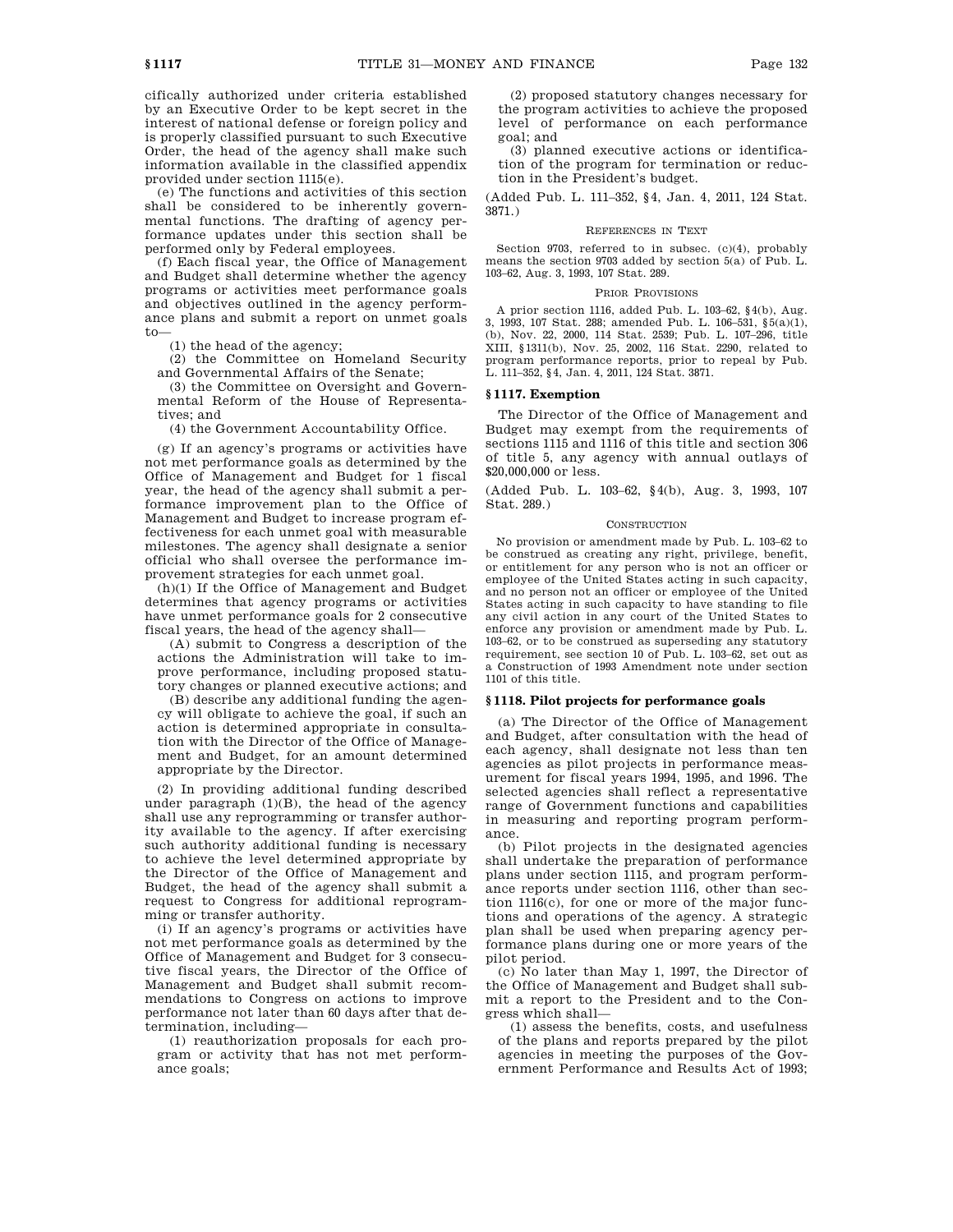(2) identify any significant difficulties experienced by the pilot agencies in preparing plans and reports; and

(3) set forth any recommended changes in the requirements of the provisions of Government Performance and Results Act of 1993, section 306 of title 5, sections 1105, 1115, 1116, 1117, 1119 and  $9703<sup>1</sup>$  of this title, and this section.

(Added Pub. L. 103–62, §6(a), Aug. 3, 1993, 107 Stat. 290.)

#### REFERENCES IN TEXT

The Government Performance and Results Act of 1993, referred to in subsec. (c)(1), (3), is Pub. L. 103–62, Aug. 3, 1993, 107 Stat. 285, which enacted sections 1115 to 1119, 9703, and 9704 of this title, section 306 of Title 5, Government Organization and Employees, and sections 2801 to 2805 of Title 39, Postal Service, amended section 1105 of this title, and enacted provisions set out as notes under sections 1101 and 1115 of this title. For complete classification of this Act to the Code, see Short Title of 1993 Amendment note set out under section 1101 of this title and Tables.

Section 9703, referred to in subsec. (c)(3), probably means the section 9703 added by section 5(a) of Pub. L. 103–62, Aug. 3, 1993, 107 Stat. 289.

## **CONSTRUCTION**

No provision or amendment made by Pub. L. 103–62 to be construed as creating any right, privilege, benefit, or entitlement for any person who is not an officer or employee of the United States acting in such capacity, and no person not an officer or employee of the United States acting in such capacity to have standing to file any civil action in any court of the United States to enforce any provision or amendment made by Pub. L. 103–62, or to be construed as superseding any statutory requirement, see section 10 of Pub. L. 103–62, set out as a Construction of 1993 Amendment note under section 1101 of this title.

### **§ 1119. Pilot projects for performance budgeting**

(a) The Director of the Office of Management and Budget, after consultation with the head of each agency shall designate not less than five agencies as pilot projects in performance budgeting for fiscal years 1998 and 1999. At least three of the agencies shall be selected from those designated as pilot projects under section 1118, and shall also reflect a representative range of Government functions and capabilities in measuring and reporting program performance.

(b) Pilot projects in the designated agencies shall cover the preparation of performance budgets. Such budgets shall present, for one or more of the major functions and operations of the agency, the varying levels of performance, including outcome-related performance, that would result from different budgeted amounts.

(c) The Director of the Office of Management and Budget shall include, as an alternative budget presentation in the budget submitted under section 1105 for fiscal year 1999, the performance budgets of the designated agencies for this fiscal year.

(d) No later than March 31, 2001, the Director of the Office of Management and Budget shall transmit a report to the President and to the Congress on the performance budgeting pilot projects which shall—

(1) assess the feasibility and advisability of including a performance budget as part of the annual budget submitted under section 1105;

(2) describe any difficulties encountered by the pilot agencies in preparing a performance budget;

(3) recommend whether legislation requiring performance budgets should be proposed and the general provisions of any legislation; and

(4) set forth any recommended changes in the other requirements of the Government Performance and Results Act of 1993, section 306 of title 5, sections 1105, 1115, 1116, 1117, and 9703 1 of this title, and this section.

(e) After receipt of the report required under subsection (d), the Congress may specify that a performance budget be submitted as part of the annual budget submitted under section 1105.

(Added Pub. L. 103–62, §6(c), Aug. 3, 1993, 107 Stat. 291.)

#### REFERENCES IN TEXT

The Government Performance and Results Act of 1993, referred to in subsec. (d)(4), is Pub. L. 103–62, Aug. 3, 1993, 107 Stat. 285, which enacted sections 1115 to 1119, 9703, and 9704 of this title, section 306 of Title 5, Government Organization and Employees, and sections 2801 to 2805 of Title 39, Postal Service, amended section 1105 of this title, and enacted provisions set out as notes under sections 1101 and 1115 of this title. For complete classification of this Act to the Code, see Short Title of 1993 Amendment note set out under section 1101 of this title

and Tables. Section 9703, referred to in subsec. (d)(4), probably means the section 9703 added by section 5(a) of Pub. L. 103–62, Aug. 3, 1993, 107 Stat. 289.

#### **CONSTRUCTION**

No provision or amendment made by Pub. L. 103–62 to be construed as creating any right, privilege, benefit, or entitlement for any person who is not an officer or employee of the United States acting in such capacity, and no person not an officer or employee of the United States acting in such capacity to have standing to file any civil action in any court of the United States to enforce any provision or amendment made by Pub. L. 103–62, or to be construed as superseding any statutory requirement, see section 10 of Pub. L. 103–62, set out as a Construction of 1993 Amendment note under section 1101 of this title.

## **§ 1120. Federal Government and agency priority goals**

(a) FEDERAL GOVERNMENT PRIORITY GOALS.—

(1) The Director of the Office of Management and Budget shall coordinate with agencies to develop priority goals to improve the performance and management of the Federal Government. Such Federal Government priority goals shall include—

(A) outcome-oriented goals covering a limited number of crosscutting policy areas; and

(B) goals for management improvements needed across the Federal Government, including—

(i) financial management;

(ii) human capital management;

(iii) information technology management;

(iv) procurement and acquisition management; and

<sup>1</sup>See References in Text note below. 1See References in Text note below.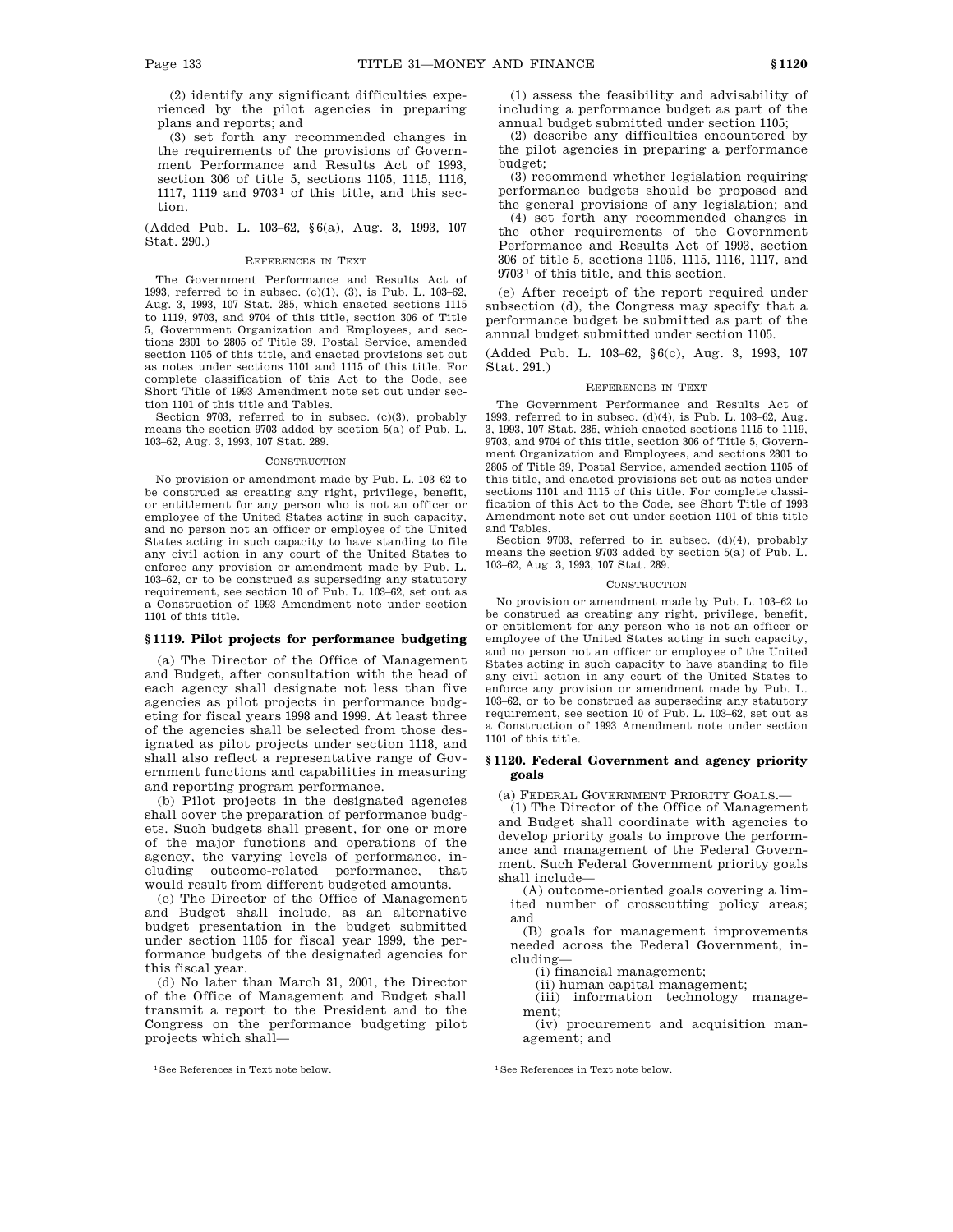# (v) real property management;

(2) The Federal Government priority goals shall be long-term in nature. At a minimum, the Federal Government priority goals shall be updated or revised every 4 years and made publicly available concurrently with the submission of the budget of the United States Government made in the first full fiscal year following any year in which the term of the President commences under section 101 of title 3. As needed, the Director of the Office of Management and Budget may make adjustments to the Federal Government priority goals to reflect significant changes in the environment in which the Federal Government is operating, with appropriate notification of Congress.

(3) When developing or making adjustments to Federal Government priority goals, the Director of the Office of Management and Budget shall consult periodically with the Congress, including obtaining majority and minority views from—

(A) the Committees on Appropriations of the Senate and the House of Representatives;

(B) the Committees on the Budget of the Senate and the House of Representatives;

(C) the Committee on Homeland Security and Governmental Affairs of the Senate;

(D) the Committee on Oversight and Government Reform of the House of Representatives;

(E) the Committee on Finance of the Senate;

(F) the Committee on Ways and Means of the House of Representatives; and

(G) any other committees as determined appropriate;

(4) The Director of the Office of Management and Budget shall consult with the appropriate committees of Congress at least once every 2 years.

(5) The Director of the Office of Management and Budget shall make information about the Federal Government priority goals available on the website described under section 1122 of this title.

(6) The Federal Government performance plan required under section 1115(a) of this title shall be consistent with the Federal Government priority goals.

(b) AGENCY PRIORITY GOALS.—

(1) Every 2 years, the head of each agency listed in section 901(b) of this title, or as otherwise determined by the Director of the Office of Management and Budget, shall identify agency priority goals from among the performance goals of the agency. The Director of the Office of Management and Budget shall determine the total number of agency priority goals across the Government, and the number to be developed by each agency. The agency priority goals shall—

(A) reflect the highest priorities of the agency, as determined by the head of the agency and informed by the Federal Government priority goals provided under subsection (a) and the consultations with Congress and other interested parties required by section 306(d) of title 5;

(B) have ambitious targets that can be achieved within a 2-year period;

(C) have a clearly identified agency official, known as a goal leader, who is responsible for the achievement of each agency priority goal;

(D) have interim quarterly targets for performance indicators if more frequent updates of actual performance provides data of significant value to the Government, Congress, or program partners at a reasonable level of administrative burden; and

(E) have clearly defined quarterly milestones.

(2) If an agency priority goal includes any program activity or information that is specifically authorized under criteria established by an Executive order to be kept secret in the interest of national defense or foreign policy and is properly classified pursuant to such Executive order, the head of the agency shall make such information available in the classified appendix provided under section 1115(e).

(c) The functions and activities of this section shall be considered to be inherently governmental functions. The development of Federal Government and agency priority goals shall be performed only by Federal employees.

(Added Pub. L. 111–352, §5, Jan. 4, 2011, 124 Stat. 3873.)

## **§ 1121. Quarterly priority progress reviews and use of performance information**

(a) USE OF PERFORMANCE INFORMATION TO<br>CHIEVE FEDERAL GOVERNMENT PRIORITY ACHIEVE FEDERAL GOVERNMENT GOALS.—Not less than quarterly, the Director of the Office of Management and Budget, with the support of the Performance Improvement Council, shall—

(1) for each Federal Government priority goal required by section 1120(a) of this title, review with the appropriate lead Government official the progress achieved during the most recent quarter, overall trend data, and the likelihood of meeting the planned level of performance;

(2) include in such reviews officials from the agencies, organizations, and program activities that contribute to the accomplishment of each Federal Government priority goal;

(3) assess whether agencies, organizations, program activities, regulations, tax expenditures, policies, and other activities are contributing as planned to each Federal Government priority goal;

(4) categorize the Federal Government priority goals by risk of not achieving the planned level of performance; and

(5) for the Federal Government priority goals at greatest risk of not meeting the planned level of performance, identify prospects and strategies for performance improvement, including any needed changes to agencies, organizations, program activities, regulations, tax expenditures, policies or other activities.

(b) AGENCY USE OF PERFORMANCE INFORMATION TO ACHIEVE AGENCY PRIORITY GOALS.—Not less than quarterly, at each agency required to de-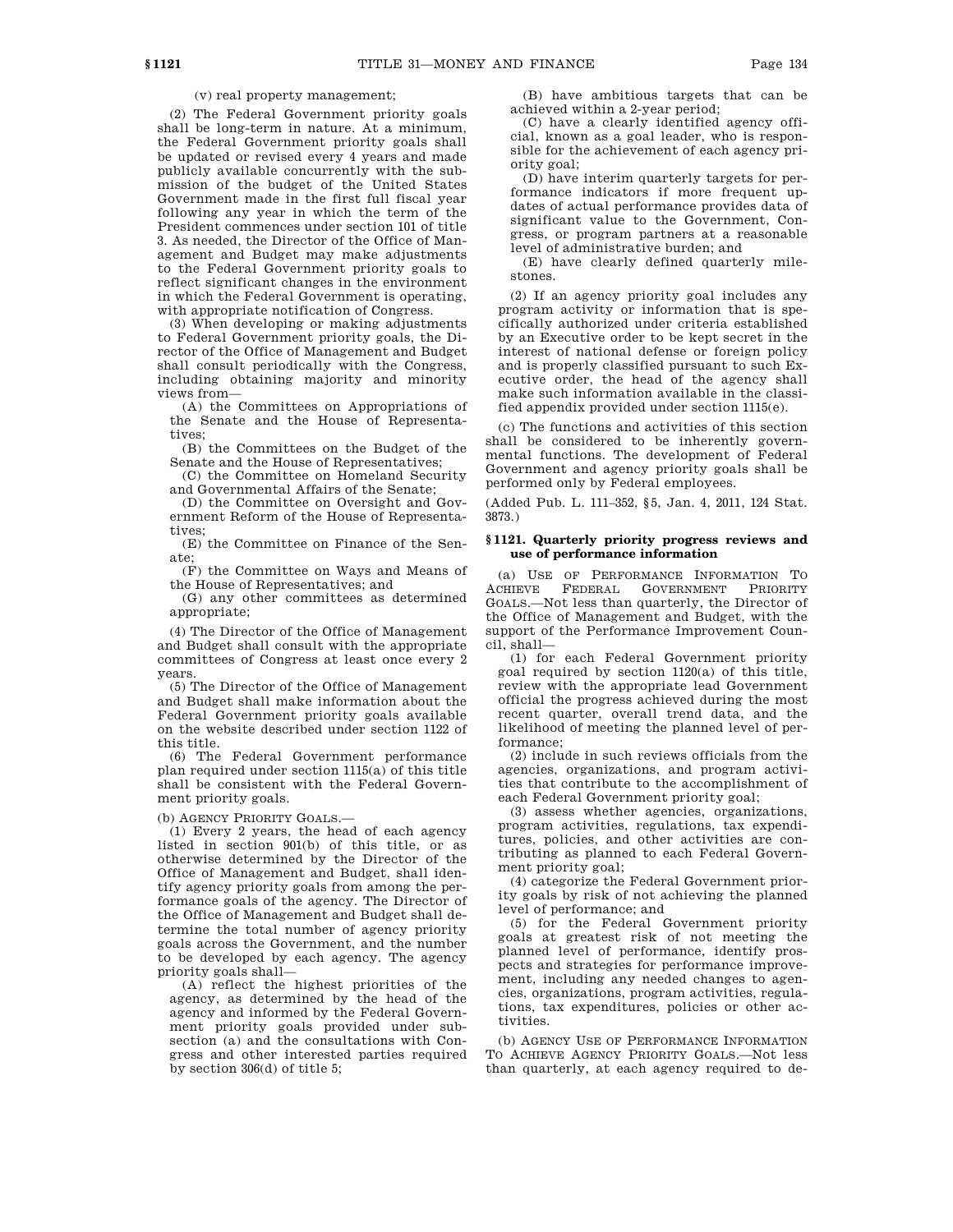velop agency priority goals required by section 1120(b) of this title, the head of the agency and Chief Operating Officer, with the support of the agency Performance Improvement Officer, shall—

(1) for each agency priority goal, review with the appropriate goal leader the progress achieved during the most recent quarter, overall trend data, and the likelihood of meeting the planned level of performance;

(2) coordinate with relevant personnel within and outside the agency who contribute to the accomplishment of each agency priority goal;

(3) assess whether relevant organizations, program activities, regulations, policies, and other activities are contributing as planned to the agency priority goals;

(4) categorize agency priority goals by risk of not achieving the planned level of performance; and

(5) for agency priority goals at greatest risk of not meeting the planned level of performance, identify prospects and strategies for performance improvement, including any needed changes to agency program activities, regulations, policies, or other activities.

(Added Pub. L. 111–352, §6, Jan. 4, 2011, 124 Stat. 3875.)

# **§ 1122. Transparency of programs, priority goals, and results**

(a) TRANSPARENCY OF AGENCY PROGRAMS.—

(1) IN GENERAL.—Not later than October 1, 2012, the Office of Management and Budget shall—

(A) ensure the effective operation of a single website;

(B) at a minimum, update the website on a quarterly basis; and

(C) include on the website information about each program identified by the agencies.

(2) INFORMATION.—Information for each program described under paragraph (1) shall include—

(A) an identification of how the agency defines the term ''program'', consistent with guidance provided by the Director of the Office of Management and Budget, including the program activities that are aggregated, disaggregated, or consolidated to be considered a program by the agency;

(B) a description of the purposes of the program and the contribution of the program to the mission and goals of the agency; and

(C) an identification of funding for the current fiscal year and previous 2 fiscal years.

(b) TRANSPARENCY OF AGENCY PRIORITY GOALS AND RESULTS.—The head of each agency required to develop agency priority goals shall make information about each agency priority goal available to the Office of Management and Budget for publication on the website, with the exception of any information covered by section 1120(b)(2) of this title. In addition to an identification of each agency priority goal, the website shall also consolidate information about each agency priority goal, including—

(1) a description of how the agency incorporated any views and suggestions obtained through congressional consultations about the agency priority goal;

(2) an identification of key factors external to the agency and beyond its control that could significantly affect the achievement of the agency priority goal;

(3) a description of how each agency priority goal will be achieved, including—

(A) the strategies and resources required to meet the priority goal;

(B) clearly defined milestones;

(C) the organizations, program activities, regulations, policies, and other activities that contribute to each goal, both within and external to the agency;

(D) how the agency is working with other agencies to achieve the goal; and

(E) an identification of the agency official responsible for achieving the priority goal;

(4) the performance indicators to be used in measuring or assessing progress;

(5) a description of how the agency ensures the accuracy and reliability of the data used to measure progress towards the priority goal, including an identification of—

(A) the means used to verify and validate measured values;

(B) the sources for the data;

(C) the level of accuracy required for the intended use of the data;

(D) any limitations to the data at the required level of accuracy; and

(E) how the agency has compensated for such limitations if needed to reach the required level of accuracy;

(6) the results achieved during the most recent quarter and overall trend data compared to the planned level of performance;

(7) an assessment of whether relevant organizations, program activities, regulations, policies, and other activities are contributing as planned;

(8) an identification of the agency priority goals at risk of not achieving the planned level of performance; and

(9) any prospects or strategies for performance improvement.

(c) TRANSPARENCY OF FEDERAL GOVERNMENT PRIORITY GOALS AND RESULTS.—The Director of the Office of Management and Budget shall also make available on the website—

(1) a brief description of each of the Federal Government priority goals required by section 1120(a) of this title;

(2) a description of how the Federal Government priority goals incorporate views and suggestions obtained through congressional consultations;

(3) the Federal Government performance goals and performance indicators associated with each Federal Government priority goal as required by section 1115(a) of this title;

(4) an identification of the lead Government official for each Federal Government performance goal;

(5) the results achieved during the most recent quarter and overall trend data compared to the planned level of performance;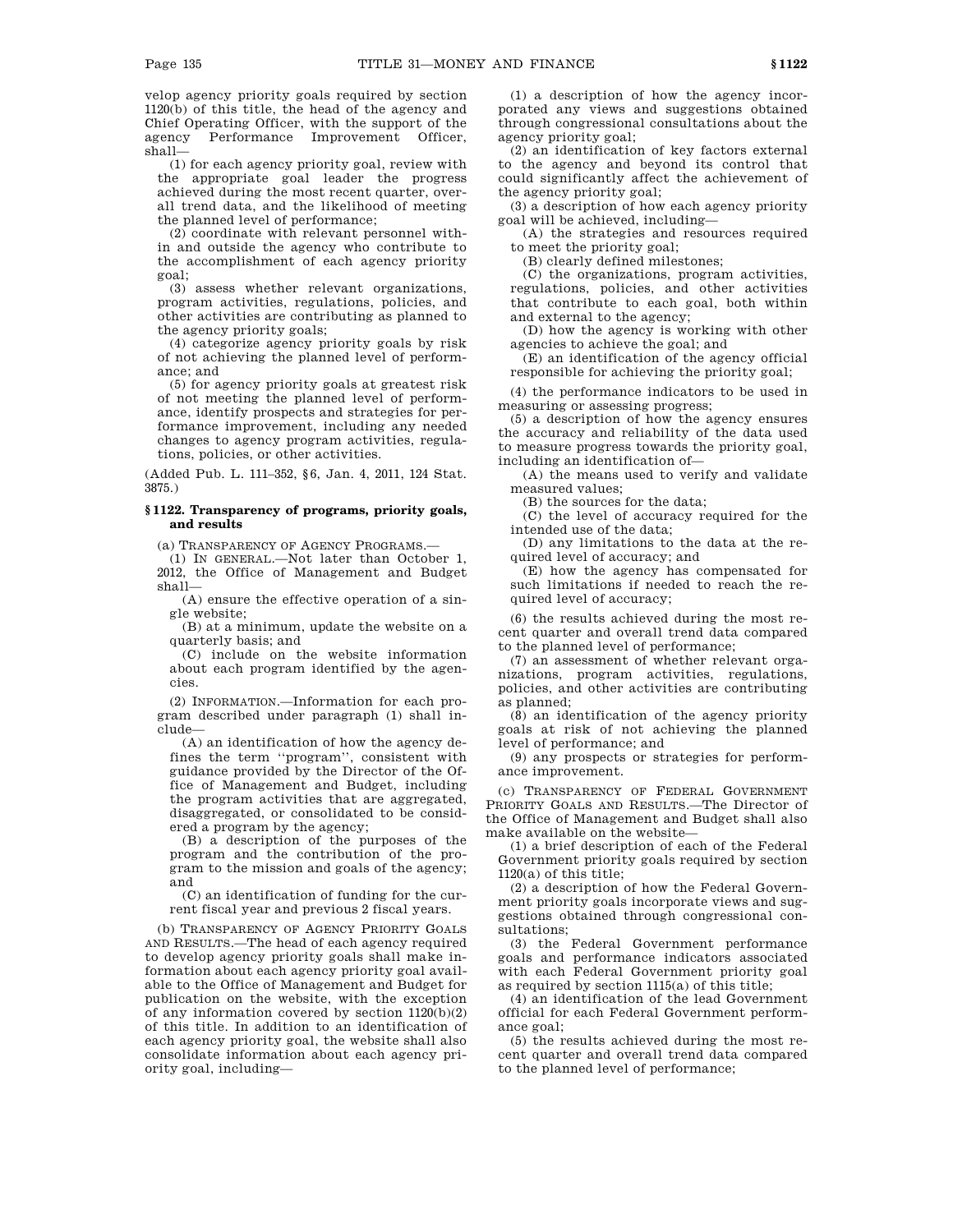(6) an identification of the agencies, organizations, program activities, regulations, tax expenditures, policies, and other activities that contribute to each Federal Government priority goal;

(7) an assessment of whether relevant agencies, organizations, program activities, regulations, tax expenditures, policies, and other activities are contributing as planned;

(8) an identification of the Federal Government priority goals at risk of not achieving the planned level of performance; and

(9) any prospects or strategies for performance improvement.

(d) INFORMATION ON WEBSITE.—The information made available on the website under this section shall be readily accessible and easily found on the Internet by the public and members and committees of Congress. Such information shall also be presented in a searchable, machine-readable format. The Director of the Office of Management and Budget shall issue guidance to ensure that such information is provided in a way that presents a coherent picture of all Federal programs, and the performance of the Federal Government as well as individual agencies.

(Added Pub. L. 111–352, §7, Jan. 4, 2011, 124 Stat. 3876.)

# **§ 1123. Chief Operating Officers**

(a) ESTABLISHMENT.—At each agency, the deputy head of agency, or equivalent, shall be the Chief Operating Officer of the agency.

(b) FUNCTION.—Each Chief Operating Officer shall be responsible for improving the management and performance of the agency, and shall—

(1) provide overall organization management to improve agency performance and achieve the mission and goals of the agency through the use of strategic and performance planning, measurement, analysis, regular assessment of progress, and use of performance information to improve the results achieved;

(2) advise and assist the head of agency in carrying out the requirements of sections 1115 through 1122 of this title and section 306 of title 5;

(3) oversee agency-specific efforts to improve management functions within the agency and across Government; and

(4) coordinate and collaborate with relevant personnel within and external to the agency who have a significant role in contributing to and achieving the mission and goals of the agency, such as the Chief Financial Officer, Chief Human Capital Officer, Chief Acquisition Officer/Senior Procurement Executive, Chief Information Officer, and other line of business chiefs at the agency.

(Added Pub. L. 111–352, §8, Jan. 4, 2011, 124 Stat. 3878.)

## **§ 1124. Performance Improvement Officers and the Performance Improvement Council**

(a) PERFORMANCE IMPROVEMENT OFFICERS.—

(1) ESTABLISHMENT.—At each agency, the head of the agency, in consultation with the agency Chief Operating Officer, shall designate

a senior executive of the agency as the agency Performance Improvement Officer.

(2) FUNCTION.—Each Performance Improvement Officer shall report directly to the Chief Operating Officer. Subject to the direction of the Chief Operating Officer, each Performance Improvement Officer shall—

(A) advise and assist the head of the agency and the Chief Operating Officer to ensure that the mission and goals of the agency are achieved through strategic and performance planning, measurement, analysis, regular assessment of progress, and use of performance information to improve the results achieved;

(B) advise the head of the agency and the Chief Operating Officer on the selection of agency goals, including opportunities to collaborate with other agencies on common goals;

(C) assist the head of the agency and the Chief Operating Officer in overseeing the implementation of the agency strategic planning, performance planning, and reporting requirements provided under sections 1115 through 1122 of this title and sections 306 of title 5, including the contributions of the agency to the Federal Government priority goals;

(D) support the head of agency and the Chief Operating Officer in the conduct of regular reviews of agency performance, including at least quarterly reviews of progress achieved toward agency priority goals, if applicable;

(E) assist the head of the agency and the Chief Operating Officer in the development and use within the agency of performance measures in personnel performance appraisals, and, as appropriate, other agency personnel and planning processes and assessments; and

(F) ensure that agency progress toward the achievement of all goals is communicated to leaders, managers, and employees in the agency and Congress, and made available on a public website of the agency.

(b) PERFORMANCE IMPROVEMENT COUNCIL.—

(1) ESTABLISHMENT.—There is established a Performance Improvement Council, consisting of—

(A) the Deputy Director for Management of the Office of Management and Budget, who shall act as chairperson of the Council;

(B) the Performance Improvement Officer from each agency defined in section 901(b) of this title;

(C) other Performance Improvement Officers as determined appropriate by the chairperson; and

(D) other individuals as determined appropriate by the chairperson.

(2) FUNCTION.—The Performance Improvement Council shall—

(A) be convened by the chairperson or the designee of the chairperson, who shall preside at the meetings of the Performance Improvement Council, determine its agenda, direct its work, and establish and direct subgroups of the Performance Improvement Council, as appropriate, to deal with particular subject matters;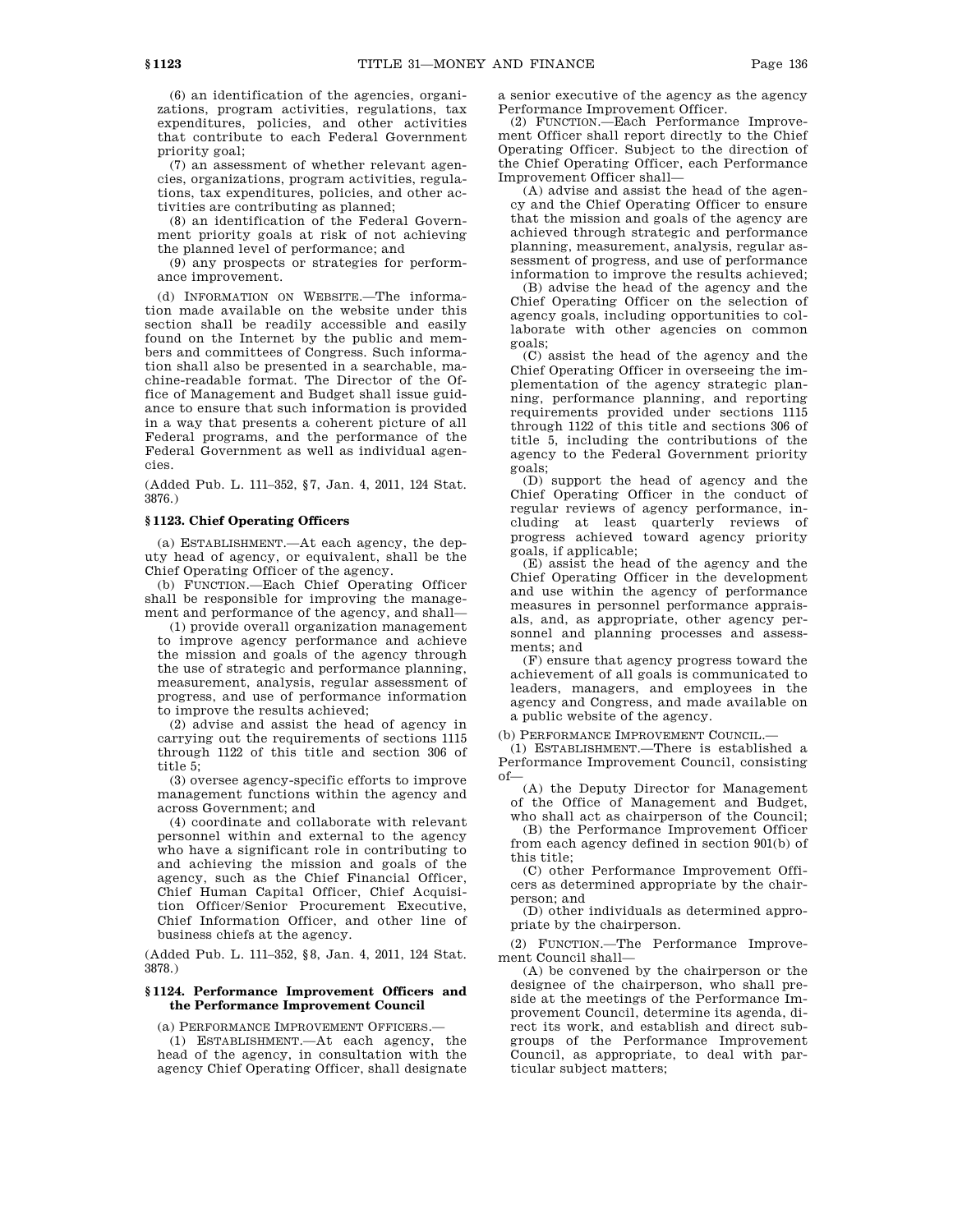(B) assist the Director of the Office of Management and Budget to improve the performance of the Federal Government and achieve the Federal Government priority goals;

(C) assist the Director of the Office of Management and Budget in implementing the planning, reporting, and use of performance information requirements related to the Federal Government priority goals provided under sections 1115, 1120, 1121, and 1122 of this title;

(D) work to resolve specific Governmentwide or crosscutting performance issues, as necessary;

(E) facilitate the exchange among agencies of practices that have led to performance improvements within specific programs, agencies, or across agencies;

(F) coordinate with other interagency management councils;

(G) seek advice and information as appropriate from nonmember agencies, particularly smaller agencies;

(H) consider the performance improvement experiences of corporations, nonprofit organizations, foreign, State, and local governments, Government employees, public sector unions, and customers of Government services;

(I) receive such assistance, information and advice from agencies as the Council may request, which agencies shall provide to the extent permitted by law; and

(J) develop and submit to the Director of the Office of Management and Budget, or when appropriate to the President through the Director of the Office of Management and Budget, at times and in such formats as the chairperson may specify, recommendations to streamline and improve performance management policies and requirements. (3) SUPPORT.—

(A) IN GENERAL.—The Administrator of General Services shall provide administrative and other support for the Council to implement this section.

(B) PERSONNEL.—The heads of agencies with Performance Improvement Officers serving on the Council shall, as appropriate and to the extent permitted by law, provide at the request of the chairperson of the Performance Improvement Council up to 2 personnel authorizations to serve at the direction of the chairperson.

(Added Pub. L. 111–352, §9, Jan. 4, 2011, 124 Stat. 3878.)

# **§ 1125. Elimination of unnecessary agency reporting**

(a) AGENCY IDENTIFICATION OF UNNECESSARY REPORTS.—Annually, based on guidance provided by the Director of the Office of Management and Budget, the Chief Operating Officer at each agency shall—

(1) compile a list that identifies all plans and reports the agency produces for Congress, in accordance with statutory requirements or as directed in congressional reports;

(2) analyze the list compiled under paragraph (1), identify which plans and reports are outdated or duplicative of other required plans and reports, and refine the list to include only the plans and reports identified to be outdated or duplicative;

(3) consult with the congressional committees that receive the plans and reports identified under paragraph (2) to determine whether those plans and reports are no longer useful to the committees and could be eliminated or consolidated with other plans and reports; and

(4) provide a total count of plans and reports compiled under paragraph (1) and the list of outdated and duplicative reports identified under paragraph (2) to the Director of the Office of Management and Budget.

# (b) PLANS AND REPORTS.—

(1) FIRST YEAR.—During the first year of implementation of this section, the list of plans and reports identified by each agency as outdated or duplicative shall be not less than 10 percent of all plans and reports identified under subsection (a)(1).

(2) SUBSEQUENT YEARS.—In each year following the first year described under paragraph (1), the Director of the Office of Management and Budget shall determine the minimum percent of plans and reports to be identified as outdated or duplicative on each list of plans and reports.

(c) REQUEST FOR ELIMINATION OF UNNECESSARY REPORTS.—In addition to including the list of plans and reports determined to be outdated or duplicative by each agency in the budget of the United States Government, as provided by section  $1105(a)(37)$ ,<sup>1</sup> the Director of the Office of Management and Budget may concurrently submit to Congress legislation to eliminate or consolidate such plans and reports.

(Added Pub. L. 111–352, §11(b), Jan. 4, 2011, 124 Stat. 3881.)

# REFERENCES IN TEXT

Section 1105(a)(37), referred to in subsec. (c), probably means the section  $1105(a)(37)$  added by section  $11(a)(2)$  of Pub. L. 111–352, Jan. 4, 2011, 124 Stat. 3881.

# **CHAPTER 13—APPROPRIATIONS**

# SUBCHAPTER I—GENERAL

1301. Application.

Sec.

- 1302. Determining amounts appropriated.<br>1303 Effect of changes in titles of appropriated.
	-
- 1303. Effect of changes in titles of appropriations.<br>1304. Judgments, awards, and compromise settl 1304. Judgments, awards, and compromise settlements.
- 1305. Miscellaneous permanent appropriations.<br>1306. Use of foreign credits.
- Use of foreign credits.
- 
- 1307. Public building construction.<br>1308. Telephone and metered servic
- 1308. Telephone and metered services.<br>1309. Social security tax. Social security tax.
- 1310. Appropriations for private organizations.

SUBCHAPTER II—TRUST FUNDS AND REFUNDS

- 
- 1321. Trust funds.<br>1322. Payments of Payments of unclaimed trust fund amounts and refund of amounts erroneously deposited.
- 1323. Trust funds for certain fees, donations, quasipublic amounts, and unearned amounts.
- 1324. Refund of internal revenue collections.

<sup>1</sup>See References in Text note below.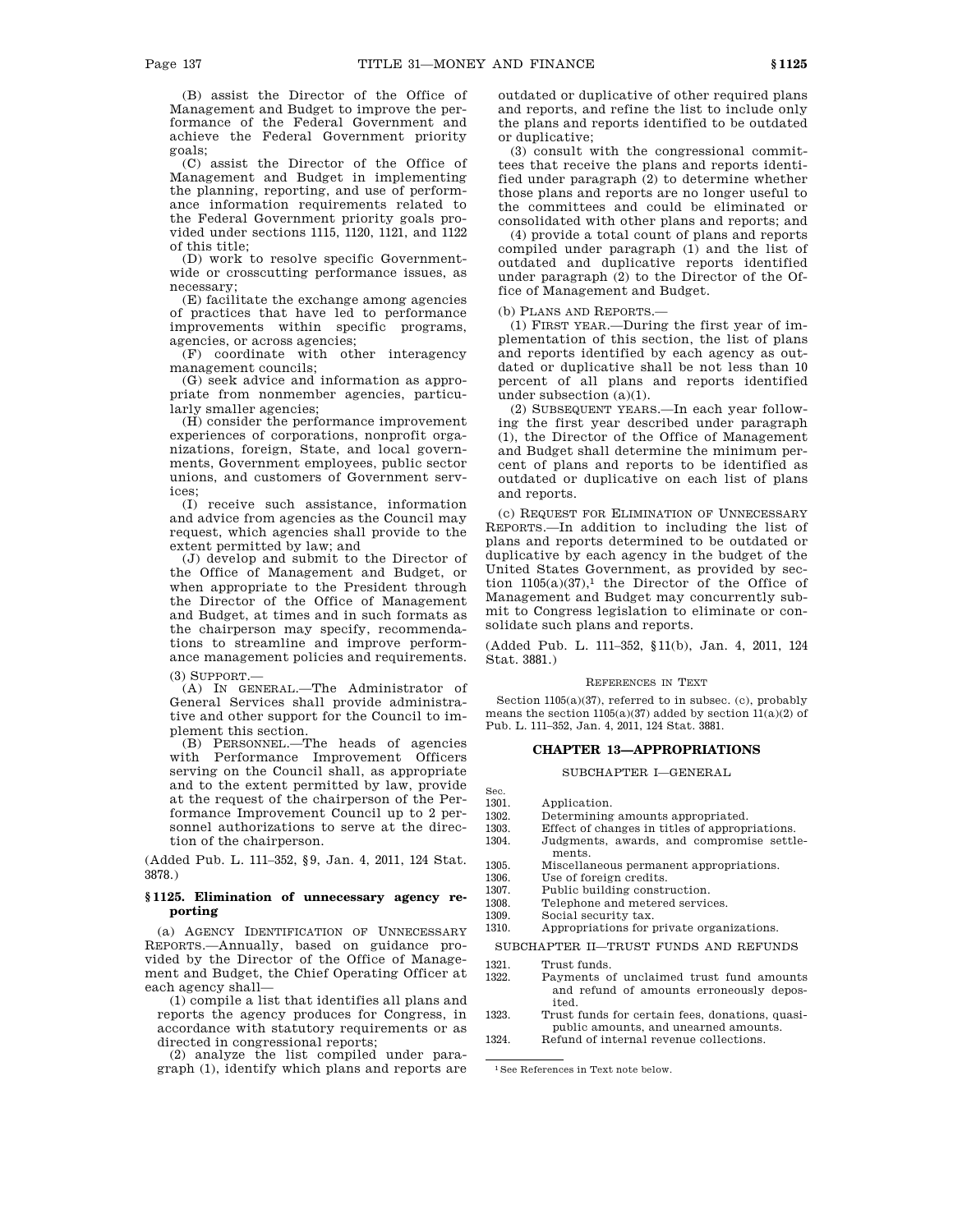#### Sec. SUBCHAPTER III—LIMITATIONS, EXCEPTIONS, AND PENALTIES

- 1341. Limitations on expending and obligating amounts.
- 1342. Limitation on voluntary services.<br>1343. Buving and leasing passenger mo
- 1343. Buying and leasing passenger motor vehicles and aircraft.
- 1344. Passenger carrier use.<br>1345. Expenses of meetings.
- 1345. Expenses of meetings.<br>1346. Commissions, counci
- Commissions, councils, boards, and interagency and similar groups. 1347. Appropriations or authorizations required for
- agencies in existence for more than one year.
- 1348. Telephone installation and charges.<br>1349. Adverse personnel actions.
- 1349. Adverse personnel actions.<br>1350. Criminal penalty.
- 1350. Criminal penalty.<br>1351. Reports on violati
- 1351. Reports on violations.<br>1352 Limitation on use of a Limitation on use of appropriated funds to influence certain Federal contracting and financial transactions.
- 1353. Acceptance of travel and related expenses from non-Federal sources.
- 1354. Limitation on use of appropriated funds for contracts with entities not meeting veterans' employment reporting requirements.

#### AMENDMENTS

1998—Pub. L. 105–339, §7(b)(2), Oct. 31, 1998, 112 Stat. 3189, added item 1354.

1990—Pub. L. 101–280, §4(b)(2), May 4, 1990, 104 Stat. 157, redesignated item 1352 ''Acceptance of travel and related expenses from non-Federal sources'' as 1353.

1989—Pub. L. 101–194, title III, §302(b), Nov. 30, 1989, 103 Stat. 1746, added item 1352 ''Acceptance of travel and related expenses from non-Federal sources''.

Pub. L. 101–121, title III, §319(a)(2), Oct. 23, 1989, 103 Stat. 756, added item 1352 ''Limitation on use of appropriated funds to influence certain Federal contracting and financial transactions''.

1986—Pub. L. 99–550, §1(b), Oct. 27, 1986, 100 Stat. 3070, substituted ''Passenger carrier use'' for ''Passenger motor vehicle and aircraft use'' in item 1344.

# SUBCHAPTER I—GENERAL

# **§ 1301. Application**

(a) Appropriations shall be applied only to the objects for which the appropriations were made except as otherwise provided by law.

(b) The reappropriation and diversion of the unexpended balance of an appropriation for a purpose other than that for which the appropriation originally was made shall be construed and accounted for as a new appropriation. The unexpended balance shall be reduced by the amount to be diverted.

(c) An appropriation in a regular, annual appropriation law may be construed to be permanent or available continuously only if the appropriation—

(1) is for rivers and harbors, lighthouses, public buildings, or the pay of the Navy and Marine Corps; or

(2) expressly provides that it is available after the fiscal year covered by the law in which it appears.

(d) A law may be construed to make an appropriation out of the Treasury or to authorize making a contract for the payment of money in excess of an appropriation only if the law specifically states that an appropriation is made or that such a contract may be made.

(Pub. L. 97–258, Sept. 13, 1982, 96 Stat. 917.)

HISTORICAL AND REVISION NOTES

| Revised<br>Section                    | Source (U.S. Code) | Source (Statutes at Large)                                                                                 |
|---------------------------------------|--------------------|------------------------------------------------------------------------------------------------------------|
|                                       |                    | R.S. §3678.                                                                                                |
| $1301(a)$ 31:628.<br>1301(b)  31:717. |                    | Mar. 4, 1915, ch. 147, §4, 38<br>Stat. 1161.                                                               |
| $1301(c)$   31:718.                   |                    | Aug. 24, 1912, ch. 355, §7, 37<br>Stat. 487; Mar. 3, 1919, ch. 99,<br>§6(last sentence), 40 Stat.<br>1309. |
| $1301(d)$   31:627.                   |                    | June 30, 1906, ch. 3914, §9, 34<br>Stat. 764.                                                              |

In subsection (a), the word ''Appropriations'' is substituted for ''sums appropriated for the various branches of expenditure in the public service'' to eliminate unnecessary words. The words ''they are respectively'' and ''and for no others'' are omitted as surplus. The words ''except as otherwise provided by law'' are substituted for ''All'' in section 3678 of the Revised Statutes to inform the reader that there are exceptions to the source provisions restated in the subsection.

In subsection (c), before clause (1), the words ''specific or indefinite'' are omitted as surplus. The words ''made subsequent to August 24, 1912'' are omitted as executed. The words ''without reference to a fiscal year'' are omitted as surplus. In clause (1), the words ''is for'' are substituted for ''belongs to one of the following four classes'' to eliminate unnecessary words. The words ''last specifically named in and excepted from the operation of the provisions of section 713 of this title'' and the words related to section 5 of the Act of June 20, 1874 (31:713), in section 6(last sentence) of the Act of March 3, 1919 (ch. 99, 40 Stat. 1309), are omitted because section 5 was repealed by section 3 of the Act of July 6, 1949 (ch. 299, 63 Stat. 407).

In subsection (d), the words ''passed after June 30, 1906'' are omitted as executed.

#### SHORT TITLE OF 1984 AMENDMENT

Pub. L. 98–359, §1, July 13, 1984, 98 Stat. 402, provided: ''That this Act [amending section 1322 of this title] may be cited as the 'Postal Savings System Statute of Limitations Act'.

TRANSFERS FROM APPROPRIATION ACCOUNTS; SALARIES OF TEMPORARILY REASSIGNED EMPLOYEES

Pub. L. 105–277, div. A, §101(f) [title V, §510], Oct. 21, 1998, 112 Stat. 2681–337, 2681–385, as amended by Pub. L. 106–31, title V, §5005(*l*), May 21, 1999, 113 Stat. 111, provided that: ''Notwithstanding any other provision of law, hereafter—

''(1) no amount may be transferred from an appropriation account for the Departments of Labor, Health and Human Services, and Education except as authorized in this or any subsequent appropriation Act, or in the Act establishing the program or activity for which funds are contained in this Act [see Tables for classification];

''(2) no department, agency, or other entity, other than the one responsible for administering the program or activity for which an appropriation is made in this Act, may exercise authority for the timing of the obligation and expenditure of such appropriation, or for the purpose for which it is obligated and expended, except to the extent and in the manner otherwise provided in sections 1512 and 1513 of title 31, United States Code; and

'(3) no funds provided under this  $\operatorname{Act}$  or subsequent Departments of Labor, Health and Human Services, Education, and Related Agencies Appropriations Acts shall be available for the salary (or any part thereof) of an employee who is reassigned on a temporary detail basis to another position in the employing agency or department or in any other agency or department, unless the detail is independently approved by the head of the employing department or agency.

Similar provisions were contained in the following prior appropriation acts:

Pub. L. 105–78, title V, §511, Nov. 13, 1997, 111 Stat. 1516.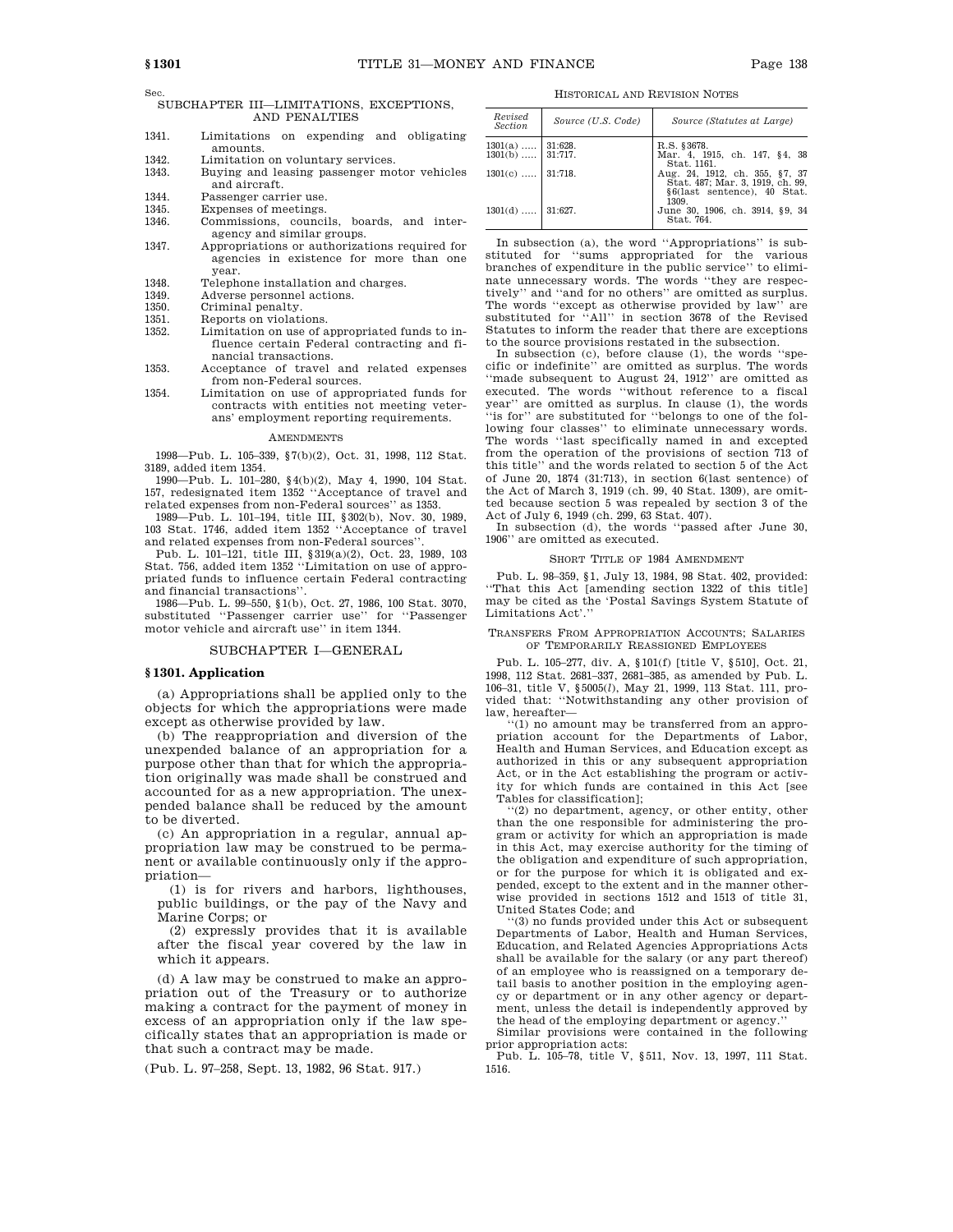Pub. L. 104–208, div. A, title I, §101(e) [title V, §509], Sept. 30, 1996, 110 Stat. 3009–233, 3009–269.

Pub. L. 104–134, title I, §101(d) [title V, §509], Apr. 26, 1996, 110 Stat. 1321–211, 1321–244; renumbered title I, Pub. L. 104–140, §1(a), May 2, 1996, 110 Stat. 1327.

Pub. L. 103–333, title V, §515, Sept. 30, 1994, 108 Stat. 2574.

EX. ORD. NO. 13457. PROTECTING AMERICAN TAXPAYERS FROM GOVERNMENT SPENDING ON WASTEFUL EARMARKS

Ex. Ord. No. 13457, Jan. 29, 2008, 73 F.R. 6417, provided: By the authority vested in me as President by the Constitution and the laws of the United States of America, it is hereby ordered as follows:

SECTION 1. *Policy*. It is the policy of the Federal Government to be judicious in the expenditure of taxpayer dollars. To ensure the proper use of taxpayer funds that are appropriated for Government programs and purposes, it is necessary that the number and cost of earmarks be reduced, that their origin and purposes be transparent, and that they be included in the text of the bills voted upon by the Congress and presented to the President. For appropriations laws and other legislation enacted after the date of this order, executive agencies should not commit, obligate, or expend funds on the basis of earmarks included in any non-statutory source, including requests in reports of committees of the Congress or other congressional documents, or communications from or on behalf of Members of Congress, or any other non-statutory source, except when required by law or when an agency has itself determined a project, program, activity, grant, or other transaction to have merit under statutory criteria or other merit-based decisionmaking.

SEC. 2. *Duties of Agency Heads*. (a) With respect to all appropriations laws and other legislation enacted after the date of this order, the head of each agency shall take all necessary steps to ensure that:

(i) agency decisions to commit, obligate, or expend funds for any earmark are based on the text of laws, and in particular, are not based on language in any report of a committee of Congress, joint explanatory statement of a committee of conference of the Congress, statement of managers concerning a bill in the Congress, or any other non-statutory statement or indication of views of the Congress, or a House, committee, Member, officer, or staff thereof;

(ii) agency decisions to commit, obligate, or expend funds for any earmark are based on authorized, transparent, statutory criteria and merit-based decision making, in the manner set forth in section II of OMB Memorandum M–07–10, dated February 15, 2007, to the extent consistent with applicable law; and

(iii) no oral or written communications concerning earmarks shall supersede statutory criteria, competitive awards, or merit-based decisionmaking.

(b) An agency shall not consider the views of a House, committee, Member, officer, or staff of the Congress with respect to commitments, obligations, or expenditures to carry out any earmark unless such views are in writing, to facilitate consideration in accordance with section 2(a)(ii) above. All written communications from the Congress, or a House, committee, Member, officer, or staff thereof, recommending that funds be committed, obligated, or expended on any earmark shall be made publicly available on the Internet by the receiving agency, not later than 30 days after receipt of such communication, unless otherwise specifically directed by the head of the agency, without delegation, after consultation with the Director of the Office of Management and Budget, to preserve appropriate confidentiality between the executive and legislative branches.

(c) Heads of agencies shall otherwise implement within their respective agencies the policy set forth in section 1 of this order, consistent with such instructions as the Director of the Office of Management and Budget

may prescribe. (d) The head of each agency shall upon request provide to the Director of the Office of Management and Budget information about earmarks and compliance with this order.

SEC. 3. *Definitions*. For purposes of this order:

(a) The term ''agency'' means an executive agency as defined in section 105 of title 5, United States Code, and the United States Postal Service and the Postal Regulatory Commission, but shall exclude the Government Accountability Office; and

(b) the term ''earmark'' means funds provided by the Congress for projects, programs, or grants where the purported congressional direction (whether in statutory text, report language, or other communication) circumvents otherwise applicable merit-based or competitive allocation processes, or specifies the location or recipient, or otherwise curtails the ability of the executive branch to manage its statutory and constitutional responsibilities pertaining to the funds allocation process.

SEC. 4. *General Provisions*. (a) Nothing in this order shall be construed to impair or otherwise affect:

(i) authority granted by law to an agency or the head thereof; or

(ii) functions of the Director of the Office of Management and Budget relating to budget, administrative, or legislative proposals.

(b) This order shall be implemented in a manner consistent with applicable law and subject to the availability of appropriations.

(c) This order is not intended to, and does not, create any right or benefit, substantive or procedural, enforceable at law or in equity, by any party against the United States, its agencies, instrumentalities, or entities, its officers, employees, or agents, or any other person.

GEORGE W. BUSH.

# **§ 1302. Determining amounts appropriated**

Except as specifically provided by law, the total amount appropriated in an appropriation law is determined by adding up the specific amounts or rates appropriated in each paragraph of the law.

(Pub. L. 97–258, Sept. 13, 1982, 96 Stat. 917.)

HISTORICAL AND REVISION NOTES

| Revised<br>Section | Source (U.S. Code) | Source (Statutes at Large)                                                                               |
|--------------------|--------------------|----------------------------------------------------------------------------------------------------------|
| $1302$             | 131:670.           | May 28, 1896, ch. 252, §1(par.<br>immediately before heading<br>"Treasury Department"), 29<br>Stat. 148. |

The words ''by adding up'' are substituted for ''by the correct footing up'' for clarity.

# **§ 1303. Effect of changes in titles of appropriations**

Expenditures for a particular object or purpose authorized by a law (and referred to in that law by the specific title previously used for the appropriation item in the appropriation law concerned) may be made from a corresponding appropriation item when the specific title is changed or eliminated from a later appropriation law.

(Pub. L. 97–258, Sept. 13, 1982, 96 Stat. 917.)

HISTORICAL AND REVISION NOTES

| Revised<br>Section | Source (U.S. Code)     | Source (Statutes at Large)                         |
|--------------------|------------------------|----------------------------------------------------|
|                    | $1303$   31:581(note). | Sept. 12, 1950, ch. 946, §302(b),<br>64 Stat. 844. |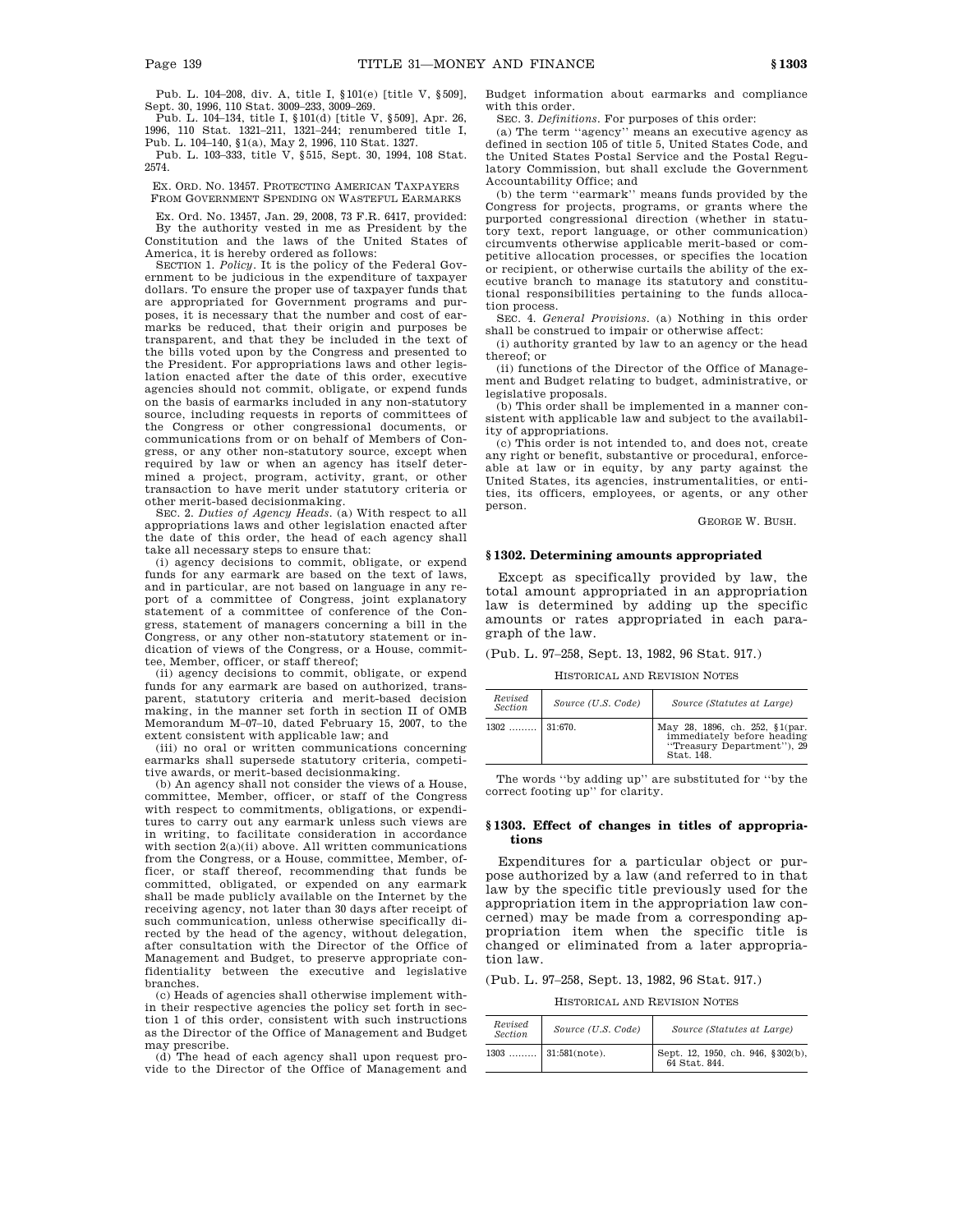(a) Necessary amounts are appropriated to pay final judgments, awards, compromise settlements, and interest and costs specified in the judgments or otherwise authorized by law when—

(1) payment is not otherwise provided for;

(2) payment is certified by the Secretary of the Treasury; and

(3) the judgment, award, or settlement is payable—

(A) under section 2414, 2517, 2672, or 2677 of title 28;

(B) under section 3723 of this title;

(C) under a decision of a board of contract appeals; or

(D) in excess of an amount payable from the appropriations of an agency for a meritorious claim under section 2733 or 2734 of title 10, section 715 of title 32, or section 20113 of title 51.

(b)(1) Interest may be paid from the appropriation made by this section—

(A) on a judgment of a district court, only when the judgment becomes final after review on appeal or petition by the United States Government, and then only from the date of filing of the transcript of the judgment with the Secretary of the Treasury through the day before the date of the mandate of affirmance; or

(B) on a judgment of the Court of Appeals for the Federal Circuit or the United States Court of Federal Claims under section 2516(b) of title 28, only from the date of filing of the transcript of the judgment with the Secretary of the Treasury through the day before the date of the mandate of affirmance.

(2) Interest payable under this subsection in a proceeding reviewed by the Supreme Court is not allowed after the end of the term in which the judgment is affirmed.

(c)(1) A judgment or compromise settlement against the Government shall be paid under this section and sections 2414, 2517, and  $2518<sup>1</sup>$  of title 28 when the judgment or settlement arises out of an express or implied contract made by—

(A) the Army and Air Force Exchange Service;

(B) the Navy Exchanges;

(C) the Marine Corps Exchanges;

(D) the Coast Guard Exchanges; or

(E) the Exchange Councils of the National Aeronautics and Space Administration.

(2) The Exchange making the contract shall reimburse the Government for the amount paid by the Government.

(Pub. L. 97–258, §§1, 2(m)(2), Sept. 13, 1982, 96 Stat. 917, 1062; Pub. L. 102–572, title IX, §902(b)(1), Oct. 29, 1992, 106 Stat. 4516; Pub. L. 104–316, title II, §202(m), Oct. 19, 1996, 110 Stat. 3843; Pub. L. 111–314, §4(b), Dec. 18, 2010, 124 Stat. 3440.)

HISTORICAL AND REVISION NOTES

| Revised<br>Section     | Source (U.S. Code)                                                                                                                                     | Source (Statutes at Large)                                                                                                                                                                                                                                                                                                                                                                                                                                                                                                                                         |
|------------------------|--------------------------------------------------------------------------------------------------------------------------------------------------------|--------------------------------------------------------------------------------------------------------------------------------------------------------------------------------------------------------------------------------------------------------------------------------------------------------------------------------------------------------------------------------------------------------------------------------------------------------------------------------------------------------------------------------------------------------------------|
| $1304(a)$              | 31:724a(1st sentence<br>words before 1st<br>proviso).                                                                                                  | July 27, 1956, ch. 748, §1302(1st<br>sentence), 70 Stat. 694; Aug.<br>30, 1961, Pub. L. 87-187, §3, 75<br>Stat. 416; July 18, 1966, Pub.<br>L. 89–506, §6, 80 Stat. 307;<br>July 23, 1970, Pub. L. 91-350,<br>$$1(c)$ , 84 Stat. 449; restated<br>May 4, 1977, Pub. L. 95-26,<br>§101(2d par. under heading<br>"Claims and Judgments"),<br>91 Stat. 96; Mar. 7, 1978, Pub.<br>L. 95-240, §201, 92 Stat. 116;<br>Nov. 1, 1978, Pub. L. 95-563,<br>§14(c), 92 Stat. 2390; Apr. 2,<br>1982, Pub. L. 97-164, title I,<br>§155, title III, §302(c), 96<br>Stat. 47, 56. |
| $1304(b)$<br>$1304(c)$ | 28:2516(b)(less 1st)<br>sentence words<br>after last<br>comma).<br>31:724a(1st sentence<br>1st, 2d provisos).<br>31:724a(1st sentence<br>last proviso) |                                                                                                                                                                                                                                                                                                                                                                                                                                                                                                                                                                    |

In subsection (a), before clause (1), the words ''out of any money in the Treasury not otherwise appropriated'' are omitted as surplus. The words ''awards rendered by the Indian Claims Commission'' are omitted as executed because under 25:70v the Commission was dissolved and all of its outstanding cases were transferred to the Court of Claims. Under 25:70v–3, judgments on cases transferred to the Court of Claims are judgments under 28:2517 and 2518 and are therefore included under clause (3)(A) of the subsection.

In subsection (b), the text of 28:2516(b)(less 1st sentence words after last comma) is omitted as superseded by 31:724a.

In subsection  $(b)(1)(A)$ , the words "through the day before the date'' are substituted for ''to the date'' as being more precise.

#### REFERENCES IN TEXT

Section 2518 of title 28, referred to in subsec. (c)(1), was repealed by Pub. L. 97–164, title I, §139(*l*), Apr. 2, 1982, 96 Stat. 43.

#### **AMENDMENTS**

2010—Subsec. (a)(3)(D). Pub. L. 111–314 substituted ''section 20113 of title 51'' for ''section 203 of the National Aeronautics and Space Act of 1958 (42 U.S.C. 2473)''.

1996—Subsecs. (a)(2), (b)(1)(A), (B). Pub. L. 104–316 substituted ''Secretary of the Treasury'' for ''Comptroller General''.

1992—Subsec. (b)(1)(B). Pub. L. 102–572 substituted ''United States Court of Federal Claims'' for ''United States Claims Court''.

1982—Subsec. (b)(1)(A). Pub. L. 97–258, §2(m)(2)(A), struck out ''under section 2411(b) of title 28'' after ''district court''.

Subsec. (b)(1)(B). Pub. L. 97–258, §2(m)(2)(B), substituted ''Court of Appeals for the Federal Circuit or the United States Claims Court'' for ''Court of Claims''.

#### EFFECTIVE DATE OF 1992 AMENDMENT

Amendment by Pub. L. 102–572 effective Oct. 29, 1992, see section 911 of Pub. L. 102–572, set out as a note under section 171 of Title 28, Judiciary and Judicial Procedure.

#### EFFECTIVE DATE OF 1982 AMENDMENT

Section 2(m) of Pub. L. 97–258 provided that the amendment made by that section is effective Oct. 1, 1982.

### TRANSFER OF FUNCTIONS

For transfer of authorities, functions, personnel, and assets of the Coast Guard, including the authorities and functions of the Secretary of Transportation relat-

<sup>1</sup>See References in Text note below.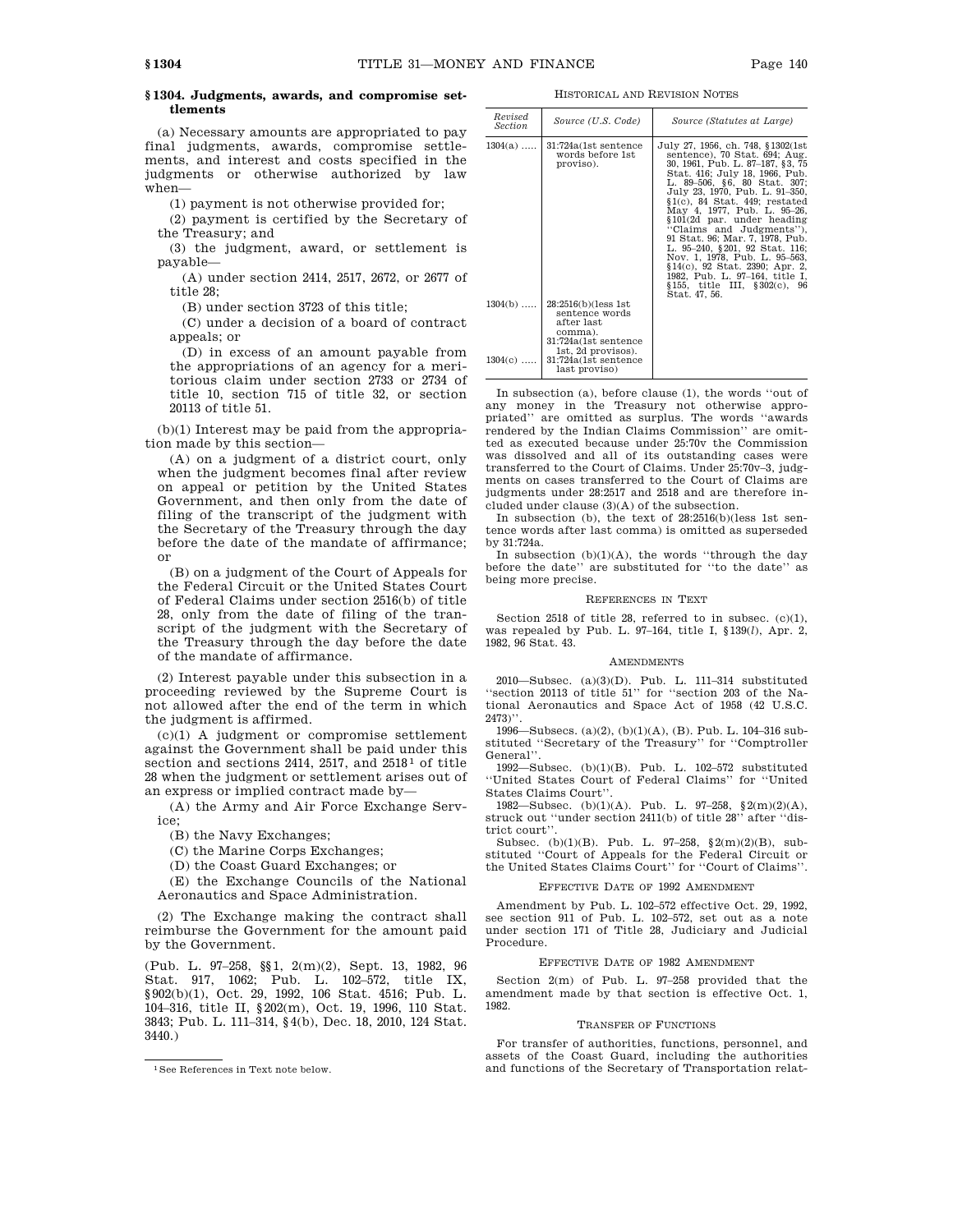ing thereto, to the Department of Homeland Security, and for treatment of related references, see sections 468(b), 551(d), 552(d), and 557 of Title 6, Domestic Security, and the Department of Homeland Security Reorganization Plan of November 25, 2002, as modified, set out as a note under section 542 of Title 6.

#### **§ 1305. Miscellaneous permanent appropriations**

Necessary amounts are appropriated for the following:

(1) to pay the proceeds of the personal estate of a United States citizen dying abroad to the legal representative of the deceased on proper demand and proof.

(2) to pay interest on the public debt under laws authorizing payment.

(3) to pay proceeds from derelict and salvage cases adjudged by the courts of the United States to salvors.

(4) to make payments required under contracts made under section 108 of the Housing and Community Development Act of 1974 (42 U.S.C. 5308) for the payment of interest on obligations guaranteed by the Secretary of Housing and Urban Development under section 108.

(5) to make payments required under contracts made under section 103(b) of the Housing Act of 1949 (42 U.S.C.  $1453(b)$ ) for projects or programs for which amounts had been committed before January 1, 1975, and for which amounts have not been appropriated.

(6) to pay the interest on the fund derived from the bequest of James Smithson, for the construction of buildings and expenses of the Smithsonian Institution, at the rates determined under section 5590 of the Revised Statutes (20 U.S.C. 54).

ANNUAL CONTRIBUTIONS FOR ASSISTED HOUSING

(7) to make payments required under contracts made under section 5 of the United States Housing Act of 1937, as amended (42 U.S.C. 1437c).

### COLLEGE HOUSING GRANTS

(8) to make payments required under contracts made under title IV of the Housing Act of 1950, as amended (12 U.S.C. 1749 et seq.).

### RENT SUPPLEMENT PROGRAM

(9) to make payments required under contracts under section 101 of the Housing and Urban Development Act of 1965, as amended (12 U.S.C. 1701s).

## HOMEOWNERSHIP AND RENTAL HOUSING ASSISTANCE

(10) to make payments required under contracts under sections 235 and 236, respectively, of the National Housing Act, as amended (12 U.S.C. 1715z, 1715z–1).

(Pub. L. 97–258, Sept. 13, 1982, 96 Stat. 918; Pub. L. 97–452, §1(4), Jan. 12, 1983, 96 Stat. 2467; Pub. L. 98–371, title I, §101, July 18, 1984, 98 Stat. 1220.)

HISTORICAL AND REVISION NOTES 1982 ACT

| Revised<br>Section | Source (U.S. Code)               | Source (Statutes at Large)                                                                                                                                                                                                                                                                                                                                                                                                                                                                                                                                                                                                                                                                                                                                                                                                                                                                                                                                                                                                                                                                                                                                                              |
|--------------------|----------------------------------|-----------------------------------------------------------------------------------------------------------------------------------------------------------------------------------------------------------------------------------------------------------------------------------------------------------------------------------------------------------------------------------------------------------------------------------------------------------------------------------------------------------------------------------------------------------------------------------------------------------------------------------------------------------------------------------------------------------------------------------------------------------------------------------------------------------------------------------------------------------------------------------------------------------------------------------------------------------------------------------------------------------------------------------------------------------------------------------------------------------------------------------------------------------------------------------------|
| $1305$             | $31:711(1)–(3)$ ,<br>(11a)–(23). | R.S. §3689(less last 3 pars. on<br>p. 725 related to redemption<br>of stamps, debentures and<br>other charges, and deben-<br>tures and drawbacks, 2d par.<br>on p. 726 related to repay-<br>ment of excess of deposits,<br>3d–7th pars, on p. 726 related<br>to refunding duties on goods<br>destroyed, marine hospital<br>establishment, refunding<br>duties, refunding proceeds<br>of goods seized and sold, and<br>refunding proceeds of un-<br>claimed merchandise); June<br>20, 1874, ch. 328, §4(less<br>words between 1st and 2d<br>semicolons), 18 Stat. 109;<br>Mar. 3, 1875, ch. 129, §1(6th<br>par. 3d sentence under head-<br>ing "War Department"), 18<br>Stat. 359; June 19, 1878, ch.<br>329, §1(par. immediately be-<br>fore heading "Office of the<br>Attorney General"), 20 Stat.<br>205; May 26, 1908, ch. 198,<br>§1(last par. on p. 295), 35<br>Stat. 295; June 25, 1910, ch.<br>384, §8(words before semi-<br>colon), 36 Stat. 773; Oct. 18,<br>1972, Pub. L. 92-500, §12(p),<br>86 Stat. 902; Aug. 22, 1974,<br>Pub. L.<br>$93 - 383$ , $\frac{8}{3}108(i)$ ,<br>117(a), 88 Stat. 649, 653; Oct.<br>12, 1977, Pub. L.<br>$95 - 128$ ,<br>§108(2), 91 Stat. 1123. |

In the section, the words ''out of any moneys in the Treasury not otherwise appropriated'' and ''and such appropriations shall be deemed permanent annual appropriations'' are omitted as surplus.

In clause (2), the text of section 4(words after 2d semicolon) of the Act of June 20, 1874 (ch. 328, 18 Stat. 109), is omitted as expired.

The text of 31:711(3) is omitted as superseded by the source provisions restated in section 1322 of the revised title.

The text of 31:711(11a) is omitted because the Environmental Financing Authority expired on June 30, 1975.

The text of 31:711(12) is omitted as superseded by  $31:725\mathrm{s}(a)(1\mathrm{st}$  proviso) and  $31:725\mathrm{s}(a)(59).$ 

The text of 31:711(13) is omitted as obsolete because provisions relating to horses and property lost in military service were repealed by section 1 of the Act of December 16, 1930 (ch. 14, 46 Stat. 1028), and section 3 of the Act of May 29, 1945 (ch. 135, 59 Stat. 225).

The text of 31:711(14) is omitted as superseded by  $31 \cdot 240 - 243$ 

The text of 31:711(16) is omitted as obsolete because of the repeal of the permanent appropriation for surveying within land grants (reimbursable) by 31:725(a) and (b)(13).

The text of 31:711(17) is omitted as superseded by the repeal of the appropriation account ''Five Percent Funds to States'' by 31:725c(a) and (b)(34).

The text of 31:711(18) is omitted as superseded by 31:725b(a) and (b)(8).

The text of 31:711(19) is omitted as superseded by 31:725q(a) and (b)(14).

The text of 31:711(20) is omitted as superseded by section 1(1st par. on p. 447) of the Act of March 3, 1875 (ch. 132, 18 Stat. 447), and section 1(last par. on p. 197) of the Act of August 15, 1876 (ch. 289, 19 Stat. 197).

### 1983 ACT

This amends 31:1305(6) to conform to the Smithsonian Institution charter as amended by section 1 of the Act of June 22, 1982 (Pub. L. 97–199, 96 Stat. 121).

#### REFERENCES IN TEXT

Section 103(b) of the Housing Act of 1949 (42 U.S.C. 1453(b)), referred to in par. (5), was omitted from the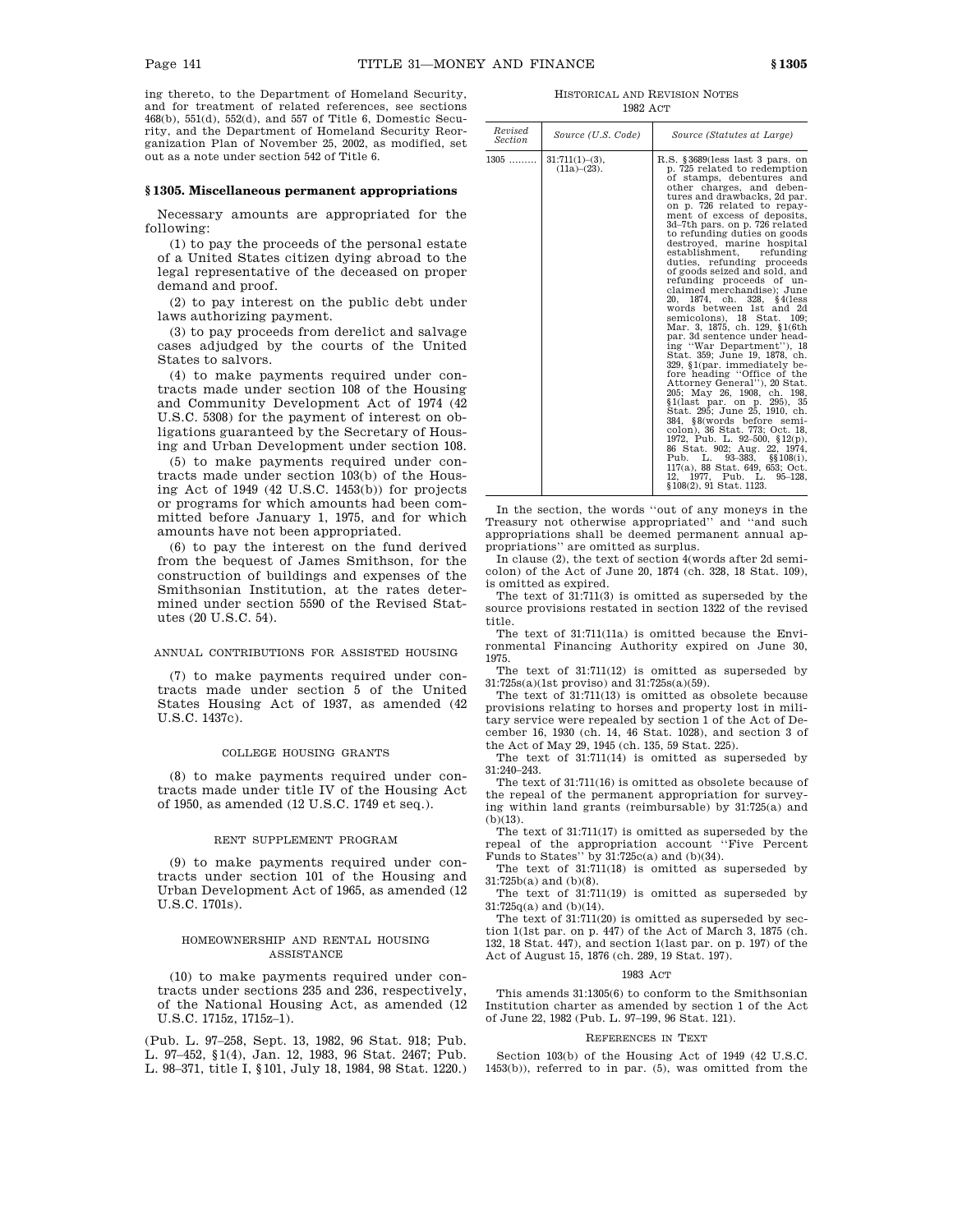Code pursuant to section 5316 of Title 42, The Public Health and Welfare, which terminated the authority to make grants or loans under title I of that Act (42 U.S.C. 1450 et seq.) after Jan. 1, 1975.

The Housing Act of 1950, referred to in par. (8), is act Apr. 20, 1950, ch. 94, 64 Stat. 48, as amended. Title IV of the Housing Act of 1950, which was classified generally to subchapter IX (§1749 et seq.) of chapter 13 of Title 12, Banks and Banking, was repealed by Pub. L. 99–498, title VII, §702, Oct. 17, 1986, 100 Stat. 1545. For complete classification of this Act to the Code, see Short Title of 1950 Amendment note set out under section 1701 of Title 12 and Tables.

Section 101 of the Housing and Urban Development Act of 1965, as amended, referred to in par. (9), is section 101 of Pub. L. 89–117, title I, Aug. 10, 1965, 79 Stat. 451, which enacted section 1701s of Title 12, and amended sections 1451 and 1465 of this title.

#### **AMENDMENTS**

1984—Pars. (7) to (10). Pub. L. 98–371 added pars. (7) to (10).

1983—Par. (6). Pub. L. 97–452 substituted provisions relating to payment of the interest on the fund derived from the bequest of James Smithson, for the construction of buildings and the expenses of the Smithsonian Institution, at rates determined under section 5590 of the Revised Statutes, for provisions relating to payment for construction of buildings and expenses of the Smithsonian Institution, at 6 percent on the fund derived from the bequest of James Smithson.

# **§ 1306. Use of foreign credits**

(a) IN GENERAL.—Foreign credits (including currencies) owed to or owned by the United States may be used by any agency for any purpose for which appropriations are made for the agency for the current fiscal year (including the carrying out of Acts requiring or authorizing the use of such credits), but only when reimbursement therefor is made to the Treasury from applicable appropriations of the agency.

(b) EXCEPTION TO REIMBURSEMENT REQUIRE-MENT.—Credits described in subsection (a) that are received as exchanged allowances, or as the proceeds of the sale of personal property, may be used in whole or partial payment for the acquisition of similar items, to the extent and in the manner authorized by law, without reimbursement to the Treasury.

(Pub. L. 97–258, Sept. 13, 1982, 96 Stat. 918; Pub. L. 104–208, div. A, title I, §101(f) [title VI, §612(a)], Sept. 30, 1996, 110 Stat. 3009–314, 3009–355.)

HISTORICAL AND REVISION NOTES

| Revised<br>Section | Source (U.S. Code) | Source (Statutes at Large)                      |
|--------------------|--------------------|-------------------------------------------------|
| $1306$             | 31:724.            | July 15, 1952, ch. 758, §1415, 66<br>Stat. 662. |

The words ''are not available for expenditure by agencies except as provided annually in general appropriation laws'' are substituted for ''will not be available for expenditure by agencies of the United States after June 30, 1953, except as may be provided for annually in appropriation Acts'' because of section 101 of the revised title.

#### **AMENDMENTS**

1996—Pub. L. 104–208 reenacted section catchline without change and amended text generally. Prior to amendment, text read as follows: ''Foreign credits owed to or owned by the Treasury are not available for expenditure by agencies except as provided annually in general appropriation laws.''

### EFFECTIVE DATE OF 1996 AMENDMENT

Section 101(f) [title VI, §612(b)] of Pub. L. 104–208 provided that: ''The amendment made by this section [amending this section] shall take effect on the date of the enactment of this Act [Sept. 30, 1996] and shall apply thereafter.''

#### APPROPRIATIONS OF EXCESS CURRENCIES

Pub. L. 102–391, title V, §566, Oct. 6, 1992, 106 Stat. 1680, provided that: ''The provisions of section 1306 of title 31, United States Code, shall not be waived to carry out the provisions of the Foreign Assistance Act of 1961 [22 U.S.C. 2151 et seq.] by any provision of law enacted after the date of enactment of this Act [Oct. 6, 1992] unless such provision makes specific reference to this section.''

Similar provisions were contained in the following prior appropriations acts:

Pub. L. 101–513, title V, §570, Nov. 5, 1990, 104 Stat. 2041.

Pub. L. 101–167, title V, §583, Nov. 21, 1989, 103 Stat. 1251.

## **§ 1307. Public building construction**

Amounts appropriated to construct public buildings remain available until completion of the work. When a building is completed and outstanding liabilities for the construction are paid, balances remaining shall revert immediately to the Treasury.

(Pub. L. 97–258, Sept. 13, 1982, 96 Stat. 918.)

HISTORICAL AND REVISION NOTES

| Revised<br><b>Section</b> | Source (U.S. Code) | Source (Statutes at Large)                   |
|---------------------------|--------------------|----------------------------------------------|
| $1307$                    | 31:682.            | June 23, 1874, ch. 476, §1, 18<br>Stat. 275. |

The words before the proviso in the Act of June 23, 1874 (ch. 476, 18 Stat. 275), are omitted as obsolete.

### **§ 1308. Telephone and metered services**

Charges for telephone and metered services (such as gas, electricity, water, and steam) for a time period beginning in one fiscal year or allotment period and ending in another fiscal year or allotment period may be charged against the appropriation or allotment current at the end of the time period covered by the service.

(Pub. L. 97–258, Sept. 13, 1982, 96 Stat. 919.)

HISTORICAL AND REVISION NOTES

| Revised<br>Section | Source (U.S. Code) | Source (Statutes at Large)                                                                 |
|--------------------|--------------------|--------------------------------------------------------------------------------------------|
| $1308$             | $31:668a$ .        | Apr. 27, 1937, ch. 143, 50 Stat.<br>119; restated Apr. 26, 1939,<br>ch. 103, 53 Stat. 624. |

The words ''On and after April 27, 1937'' are omitted as executed. The words ''Charges for telephone and metered services'' are substituted for ''in making payments for commodities or services the quantity of which is determined by metered readings . . . and for telephone services'' to eliminate unnecessary words. The words ''another fiscal year or allotment period'' are substituted for ''another'', and the words ''time period covered by the service'' are substituted for ''such period'', for clarity.

### **§ 1309. Social security tax**

Amounts made available for the compensation of officers and employees of the United States Government may be used to pay taxes imposed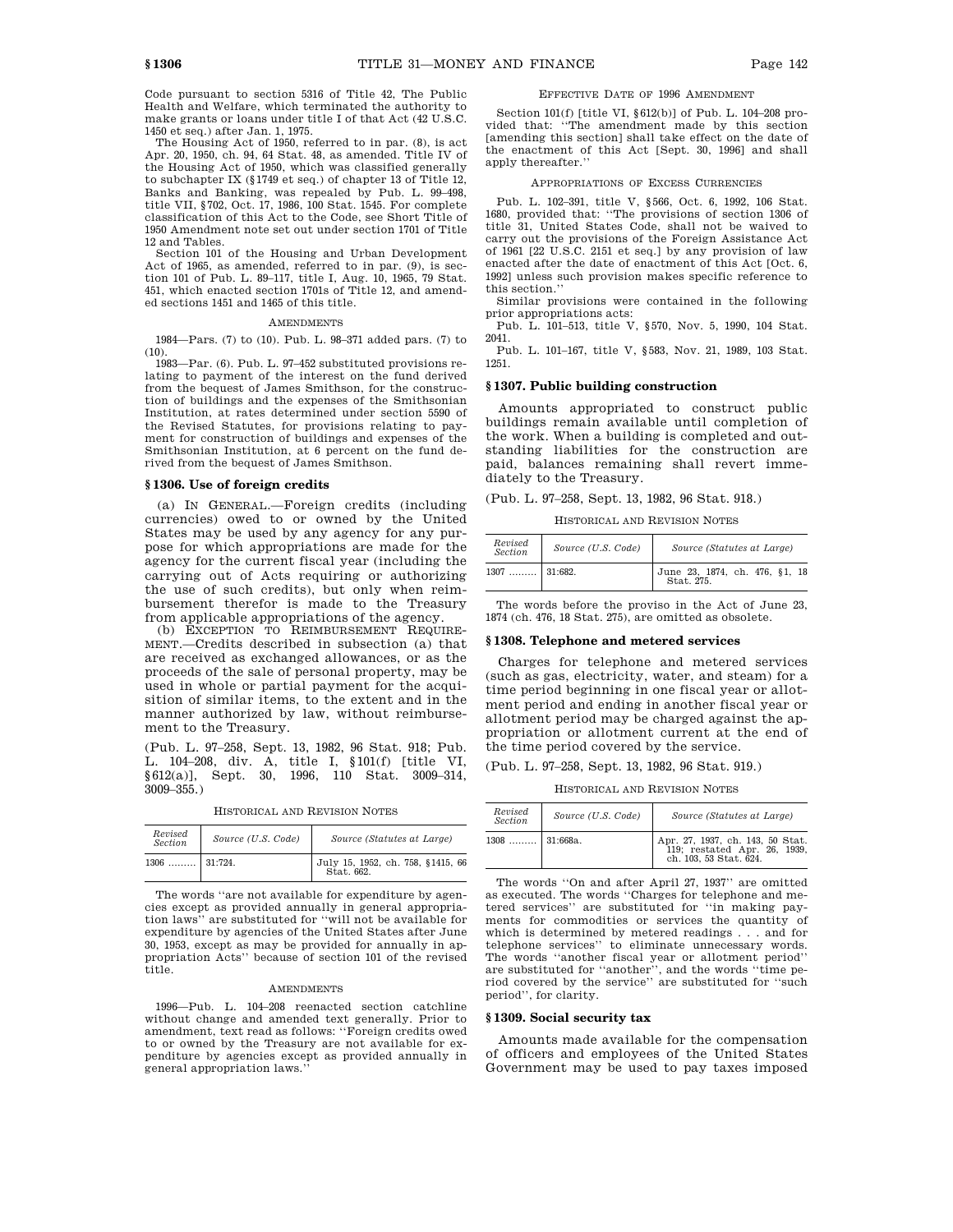on an agency as an employer under chapter 21 of the Internal Revenue Code of 1986 (26 U.S.C. 3101 et seq.).

(Pub. L. 97–258, Sept. 13, 1982, 96 Stat. 919; Pub. L. 99–514, §2, Oct. 22, 1986, 100 Stat. 2095.)

HISTORICAL AND REVISION NOTES

| Revised<br><b>Section</b> | Source (U.S. Code) | Source (Statutes at Large)                      |
|---------------------------|--------------------|-------------------------------------------------|
| $1309$   31:699a.         |                    | July 15, 1952, ch. 758, §1410, 66<br>Stat. 661. |

The word ''Amounts'' is substituted for ''Appropriations and funds'' to eliminate unnecessary words. The words ''salaries, wages, or'' are omitted as being included in ''compensation''.

### **AMENDMENTS**

1986—Pub. L. 99–514 substituted ''Internal Revenue Code of 1986'' for ''Internal Revenue Code of 1954''.

# **§ 1310. Appropriations for private organizations**

(a) The Secretary of the Treasury shall credit an appropriation for a private organization to the appropriate fiscal official of the organization. The credit shall be carried on the accounts  $\Omega$ f–

(1) the Treasury; or

(2) a designated depositary of the United States Government (except a national bank).

(b) The fiscal official may pay an amount out of the appropriation only on a check of the fiscal official—

(1) payable to the order of the person to whom payment is to be made; and

(2) that states the specific purpose for which the amount is to be applied.

(c)(1) The fiscal official may pay an amount of less than \$20 out of the appropriation on a check—

(A) payable to the order of the fiscal official; and

(B) that states the amount is to be applied to small claims.

(2) The fiscal official shall provide the Secretary or the designated depositary on which the check is drawn with a certified list of the claims. The list shall state the kind and amount of each claim and the name of each claimant.

(Pub. L. 97–258, Sept. 13, 1982, 96 Stat. 919.)

HISTORICAL AND REVISION NOTES

| Revised<br><b>Section</b> | Source (U.S. Code)                                                                   | Source (Statutes at Large)                                                                                    |
|---------------------------|--------------------------------------------------------------------------------------|---------------------------------------------------------------------------------------------------------------|
| $1310(a)$                 | 31:721(words before)<br>14th comma).                                                 | June 23, 1874, ch. 455, §1(par.<br>immediately before heading<br>"Smithsonian Institution").<br>18 Stat. 216. |
| $1310(b)$<br>1310(c)      | $31:721$ (words be-<br>tween 14th<br>comma and pro-<br>viso).<br>$31:721$ (proviso). |                                                                                                               |

In subsection (a), before clause (1), the words ''by warrant'' are omitted as unnecessary because of chapter 33 of the revised title. The word ''appropriation'' is substituted for ''moneys appropriated'' for consistency in the revised title. The words ''for a private organization'' are substituted for ''for the aid, use, support, or benefit of any charitable, industrial, or other association, institution, or corporation'' to eliminate unnecessary words. The word "official" is substituted for "officer'' for consistency in the revised title. In clause (1), the word ''Treasury'' is substituted for ''Treasurer of the United States'' because of the source provisions restated in section 321 of the revised title and Department of the Treasury Order 229 of January 14, 1974 (39 F.R. 2280). The words ''or of an assistant treasurer'' in section 1 of the Act of June 23, 1874, are omitted as superseded by section 1(1st par. under heading ''Independent Treasury'') of the Act of May 29, 1920 (ch. 214, 41 Stat. 254).

In subsection (b), before clause (1), the words ''The fiscal official may pay an amount out of the appropriation'' are substituted for ''shall be paid out'' for clarity. In clause (1), the words ''for services, materials, or any other purpose'' are omitted as unnecessary. In clause (2), the words ''in writing'' are omitted as surplus. The word ''purpose'' is substituted for ''object or purpose'' to eliminate unnecessary words.

In subsections (b)(2) and (c), the word ''amount'' is substituted for ''the avails thereof'' for clarity.

In subsection  $(c)(1)$ , before clause  $(A)$ , the words "an amount of less than \$20 out of the appropriation'' are substituted for ''payments are to be made under \$20'' for clarity. In clause (B), the words ''in writing on the

check'' are omitted as unnecessary. In subsection (c)(2), the word ''Secretary'' is substituted for ''Treasurer'' because of the source provisions restated in section 321(c) of the revised title.

# SUBCHAPTER II—TRUST FUNDS AND REFUNDS

# **§ 1321. Trust funds**

(a) The following are classified as trust funds: (1) Philippine special fund (customs duties).

(2) Philippine special fund (internal revenue).

(3) Unclaimed condemnation awards, Department of the Treasury.

(4) Naval reservation, Olangapo civil fund.

(5) Armed Forces Retirement Home Trust Fund.

(6) Return to deported aliens of passage money collected from steamship companies.

(7) Vocational rehabilitation, special fund.

(8) Library of Congress gift fund.

(9) Library of Congress trust fund, investment account.

(10) Library of Congress trust fund, income from investment account.

(11) Library of Congress trust fund, permanent loan.

(12) Relief and rehabilitation, Longshore and Harbor Workers' Compensation Act.

(13) Cooperative work, Forest Service.

(14) Wages and effects of American seamen, Department of Commerce.

(15) Pension money, Saint Elizabeths Hospital.

(16) Personal funds of patients, Saint Elizabeths Hospital.

(17) National Park Service, donations.

(18) Purchase of lands, national parks, donations.

(19) Extension of winter-feed facilities of game animals of Yellowstone National Park, donations.

(20) Indian moneys, proceeds of labor, agencies, schools, and so forth.

(21) Funds of Federal prisoners.

(22) Commissary funds, Federal prisons.

(23) Pay of the Navy, deposit funds.

(24) Pay of Marine Corps, deposit funds.

(25) Pay of the Army, deposit fund.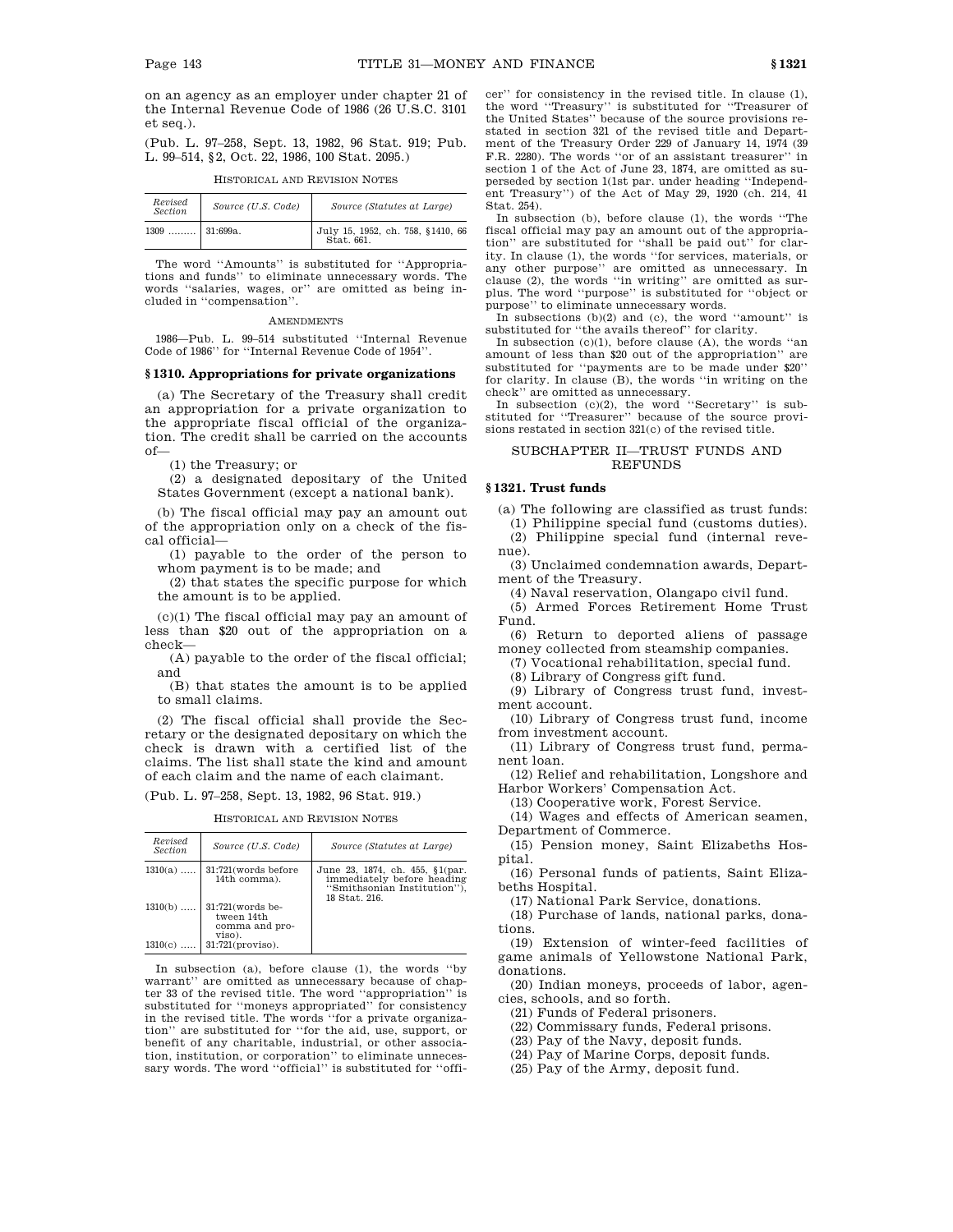(26) Preservation birthplace of Abraham Lincoln.

(27) Funds contributed for flood control, Mississippi River, its outlets and tributaries.

(28) Funds contributed for flood control, Sacramento River, California.

(29) Effects of deceased employees, Department of the Treasury.

(30) Money and effects of deceased patients, Public Health Service.

(31) Effects of deceased employees, Department of Commerce.

(32) Topographic survey of the United States, contributions.

(33) National Institutes of Health, gift fund.

(34) National Institutes of Health, conditional gift fund.

(35) Patients' deposits, United States Marine Hospital, Carville, Louisiana.

(36) Estates of deceased personnel, Department of the Army.

(37) Effects of deceased employees, Department of the Interior.

(38) Fredericksburg and Spotsylvania County Battlefields memorial fund.

(39) Petersburg National Military Park fund. (40) Gorgas memorial laboratory quotas.

(41) Contributions to International Boundary Commission, United States and Mexico.

(42) Salvage proceeds, American vessels.

(43) Wages due American seamen.

(44) Federal Industrial Institution for Women, contributions for chapel.

(45) General post fund, National Homes, Department of Veterans Affairs.

(46) Repatriation of American seamen.

(47) Expenses, public survey work, general.

(48) Expenses, public survey work, Alaska.

(49) Funds contributed for improvement of roads, bridges, and trails, Alaska.

(50) Protective works and measures, Lake of the Woods and Rainy River, Minnesota.

(51) Washington redemption fund.

(52) Permit fund, District of Columbia.

(53) Unclaimed condemnation awards, Na-

tional Capital Park and Planning Commission, District of Columbia.

(54) Unclaimed condemnation awards, Rock Creek and Potomac Parkway Commission, District of Columbia.

(55) Miscellaneous trust fund deposits, District of Columbia.

(56) Surplus fund, District of Columbia.

(57) Relief and rehabilitation, District of Columbia Workmen's Compensation Act.

(58) Inmates' fund, workhouse and reformatory, District of Columbia.

(59) International Center for Middle Eastern-Western Dialogue Trust Fund.

(60) Chamber Music Auditorium, Library of Congress.

(61) Bequest of Gertrude Hubbard.

(62) Puerto Rico special fund (Internal Revenue).

(63) Miscellaneous trust funds, Department of State.

(64) Funds contributed for improvement of (name of river or harbor).

(65) Funds advanced for improvement of (name of river or harbor).

(66) Funds contributed for Indian projects.

(67) Miscellaneous trust funds of Indian tribes.

(68) Ship's stores profits, Navy.

(69) Completing Surveys within Railroad Land Grants.

(70) Memorial to Women of World War, contributions.

(71) Funds contributed for Memorial to John Ericsson.

(72) American National Red Cross Building, contributions.

(73) Estate of decedents, Department of State, Trust Fund.

(74) Funds due Incompetent Beneficiaries, Department of Veterans Affairs.

(75) To promote the Education of the Blind (principal).

(76) Paving Government Road across Fort Sill Military Reservation, Okla.

(77) Bequest of William F. Edgar, Museum and Library, office of Surgeon General of the Army.

(78) Funds Contributed for Flood Control (name of river, harbor, or project).

(79) Matured obligations of the District of Columbia.

(80) To promote the education of the blind (interest).

[(81) Repealed. Pub. L. 101–510, div. A, title XV, §1533(c)(1)(A)(ii), Nov. 5, 1990, 104 Stat. 1735.]

(82) Post-Vietnam Era Veterans Education Account, Department of Veterans Affairs.

(83) United States Government life insurance fund, Department of Veterans Affairs.

(84) Estates of deceased soldiers, United States Army.

(85) Teachers Retirement Fund Deductions, District of Columbia.

(86) Teachers Retirement Fund, Government Reserves, District of Columbia.

(87) Expenses of Smithsonian Institution Trust Fund (principal).

(88) Civil Service Retirement and Disability Fund.

(89) Canal Zone Retirement and Disability Fund.

(90) Foreign Service Retirement and Disability Fund.

(91) Violent Crime Reduction Trust Fund.

(b)(1) Amounts (except amounts received by the Comptroller of the Currency and the Federal Deposit Insurance Corporation) that are analogous to the funds named in subsection (a) of this section and are received by the United States Government as trustee shall be deposited in an appropriate trust fund account in the Treasury. Except as provided in paragraph (2), amounts accruing to these funds are appropriated to be disbursed in compliance with the terms of the trust.

(2) Expenditures from the following trust funds may be made only under annual appropriations and only if the appropriations are specifically authorized by law:

(A) Armed Forces Retirement Home Trust Fund.

(B) Fisher House Trust Fund, Department of the Army.

(C) Fisher House Trust Fund, Department of the Air Force.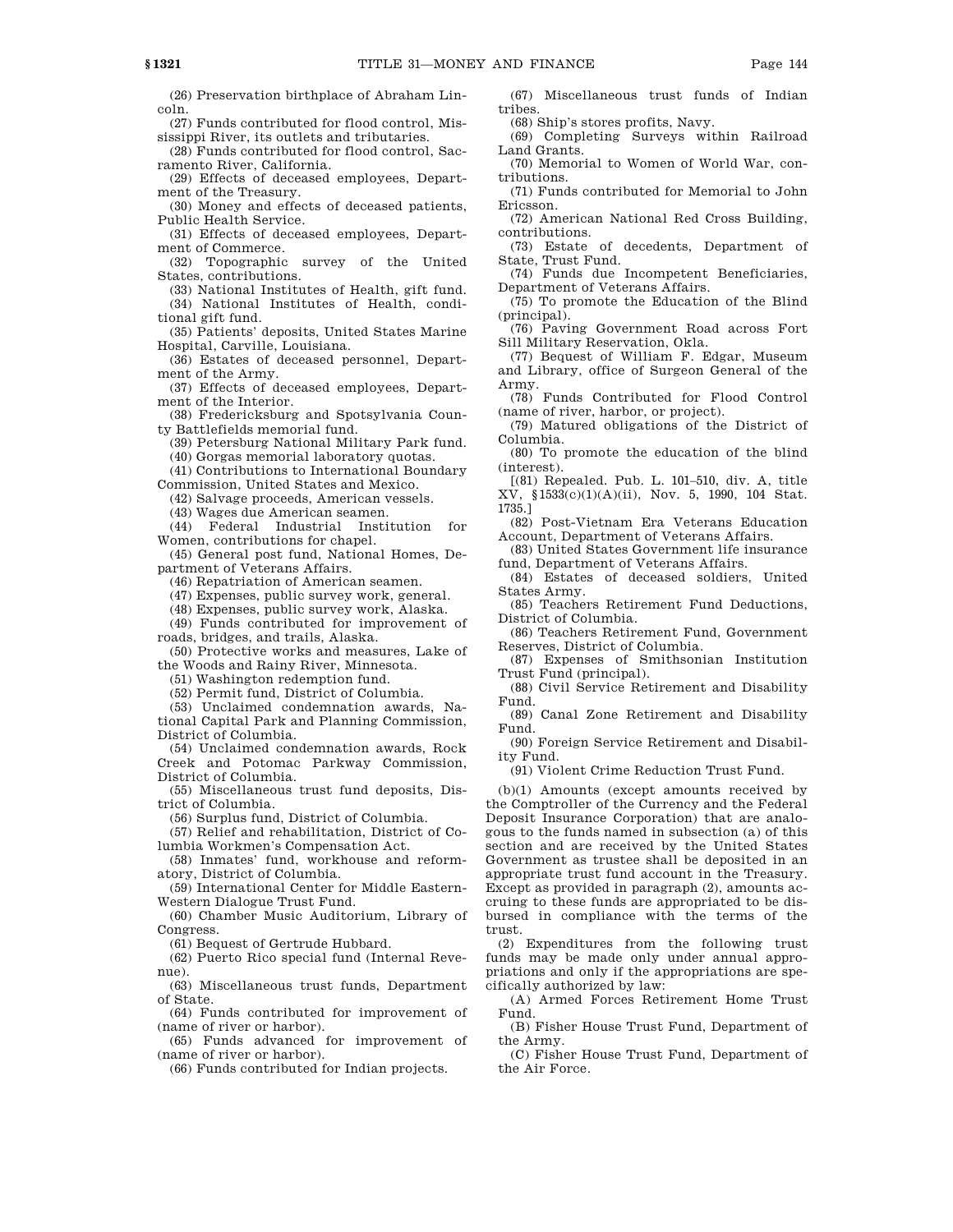(D) Fisher House Trust Fund, Department of the Navy.

(Pub. L. 97–258, Sept. 13, 1982, 96 Stat. 919; Pub. L. 98–426, §27(d)(2), Sept. 28, 1984, 98 Stat. 1654; Pub. L. 101–189, div. A, title III, §341(a), Nov. 29, 1989, 103 Stat. 1419; Pub. L. 101–510, div. A, title XV, §1533(c)(1), Nov. 5, 1990, 104 Stat. 1735; Pub. L. 102–54, §13(*l*)(1), June 13, 1991, 105 Stat. 277; Pub. L. 103–322, title XXXI, §310001(d), Sept. 13, 1994, 108 Stat. 2103; Pub. L. 104–106, div. A, title IX, §914(c), Feb. 10, 1996, 110 Stat. 413; Pub. L. 104–201, div. A, title X, §1008(c), Sept. 23, 1996, 110 Stat. 2633; Pub. L. 105–261, div. A, title IX, §906(f)(2), Oct. 17, 1998, 112 Stat. 2096; Pub. L. 108–199, div. B, title VI, §633(f), Jan. 23, 2004, 118 Stat. 101.)

HISTORICAL AND REVISION NOTES

| Revised<br><b>Section</b> | Source (U.S. Code)                                                        | Source (Statutes at Large)                                                                                                                                                                                               |
|---------------------------|---------------------------------------------------------------------------|--------------------------------------------------------------------------------------------------------------------------------------------------------------------------------------------------------------------------|
| $1321(a)$                 | $31:725s(a)(1st sen-$<br>tence, cls.<br>$(1)$ – $(84)$ ), $(c)$ .         | June 26, 1934, ch. 756, §20(less<br>$(a)(last sentence last pro-$<br>viso)), 48 Stat. 1233; June 15,<br>1943, ch. 125, $\S(1(a), 2(a), 57)$<br>Stat. 152, 153; Oct. 15, 1976,<br>Pub. L. 94-502, §407, 90 Stat.<br>2397. |
| $1321(b)$                 | $31:725s(a)(2d$ sen-<br>tence. last sen-<br>tence 1st, 2d pro-<br>visos). |                                                                                                                                                                                                                          |

In the section, the cross-references to subsection (b) in the source provisions being restated are assumed to be references to clauses (1)–(84) of subsection (a) because the source provisions contain no subsection (b).

In subsection (a), the words ''appearing on the books of the Government'' and ''on the books of the Treasury'' are omitted as surplus.

In subsection (b), the words ''effective July 1, 1935'' and the 2d proviso are omitted as executed.

#### REFERENCES IN TEXT

The Longshore and Harbor Workers' Compensation Act, referred to in subsec.  $(a)(12)$ , is act Mar. 4, 1927, ch. 509, 44 Stat. 1424, which is classified generally to chapter 18 (§901 et seq.) of Title 33, Navigation and Navigable Waters. For complete classification of this Act to the Code, see section 901 of Title 33 and Tables.

The International Boundary Commission, United States and Mexico, referred to in subsec. (a)(41), was redesignated the International Boundary and Water Commission, United States and Mexico, by the Water Treaty of 1944.

The National Capital Park and Planning Commission, referred to in subsec. (a)(53), was abolished and its functions transferred to the National Capital Planning Commission by section 9 of act June 6, 1924, ch. 270, as added by act July 19, 1952, ch. 949, §1, 66 Stat. 790, which was classified to section 71h of former Title 40, Public Buildings, Property, and Works, and was repealed and reenacted as section 8711(f) of Title 40, Public Buildings, Property, and Works, by Pub. L. 107–217, §§1, 6(b), Aug. 21, 2002, 116 Stat. 1062, 1304.

The Rock Creek and Potomac Parkway Commission, referred to in subsec.  $(a)(54)$ , was abolished and its functions transferred to the Office of National Parks, Buildings, and Reservations, Department of the Interior, by Ex. Ord. No. 6166, §2, June 10, 1933, set out as a note under section 901 of Title 5, Government Organization and Employees. The name of the Office of National Parks, Buildings, and Reservations was changed to the ''National Park Service'' by act March 2, 1934, ch. 38, 48 Stat. 389.

The District of Columbia Workmen's Compensation Act, referred to in subsec. (a)(57), probably means the District of Columbia Unemployment Compensation Act, act Aug. 28, 1935, ch. 794, 49 Stat. 946, which is not classified to the Code.

#### **AMENDMENTS**

2004—Subsec. (a)(59). Pub. L. 108–199 added par. (59). 1998—Subsec. (a)(92) to (94). Pub. L. 105–261 struck out

pars. (92) to (94) which read as follows: ''(92) Fisher House Trust Fund, Department of the

Army. ''(93) Fisher House Trust Fund, Department of the Air

Force. ''(94) Fisher House Trust Fund, Department of the

Navy.'' 1996—Subsec. (a)(92), (93). Pub. L. 104–106, §914(c)(1),

added pars. (92) and (93). Subsec. (a)(94). Pub. L. 104–201, §1008(c)(1), added par. (94).

Subsec. (b). Pub. L. 104–106, §914(c)(2), designated existing provisions as par. (1), substituted ''Except as provided in paragraph (2), amounts accruing to these funds'' for ''Amounts accruing to these funds (except to the trust fund 'Armed Forces Retirement Home Trust Fund')'', struck out "Expenditures from the trust fund 'Armed Forces Retirement Home Trust Fund' shall be made only under annual appropriations and only if the appropriations are specifically authorized by law.'' after second sentence, and added par. (2).

Subsec. (b)(2)(D). Pub. L. 104–201, §1008(c)(2), added subpar. (D).

1994—Subsec. (a)(91). Pub. L. 103–322 added par. (91).

1991—Subsec. (a)(45), (74), (82), (83). Pub. L. 102–54 substituted ''Department of Veterans Affairs'' for ''Veterans' Administration'', wherever appearing.

1990—Subsec. (a)(5). Pub. L. 101–510, §1533(c)(1)(A)(i), substituted ''Armed Forces Retirement Home Trust Fund'' for ''Personal funds of deceased inmates, Naval Home''.

Subsec. (a)(59), (81). Pub. L. 101–510, §1533(c)(1)(A)(ii), struck out pars. (59) ''Soldiers' Home, permanent fund.'' and (81) ''Soldiers' Home, interest account.''

Subsec. (b). Pub. L. 101–510, §1533(c)(1)(B), substituted ''Armed Forces Retirement Home Trust Fund'' for ''Soldiers' Home, Permanent Fund'' in two places.

1989—Subsec. (b). Pub. L. 101–189 substituted ''annual appropriations and only if the appropriations are specifically authorized by law.'' for ''annual appropria-Those appropriations are authorized to be tions.<br>made.''

1984—Subsec. (a)(12). Pub. L. 98–426 substituted ''Longshore'' for ''Longshoremen's''.

#### EFFECTIVE DATE OF 1998 AMENDMENT

Pub. L. 105–261, div. A, title IX, §906(f)(3), Oct. 17, 1998, 112 Stat. 2096, provided that: ''The amendments made by this subsection [amending this section and repealing section 2221 of Title 10, Armed Forces] shall take effect 90 days after the date of the enactment of this Act [Oct. 17, 1998].''

#### EFFECTIVE DATE OF 1989 AMENDMENT

Section 341(b) of Pub. L. 101–189 provided that: ''The amendments made by subsection (a) [amending this section] shall apply with respect to appropriations for the operation of the United States Soldiers' and Airmen's Home [now Armed Forces Retirement Home— Washington] made for fiscal years after fiscal year 1990.''

# EFFECTIVE DATE OF 1984 AMENDMENT

Amendment by Pub. L. 98–426 effective Sept. 28, 1984, see section 28(e)(1) of Pub. L. 98-426, set out as a note under section 901 of Title 33, Navigation and Navigable Waters.

### TRUST FUNDS FOR INDIVIDUAL INDIANS

Section 725s of former Title 31 (now this section) was modified by act June 25, 1936, ch. 814, 49 Stat. 1928, providing that it shall not be applicable to funds held in trust for individual Indians, associations of individual Indians, or for Indian corporations chartered under sections 461, 462, 463, 464, 465, 466 to 470, 471, 472, 473, 474, 475, 476 to 478, and 479 of Title 25, Indians.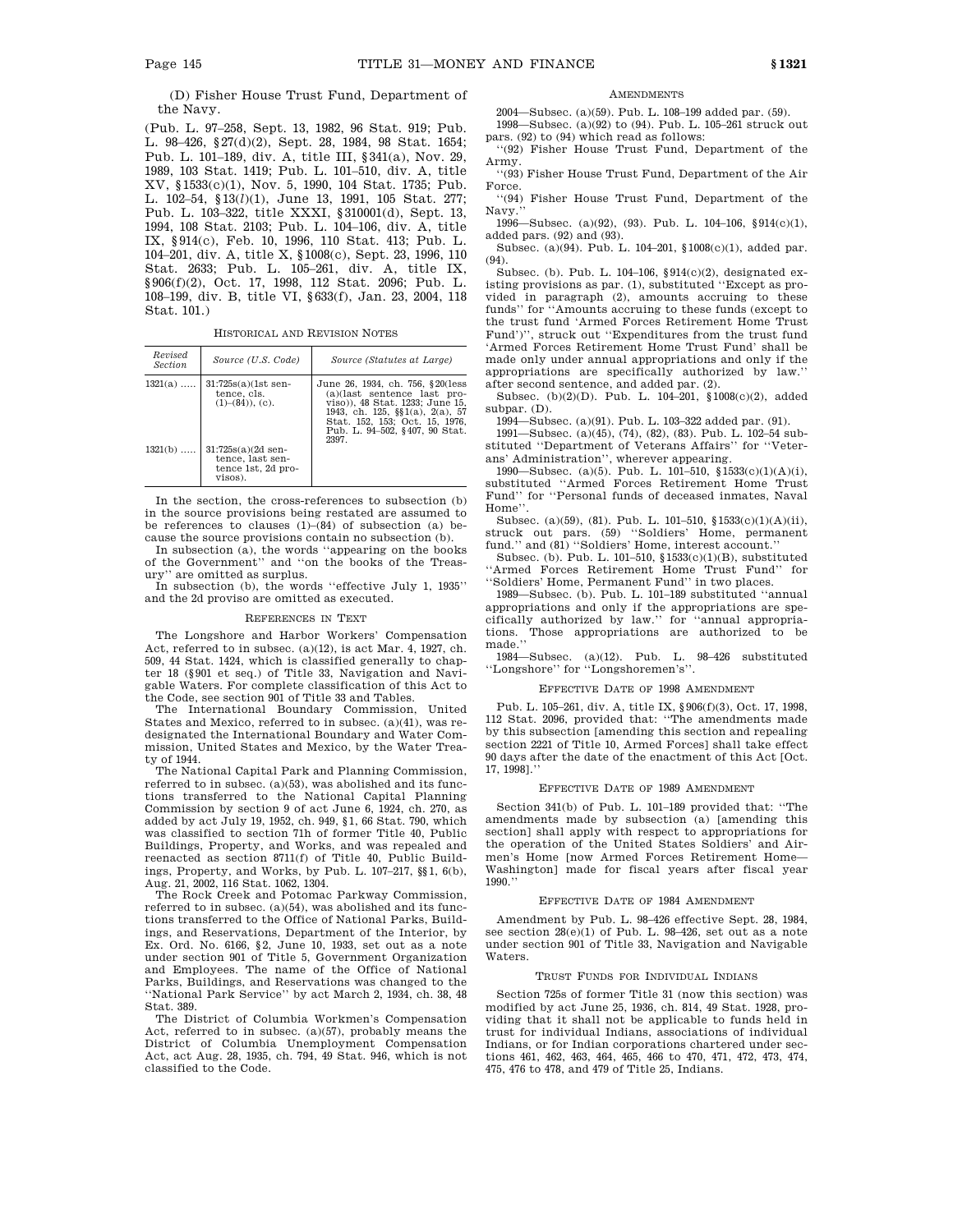# **§ 1322. Payments of unclaimed trust fund amounts and refund of amounts erroneously deposited**

(a) On September 30 of each year, the Secretary of the Treasury shall transfer to the Treasury trust fund receipt account ''Unclaimed Moneys of Individuals Whose Whereabouts are Unknown'' that part of the balance of a trust fund account named in section  $1321(a)(1)–(82)$  of this title or an analogous trust fund established under section 1321(b) of this title that has been in the fund for more than one year and represents money belonging to individuals whose whereabouts are unknown. Subsequent claims to the transferred funds shall be paid from the account ''Unclaimed Moneys of Individuals Whose Whereabouts are Unknown''.

(b) Except as provided in subsection (c) of this section, necessary amounts are appropriated to the Secretary of the Treasury to make payments from—

(1) the Treasury trust fund receipt account ''Unclaimed Moneys of Individuals Whose Whereabouts are Unknown''; and

(2) the United States Government account ''Refund of Moneys Erroneously Received and Covered'' and other collections erroneously deposited that are not properly chargeable to another appropriation.

(c)(1) The Secretary of the Treasury shall hold in the Treasury trust fund receipt account ''Unclaimed Moneys of Individuals Whose Whereabouts Are Unknown'' the balance remaining after the final distribution of unclaimed Postal Savings System deposits under subsection (a) of the first section of the Act of August 13, 1971 (Public Law 92–117; 85 Stat. 337). The Secretary shall use the balance to pay claims for Postal Savings System deposits without regard to the State law or the law of other jurisdictions of deposit concerning the disposition of unclaimed or abandoned property.

(2) Necessary amounts may be appropriated without fiscal year limitation to the trust fund receipt account to pay claims for deposits when the balance in the account is not sufficient to pay the claims made within the time limitation set forth in paragraph (3) of this subsection.

(3) No claim for any Postal Savings System deposit may be brought more than one year from the date of the enactment of the Postal Savings System Statute of Limitations Act.

(4) The United States Postal Service shall assist the Secretary of the Treasury in providing public notice of the time limitation set forth in paragraph (3) of this subsection by posting notices thereof in all post offices as soon as practicable after the date of the enactment of the Postal Savings System Statute of Limitations Act.

(Pub. L. 97–258, Sept. 13, 1982, 96 Stat. 922; Pub. L. 98–359, §2, July 13, 1984, 98 Stat. 402.)

HISTORICAL AND REVISION NOTES

| Revised<br>Section | Source (U.S. Code)                                  | Source (Statutes at Large)                                                                                                                                          |
|--------------------|-----------------------------------------------------|---------------------------------------------------------------------------------------------------------------------------------------------------------------------|
| $1322(a)$          | $31:725s(a)(last sen-$<br>tence last pro-<br>viso). | 756.<br>1934.<br>26.<br>June<br>ch.<br>\$20(a)(last sentence)<br>last<br>proviso), 48 Stat. 1233; Apr.<br>1976. Pub. L. 94–273.<br>21.<br>$\S2(16)$ , 90 Stat. 375. |

HISTORICAL AND REVISION NOTES—CONTINUED

| Revised<br>Section     | Source (U.S. Code)         | Source (Statutes at Large)                                                                                                                                                                                                     |
|------------------------|----------------------------|--------------------------------------------------------------------------------------------------------------------------------------------------------------------------------------------------------------------------------|
| $1322(b)$   31:725p-1. | $31:725q-1.$               | June 30, 1949, ch. 286, §101(par.<br>under heading "Payments<br>of Unclaimed Moneys"), 63<br>Stat. 359.<br>June 30, 1949, ch. 286, §101(par.<br>under heading "Refund of<br>Moneys Erroneously Re-<br>ceived and Covered"), 63 |
|                        | $1322(c)$   31:725p(note). | Stat. 358.<br>Aug. 13, 1971, Pub. L. 92-117, 85<br>Stat. 337.                                                                                                                                                                  |

In subsection (a), the words ''directed to be established in section 725p of this title'' are omitted as surplus.

In subsection (b), before clause (1), the words ''Secretary of the Treasury'' are substituted for ''Treasury Department'' for consistency. The words ''out of any money in the Treasury not otherwise appropriated'' in 31:725q–1 are omitted as surplus. In clause (1), the words ''of the character formerly chargeable to the appropriation accounts abolished under section 725p of this title'' in 31:725p–1 are omitted as unnecessary because of the restatement. In clause (2), the words ''United States Government account 'Refund of Moneys Erroneously Received and Covered''' are substituted for ''of the character formerly chargeable to the appropriation accounts abolished under section 725q of this title'' in 31:725q–1 for clarity and to eliminate unnecessary words.

In subsection  $(c)(1)$ , the words "claims for . . . deposits'' are substituted for ''claims by or on behalf of depositors'' to eliminate unnecessary words. The text of section 1(a) of the Act of August 13, 1971 (Pub. L. 92–117, 85 Stat. 337), is omitted as executed.

#### REFERENCES IN TEXT

Subsection (a) of the first section of the Act of August 13, 1971 (Public Law 92–117; 85 Stat. 337), referred to in subsec.  $(c)(1)$ , was repealed by Pub. L. 97-258,  $\S5(b)$ , Sept. 13, 1982, 96 Stat. 1081.

The date of the enactment of the Postal Savings System Statute of Limitations Act, referred to in subsec.  $(c)(3)$  and  $(4)$ , is the date of enactment of Pub. L. 98-359. which was approved July 13, 1984.

#### **AMENDMENTS**

1984—Subsec. (c)(1). Pub. L. 98–359 substituted provision authorizing the balance to be held by the Secretary for provision authorizing the balance to be held by the Secretary in perpetuity.

Subsec.  $(c)(2)$ . Pub. L.  $98-359$  substituted reference to par. (3) of this subsection for reference to par. (1) of this subsection.

Subsec. (c)(3), (4). Pub. L. 98–359 added pars. (3) and (4).

# **§ 1323. Trust funds for certain fees, donations, quasi-public amounts, and unearned amounts**

(a) Amounts from the following sources held in checking accounts of disbursing officials shall be deposited in the Treasury to the appropriate trust fund receipt accounts:

(1) unearned money, lands (Department of the Interior).

(2) reentry permit fees (Department of Justice).

(3) naturalization fees (Department of Justice).

(4) registry fees (Department of Justice).

(b) Amounts deposited under subsection (a) of this section are appropriated for refunds. Earned parts of those amounts shall be transferred and credited to the appropriate receipt fund accounts.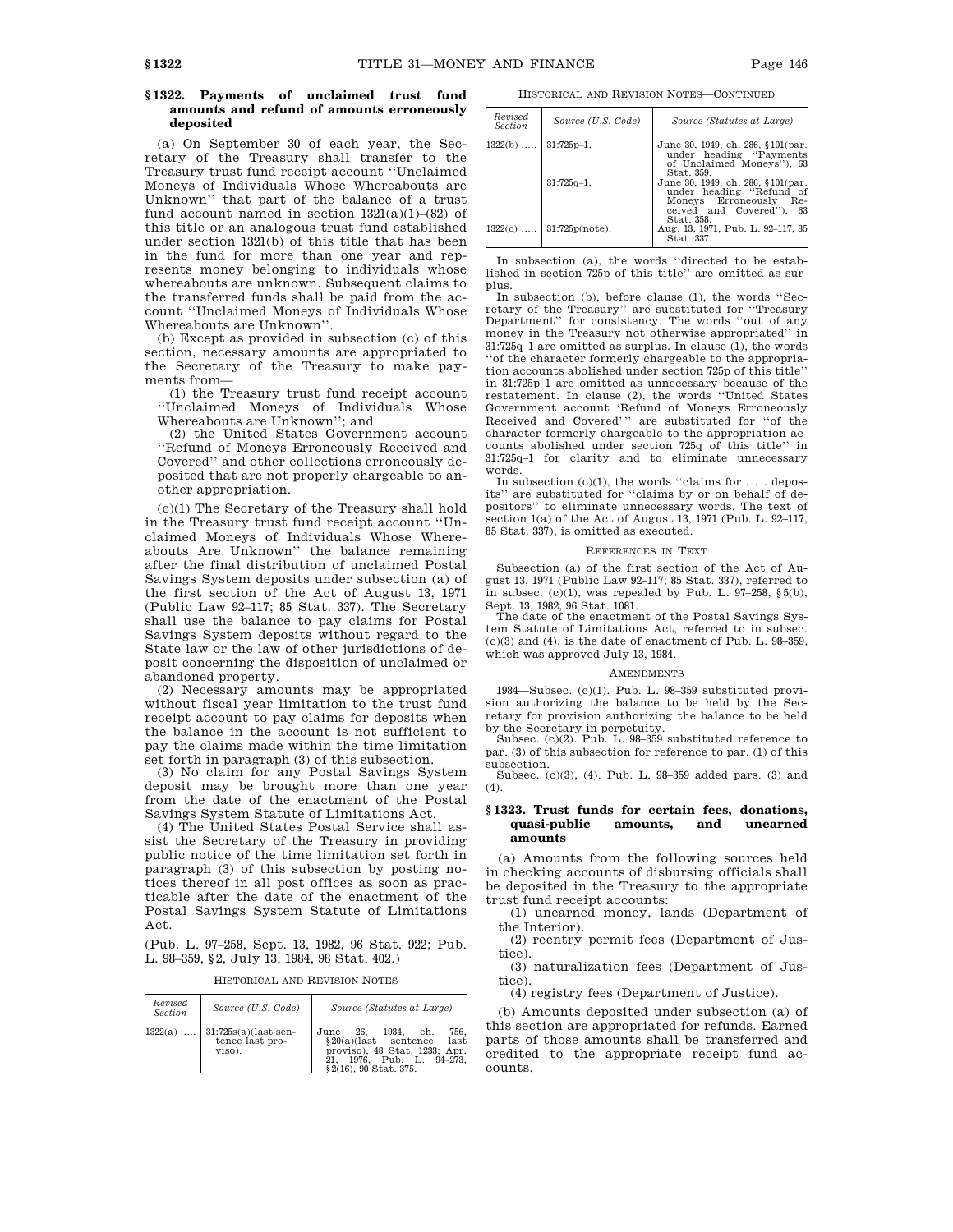(c) Donations, quasi-public amounts, and unearned amounts shall be deposited in the Treasury as trust funds and are appropriated for disbursement under the terms of the trusts when the donation or amount is—

(1) administered by officers and employees of the United States Government; and

(2) carried in checking accounts of disbursing officials or others required to account to the Comptroller General (except clerks and marshals of the United States district courts).

(Pub. L. 97–258, Sept. 13, 1982, 96 Stat. 922.)

HISTORICAL AND REVISION NOTES

| Revised<br>Section     | Source (U.S. Code)               | Source (Statutes at Large)                                        |
|------------------------|----------------------------------|-------------------------------------------------------------------|
| $1323(a)$ ,<br>$(b)$ . | 31:725r(less proviso).           | June 26, 1934, ch. 756, §19, 48<br>Stat. 1232; Dec. 21, 1944, ch. |
|                        | $1323(c)$   $31:725r$ (proviso). | 631, §2, 58 Stat. 845.                                            |

In subsection (a), before clause (1), the words ''Effective July 1, 1935'' are omitted as executed. In clauses (2)–(4), the words ''Department of Justice'' are substituted for ''Labor Department'' (subsequently changed to ''Justice Department'' because of Reorganization Plan No. 5 of 1940 (eff. June 14, 1940, 54 Stat. 1238)) for consistency with title 28.

The words related to Patent Office (subsequently changed to Patent and Trademark Office because of section 3 of the Act of January 2, 1975 (Pub. L. 93–596, 88 Stat. 1949)), are omitted as superseded by 35:42.

In subsection (c), the words ''officers and employees of the United States Government'' are substituted for ''officers of the United States by virtue of their official capacity'' for consistency and to eliminate unnecessary words.

# **§ 1324. Refund of internal revenue collections**

(a) Necessary amounts are appropriated to the Secretary of the Treasury for refunding internal revenue collections as provided by law, including payment of—

(1) claims for prior fiscal years; and

(2) accounts arising under—

(A) ''Allowance or drawback (Internal Revenue)''

(B) ''Redemption of stamps (Internal Revenue)'';

(C) ''Refunding legacy taxes, Act of March 30, 1928'';

(D) ''Repayment of taxes on distilled spirits destroyed by casualty''; and

(E) ''Refunds and payments of processing and related taxes''.

(b) Disbursements may be made from the appropriation made by this section only for—

(1) refunds to the limit of liability of an individual tax account; and

(2) refunds due from credit provisions of the Internal Revenue Code of 1986 (26 U.S.C. 1 et seq.) enacted before January 1, 1978, or enacted by the Taxpayer Relief Act of 1997, or from section 25A, 35, 36, 36A, 36B, 168(k)(4)(F), 53(e), 54B(h), 6428, or 6431, of such Code, or due under section 3081(b)(2) of the Housing Assistance Tax Act of 2008.

(Pub. L. 97–258, Sept. 13, 1982, 96 Stat. 923; Pub. L. 99–514, §2, Oct. 22, 1986, 100 Stat. 2095; Pub. L. 105–34, title I, §101(d)(1), Aug. 5, 1997, 111 Stat. 799; Pub. L. 107–210, div. A, title II, §201(c)(1), Aug. 6, 2002, 116 Stat. 960; Pub. L. 109–432, div. A, title IV, §402(b)(2), Dec. 20, 2006, 120 Stat. 2954; Pub. L. 110–185, title I, §101(f)(1), Feb. 13, 2008, 122 Stat. 617; Pub. L. 110–234, title XV, §15316(c)(6), May 22, 2008, 122 Stat. 1511; Pub. L. 110–246, §4(a), title XV, §15316(c)(6), June 18, 2008, 122 Stat. 1664, 2273; Pub. L. 110–289, div. C, title I, §3011(b)(3), title III, §3081(c), July 30, 2008, 122 Stat. 2891, 2906; Pub. L. 111–5, div. B, title I, §§1001(e)(2), 1004(b)(8), 1531(c)(1), Feb. 17, 2009, 123 Stat. 312, 314, 360; Pub. L. 111–148, title I, §1401(d)(1), title X, §10909(b)(2)(P), Mar. 23, 2010, 124 Stat. 220, 1023; Pub. L. 111–312, title I, §101(b)(1), Dec. 17, 2010, 124 Stat. 3298.)

HISTORICAL AND REVISION NOTES

| Revised<br>Section | Source (U.S. Code)                 | Source (Statutes at Large)                                                                                                          |
|--------------------|------------------------------------|-------------------------------------------------------------------------------------------------------------------------------------|
|                    | $1324(a)$ 31:725q-1a(1st par.).    | June 19. 1948. ch.<br>558.<br>§101(words before proviso in<br>par. under heading "Bureau<br>of Internal Revenue"), 62<br>Stat. 561. |
|                    | $1324(b)$   31:725q-1a(last par.). | June 19, 1948, ch. 558, 62 Stat.<br>560, §302 $(last par)$ ; added<br>Sept. 8, 1978, Pub. L. 95-355,<br>§303, 92 Stat. 563.         |

In subsection (a), the words ''Necessary amounts are appropriated to the Secretary of the Treasury'' are added to reflect the introductory language of the Act of June 19, 1948. The words ''on and after June 19, 1948'' are omitted as executed.

In subsection (b), the words ''appropriation made by this section'' are substituted for ''the appropriation to the Treasury Department entitled 'Bureau of Internal Revenue Refunding Internal-Revenue Collections''' to eliminate unnecessary words.

### REFERENCES IN TEXT

Act of March 30, 1928, referred to in subsec.  $(a)(2)(C)$ , is act Mar. 30, 1928, ch. 302, 45 Stat. 398, which is not classified to the Code.

The Taxpayer Relief Act of 1997, referred to in subsec. (b)(2), is Pub. L. 105–34, Aug. 5, 1997, 111 Stat. 788. For complete classification of this Act to the Code, see Short Title of 1997 Amendment note set out under section 1 of Title 26, Internal Revenue Code, and Tables.

Sections 25A, 35, 36, 36A, 36B, 168, 53, 54B, 6428, and 6431 of the Internal Revenue Code of 1986, referred to in subsec. (b)(2), are classified to sections 25A, 35, 36, 36A, 36B, 168, 53, 54B, 6428, and 6431, respectively, of Title 26, Internal Revenue Code.

Section 3081(b)(2) of the Housing Assistance Tax Act of 2008, referred to in subsec. (b)(2), is section  $3081(b)(2)$ of Pub. L. 110–289, div. C, title III, July 30, 2008, 122 Stat. 2906, which is not classified to the Code.

#### **CODIFICATION**

Pub. L. 110–234 and Pub. L. 110–246 made identical amendments to this section. The amendments by Pub. L. 110–234 were repealed by section 4(a) of Pub. L. 110–246.

#### **AMENDMENTS**

2010—Subsec. (b)(2). Pub. L. 111–148, §10909(b)(2)(P), (c), as amended by Pub. L. 111–312, temporarily inserted '36C," after "36B,". See Effective and Termination Dates of 2010 Amendment note below.

Pub. L. 111–148, §1401(d)(1), inserted ''36B,'' after  $^{14}36A$ 

2009—Subsec. (b)(2). Pub. L. 111–5, §1531(c)(1), substituted  $-6428$ , or 6431," for  $-6428$ ".

Pub. L. 111-5, §1004(b)(8), inserted "25A," after "section''.

Pub. L. 111-5, §1001(e)(2), inserted "36A," after "36," 2008—Subsec. (b)(2). Pub. L. 110–289, §3081(c), inserted

 $'168(k)(4)(F)$ , after ''36," and '', or due under section 3081(b)(2) of the Housing Assistance Tax Act of 2008'' before period at end.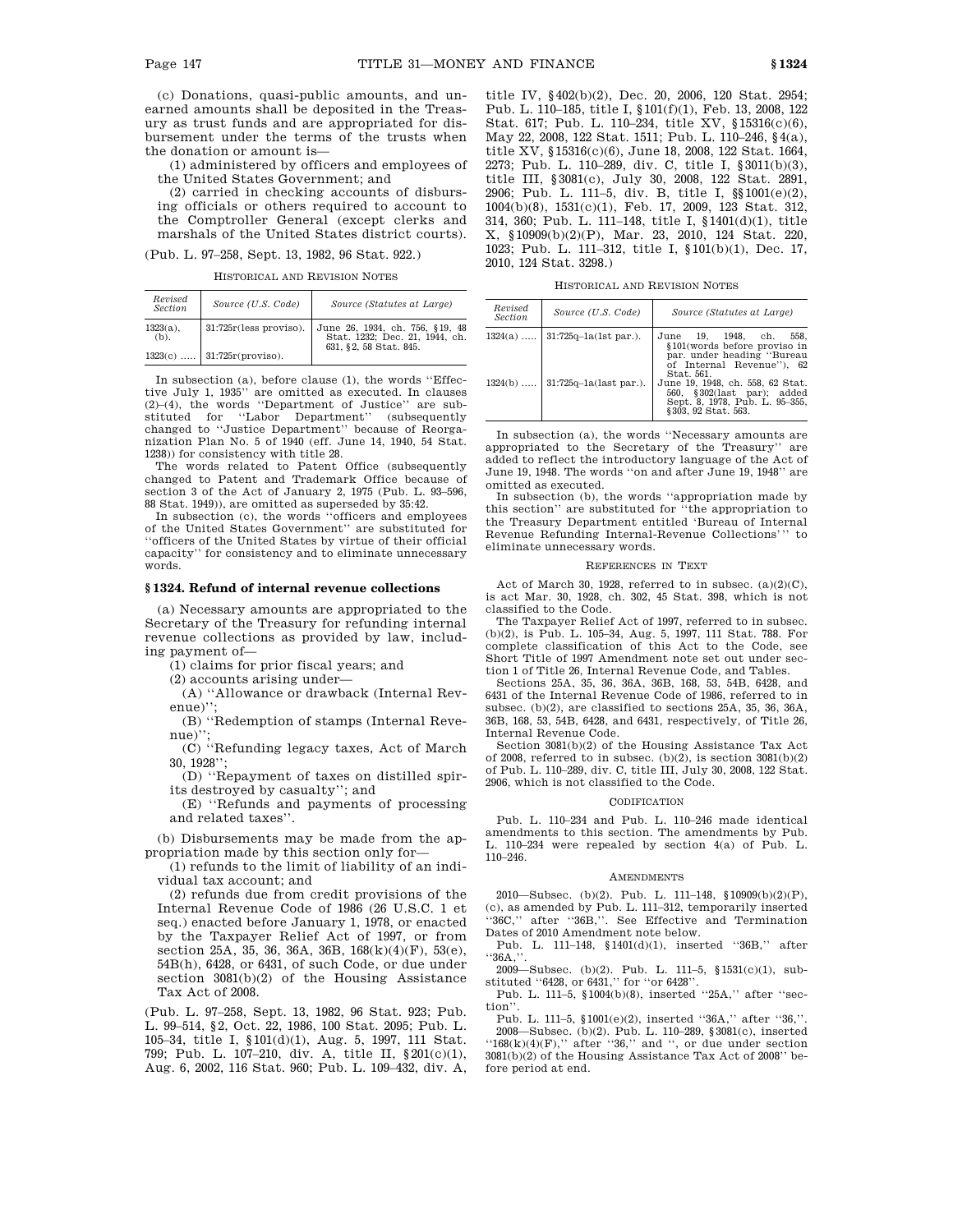Pub. L. 110–289, §3011(b)(3), inserted ''36,'' after ''35,''. Pub. L. 110–246, §15316(c)(6), substituted '', 53(e), 54B(h), or 6428'' for ''or 6428 or 53(e)''.

 $Pub(n)$ , or  $6428$  lor or  $6428$  or  $33(e)$ .<br>Pub. L. 110–185 inserted "or  $6428$ " after "section 35" 2006—Subsec. (b)(2). Pub. L. 109–432 inserted ''or 53(e)'' after ''section 35''.

2002—Subsec. (b)(2). Pub. L. 107–210 inserted '', or

from section 35 of such Code'' before period at end. 1997—Subsec. (b)(2). Pub. L. 105–34 inserted before period at end '', or enacted by the Taxpayer Relief Act of 1997''.

1986—Subsec. (b)(2). Pub. L. 99–514 substituted ''Internal Revenue Code of 1986'' for ''Internal Revenue Code of 1954''.

### EFFECTIVE AND TERMINATION DATES OF 2010 AMENDMENT

Amendment by section  $1401(d)(1)$  of Pub. L. 111–148 applicable to taxable years ending after Dec. 31, 2013, see section  $1401(e)$  of Pub. L. 111-148, set out as an Effective Date note under section 36B of Title 26, Internal Revenue Code.

Amendment by section  $10909(b)(2)(P)$  of Pub. L. 111-148 inapplicable to taxable years beginning after Dec. 31, 2011, and this section is amended to read as if such amendment had never been enacted, see section 10909(c) of Pub. L. 111–148, set out as a note under section 1 of Title 26, Internal Revenue Code.

Amendment by section 10909(b)(2)(P) of Pub. L. 111–148 applicable to taxable years beginning after Dec. 31, 2009, see section 10909(d) of Pub. L. 111–148, set out as a note under section 1 of Title 26, Internal Revenue Code.

# EFFECTIVE DATE OF 2009 AMENDMENT

Amendment by section 1001(e)(2) of Pub. L. 111–5 applicable to taxable years beginning after Dec. 31, 2008, see section 1001(f) of Pub. L. 111–5, set out as an Effective Date note under section 36A of Title 26, Internal Revenue Code.

Amendment by section 1004(b)(8) of Pub. L. 111–5 applicable to taxable years beginning after Dec. 31, 2008, see section 1004(d) of Pub. L. 111–5, set out as an Effective and Termination Dates of 2009 Amendment note under section 24 of Title 26, Internal Revenue Code.

Amendment by section  $1531(c)(1)$  of Pub. L. 111-5 applicable to obligations issued after Feb. 17, 2009, see section 1531(e) of Pub. L. 111–5, set out as a note under section 54 of Title 26, Internal Revenue Code.

#### EFFECTIVE DATE OF 2008 AMENDMENT

Amendment by section 3011(b)(3) of Pub. L. 110–289 applicable to residences purchased on or after Apr. 9, 2008, in taxable years ending on or after such date, see section 3011(c) of Pub. L. 110–289, set out as a note under section 26 of Title 26, Internal Revenue Code.

Amendment by section 3081(c) of Pub. L. 110–289 applicable to taxable years ending after Mar. 31, 2008, see section 3081(d) of Pub. L. 110–289, set out as a note under section 168 of Title 26, Internal Revenue Code.

Amendment of this section and repeal of Pub. L. 110–234 by Pub. L. 110–246 effective May 22, 2008, the date of enactment of Pub. L. 110–234, except as otherwise provided, see section 4 of Pub. L. 110–246, set out as an Effective Date note under section 8701 of Title 7, Agriculture.

Amendment by section 15316(c)(6) of Pub. L. 110–246 applicable to obligations issued after June 18, 2008, see section 15316(d) of Pub. L. 110–246, set out as a note under section 54 of Title 26, Internal Revenue Code.

### EFFECTIVE DATE OF 2006 AMENDMENT

Amendment by Pub. L. 109–432 applicable to taxable years beginning after Dec. 20, 2006, see section 402(c) of Pub. L. 109–432, set out as a note under section 53 of Title 26, Internal Revenue Code.

#### EFFECTIVE DATE OF 1997 AMENDMENT

Amendment by Pub. L. 105–34 applicable to taxable years beginning after Dec. 31, 1997, see section 101(e) of Pub. L. 105–34, set out as a note under section 24 of Title 26, Internal Revenue Code.

#### CONSTRUCTION OF 2002 AMENDMENT

Nothing in amendment by Pub. L. 107–210, other than provisions relating to COBRA continuation coverage and reporting requirements, to be construed as creating new mandate on any party regarding health insurance coverage, see section 203(f) of Pub. L. 107–210, set out as a note under section 2918 of Title 29, Labor.

#### COORDINATION WITH REFUND PROVISION

Pub. L. 101–508, title XI, §11116, Nov. 5, 1990, 104 Stat. 1388–415, provided that: ''For purposes of section 1324(b)(2) of title 31 of the United States Code, section 32 of the Internal Revenue Code of 1986 [26 U.S.C. 32] (as amended by this Act) shall be considered to be a credit provision of the Internal Revenue Code of 1954 enacted before January 1, 1978.''

# SUBCHAPTER III—LIMITATIONS, EXCEPTIONS, AND PENALTIES

#### SHORT TITLE

Certain provisions of this subchapter and subchapter II of chapter 15 of this title were originally enacted as section 3679 of the Revised Statutes, popularly known as the Anti-Deficiency Act. That section was repealed as part of the general revision of this title by Pub. L. 97–258, and its provisions restated in sections 1341, 1342, 1349 to 1351, and 1511 to 1519 of this title.

### **§ 1341. Limitations on expending and obligating amounts**

(a)(1) An officer or employee of the United States Government or of the District of Columbia government may not—

(A) make or authorize an expenditure or obligation exceeding an amount available in an appropriation or fund for the expenditure or obligation;

(B) involve either government in a contract or obligation for the payment of money before an appropriation is made unless authorized by law;

(C) make or authorize an expenditure or obligation of funds required to be sequestered under section 252 of the Balanced Budget and Emergency Deficit Control Act of 1985; or

(D) involve either government in a contract or obligation for the payment of money required to be sequestered under section 252 of the Balanced Budget and Emergency Deficit Control Act of 1985.

(2) This subsection does not apply to a corporation getting amounts to make loans (except paid in capital amounts) without legal liability of the United States Government.

(b) An article to be used by an executive department in the District of Columbia that could be bought out of an appropriation made to a regular contingent fund of the department may not be bought out of another amount available for obligation.

(Pub. L. 97–258, Sept. 13, 1982, 96 Stat. 923; Pub. L. 101–508, title XIII, §13213(a), Nov. 5, 1990, 104 Stat. 1388–621.)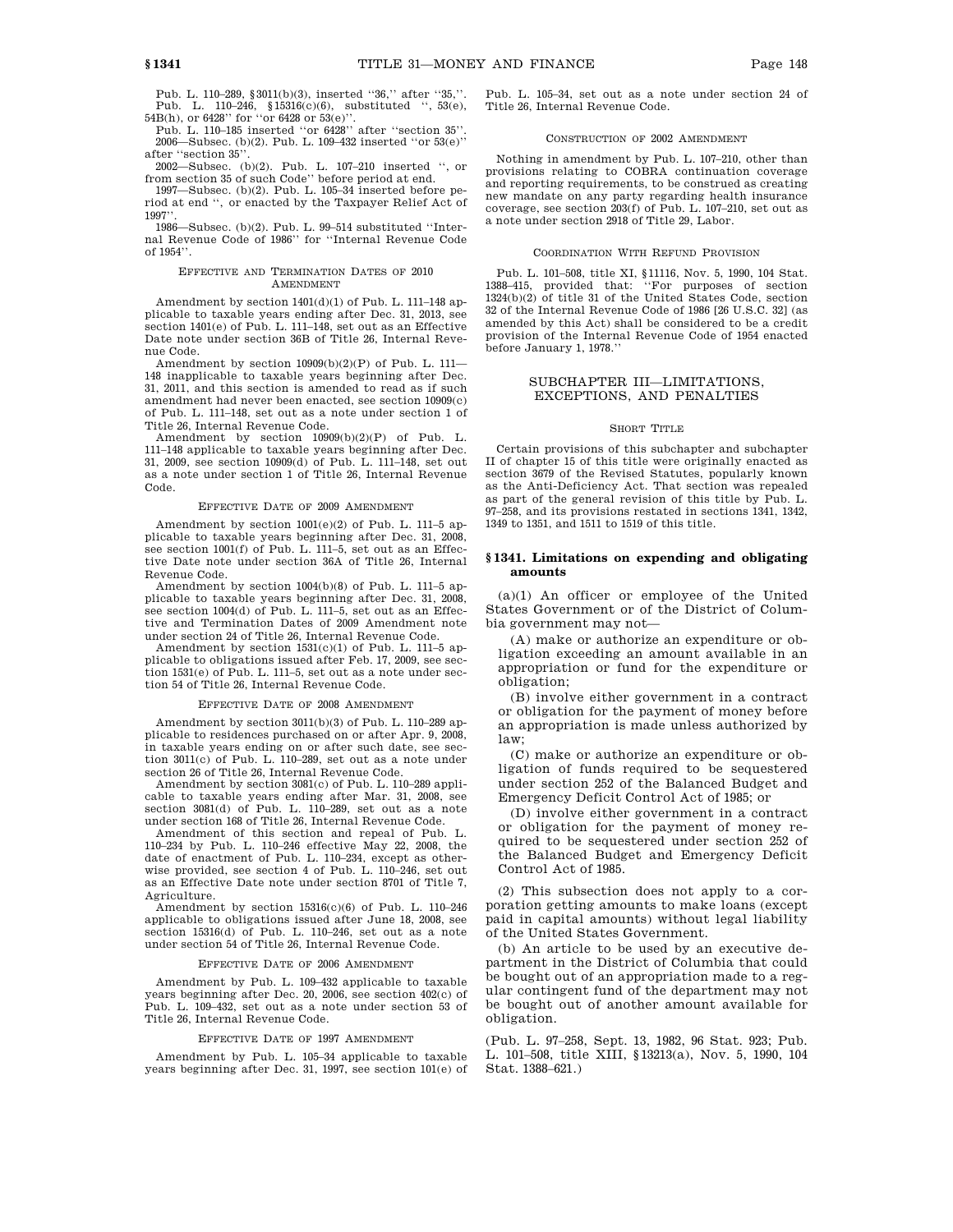HISTORICAL AND REVISION NOTES

| Revised<br><b>Section</b> | Source (U.S. Code)                                                              | Source (Statutes at Large)                                                                                                                                                                                                                              |
|---------------------------|---------------------------------------------------------------------------------|---------------------------------------------------------------------------------------------------------------------------------------------------------------------------------------------------------------------------------------------------------|
| $1341(a)$                 | 31:665(a), (d)(2)(last)<br>sentence related<br>to spending and<br>obligations). | R.S. § 3679(a), $(d)(2)(last$ sen-<br>tence related to spending<br>and obligations): Mar. 3.<br>1905, ch. 1484, §4(1st par.), 33<br>Stat. 1257: Feb. 27, 1906. ch.<br>510, §3, 34 Stat. 48; restated<br>Sept. 6, 1950, ch. 896, §1211,<br>64 Stat. 765. |
| $1341(b)$                 | 31:669(words after<br>semicolon).                                               | Aug. 23, 1912, ch. 350, §6(words)<br>after semicolon), 37 Stat.<br>414.                                                                                                                                                                                 |

In subsection (b), the words ''another amount available for obligation'' are substituted for ''any other fund'' for consistency in the revised title.

### REFERENCES IN TEXT

Section 252 of the Balanced Budget and Emergency Deficit Control Act of 1985, referred to in subsec.  $(a)(1)(C)$ ,  $(D)$ , is classified to section 902 of Title 2, The Congress.

#### **AMENDMENTS**

1990—Subsec. (a)(1)(C), (D). Pub. L. 101–508 added subpars. (C) and (D).

# **§ 1342. Limitation on voluntary services**

An officer or employee of the United States Government or of the District of Columbia government may not accept voluntary services for either government or employ personal services exceeding that authorized by law except for emergencies involving the safety of human life or the protection of property. This section does not apply to a corporation getting amounts to make loans (except paid in capital amounts) without legal liability of the United States Government. As used in this section, the term ''emergencies involving the safety of human life or the protection of property'' does not include ongoing, regular functions of government the suspension of which would not imminently threaten the safety of human life or the protection of property.

(Pub. L. 97–258, Sept. 13, 1982, 96 Stat. 923; Pub. L. 101–508, title XIII, §13213(b), Nov. 5, 1990, 104 Stat. 1388–621; Pub. L. 104–92, title III, §310(a), Jan. 6, 1996, 110 Stat. 20.)

| Revised<br><b>Section</b> | Source (U.S. Code)                                                                         | Source (Statutes at Large)                                                                                                                                                                                                                       |
|---------------------------|--------------------------------------------------------------------------------------------|--------------------------------------------------------------------------------------------------------------------------------------------------------------------------------------------------------------------------------------------------|
| $1342$                    | $31:665(b)$ .<br>$31:665(d)(2)(last sen-$<br>tence related to<br>voluntary serv-<br>ices). | R.S. §3679(b), $(d)(2)(last sen-$<br>tence related to voluntary<br>services): Mar. 3. 1905. ch.<br>1484, §4(1st par.), 33 Stat.<br>1257: Feb. 27, 1906, ch. 510.<br>§3. 34 Stat. 48: restated<br>Sept. 6, 1950, ch. 896, §1211,<br>64 Stat. 765. |

HISTORICAL AND REVISION NOTES

The words ''District of Columbia government'' are added because of section 47–105 of the D.C. Code.

### AMENDMENTS

1996—Pub. L. 104–92 temporarily amended section by inserting ''All officers and employees of the United States Government or the District of Columbia government shall be deemed to be performing services relating to emergencies involving the safety of human life or the protection of property.'' after first sentence and by striking out at end ''As used in this section, the

term 'emergencies involving the safety of human life or the protection of property' does not include ongoing, regular functions of government the suspension of which would not imminently threaten the safety of human life or the protection of property''. See Effective and Termination Dates of 1996 Amendment note below.

1990—Pub. L. 101–508 inserted at end ''As used in this section, the term 'emergencies involving the safety of human life or the protection of property' does not include ongoing, regular functions of government the suspension of which would not imminently threaten the safety of human life or the protection of property.

#### EFFECTIVE AND TERMINATION DATES OF 1996 AMENDMENT

Section 310(a) of Pub. L. 104–92 provided that the amendment made by that section is for the period Dec. 15, 1995, through Jan. 26, 1996.

# **§ 1343. Buying and leasing passenger motor vehicles and aircraft**

(a) In this section, buying a passenger motor vehicle or aircraft includes a transfer of the vehicle or aircraft between agencies.

(b) An appropriation may be expended to buy or lease passenger motor vehicles only—

(1) for the use of—

(A) the President;

(B) the secretaries to the President; or

(C) the heads of executive departments listed in section 101 of title 5; or

(2) as specifically provided by law.

(c)(1) Except as specifically provided by law, an agency may use an appropriation to buy a passenger motor vehicle (except a bus or ambulance) only at a total cost (except costs required only for transportation) that—

(A) includes the price of systems and equipment the Administrator of General Services decides is incorporated customarily in standard passenger motor vehicles completely equipped for ordinary operation;

(B) includes the value of a vehicle used in exchange;

(C) is not more than the maximum price established by the agency having authority under law to establish a maximum price; and

(D) is not more than the amount specified in a law.

(2) Additional systems and equipment may be bought for a passenger motor vehicle if the Administrator decides the purchase is appropriate. The price of additional systems or equipment is not included in deciding whether the cost of the vehicle is within a maximum price specified in a law.

(d) An appropriation (except an appropriation for the armed forces) is available to buy, maintain, or operate an aircraft only if the appropriation specifically authorizes the purchase, maintenance, or operation.

(e) This section does not apply to—

(1) buying, maintaining, and repairing passenger motor vehicles by the United States Capitol Police;

(2) buying, maintaining, and repairing vehicles necessary to carry out projects to improve, preserve, and protect rivers and harbors; or

(3) leasing, maintaining, repairing, or operating motor passenger vehicles necessary in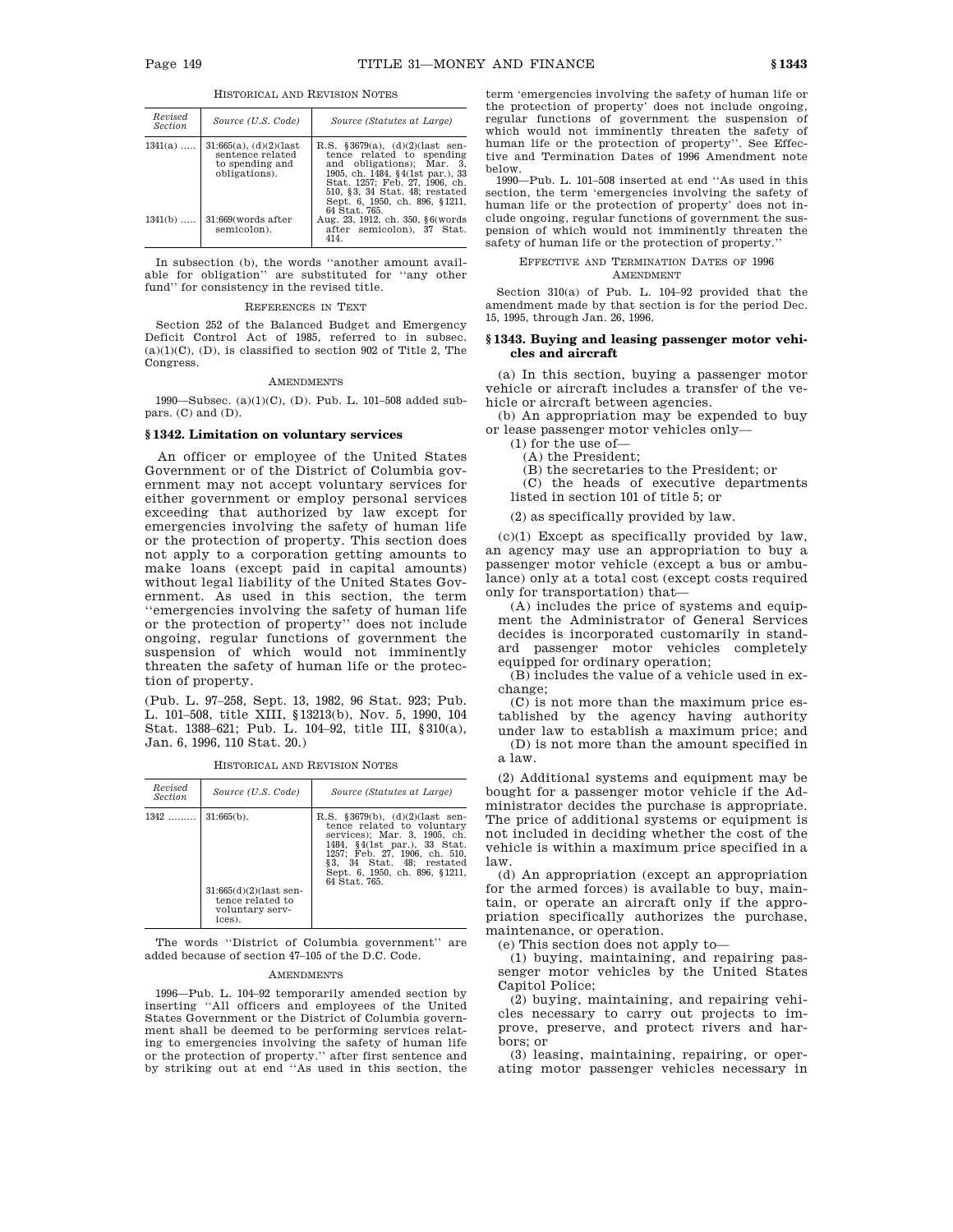the field work of the Department of Agriculture.

# (Pub. L. 97–258, Sept. 13, 1982, 96 Stat. 924.)

HISTORICAL AND REVISION NOTES

| Revised<br><i>Section</i> | Source (U.S. Code) | Source (Statutes at Large)                                                                                                                                            |
|---------------------------|--------------------|-----------------------------------------------------------------------------------------------------------------------------------------------------------------------|
| $1343(a)$                 | $31:638a(e)$ .     | July 16, 1914, ch. 141, §5(a), (b),<br>$(e)$ , 38 Stat, 508; restated<br>Aug. 2, 1946, ch. 744, §16(a),<br>60 Stat. 810, 811.                                         |
| $1343(b)$   31:638a(a).   |                    |                                                                                                                                                                       |
| $1343(c)$                 | $31:638a(c)(1)$ .  | July 16, 1914, ch. 141, $\S5(c)(1)$ ,<br>38 Stat. 508; Aug. 2, 1946, ch.<br>744, §16(a), 60 Stat. 810; re-<br>stated Sept. 26, 1970, Pub. L.<br>91-423, 84 Stat, 879. |
| $1343(d)$   31:638a(b).   |                    |                                                                                                                                                                       |
| $1343(e)$   31:638a-1.    |                    | July 25, 1975, Pub. L. 94-59,<br>§1108, 89 Stat, 300.                                                                                                                 |
|                           | 31:638d.           | Mar. 4, 1915, ch. 142, §10, 38<br>Stat. 1054.                                                                                                                         |
|                           | 31:638e.           | Aug. 11, 1916, ch. 313(last pro-<br>viso on p. 491), 39 Stat. 491.                                                                                                    |

In subsection (a), the word ''agency'' is substituted for ''department of the Government'' because of section 101 of the revised title and for consistency with the other source provisions restated in the section.

In subsection (b), before clause (1), the words ''buy or lease'' are substituted for ''purchase or hire'' for consistency. In clause (1)(C), the words ''section 101 of title 5'' are used because of section 7(b) of the Act of September 6, 1966 (Pub. L. 89–554, 80 Stat. 631).

In subsection  $(c)(1)$ , before clause  $(A)$ , the word "agency" is substituted for "department" for consistency. The words ''total cost'' are substituted for ''cost'' because of the restatement. The words ''(except costs required only for transportation)'' are substituted for ''which shall be in addition to the amount required for transportation'' for clarity. Clause (A) is substituted for ''completely equipped for operation'' and 31:638a(c)(1)(2d sentence) to eliminate unnecessary words.

In subsection  $(c)(2)$ , the words "Notwithstanding any other provisions of law'' are omitted as surplus.

In subsection (d), the words ''armed forces'' are substituted for ''Military and Naval Establishments'' for consistency.

In subsection (e)(2), the words ''motor boats, trucks'' in 31:638d are omitted as being included in ''vehicles''. The words ''adopted by Congress'' are omitted as surplus.

In subsection (e)(3), the words ''horse-drawn'' in 31:638e are omitted because the section applies only to motor vehicles and aircraft described in 31:638a and also is obsolete. The words ''motor boats'' are omitted as being included in ''vehicles''.

MOTOR VEHICLES PURCHASED FOR INTELLIGENCE

ACTIVITIES; EXCEPTION FROM MONETARY LIMITATIONS

Pub. L. 103–139, title VIII, §8105, Nov. 11, 1993, 107 Stat. 1464, provided that: ''During the current fiscal year and thereafter, monetary limitations on the purchase price of a passenger motor vehicle shall not apply to vehicles purchased for intelligence activities conducted pursuant to Executive Order 12333 [50 U.S.C. 401 note] or successor orders.''

Similar provisions were contained in the following prior appropriation acts:

Pub. L. 102–396, title IX, §9038, Oct. 6, 1992, 106 Stat. 1910.

Pub. L. 102–172, title VIII, §8038, Nov. 26, 1991, 105 Stat. 1180.

Pub. L. 101–511, title VIII, §8039, Nov. 5, 1990, 104 Stat. 1883.

Pub. L. 101–165, title IX, §9049, Nov. 21, 1989, 103 Stat. 1139.

Pub. L. 100–463, title VIII, §8086, Oct. 1, 1988, 102 Stat. 2270–32.

Pub. L. 100–202, §101(b) [title VIII, §8119], Dec. 22, 1987, 101 Stat. 1329–43, 1329–84.

Pub. L. 112–74, div. C, title VII, §702, Dec. 23, 2011, 125 Stat. 928, provided that: ''Unless otherwise specifically provided, the maximum amount allowable during the current fiscal year in accordance with subsection [sic] 1343(c) of title 31, United States Code, for the purchase of any passenger motor vehicle (exclusive of buses, ambulances, law enforcement, and undercover surveillance vehicles), is hereby fixed at \$13,197 except station wagons for which the maximum shall be \$13,631: *Provided*, That these limits may be exceeded by not to exceed \$3,700 for police-type vehicles, and by not to exceed \$4,000 for special heavy-duty vehicles: *Provided further*, That the limits set forth in this section may not be exceeded by more than 5 percent for electric or hybrid vehicles purchased for demonstration under the provisions of the Electric and Hybrid Vehicle Research, Development, and Demonstration Act of 1976 [15 U.S.C. 2501 et seq.]: *Provided further*, That the limits set forth in this section may be exceeded by the incremental cost of clean alternative fuels vehicles acquired pursuant to Public Law 101–549 [see Tables for classification] over the cost of comparable conventionally fueled vehicles: *Provided further*, That the limits set forth in this section shall not apply to any vehicle that is a commercial item and which operates on emerging motor vehicle technology, including but not limited to electric, plug-in hybrid electric, and hydrogen fuel cell vehicles.

Similar provisions were contained in the following prior appropriation acts:

Pub. L. 111–117, div. C, title VII, §702, Dec. 16, 2009, 123 Stat. 3205.

Pub. L. 111–8, div. D, title VII, §702, Mar. 11, 2009, 123 Stat. 680.

Pub. L. 110–161, div. D, title VII, §703, Dec. 26, 2007, 121 Stat. 2019.

Pub. L. 109–115, div. A, title VIII, §803, Nov. 30, 2005, 119 Stat. 2495.

Pub. L. 108–447, div. H, title VI, §603, Dec. 8, 2004, 118 Stat. 3272.

Pub. L. 108–199, div. F, title VI, §603, Jan. 23, 2004, 118 Stat. 350.

Pub. L. 108–7, div. J, title VI, §603, Feb. 20, 2003, 117 Stat. 463.

Pub. L. 107–67, title VI, §603, Nov. 12, 2001, 115 Stat. 545.

Pub. L. 106–554, §1(a)(3) [title VI, §603], Dec. 21, 2000, 114 Stat. 2763, 2763A–155.

Pub. L. 106–58, title VI, §603, Sept. 29, 1999, 113 Stat. 466.

Pub. L. 105–277, div. A, §101(h) [title VI, §604], Oct. 21, 1998, 112 Stat. 2681–480, 2681–513.

Pub. L. 105–61, title VI, §604, Oct. 10, 1997, 111 Stat. 1308.

Pub. L. 104–208, div. A, title I, §101(f) [title VI, §604], Sept. 30, 1996, 110 Stat. 3009–314, 3009–353.

Pub. L. 104–52, title VI, §604, Nov. 19, 1995, 109 Stat. 497.

Pub. L. 103–329, title VI, §604, Sept. 30, 1994, 108 Stat. 2416.

Pub. L. 103–123, title VI, §604, Oct. 28, 1993, 107 Stat. 1259. Pub. L. 102–393, title VI, §605, Oct. 6, 1992, 106 Stat.

- 1766. Pub. L. 102–141, title VI, §605, Oct. 28, 1991, 105 Stat.
- 868. Pub. L. 101–509, title VI, §601, Nov. 5, 1990, 104 Stat.
- 1470. Pub. L. 101–136, title VI, §601, Nov. 3, 1989, 103 Stat. 816.
- Pub. L. 100–440, title VI, §601, Sept. 22, 1988, 102 Stat. 1751.
- Pub. L. 100–202, §101(m) [title VI, §601], Dec. 22, 1987, 101 Stat. 1329–390, 1329–419.
- Pub. L. 99–500, §101(m) [title VI, §601], Oct. 18, 1986, 100 Stat. 1783–308, 1783–328, and Pub. L. 99–591, §101(m) [title VI, §601], Oct. 30, 1986, 100 Stat. 3341–308, 3341–328.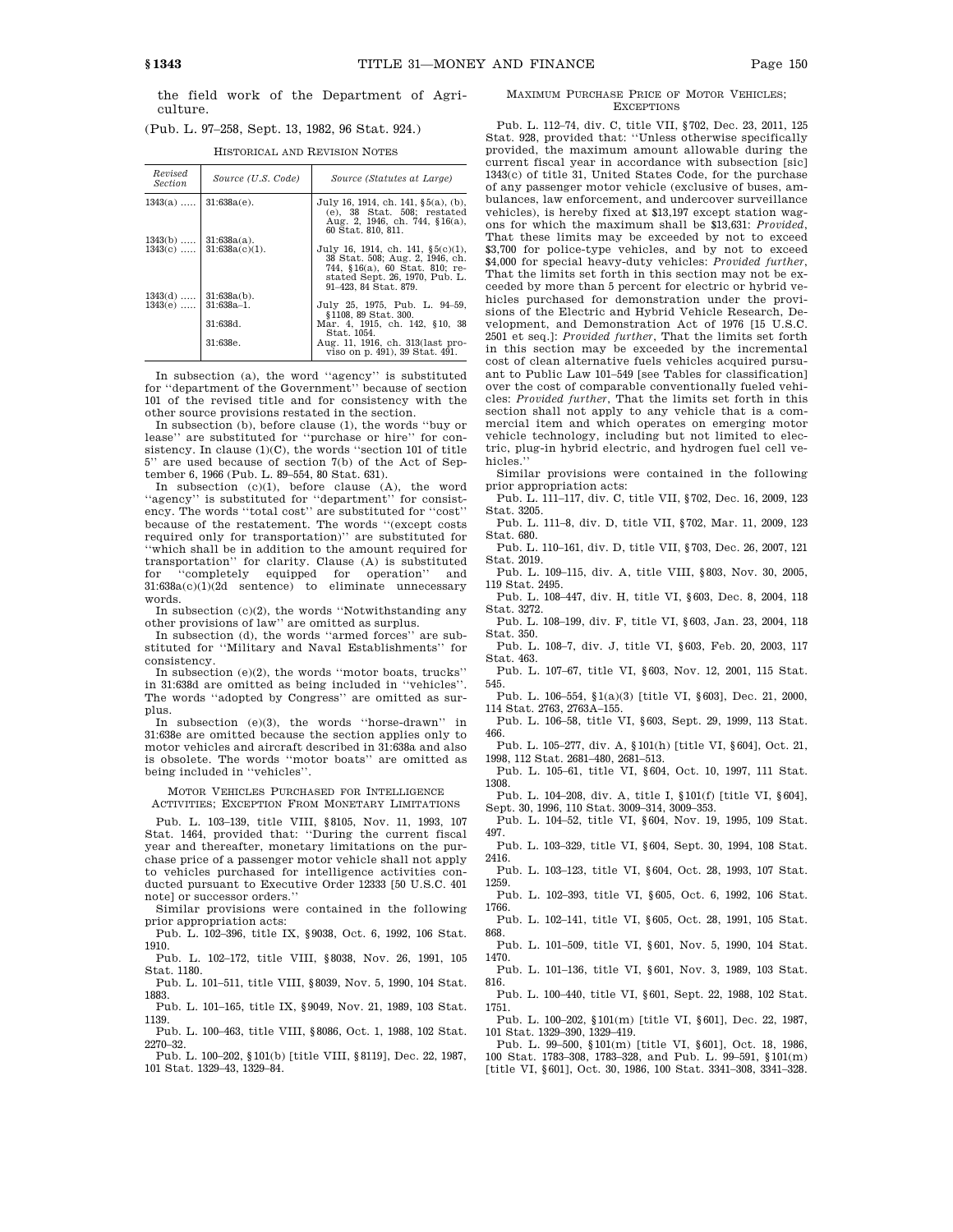Pub. L. 99–190, §101(h) [H.R. 3036, title VI, §601], Dec. 19, 1985, 99 Stat. 1291.

Pub. L. 98–473, title I, §101(j) [H.R. 5798, title VI, §602], Oct. 12, 1984, 98 Stat. 1963.

Pub. L. 98–151, §101(f) [H.R. 4139, title VI, §602], Nov. 14, 1983, 97 Stat. 973.

Pub. L. 97–377, title I, §101(a) [H.R. 7158, title VI, §602], Dec. 21, 1982, 96 Stat. 1830.

Pub. L. 97–92, §101(a) [H.R. 4121, title VI, §602], Dec. 15, 1981, 95 Stat. 1183.

Pub. L. 96–536, §113, Dec. 16, 1980, 94 Stat. 3171.

Pub. L. 96–74, title VI, §601, Sept. 29, 1979, 93 Stat. 573. Pub. L. 95–429, title VI, §601, Oct. 10, 1978, 92 Stat. 1015.

Pub. L. 95–81, title VI, §601, July 31, 1977, 91 Stat. 354. Pub. L. 94–363, title VI, §601, July 14, 1976, 90 Stat. 977. Pub. L. 94–91, title VI, §601, Aug. 9, 1975, 89 Stat. 458. Pub. L. 93–381, title VI, §601, Aug. 21, 1974, 88 Stat. 630. Pub. L. 93–143, title VI, §601, Oct. 30, 1973, 87 Stat. 524. Pub. L. 92–351, title VI, §601, July 13, 1972, 86 Stat. 487. Pub. L. 92–49, title VI, §601, July 9, 1971, 85 Stat. 122. Pub. L. 91–439, title V, §501, Oct. 7, 1970, 84 Stat. 902. Pub. L. 91–144, title V, §501, Dec. 11, 1969, 83 Stat. 336. Pub. L. 90–479, title V, §501, Aug. 12, 1968, 82 Stat. 717. Pub. L. 90–147, title V, §501, Nov. 20, 1967, 81 Stat. 482. Pub. L. 89–689, title V, §501, Oct. 15, 1966, 80 Stat. 1014. Pub. L. 89–299, title V, §501, Oct. 28, 1965, 79 Stat. 1108. Pub. L. 88–511, title V, §501, Aug. 30, 1964, 78 Stat. 693. Pub. L. 88–257, title V, §501, Dec. 31, 1963, 77 Stat. 855. Pub. L. 87–880, title V, §501, Oct. 24, 1962, 76 Stat. 1227. Pub. L. 87–125, title V, §501, Aug. 3, 1961, 75 Stat. 282. Pub. L. 86–642, title II, §201, July 12, 1960, 74 Stat. 476. Pub. L. 86–79, title II, §201, July 8, 1959, 73 Stat. 165. Pub. L. 85–468, title II, §201, June 25, 1958, 72 Stat. 224. Pub. L. 85–48, title II, §201, June 5, 1957, 71 Stat. 53. June 13, 1956, ch. 385, title II, §201, 70 Stat. 279. June 29, 1955, ch. 226, title II, §201, 69 Stat. 195. Aug. 26, 1954, ch. 935, Ch. XIII, §1301, 68 Stat. 828. Aug. 7, 1953, ch. 340, Ch. XIII, §1301, 67 Stat. 435. July 15, 1952, ch. 758, Ch. XIV, §1401, 66 Stat. 659. Nov. 1, 1951, ch. 664, Ch. XIII, §1301, 65 Stat. 755. Sept. 6, 1950, ch. 896, Ch. XII, §1201, 64 Stat. 763. Aug. 24, 1949, ch. 506, title III, §301, 63 Stat. 661. Apr. 20, 1948, ch. 219, title II, §201, 62 Stat. 193. July 30, 1947, ch. 359, title II, §201, 61 Stat. 608.

### **§ 1344. Passenger carrier use**

(a)(1) Funds available to a Federal agency, by appropriation or otherwise, may be expended by the Federal agency for the maintenance, operation, or repair of any passenger carrier only to the extent that such carrier is used to provide transportation for official purposes. Notwithstanding any other provision of law, transporting any individual other than the individuals listed in subsections (b) and (c) of this section between such individual's residence and such individual's place of employment is not transportation for an official purpose.

(2) For purposes of paragraph (1), transportation between the residence of an officer or employee and various locations that is—

(A) required for the performance of field work, in accordance with regulations prescribed pursuant to subsection (e) of this section, or

(B) essential for the safe and efficient performance of intelligence, counterintelligence, protective services, or criminal law enforcement duties,

is transportation for an official purpose, when approved in writing by the head of the Federal agency.

(3) For purposes of paragraph (1), the transportation of an individual between such individual's place of employment and a mass transit facility pursuant to subsection (g) is transportation for an official purpose.

(b) A passenger carrier may be used to transport between residence and place of employment the following officers and employees of Federal agencies:

(1)(A) the President and the Vice President; (B) no more than 6 officers or employees in the Executive Office of the President, as designated by the President; and

(C) no more than 10 additional officers or employees of Federal agencies, as designated by the President;

(2) the Chief Justice and the Associate Justices of the Supreme Court;

(3)(A) officers compensated at Level I of the Executive Schedule pursuant to section 5312 of title 5; and

(B) a single principal deputy to an officer described in subclause (A) of this clause, when a determination is made by such officer that such transportation is appropriate;

(4) principal diplomatic and consular officials abroad, and the United States Ambassador to the United Nations;

(5) the Deputy Secretary of Defense and Under Secretaries of Defense, the Secretary of the Air Force, the Secretary of the Army, the Secretary of the Navy, the members and Vice Chairman of the Joint Chiefs of Staff, and the Commandant of the Coast Guard;

(6) the Director of the Central Intelligence Agency, the Director of the Federal Bureau of Investigation, Director of the Bureau of Alcohol, Tobacco, Firearms and Explosives<sup>1</sup> the Administrator of the Drug Enforcement Administration, and the Administrator of the National Aeronautics and Space Administration;

(7) the Chairman of the Board of Governors of the Federal Reserve System;

(8) the Comptroller General of the United States and the Postmaster General of the United States; and

(9) an officer or employee with regard to whom the head of a Federal agency makes a determination, in accordance with subsection (d) of this section and with regulations prescribed pursuant to paragraph (1) of subsection (e), that highly unusual circumstances present a clear and present danger, that an emergency exists, or that other compelling operational considerations make such transportation essential to the conduct of official business.

Except as provided in paragraph (2) of subsection (d), any authorization made pursuant to clause (9) of this subsection to permit the use of a passenger carrier to transport an officer or employee between residence and place of employment shall be effective for not more than 15 calendar days.

(c) A passenger carrier may be used to transport between residence and place of employment any person for whom protection is specifically authorized pursuant to section 3056(a) of title 18 or for whom transportation is authorized pursuant to section 28 of the State Department Basic

<sup>1</sup>So in original. Probably should be followed by a comma.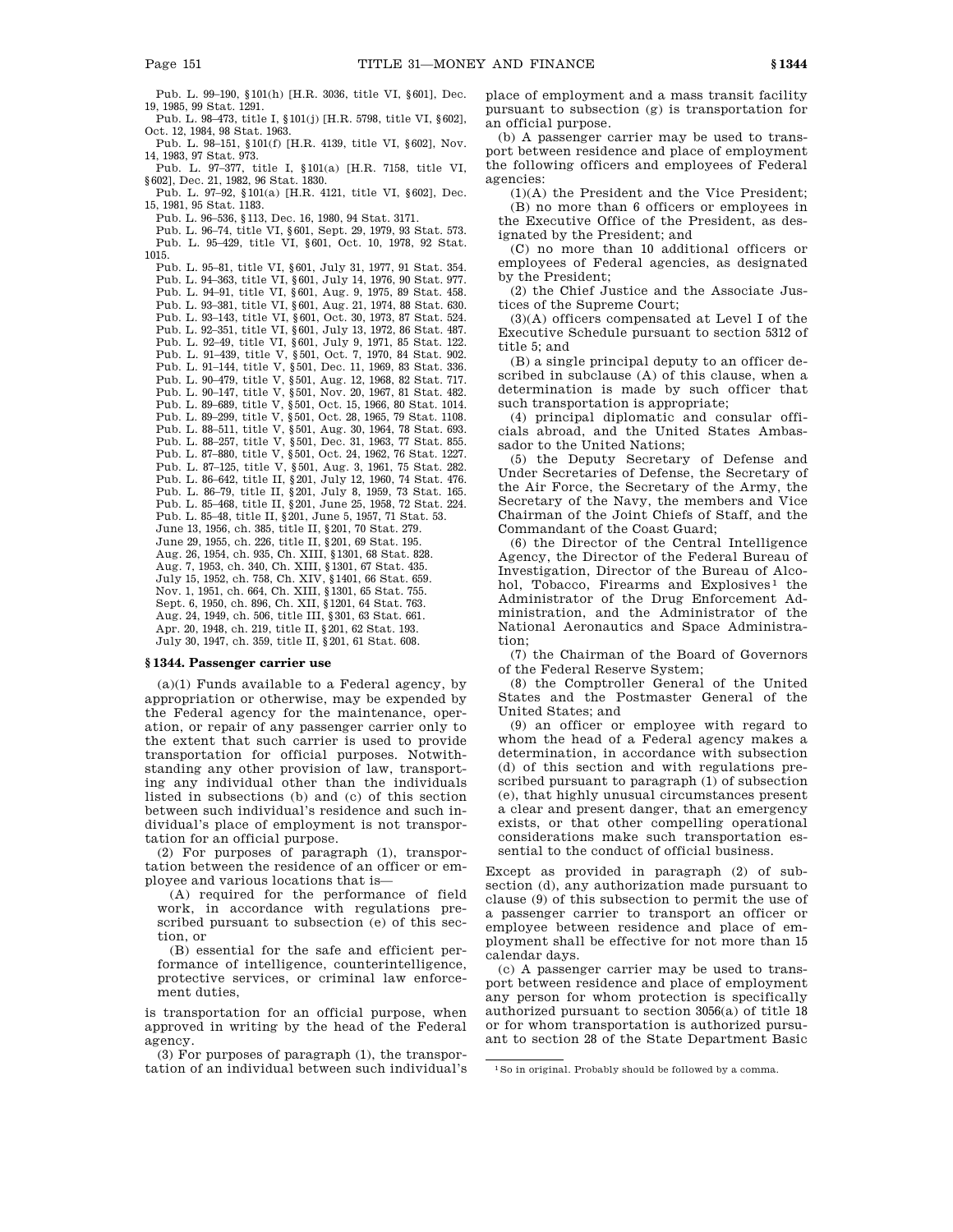Authorities Act of 1956, section 2637 of title 10, or section 8(a)(1) of the Central Intelligence Agency Act of 1949.

 $(d)(1)$  Any determination made under subsection (b)(9) of this section shall be in writing and shall include the name and title of the officer or employee affected, the reason for such determination, and the duration of the authorization for such officer or employee to use a passenger carrier for transportation between residence and place of employment.

(2) If a clear and present danger, an emergency, or a compelling operational consideration described in subsection (b)(9) of this section extends or may extend for a period in excess of 15 calendar days, the head of the Federal agency shall determine whether an authorization under such paragraph shall be extended in excess of 15 calendar days for a period of not more than 90 additional calendar days. Determinations made under this paragraph may be reviewed by the head of such agency at the end of each such period, and, where appropriate, a subsequent determination may be made whether such danger, emergency, or consideration continues to exist and whether an additional extension, not to exceed 90 calendar days, may be authorized. Determinations made under this paragraph shall be in accordance with regulations prescribed pursuant to paragraph (1) of subsection (e).

(3) The authority to make designations under subsection (b)(1) of this section and to make determinations pursuant to subsections (a)(2) and  $(b)(3)(B)$  and  $(9)$  of this section and pursuant to paragraph (2) of this subsection may not be delegated, except that, with respect to the Executive Office of the President, the President may delegate the authority of the President under subsection (b)(9) of this section to an officer in the Executive Office of the President. No designation or determination under this section may be made solely or principally for the comfort or convenience of the officer or employee.

(4) Notification of each designation or determination made under subsection  $(b)(1)$ ,  $(3)(B)$ , and (9) of this section and under paragraph (2) of this subsection, including the name and title of the officer or employee affected, the reason for any determination under subsection (b)(9), and the expected duration of any authorization under subsection (b)(9), shall be transmitted promptly to the Committee on Government Operations of the House of Representatives and the Committee on Governmental Affairs of the Senate.

(e)(1) Not later than March 15, 1987, the Administrator of General Services, after consultation with the Comptroller General, the Director of the Office of Management and Budget, and the Director of the Administrative Office of the United States Courts, shall promulgate regulations governing the heads of all Federal agencies in making the determinations authorized by subsections  $(a)(2)(A)$ ,  $(b)(9)$ , and  $(d)(2)$  of this section. Such regulations shall specify that the comfort and convenience of an officer or employee is not sufficient justification for authorizations of transportation under this section.

(2) In promulgating regulations under paragraph (1) of this subsection, the Administrator

of General Services shall provide criteria defining the term ''field work'' for purposes of subsection  $(a)(2)(A)$  of this section. Such criteria shall ensure that transportation between an employee's residence and the location of the field work will be authorized only to the extent that such transportation will substantially increase the efficiency and economy of the Government.

(f) Each Federal agency shall maintain logs or other records necessary to establish the official purpose for Government transportation provided between an individual's residence and such individual's place of employment pursuant to this section.

 $(g)(1)$  If and to the extent that the head of a Federal agency, in his or her sole discretion, deems it appropriate, a passenger carrier may be used to transport an officer or employee of a Federal agency between the officer's or employee's place of employment and a mass transit facility (whether or not publicly owned) in accordance with succeeding provisions of this subsection.

(2) Notwithstanding section 1343, a Federal agency that provides transportation services under this subsection (including by passenger carrier) may absorb the costs of such services using any funds available to such agency, whether by appropriation or otherwise.

(3) In carrying out this subsection, a Federal agency, to the maximum extent practicable and consistent with sound budget policy, should—

(A) use alternative fuel vehicles for the provision of transportation services;

(B) to the extent consistent with the purposes of this subsection, provide transportation services in a manner that does not result in additional gross income for Federal income tax purposes; and

(C) coordinate with other Federal agencies to share, and otherwise avoid duplication of, transportation services provided under this subsection.

(4) For purposes of any determination under chapter 81 of title 5 or chapter 171 of title 28, an individual shall not be considered to be in the ''performance of duty'' or ''acting within the scope of his or her office or employment'' by virtue of the fact that such individual is receiving transportation services under this subsection. Nor shall any time during which an individual uses such services be considered when calculating the hours of work or employment for that individual for purposes of title 5 of the United States Code, including chapter 55 of that title.

(5)(A) The Administrator of General Services, after consultation with the appropriate agencies, shall prescribe any regulations necessary to carry out this subsection.

(B) Transportation services under this subsection shall be subject neither to the last sentence of subsection (d)(3) nor to any regulations under the last sentence of subsection (e)(1).

(6) In this subsection, the term ''passenger carrier'' means a passenger motor vehicle or similar means of transportation that is owned, leased, or provided pursuant to contract by the United States Government.

(h) As used in this section—

(1) the term ''passenger carrier'' means a passenger motor vehicle, aircraft, boat, ship,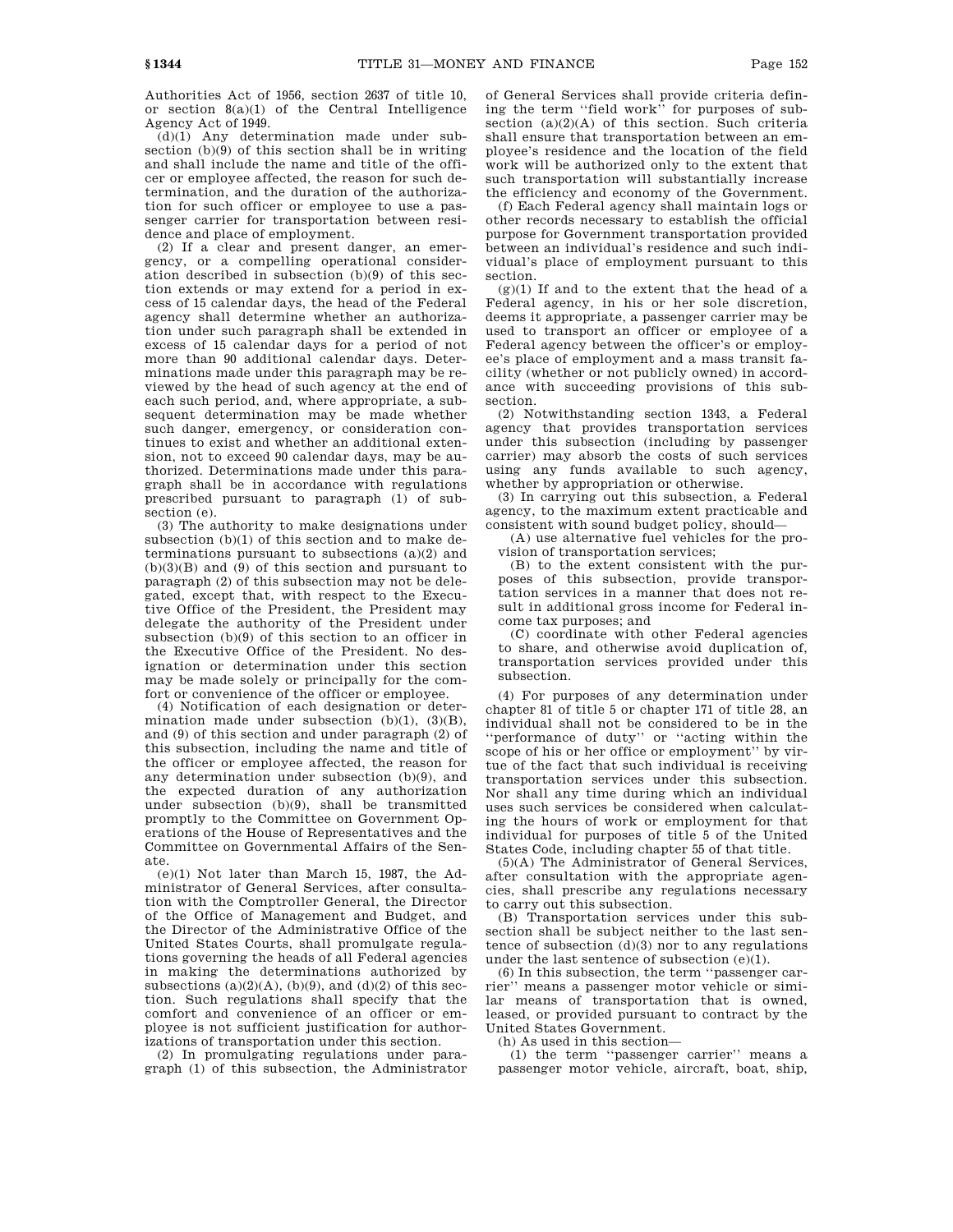or other similar means of transportation that is owned or leased by the United States Government; and

(2) the term ''Federal agency'' means—

(A) a department—

(i) including independent establishments, other agencies, and wholly owned Government corporations; but

(ii) not including the Senate, House of Representatives, or Architect of the Capitol, or the officers or employees thereof;

(B) an Executive department (as such term is defined in section 101 of title 5);

(C) a military department (as such term is defined in section 102 of title 5);

(D) a Government corporation (as such term is defined in section 103(1) of title 5);

(E) a Government controlled corporation (as such term is defined in section 103(2) of title 5);

(F) a mixed-ownership Government corporation (as such term is defined in section 9101(2) of this title);

(G) any establishment in the executive branch of the Government (including the Executive Office of the President);

(H) any independent regulatory agency (including an independent regulatory agency specified in section  $3502(10)^2$  of title 44);

(I) the Smithsonian Institution; and

(J) any nonappropriated fund instrumentality of the United States,

except that such term does not include the government of the District of Columbia.

(i) Notwithstanding section 410(a) of title 39, this section applies to the United States Postal Service.

(Pub. L. 97–258, Sept. 13, 1982, 96 Stat. 924; Pub. L. 99–550, §1(a), Oct. 27, 1986, 100 Stat. 3067; Pub. L. 100–180, div. A, title XIII, §1314(d)(2), Dec. 4, 1987, 101 Stat. 1176; Pub. L. 100–202, §101(a) [title IV, §407], Dec. 22, 1987, 101 Stat. 1329, 1329–26; Pub. L. 101–510, div. A, title III, §326(b), Nov. 5, 1990, 104 Stat. 1531; Pub. L. 103–272, §4(f)(2), July 5, 1994, 108 Stat. 1363; Pub. L. 104–91, title I, §101(a), Jan. 6, 1996, 110 Stat. 11, amended Pub. L. 104–99, title II, §211, Jan. 26, 1996, 110 Stat. 37; Pub. L. 108–7, div. K, title IV, §423, Feb. 20, 2003, 117 Stat. 526; Pub. L. 108–447, div. B, title I, §117, Dec. 8, 2004, 118 Stat. 2870; Pub. L. 109–59, title III, §3049(b)(1), (2), Aug. 10, 2005, 119 Stat. 1712, 1713; Pub. L. 111–350, §5(h)(4), Jan. 4, 2011, 124 Stat. 3849.)

HISTORICAL AND REVISION NOTES

| Revised<br>Section | Source (U.S. Code)                  | Source (Statutes at Large)                                                                                                                         |
|--------------------|-------------------------------------|----------------------------------------------------------------------------------------------------------------------------------------------------|
| $1344(a)$          | $31:638a(c)(2)(1st sen-$<br>tence). | July<br>16. 1914.<br>ch.<br>141.<br>$\S5(c)(2)(1st, last sentences).$<br>38 Stat. 508; restated Aug. 2.<br>1946. ch. 744. §16(a). 60 Stat.<br>810. |
| $1344(b)$          | 31:638a(c)(2)(last<br>sentence).    |                                                                                                                                                    |

In subsection (a), before clause (1), the words ''officers and employees of the Government'' are substituted for ''officers and employees'' for clarity. In clause (2), the words ''performing field work requiring transportation'' are substituted for ''engaged in field work the

character of whose duties makes such transportation necessary'' to eliminate unnecessary words. The word ''agency'' is substituted for ''department'' because of section 101 of the revised title and for consistency with the source provisions restated in the section and section 1341.

In subsection (b)(2), the words ''section 101 of title 5'' are used because of section 7(b) of the Act of September 6, 1966 (Pub. L. 89–554, 80 Stat. 631).

In subsection (b)(3), the words ''ambassadors, ministers, charges d'affaires'' are omitted as being included in ''principal diplomatic and consular officials''.

### REFERENCES IN TEXT

Section 28 of the State Department Basic Authorities Act of 1956, referred to in subsec. (c), is classified to section 2700 of Title 22, Foreign Relations and Intercourse.

Section 8(a)(1) of the Central Intelligence Agency Act of 1949, referred to in subsec. (c), is classified to section 403j(a)(1) of Title 50, War and National Defense.

Subsection (b)(2)(B) of this section, referred to in subsec.  $(d)(3)$ ,  $(4)$ , was redesignated subsec.  $(b)(3)(B)$  by Pub. L. 100–202. See 1987 Amendment note below.

Section 3502 of title 44, referred to in subsec. (h)(2)(H), which in par. (10) defined ''independent regulatory agency'', was omitted in the general amendment of chapter 35 of Title 44, Public Printing and Documents, by Pub. L. 104–13, §2, May 22, 1995, 109 Stat. 163. Pub. L. 104–13 enacted a new section 3502 of Title 44 which also defines ''independent regulatory agency''.

#### CODIFICATION

Amendment by Pub. L. 104–91 is based on section 118 of H.R. 2076, One Hundred Fourth Congress, as passed by the House of Representatives on Dec. 6, 1995, which was enacted into law by Pub. L. 104–91.

#### **AMENDMENTS**

2011—Subsec. (h)(2)(A). Pub. L. 111–350 amended subpar. (A) generally. Prior to amendment, subpar. (A) read as follows: ''a department (as such term is defined in section 18 of the Act of August 2, 1946 (41 U.S.C. 5a));''.

2005—Subsec. (a)(3). Pub. L. 109–59, §3049(b)(2), added par. (3).

Subsecs. (g) to (i). Pub. L. 109–59, §3049(b)(1), added subsec. (g) and redesignated former subsecs. (g) and (h) as (h) and (i), respectively.

2004—Subsec. (b)(6). Pub. L. 108–447 inserted ''Director of the Bureau of Alcohol, Tobacco, Firearms and Explosives'' after ''Federal Bureau of Investigation,''.

2003—Subsec. (b)(6). Pub. L. 108–7 added par. (6) and struck out former par. (6) which read as follows: ''the Director of the Central Intelligence Agency, the Director of the Federal Bureau of Investigation, and the Administrator of the Drug Enforcement Administration;''.

1996—Subsec. (b)(6). Pub. L. 104–91, as amended by Pub. L. 104–99, amended par. (6) generally. Prior to amendment, par. (6) read as follows: ''the Director of the Central Intelligence Agency and the Director of the Federal Bureau of Investigation;'

1994—Subsecs. (b), (d), (e). Pub. L. 103–272 amended Pub. L. 100–202. See 1987 Amendment notes below.

1990—Subsec. (c). Pub. L. 101–510 inserted '', section 2637 of title 10,'' after ''Act of 1956''.

1987—Subsec. (b). Pub. L. 100–202, §101(a) [title IV, §407(1)], as amended by Pub. L. 103-272, added cl. (2), redesignated former cl. (2) as (3) and in subcl. (B) substituted ''subclause (A) of this clause'' for ''subparagraph (A) of this paragraph'', redesignated former cls. (3) to (8) as (4) to (9), respectively, and in last sentence substituted ''clause (9)'' for ''paragraph (8)''.

Subsec. (b)(4). Pub. L. 100–180 inserted ''the members and Vice Chairman of'' before ''the Joint Chiefs of Staff''.

Subsec. (d)(1), (2). Pub. L. 100–202, §101(a) [title IV, §407(2)(A)], as amended by Pub. L. 103–272, substituted ''subsection (b)(9) of this section'' for ''paragraph (8) of subsection (b)".

<sup>2</sup>See References in Text note below.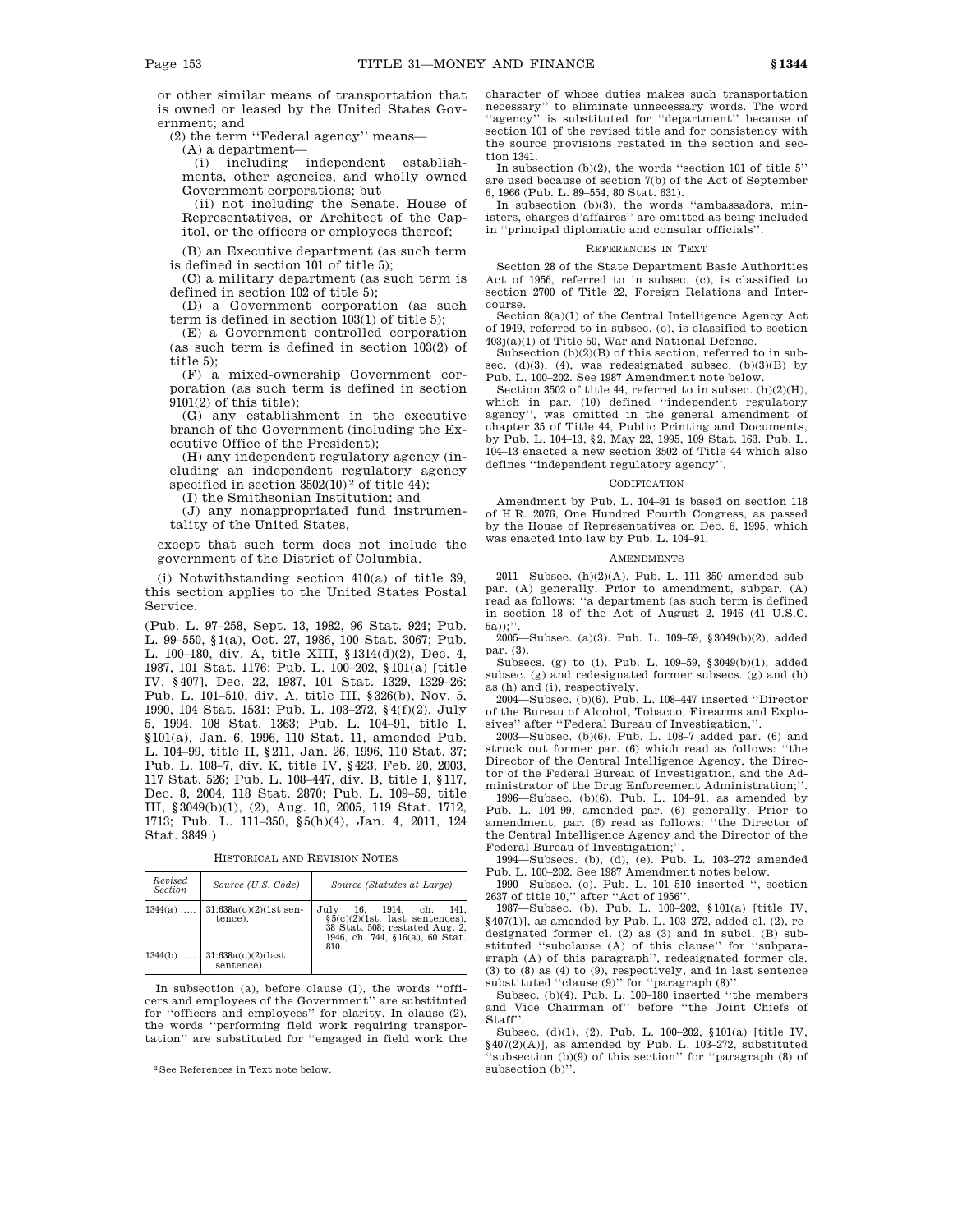Subsec. (d)(3). Pub. L. 100–202, §101(a) [title IV, §407(2)(B)], as amended by Pub. L. 103-272, substituted "subsections  $(a)(2)$  and  $(b)(3)(B)$  and  $(9)$ " for "subsections  $(a)(2)$ ,  $(b)(2)(B)$ , and  $(b)(8)$ " and "subsection  $(b)(9)$ " for "subsection  $(b)(8)$ ".

Subsec. (d)(4). Pub. L. 100–202, §101(a) [title IV,  $§407(2)(C)$ ], as amended by Pub. L. 103-272, substituted 'subsection  $(b)(1)$ ,  $(3)(B)$ , and  $(9)$  of this section'' and ''subsection (b)(9), and the expected duration of any authorization under subsection (b)(9)'' for ''paragraphs (1),  $(2)(B)$ , and  $(8)$  of subsection  $(b)$ <sup>"</sup> and "paragraph  $(8)$  of subsection (b), and the expected duration of any authorization under such paragraph'', respectively.

Subsec. (e)(1). Pub. L. 100–202, §101(a) [title IV, §407(3)], as amended by Pub. L. 103-272, substituted  $\cdot$  (b)(9)" for  $\cdot$  (b)(8)".

1986—Pub. L. 99–550 substituted ''carrier'' for ''motor vehicle and aircraft'' in section catchline and amended text generally. Prior to amendment, text read as follows:

''(a) Except as specifically provided by law, an appropriation may be expended to maintain, operate, and repair passenger motor vehicles or aircraft of the United States Government that are used only for an official purpose. An official purpose does not include transporting officers or employees of the Government between their domiciles and places of employment except—

''(1) medical officers on out-patient medical service; and

''(2) officers or employees performing field work requiring transportation between their domiciles and places of employment when the transportation is approved by the head of the agency.

''(b) This section does not apply to a motor vehicle or aircraft for the official use of—

''(1) the President;

''(2) the heads of executive departments listed in section 101 of title 5; or

''(3) principal diplomatic and consular officials.''

#### CHANGE OF NAME

Reference to the Director of Central Intelligence or the Director of the Central Intelligence Agency in the Director's capacity as the head of the intelligence community deemed to be a reference to the Director of National Intelligence. Reference to the Director of Central Intelligence or the Director of the Central Intelligence Agency in the Director's capacity as the head of the Central Intelligence Agency deemed to be a reference to the Director of the Central Intelligence Agency. See section 1081(a), (b) of Pub. L. 108–458, set out as a note under section 401 of Title 50, War and National Defense.

Committee on Governmental Affairs of Senate changed to Committee on Homeland Security and Governmental Affairs of Senate, effective Jan. 4, 2005, by Senate Resolution No. 445, One Hundred Eighth Congress, Oct. 9, 2004.

Committee on Government Operations of House of Representatives treated as referring to Committee on Government Reform and Oversight of House of Representatives by section 1(a) of Pub. L. 104–14, set out as a note preceding section 21 of Title 2, The Congress. Committee on Government Reform and Oversight of House of Representatives changed to Committee on Government Reform of House of Representatives by House Resolution No. 5, One Hundred Sixth Congress, Jan. 6, 1999. Committee on Government Reform of House of Representatives changed to Committee on Oversight and Government Reform of House of Representatives by House Resolution No. 6, One Hundred Tenth Congress, Jan. 5, 2007.

#### EFFECTIVE DATE OF 2004 AMENDMENT

Pub. L. 108–447, div. B, title I, §117, Dec. 8, 2004, 118 Stat. 2870, provided in part that: ''This amendment [amending this section] shall take effect as if enacted on January 1, 2004.''

### EFFECTIVE DATE OF 1994 AMENDMENT

Section 4(f)(2) of Pub. L. 103–272 provided that the amendment made by that section is effective Dec. 22, 1987.

#### TRANSFER OF FUNCTIONS

For transfer of authorities, functions, personnel, and assets of the Coast Guard, including the authorities and functions of the Secretary of Transportation relating thereto, to the Department of Homeland Security, and for treatment of related references, see sections 468(b), 551(d), 552(d), and 557 of Title 6, Domestic Security, and the Department of Homeland Security Reorganization Plan of November 25, 2002, as modified, set out as a note under section 542 of Title 6.

### **COORDINATION**

Pub. L. 109–59, title III, §3049(b)(3), Aug. 10, 2005, 119 Stat. 1713, provided that: ''The authority to provide transportation services under section 1344(g) of title 31, United States Code (as amended by paragraph (1)) shall be in addition to any authority otherwise available to the agency involved.

#### USE OF GOVERNMENT VEHICLES

Pub. L. 101–194, title V, §503, Nov. 30, 1989, 103 Stat. 1755, as amended by Pub. L. 101–280, §6(b), May 4, 1990, 104 Stat. 160, provided that: ''Notwithstanding any other provision of law, the head of each department, agency, or other entity of each branch of the Government may prescribe by rule appropriate conditions for the incidental use, for other than official business, of vehicles owned or leased by the Government. Such use with respect to vehicles owned or leased by, or the cost of which is reimbursed by, the House of Representatives or the Senate shall be only as prescribed by rule of the House of Representatives or the Senate, as applicable.''

#### USE OF OFFICIAL VEHICLES OF HOUSE OF REPRESENTATIVES

Pub. L. 101–194, title VIII, §802(d), Nov. 30, 1989, 103 Stat. 1773, as amended by Pub. L. 104–186, title II, §219(a), Aug. 20, 1996, 110 Stat. 1747, provided that: ''The Committee on House Oversight [now Committee on House Administration] of the House of Representatives shall take such action as may be necessary to carry out section 503 [set out above] with respect to vehicles of the House of Representatives.''

# **§ 1345. Expenses of meetings**

Except as specifically provided by law, an appropriation may not be used for travel, transportation, and subsistence expenses for a meeting. This section does not prohibit—

(1) an agency from paying the expenses of an officer or employee of the United States Government carrying out an official duty; and

(2) the Secretary of Agriculture from paying necessary expenses for a meeting called by the Secretary for 4–H Boys and Girls Clubs as part of the cooperative extension work of the Department of Agriculture.

(Pub. L. 97–258, Sept. 13, 1982, 96 Stat. 925.)

HISTORICAL AND REVISION NOTES

| Revised<br>Section        | Source (U.S. Code) | Source (Statutes at Large)                                                    |
|---------------------------|--------------------|-------------------------------------------------------------------------------|
| $1345$ 31:551.<br>31:552. |                    | Feb. 2, 1935, ch. 4, 49 Stat. 19.<br>June 17, 1935, ch. 271, 49 Stat.<br>387. |

In the section, before clause (1), the word ''appropriation'' is substituted for ''no moneys from funds appropriated for any purpose'' in 31:551 for consistency in the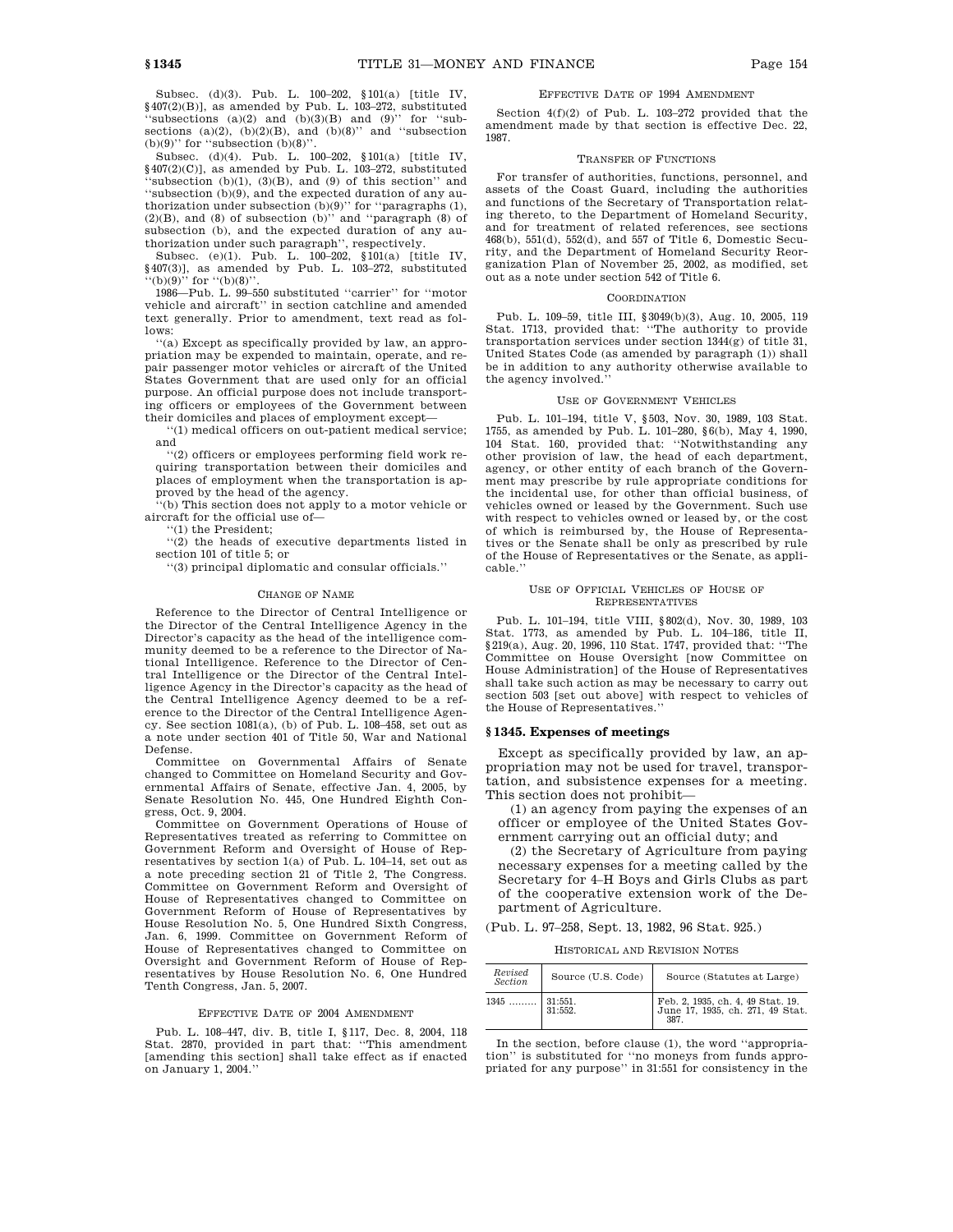revised title. The words ''travel, transportation, and subsistence expenses for a meeting'' are substituted for ''the purpose of lodging, feeding, conveying, or furnishing transportation to, any conventions or other form of assemblage or gathering'' to eliminate unnecessary words. The words ''to be held in the District of Columbia or elsewhere'' are omitted as unnecessary.

In clause (1), the words ''agency from paying'' are substituted for ''the payment of'' for clarity and because of section 101 of the revised title.

#### AVAILABILITY OF APPROPRIATIONS FOR EXPENSES OF ATTENDING MEETINGS

Pub. L. 102–394, title V, §505, Oct. 6, 1992, 106 Stat. 1825, provided that: ''Appropriations contained in this Act or subsequent Departments of Labor, Health and Human Services, and Education, and Related Agencies Appropriations Acts, available for salaries and expenses, shall be available for expenses of attendance at meetings which are concerned with the functions or activities for which the appropriation is made or which will contribute to improved conduct, supervision, or management of those functions or activities.''

Similar provisions were contained in the following prior appropriation acts:

Pub. L. 102–170, title V, §505, Nov. 26, 1991, 105 Stat. 1141.

Pub. L. 101–517, title V, §505, Nov. 5, 1990, 104 Stat. 2221.

Pub. L. 101–166, title V, §505, Nov. 21, 1989, 103 Stat. 1189.

Pub. L. 100–202, §101(h) [title V, §505], Dec. 22, 1987, 101 Stat. 1329–256, 1329–287.

Pub. L. 99–500, §101(i) [H.R. 5233, title V, §505], Oct. 18, 1986, 100 Stat. 1783–287, and Pub. L. 99–591, §101(i) [H.R. 5233, title V, §505], Oct. 30, 1986, 100 Stat. 3341–287.

Pub. L. 99–178, title V, §505, Dec. 12, 1985, 99 Stat. 1132. Pub. L. 98–619, title V, §505, Nov. 8, 1984, 98 Stat. 3333. Pub. L. 98–139, title V, §505, Oct. 31, 1983, 97 Stat. 899. Pub. L. 97–377, title I, §101(e)(1) [title V, §505], Dec. 21, 1982, 96 Stat. 1878, 1904.

## **§ 1346. Commissions, councils, boards, and interagency and similar groups**

(a) Except as provided in this section—

(1) public money and appropriations are not available to pay—

(A) the pay or expenses of a commission, council, board, or similar group, or a member of that group;

(B) expenses related to the work or the results of work or action of that group; or

(C) for the detail or cost of personal services of an officer or employee from an executive agency in connection with that group; and

(2) an accounting or disbursing official, absent a special appropriation to pay the account or charge, may not allow or pay an account or charge related to that group.

(b) Appropriations of an executive agency are available for the expenses of an interagency group conducting activities of interest common to executive agencies when the group includes a representative of the agency. The representatives receive no additional pay because of membership in the group. An officer or employee of an executive agency not a representative of the group may not receive additional pay for providing services for the group.

(c) Subject to section 1347 of this title, this section does not apply to—

(1) commissions, councils, boards, or similar groups authorized by law;

(2) courts-martial or courts of inquiry of the armed forces; or

(3) the contingent fund related to foreign relations at the disposal of the President.

(Pub. L. 97–258, Sept. 13, 1982, 96 Stat. 925.)

HISTORICAL AND REVISION NOTES

| Revised<br><i>Section</i> | Source (U.S. Code)                                                                                                                                  | Source (Statutes at Large)                   |
|---------------------------|-----------------------------------------------------------------------------------------------------------------------------------------------------|----------------------------------------------|
| $1346(a)$                 | 31:672(1st sentence<br>less words be-<br>tween 4th and 5th<br>commas).                                                                              | R.S. §3681.                                  |
|                           | $31:673$ (less words be-<br>tween 11th<br>comma and semi-<br>colon).                                                                                | Mar. 4, 1909, ch. 299, §9, 35<br>Stat. 1027. |
| $1346(b)$                 | 31:691.                                                                                                                                             | May 3, 1945, ch. 106, §214, 59<br>Stat. 134. |
| $1346(c)$                 | 31:672(1st sentence<br>words between 4th<br>and 5th commas).<br>(last sentence).<br>$31:673$ (words be-<br>tween 11th<br>comma and semi-<br>colon). |                                              |

In the section, the words ''executive agency'' are substituted for ''any executive department or other Government establishment'' for clarity and because of section 102 of the revised title.

In subsection (a)(1), before subclause (A), the words ''made by Congress'' are omitted as surplus. In subclause (C), the words ''the detail or cost of personal services of an officer'' are substituted for ''by detail, hereafter or heretofore made, or otherwise personal services'' to eliminate unnecessary words and for clarity.

In subsection (a)(2), the words ''of the Government'' are omitted as surplus. The words ''absent a special appropriation'' are substituted for ''until special appropriations shall have been made by law'' to eliminate unnecessary words.

In subsection (b), the words ''On or after May 3,  $1945$  '' are omitted as executed. The words ''interagency group'' are substituted for ''committees, boards, or other interagency groups'' to eliminate unnecessary words. The words ''includes a representative of the agency'' are substituted for ''composed in whole or in part of representatives thereof'' for clarity.

In subsection (c)(1), the words ''authorized by law'' are substituted for ''unless the creation . . . shall be or shall have been authorized by law'' to eliminate unnecessary words.

In subsection (c)(2), the words ''armed forces'' are substituted for ''military or naval service of the United States'' for consistency.

Subsection (c)(3) is substituted for the last sentence of 31:672 to eliminate unnecessary words.

### **§ 1347. Appropriations or authorizations required for agencies in existence for more than one year**

(a) An agency in existence for more than one year may not use amounts otherwise available for obligation to pay its expenses without a specific appropriation or specific authorization by law. If the principal duties and powers of the agency are substantially the same as or similar to the duties and powers of an agency established by executive order, the agency established later is deemed to have been in existence from the date the agency established by the order came into existence.

(b) Except as specifically authorized by law, another agency may not use amounts available for obligation to pay expenses to carry out duties and powers substantially the same as or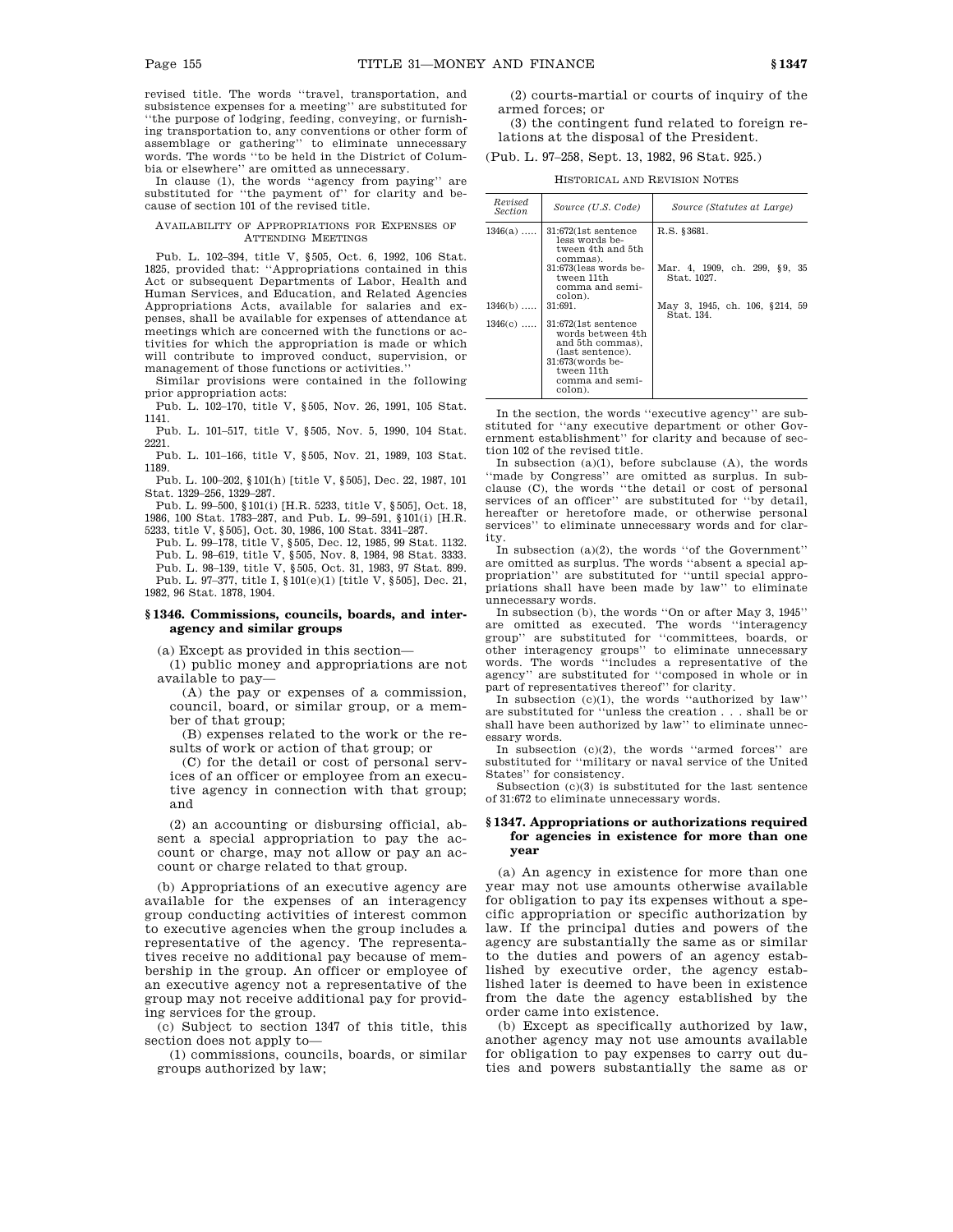similar to the principal duties and powers of an agency that is prohibited from using amounts under this section.

### (Pub. L. 97–258, Sept. 13, 1982, 96 Stat. 925.)

HISTORICAL AND REVISION NOTES

| Revised<br>Section | Source (U.S. Code)                          | Source (Statutes at Large)                     |
|--------------------|---------------------------------------------|------------------------------------------------|
|                    | $1347(a)$   31:696(1st, 2d sen-<br>tences). | June 27, 1944, ch. 286, §213, 58<br>Stat. 387. |
|                    | $1347(b)$ 31:696(last sen-<br>tence).       |                                                |

In the section, the word "agency" is substituted for "agency or instrumentality" because of section 101 of the revised title and for consistency. The words ''amounts otherwise available for obligation'' are substituted for ''any appropriation or fund made available by this or any other Act'', and the words ''duties and powers'' are substituted for ''functions'', for consistency in the revised title.

In subsection (a), the words ''After January 1, 1945'' are omitted as executed. The words ''including those established by Executive order'' are omitted the first time they appear as surplus. The words ''from the date . . . came into existence'' are substituted for ''during the existence'' for clarity.

In subsection (b), the word ''amounts'' is substituted for ''appropriations'' for consistency in the revised title.

### **§ 1348. Telephone installation and charges**

 $(a)(1)$  Except as provided in this section, appropriations are not available to install telephones in private residences or for tolls or other charges for telephone service from private residences.

(2) Under regulations of the Secretary of State, appropriations may be used to install and pay for the use of telephones in residences owned or leased by the United States Government in foreign countries for the use of the Foreign Service.

(b) Under regulations prescribed by the Secretary of the Army on recommendation of the Chief of Engineers, not more than \$30,000 may be expended each fiscal year to install and use in private residences telephones required for official business in constructing and operating locks and dams for navigation, flood control, and related water uses.

(c) Under regulations prescribed by the Secretary of Defense, funds appropriated to the Department of Defense are available to install, repair, and maintain telephone wiring in residences owned or leased by the United States Government and, if necessary for national defense purposes, in other private residences.

(Pub. L. 97–258, Sept. 13, 1982, 96 Stat. 926; Pub. L. 98–407, title VIII, §811(a), Aug. 28, 1984, 98 Stat. 1523; Pub. L. 104–201, div. A, title XVII, §1721, Sept. 23, 1996, 110 Stat. 2758.)

| Revised<br><b>Section</b> | Source (U.S. Code)                                                 | Source (Statutes at Large)                                                                           |
|---------------------------|--------------------------------------------------------------------|------------------------------------------------------------------------------------------------------|
| 1348(a)(1)                | 31:679(words before<br>2d comma).                                  | Aug. 23, 1912, ch. 350, §7(less<br>proviso), 37 Stat. 414.                                           |
| 1348(a)(2)                | $31:679$ (proviso).                                                | Aug. 23, 1912, ch. 350, 37 Stat.<br>360. §7(proviso): added Apr.<br>30, 1940, ch. 175, 54 Stat. 175. |
| $1348(b)$                 | $31:679$ (words be-<br>tween 2d comma<br>and proviso).<br>31:680a. | May 10, 1939, ch. 119, §4, 53<br>Stat. 738.                                                          |

| Revised<br>Section  | Source (U.S. Code) | Source (Statutes at Large)                                                                                                                          |
|---------------------|--------------------|-----------------------------------------------------------------------------------------------------------------------------------------------------|
| $1348(c)$   31:680. |                    | Sept. 22, 1922, ch. 427, §7, 42<br>Stat. 1042; May 17, 1950, ch.<br>188, §203, 64 Stat. 170; re-<br>stated June 28, 1955, ch. 198.<br>69 Stat. 188. |

In subsection (a)(1), the words ''or private apartment'' are omitted as being included in ''private residences''.

In subsection  $(a)(2)$ , the word "appropriations" is substituted for ''Government funds'', and the word ''calls'' is substituted for ''tolls'', for consistency. The word ''official'' is omitted as surplus.

In subsection (b), the words ''On and after May 10, 1939'' in 31:680a are omitted as executed. The word ''agency'' is substituted for ''executive department, establishment, or agency'' for clarity and because of section 101 of the revised title. The words ''official business'' are substituted for ''public business'' in 31:679 and ''transaction of public business which the interests of the Government require to be so transacted'' in 31:680a to eliminate unnecessary words. The words ''division, bureau, or office'' in 31:679 are omitted as being included in ''agency''. The words ''or such subordinates as he may specially designate'' in 31:680a are omitted as surplus.

In subsection (c), the words ''On and after September 22, 1922 the provisions of section 679 of this title, or any other law prohibiting the expenditure of public money . . . shall not be construed to apply to or forbid'' are omitted as unnecessary because of the restatement.

#### **AMENDMENTS**

1996—Subsec. (a)(2). Pub. L. 104–201, §1721(1), struck out at end ''Subsection (b) of this section applies to long-distance calls made on those telephones.

Subsecs. (b) to (d). Pub. L. 104–201, §1721(2), (3), redesignated subsecs. (c) and (d) as (b) and (c), respectively, and struck out former subsec. (b) which read as follows: ''Appropriations of an agency are available to pay charges for a long-distance call if required for official business and the voucher to pay for the call is sworn to by the head of the agency. Appropriations of an executive agency are available only if the head of the agency also certifies that the call is necessary in the interest of the Government.''

1984—Subsec. (d). Pub. L. 98–407 added subsec. (d).

#### EFFECTIVE DATE OF 1996 AMENDMENT

Amendment by Pub. L. 104–201 effective 180 days after Sept. 23, 1996, see section 1725(a) of Pub. L. 104–201, set out as a note under section 5722 of Title 5, Government Organization and Employees.

#### EFFECTIVE DATE OF 1984 AMENDMENT

Section 811(b) of Pub. L. 98–407 provided that: ''The amendment made by subsection (a) [amending this section] shall be effective as of January 1, 1984. Funds appropriated to the Department of Defense may be used to reimburse persons for expenditures made after December 31, 1983, for the installation, repair, and maintenance of telephone wiring in any Government-owned or leased housing unit before the date of the enactment of this Act [Aug. 28, 1984].''

#### EMPLOYEES AUTHORIZED TO WORK AT HOME

Pub. L. 104–52, title VI, §620, Nov. 19, 1995, 109 Stat. 501, provided that: ''Notwithstanding any provisions of this or any other Act, during the fiscal year ending September 30, 1996, and hereafter, any department, division, bureau, or office may use funds appropriated by this or any other Act to install telephone lines, and necessary equipment, and to pay monthly charges, in any private residence or private apartment of an employee who has been authorized to work at home in accordance with guidelines issued by the Office of Person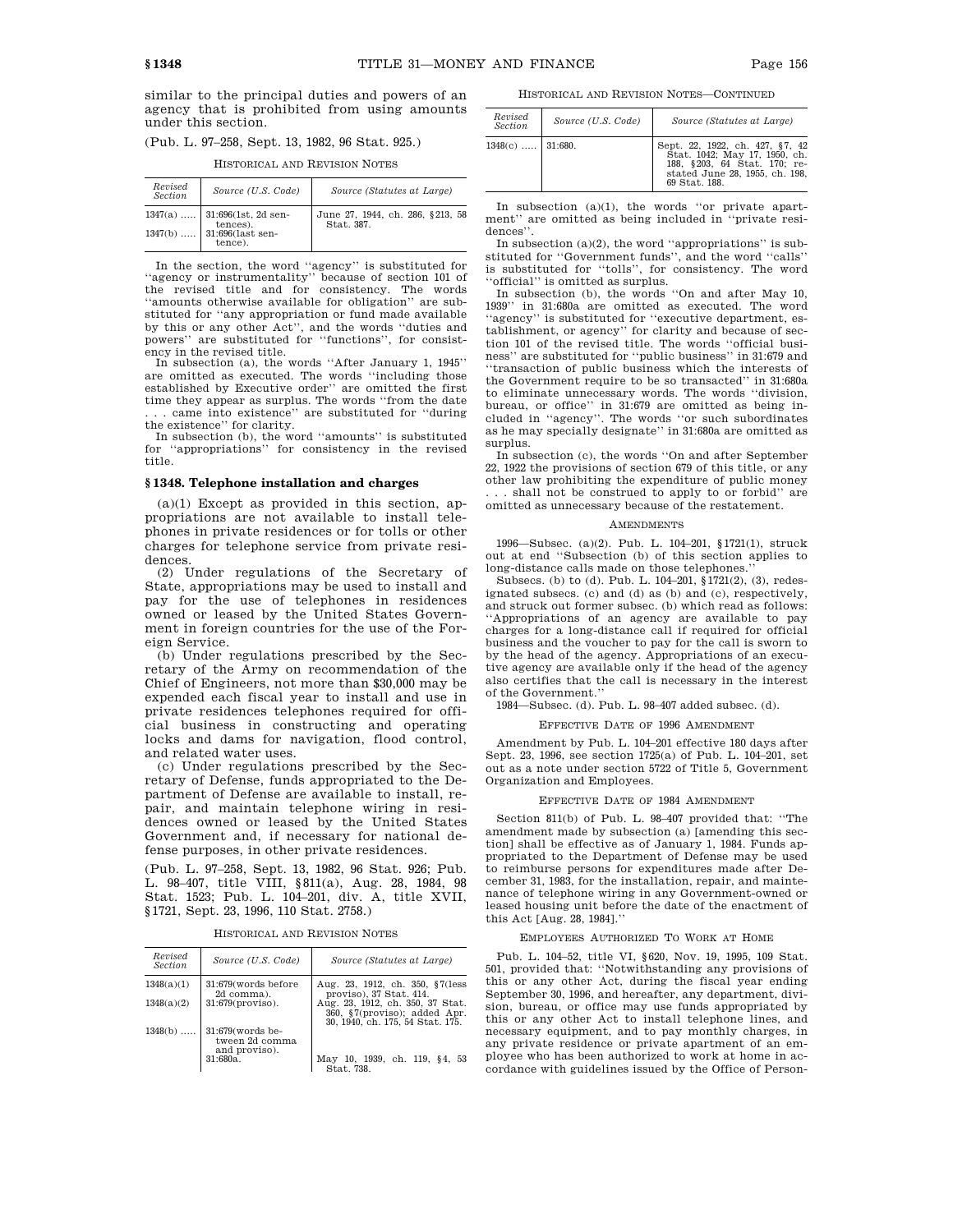nel Management: *Provided*, That the head of the department, division, bureau, or office certifies that adequate safeguards against private misuse exist, and that the service is necessary for direct support of the agency's mission.''

### **§ 1349. Adverse personnel actions**

(a) An officer or employee of the United States Government or of the District of Columbia government violating section 1341(a) or 1342 of this title shall be subject to appropriate administrative discipline including, when circumstances warrant, suspension from duty without pay or removal from office.

(b) An officer or employee who willfully uses or authorizes the use of a passenger motor vehicle or aircraft owned or leased by the United States Government (except for an official purpose authorized by section 1344 of this title) or otherwise violates section 1344 shall be suspended without pay by the head of the agency. The officer or employee shall be suspended for at least one month, and when circumstances warrant, for a longer period or summarily removed from office.

(Pub. L. 97–258, Sept. 13, 1982, 96 Stat. 926.)

HISTORICAL AND REVISION NOTES

| Revised<br><i>Section</i> | Source (U.S. Code)                                                          | Source (Statutes at Large)                                                                                                                                                                                                                  |
|---------------------------|-----------------------------------------------------------------------------|---------------------------------------------------------------------------------------------------------------------------------------------------------------------------------------------------------------------------------------------|
| $1349(a)$                 | $31:665(i)(1)(words be-$<br>fore semicolon re-<br>lated to $(a)$ , $(b)$ ). | R.S. $$3679(i)(1)(words)$ before<br>semicolon related to (a).<br>$(b)$ : Mar. 3, 1905, ch. 1484,<br>§4(1st par.), 33 Stat. 1257;<br>Feb. 27, 1906, ch. 510, §3, 34<br>Stat. 48: restated Sept. 6.<br>1950. ch. 896. §1211. 64 Stat.<br>768. |
| $1349(b)$                 | $31:638a(c)(2)(2d$ sen-<br>tence).                                          | July 16, 1914, ch.<br>141.<br>$\S5(c)(2)(2d$ sentence), 38<br>Stat. 508: restated Aug. 2.<br>1946, ch. 744, §16(a), 60 Stat.<br>810.                                                                                                        |

In subsection (a), the words ''In addition to any penalty or liability under other law'' are omitted as sur-plus. The words ''District of Columbia government'' are

added because of section 47–105 of the D.C. Code. In subsection (b), the words ''of the Government'' and ''from duty'' are omitted as unnecessary because of the restatement. The word ''pay'' is substituted for ''compensation'' for consistency. The word ''agency'' is sub-stituted for ''department'' because of section 101 of the revised title and for consistency.

#### **§ 1350. Criminal penalty**

An officer or employee of the United States Government or of the District of Columbia government knowingly and willfully violating section 1341(a) or 1342 of this title shall be fined not more than \$5,000, imprisoned for not more than 2 years, or both.

(Pub. L. 97–258, Sept. 13, 1982, 96 Stat. 926.)

HISTORICAL AND REVISION NOTES

| Revised<br>Section | Source (U.S. Code)                                                    | Source (Statutes at Large)                                                                                                                                                                                                                |
|--------------------|-----------------------------------------------------------------------|-------------------------------------------------------------------------------------------------------------------------------------------------------------------------------------------------------------------------------------------|
| $1350$             | 31:665(i)(1)(words)<br>after semicolon<br>related to $(a)$ , $(b)$ ). | \$3679(i)(1)(words after<br>R.S.<br>semicolon related to (a).<br>(b)); Mar. 3, 1905, ch. 1484,<br>§4(1st par.), 33 Stat. 1257;<br>Feb. 27, 1906, ch. 510, §3, 34<br>Stat. 48: restated Sept. 6.<br>1950. ch. 896. §1211. 64 Stat.<br>768. |

The words ''District of Columbia government'' are added because of section 47–105 of the D.C. Code. The words ''upon conviction'' are omitted as surplus.

# **§ 1351. Reports on violations**

If an officer or employee of an executive agency or an officer or employee of the District of Columbia government violates section 1341(a) or 1342 of this title, the head of the agency or the Mayor of the District of Columbia, as the case may be, shall report immediately to the President and Congress all relevant facts and a statement of actions taken. A copy of each report shall also be transmitted to the Comptroller General on the same date the report is transmitted to the President and Congress.

(Pub. L. 97–258, Sept. 13, 1982, 96 Stat. 926; Pub. L. 108–447, div. G, title I, §1401(a), Dec. 8, 2004, 118 Stat. 3192.)

HISTORICAL AND REVISION NOTES

| Revised<br>Section | Source (U.S. Code)                          | Source (Statutes at Large)                                                                                                                                                                                      |
|--------------------|---------------------------------------------|-----------------------------------------------------------------------------------------------------------------------------------------------------------------------------------------------------------------|
| $1351$             | 31:665(i)(2)(related<br>to $(a)$ , $(b)$ ). | R.S. $$3679(i)(2)(related to (a)).$<br>(b)): Mar. 3, 1905, ch. 1404.<br>§4(1st par.), 33 Stat. 1257;<br>Feb. 27, 1906, ch. 510, §3, 34<br>Stat. 48; restated Sept. 6,<br>1950. ch. 896. §1211. 64 Stat.<br>768. |

The words ''executive agency'' are substituted for "agency" because the definition of "agency" in  $31:665(d)(2)$  applies to the source provisions restated in the section and because of section 102 of the revised title. The word ''Mayor'' is used because of Reorganization Plan No. 3 of 1967 (eff. Aug. 11, 1967, 81 Stat. 948) and sections 421, 422, and 771 of the District of Columbia Self-Government and Governmental Reorganization Act (Pub. L. 93–198, 87 Stat. 789, 818). The word ''President'' is substituted for "President, through the Director of the Office of Management and Budget'' because sections 101 and 102(a) of Reorganization Plan No. 2 of 1970 (eff. July 1, 1970, 84 Stat. 2085) designated the Bureau of the Budget as the Office of Management and Budget and transferred all functions of the Bureau to the President.

#### **AMENDMENTS**

2004—Pub. L. 108–447 inserted at end ''A copy of each report shall also be transmitted to the Comptroller General on the same date the report is transmitted to the President and Congress.''

### **§ 1352. Limitation on use of appropriated funds to influence certain Federal contracting and financial transactions**

(a)(1) None of the funds appropriated by any Act may be expended by the recipient of a Federal contract, grant, loan, or cooperative agreement to pay any person for influencing or attempting to influence an officer or employee of any agency, a Member of Congress, an officer or employee of Congress, or an employee of a Member of Congress in connection with any Federal action described in paragraph (2) of this subsection.

(2) The prohibition in paragraph (1) of this subsection applies with respect to the following Federal actions:

(A) The awarding of any Federal contract.

(B) The making of any Federal grant.

(C) The making of any Federal loan.

(D) The entering into of any cooperative agreement.

(E) The extension, continuation, renewal, amendment, or modification of any Federal contract, grant, loan, or cooperative agreement.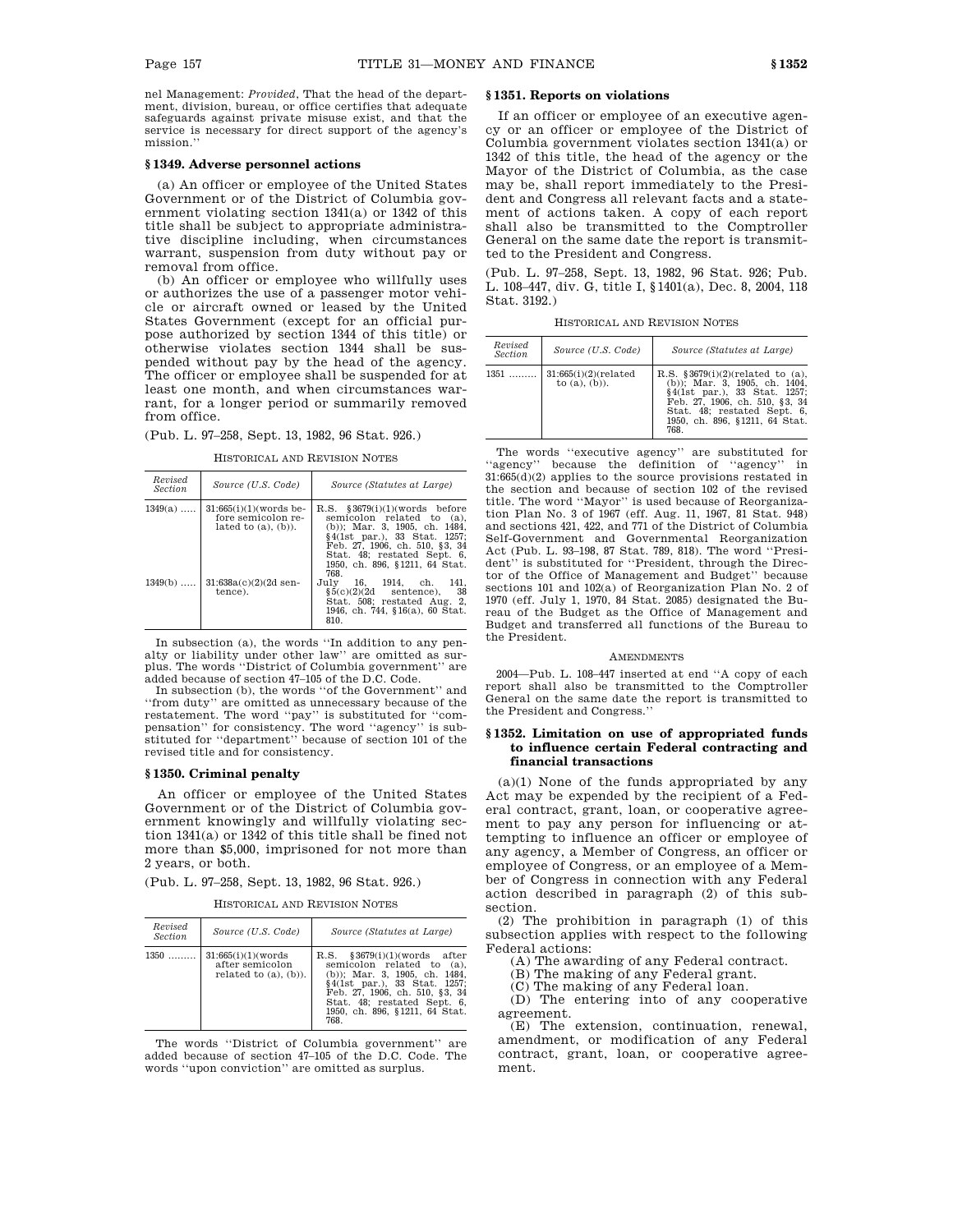(b)(1) Each person who requests or receives a Federal contract, grant, loan, or cooperative agreement from an agency or requests or receives from an agency a commitment providing for the United States to insure or guarantee a loan shall file with that agency, in accordance with paragraph (4) of this subsection—

(A) a written declaration described in paragraph (2) or (3) of this subsection, as the case may be; and

(B) copies of all declarations received by such person under paragraph (5).

(2) A declaration filed by a person pursuant to paragraph  $(1)(A)$  of this subsection in connection with a Federal contract, grant, loan, or cooperative agreement shall contain—

(A) the name of any registrant under the Lobbying Disclosure Act of 1995 who has made lobbying contacts on behalf of the person with respect to that Federal contract, grant, loan, or cooperative agreement; and

(B) a certification that the person making the declaration has not made, and will not make, any payment prohibited by subsection (a).

(3) A declaration filed by a person pursuant to paragraph  $(1)(A)$  of this subsection in connection with a commitment providing for the United States to insure or guarantee a loan shall contain the name of any registrant under the Lobbying Disclosure Act of 1995 who has made lobbying contacts on behalf of the person in connection with that loan insurance or guarantee.

(4) A person referred to in paragraph  $(1)(A)$  of this subsection shall file a declaration referred to in that paragraph—

(A) with each submission by such person that initiates agency consideration of such person for award of a Federal contract, grant, loan, or cooperative agreement, or for grant of a commitment providing for the United States to insure or guarantee a loan;

(B) upon receipt by such person of a Federal contract, grant, loan, or cooperative agreement or of a commitment providing for the United States to insure or guarantee a loan, unless such person previously filed a declaration with respect to such contract, grant, loan, cooperative agreement or commitment pursuant to clause (A); and

(C) at the end of each calendar quarter in which there occurs any event that materially affects the accuracy of the information contained in any declaration previously filed by such person in connection with such Federal contract, grant, loan, cooperative agreement, loan insurance commitment, or loan guaranty commitment.

(5) Any person who requests or receives from a person referred to in paragraph (1) of this subsection a subcontract under a Federal contract, a subgrant or contract under a Federal grant, a contract or subcontract to carry out any purpose for which a particular Federal loan is made, or a contract under a Federal cooperative agreement shall be required to file with the person referred to in such paragraph a written declaration referred to in clause (A) of such paragraph.

(6) The Director of the Office of Management and Budget, after consulting with the Secretary of the Senate and the Clerk of the House of Representatives, shall issue guidance for agency implementation of, and compliance with, the requirements of this section.

 $(c)(1)$  Any person who makes an expenditure prohibited by subsection (a) of this section shall be subject to a civil penalty of not less than \$10,000 and not more than \$100,000 for each such expenditure.

(2)(A) Any person who fails to file or amend a declaration required to be filed or amended under subsection (b) of this section shall be subject to a civil penalty of not less than \$10,000 and not more than \$100,000 for each such failure.

(B) A filing of a declaration of a declaration amendment on or after the date on which an administrative action for the imposition of a civil penalty under this subsection is commenced does not prevent the imposition of such civil penalty for a failure occurring before that date. For the purposes of this subparagraph, an administrative action is commenced with respect to a failure when an investigating official determines in writing to commence an investigation of an allegation of such failure.

(3) Sections 3803 (except for subsection (c)), 3804, 3805, 3806, 3807, 3808, and 3812 of this title shall be applied, consistent with the requirements of this section, to the imposition and collection of civil penalties under this subsection.

(4) An imposition of a civil penalty under this subsection does not prevent the United States from seeking any other remedy that the United States may have for the same conduct that is the basis for the imposition of such civil penalty.

 $(d)(1)(A)$  Subsection  $(a)(1)$  of this section does not apply in the case of a payment of reasonable compensation made to an officer or employee of a person requesting or receiving a Federal contract, grant, loan, or cooperative agreement to the extent that the payment is for agency and legislative liaison activities not directly related to a Federal action referred to in subsection  $(a)(2)$  of this section.

(B) Subsection (a)(1) of this section does not prohibit any reasonable payment to a person in connection with, or any payment of reasonable compensation to an officer or employee of a person requesting or receiving, a Federal contract, grant, loan, or cooperative agreement or an extension, continuation, renewal, amendment, or modification of a Federal contract, grant, loan, or cooperative agreement if the payment is for professional or technical services rendered directly in the preparation, submission, or negotiation of any bid, proposal, or application for that Federal contract, grant, loan, or cooperative agreement or for meeting requirements imposed by or pursuant to law as a condition for receiving that Federal contract, grant, loan, or cooperative agreement.

(C) Nothing in this paragraph shall be construed as permitting the use of appropriated funds for making any payment prohibited in or pursuant to any other provision of law.

(2) The reporting requirement in subsection (b) of this section shall not apply to any person with respect to—

(A) payments of reasonable compensation made to regularly employed officers or em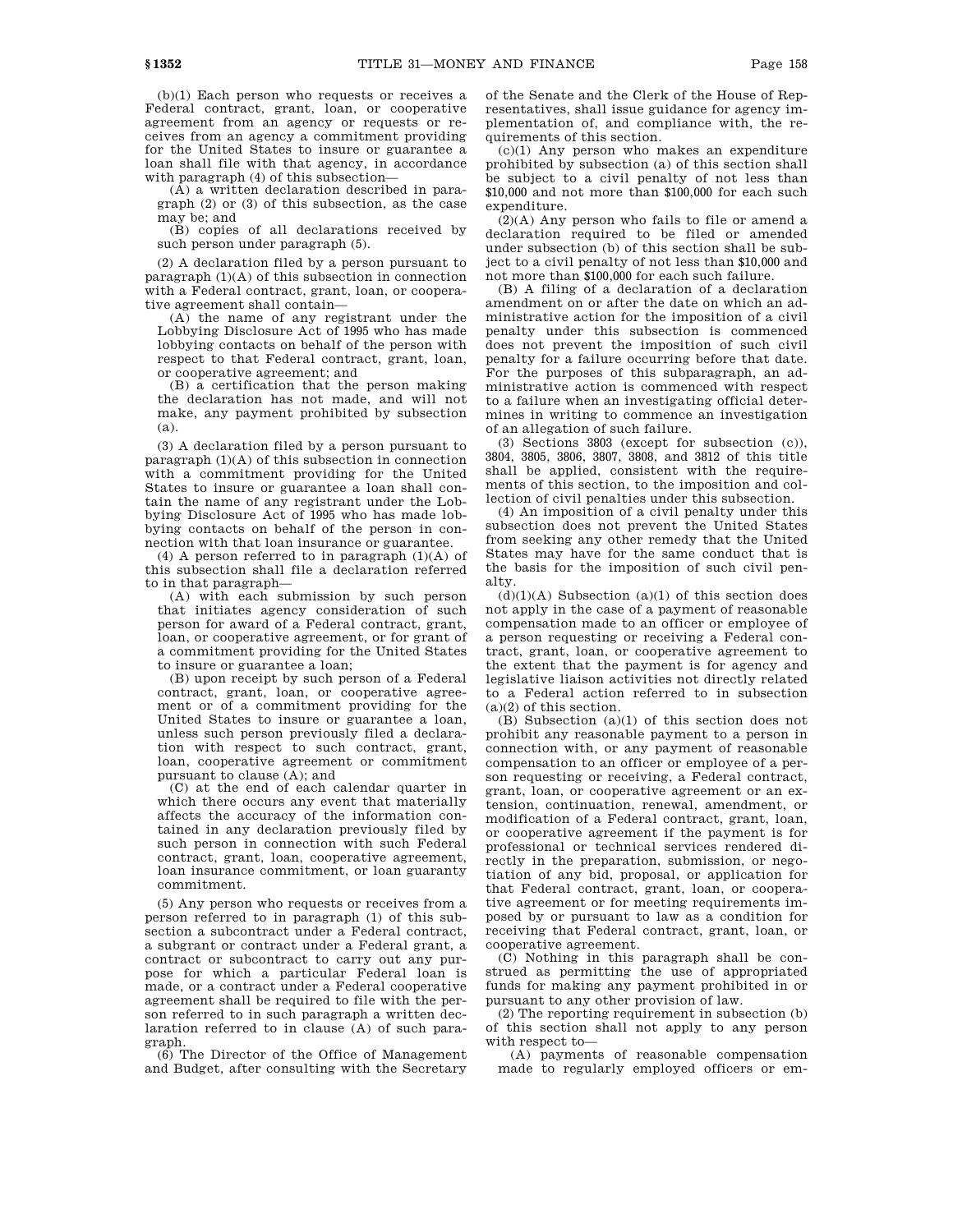ployees of a person requesting or receiving a Federal contract, grant, loan, or cooperative agreement or a commitment providing for the United States to insure or guarantee a loan;

(B) a request for or receipt of a contract (other than a contract referred to in clause (C)), grant, cooperative agreement, subcontract (other than a subcontract referred to in clause (C)), or subgrant that does not exceed \$100,000; and

(C) a request for or receipt of a loan, or a commitment providing for the United States to insure or guarantee a loan, that does not exceed \$150,000, or the single family maximum mortgage limit for affected programs, whichever is greater, including a contract or subcontract to carry out any purpose for which such a loan is made.

(e) The Secretary of Defense may exempt a Federal action described in subsection (a)(2) from the prohibition in subsection  $(a)(1)$  whenever the Secretary determines, in writing, that such an exemption is in the national interest. The Secretary shall transmit a copy of each such written exemption to Congress immediately after making such determination.

(f) The head of each Federal agency shall take such actions as are necessary to ensure that the provisions of this section are vigorously implemented and enforced in such agency.

(g) As used in this section:

(1) The term ''recipient'', with respect to funds received in connection with a Federal contract, grant, loan, or cooperative agreement—

(A) includes the contractors, subcontractors, or subgrantees (as the case may be) of the recipient; but

(B) does not include an Indian tribe, tribal organization, or any other Indian organization eligible to receive Federal contracts, grants, cooperative agreements, or loans from an agency but only with respect to expenditures that are by such tribe or organization for purposes specified in subsection (a) and are permitted by other Federal law.

(2) The term ''agency'' has the same meaning provided for such term in section 552(f) of title 5, and includes a Government corporation, as defined in section 9101(1) of this title. (3) The term ''person''—

(A) includes an individual, corporation, company, association, authority, firm, partnership, society, State, and local government, regardless of whether such entity is operated for profit or not for profit; but

(B) does not include an Indian tribe, tribal organization, or any other Indian organization eligible to receive Federal contracts, grants, cooperative agreements, or loans from an agency but only with respect to expenditures by such tribe or organization that are made for purposes specified in subsection (a) and are permitted by other Federal law.

(4) The term ''State'' means a State of the United States, the District of Columbia, the Commonwealth of Puerto Rico, a territory or possession of the United States, an agency or instrumentality of a State, and a multi-State,

regional, or interstate entity having governmental duties and powers.

(5) The term ''local government'' means a unit of government in a State and, if chartered, established, or otherwise recognized by a State for the performance of a governmental duty, the following entities:

(A) A local public authority.

(B) A special district.

(C) An intrastate district.

(D) A council of governments.

(E) A sponsor group representative organization.

(F) Any other instrumentality of a local government.

(6)(A) The terms ''Federal contract'', ''Federal grant'', ''Federal cooperative agreement'' mean, respectively—

(i) a contract awarded by an agency;

(ii) a grant made by an agency or a direct appropriation made by law to any person; and

(iii) a cooperative agreement entered into by an agency.

(B) Such terms do not include—

(i) direct United States cash assistance to an individual;

(ii) a loan;

(iii) loan insurance; or

(iv) a loan guaranty.

(7) The term ''Federal loan'' means a loan made by an agency. Such term does not include loan insurance or a loan guaranty.

(8) The term ''reasonable payment'' means, with respect to professional and other technical services, a payment in an amount that is consistent with the amount normally paid for such services in the private sector.

(9) The term ''reasonable compensation'' means, with respect to a regularly employed officer or employee of any person, compensation that is consistent with the normal compensation for such officer or employee for work that is not furnished to, not funded by, or not furnished in cooperation with the Federal Government.

(10) The term ''regularly employed'', with respect to an officer or employee of a person requesting or receiving a Federal contract, grant, loan, or cooperative agreement or a commitment providing for the United States to insure or guarantee a loan, means an officer or employee who is employed by such person for at least 130 working days within one year immediately preceding the date of the submission that initiates agency consideration of such person for receipt of such contract, grant, loan, cooperative agreement, loan insurance commitment, or loan guaranty commitment.

(11) The terms ''Indian tribe'' and ''tribal organization'' have the meaning provided in section 4 of the Indian Self-Determination and Education Assistance Act (25 U.S.C. 450b).

(Added Pub. L. 101–121, title III, §319(a)(1), Oct. 23, 1989, 103 Stat. 750; amended Pub. L. 101–512, title III, §320, Nov. 5, 1990, 104 Stat. 1977; Pub. L. 103–272, §4(f)(1)(F), July 5, 1994, 108 Stat. 1362; Pub. L. 104–65, §10, Dec. 19, 1995, 109 Stat. 700; Pub. L. 104–66, title III, §3001(b), Dec. 21, 1995, 109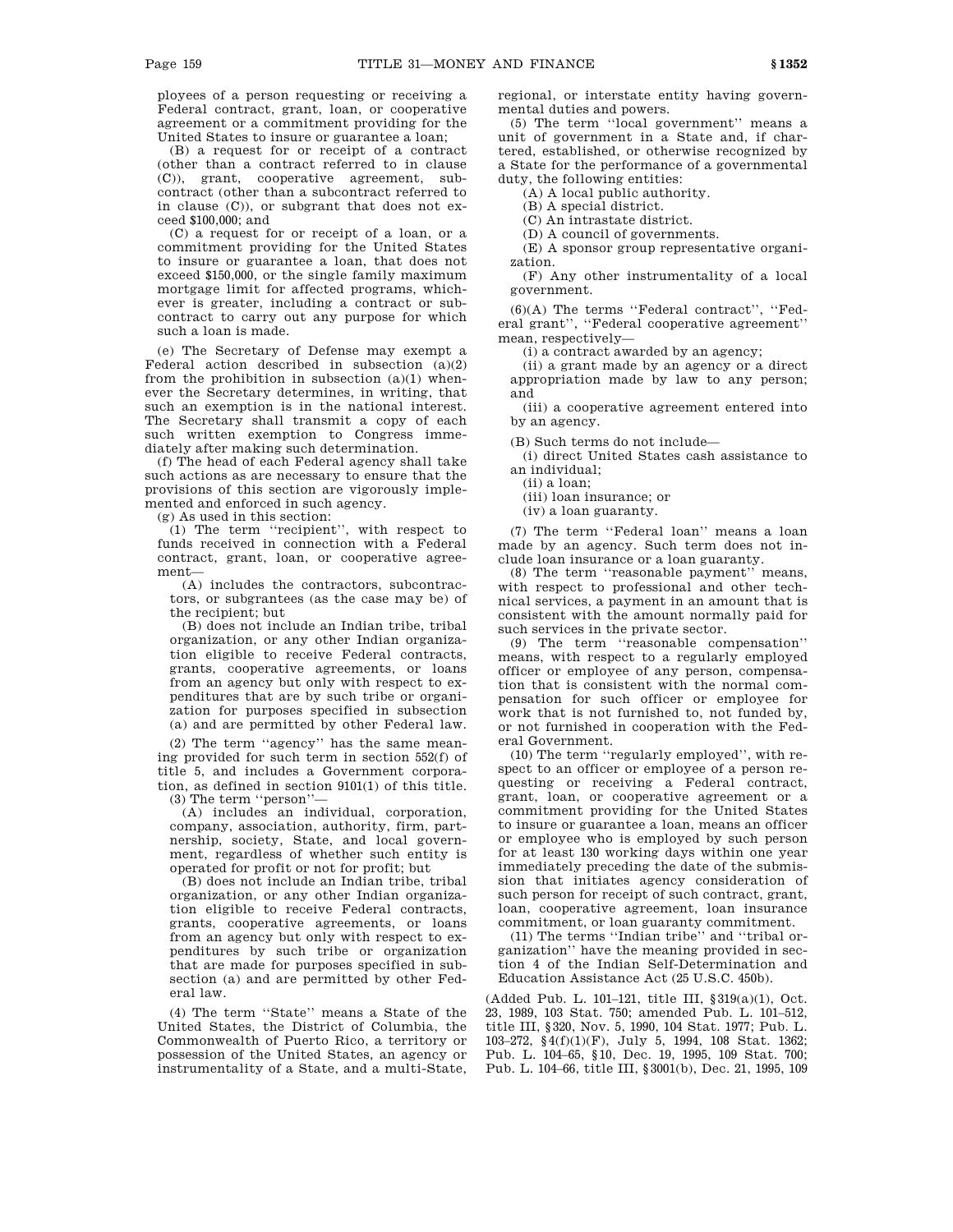Stat. 734; Pub. L. 104–106, div. A, title X, §1064(c), div. D, title XLIII, §4301(a)(2), Feb. 10, 1996, 110 Stat. 445, 656.)

### REFERENCES IN TEXT

The Lobbying Disclosure Act of 1995, referred to in subsec. (b)(2)(A), (3), is Pub. L. 104–65, Dec. 19, 1995, 109 Stat. 691, which is classified principally to chapter 26 (§1601 et seq.) of Title 2, The Congress. For complete classification of this Act to the Code, see Short Title note set out under section 1601 of Title 2 and Tables.

#### CODIFICATION

Another section 1352 was renumbered section 1353 of this title.

#### AMENDMENTS

1996—Subsec. (b)(2). Pub. L. 104–106, §4301(a)(2), which directed amendment of par. (2) by inserting ''and'' after the semicolon at the end of subpar. (A) and by striking out subpar. (C), was not executed because subsec. (b)(2) did not contain a subpar. (C) subsequent to amendment by Pub. L. 104–65,  $$10(a)(1)$ . See 1995 Amendment note below.

Subsec. (b)(6)(A). Pub. L. 104–106, §1064(c)(1), which directed insertion of ''(other than the Secretary of Defense and Secretary of a military department)'' after ''The head of each agency'', could not be executed because subsec. (b)(6) did not contain a subpar. (A) subsequent to amendment by Pub. L.  $104-65$ ,  $$10(a)(3)$ . See 1995 Amendment note below.

Subsec. (d)(1). Pub. L. 104–106, §1064(c)(2), which directed the insertion of ''(other than in the case of the Department of Defense or a military department)'' after ''paragraph (3) of this subsection'', could not be executed because subsec. (d)(1) did not contain phrase ''paragraph (3) of this subsection'' subsequent to amendment by Pub. L. 104–65, §10(b). See 1995 Amendment note below.

1995—Subsec. (b)(2). Pub. L. 104–65, §10(a)(1), added subpars. (A) and (B) and struck out former subpars. (A) to (C) which read as follows:

 $\lq\lq (\mathrm{A})$  a statement setting forth whether such person– ''(i) has made any payment with respect to that Federal contract, grant, loan, or cooperative agreement, using funds other than appropriated funds, which would be prohibited by subsection (a) of this section if the payment were paid for with appropriated funds; or

''(ii) has agreed to make any such payment;

''(B) with respect to each such payment (if any) and each such agreement (if any)—

''(i) the name and address of each person paid, to be paid, or reasonably expected to be paid;

''(ii) the name and address of each individual performing the services for which such payment is made, to be made, or reasonably expected to be made;

''(iii) the amount paid, to be paid, or reasonably expected to be paid;

''(iv) how the person was paid, is to be paid, or is reasonably expected to be paid; and

''(v) the activity for which the person was paid, is to be paid, or is reasonably expected to be paid; and

''(C) a certification that the person making the declaration has not made, and will not make, any payment prohibited by subsection (a).''

Subsec. (b)(3). Pub. L. 104–65, §10(a)(2), substituted ''shall contain the name of any registrant under the Lobbying Disclosure Act of 1995 who has made lobbying contacts on behalf of the person in connection with that loan insurance or guarantee.'' for ''shall contain—'' and struck out subpars. (A) and (B) which read as follows:

''(A) a statement setting forth whether such person— '(i) has made any payment to influence or attempt to influence an officer or employee of any agency, a Member of Congress, an officer or employee of Congress, or an employee of a Member of Congress in connection with that loan insurance or guaranty; or

''(ii) has agreed to make any such payment; and

''(B) with respect to each such payment (if any) and each such agreement (if any), the information described in paragraph (2)(B) of this subsection.''

Subsec. (b)(6), (7). Pub. L. 104–65, §10(a)(3), redesignated par.  $(7)$  as  $(6)$ , and struck out former par.  $(6)$ which directed head of each agency to collect and compile detailed information on any unappropriated payments under Federal contracts, and report such information to the appropriate congressional officer or committee.

Subsecs. (d) to (h). Pub. L. 104–65, §10(b), and Pub. L. 104–66, §3001(b), amended section identically, redesignating subsecs. (e) to (h) as (d) to (g), respectively, and striking out former subsec. (d) which directed the Inspector General or official of each agency to submit annual reports to Congress on the compliance of each agency with the requirements imposed by this section. 1994—Subsec. (c). Pub. L. 103–272, §4(f)(1)(F)(i), sub-

stituted  $(C)(1)$  Any person" for  $(C)(1)$  Any person". Subsec. (e)(1)(C). Pub. L. 103-272,  $§4(f)(1)(F)(ii)$ , sub-

stituted ''appropriated'' for ''appropirated'' and inserted period at end.

Subsec. (h)(7). Pub. L. 103–272, §4(f)(1)(F)(iii), inserted periods after ''agency'' and ''guaranty''.

1990—Subsec. (e)(2)(C). Pub. L. 101–512 inserted ''or the single family maximum mortgage limit for affected programs, whichever is greater,'' after ''\$150,000,''.

### EFFECTIVE DATE OF 1996 AMENDMENT

For effective date and applicability of amendment by Pub. L. 104–106, see section 4401 of Pub. L. 104–106, set out as a note under section 2302 of Title 10, Armed Forces.

### EFFECTIVE DATE OF 1995 AMENDMENT

Amendment by Pub. L. 104–65 effective Jan. 1, 1996, except as otherwise provided, see section 24 of Pub. L. 104–65, set out as an Effective Date note under section 1601 of Title 2, The Congress.

#### EFFECTIVE DATE

Section 319(d) of Pub. L. 101–121 provided that: ''Section 1352 of title 31, United States Code (as added by subsection (a)), shall take effect with respect to Federal contracts, grants, loans, cooperative agreements, loan insurance commitments, and loan guaranty commitments that are entered into or made more than 60 days after the date of the enactment of this Act [Oct. 23, 1989].''

### FIRST REPORT ON MAY 31, 1990; CONTENT

Section 319(b) of Pub. L. 101–121 provided that the first report submitted under former subsec. (b)(6) of this section was to be submitted on May 31, 1990, and was to contain a compilation relating to the statements received under subsec. (b) of this section during the six-month period beginning on Oct. 1, 1989.

### NOTIFICATION OF COMPLIANCE DATE; GUIDANCE FOR AGENCY IMPLEMENTATION

Section 319(c) of Pub. L. 101–121 provided that: ''The Director of the Office of Management and Budget shall notify the head of each agency that section 1352 of title 31, United States Code (as added by subsection (a)), is to be complied with commencing 60 days after the date of the enactment of this Act [Oct. 23, 1989]. Not later than 60 days after the date of the enactment of this Act, the Director of the Office of Management and Budget shall issue the guidance required by subsection  $(b)(7)$  [now  $(b)(6)$ ] of such section."

#### **§ 1353. Acceptance of travel and related expenses from non-Federal sources**

(a) Notwithstanding any other provision of law, the Administrator of General Services, in consultation with the Director of the Office of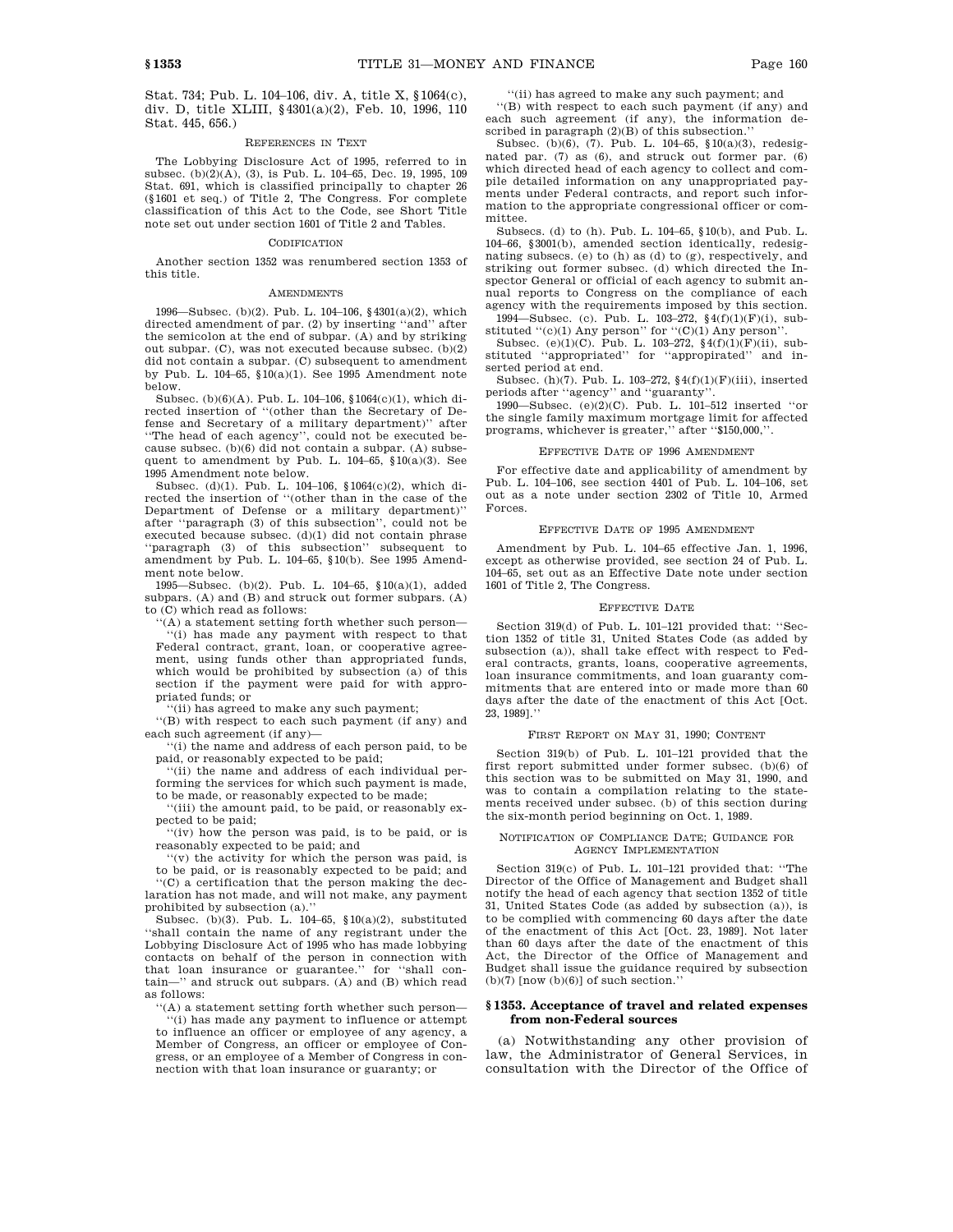Government Ethics, shall prescribe by regulation the conditions under which an agency in the executive branch (including an independent agency) may accept payment, or authorize an employee of such agency to accept payment on the agency's behalf, from non-Federal sources for travel, subsistence, and related expenses with respect to attendance of the employee (or the spouse of such employee) at any meeting or similar function relating to the official duties of the employee. Any cash payment so accepted shall be credited to the appropriation applicable to such expenses. In the case of a payment in kind so accepted, a pro rata reduction shall be made in any entitlement of the employee to payment from the Government for such expenses.

(b) Except as provided in this section or section 4111 or 7342 of title 5, an agency or employee may not accept payment for expenses referred to in subsection (a). An employee who accepts any payment in violation of the preceding sentence—

(1) may be required, in addition to any penalty provided by law, to repay, for deposit in the general fund of the Treasury, an amount equal to the amount of the payment so accepted; and

(2) in the case of a repayment under paragraph (1), shall not be entitled to any payment from the Government for such expenses.

(c) As used in this section—

(1) the term ''executive branch'' means all executive agencies (as such term is defined in section 105 of title 5); and

(2) the term ''employee in the executive branch'' means—

(A) an appointed officer or employee in the executive branch; and

(B) an expert or consultant in the executive branch, under section 3109 of title 5; and

(3) the term ''payment'' means a payment or reimbursement, in cash or in kind.

(d)(1) The head of each agency of the executive branch shall, in the manner provided in paragraph (2), submit to the Director of the Office of Government Ethics reports of payments of more than \$250 accepted under this section with respect to employees of the agency. The Director shall make such reports available for public inspection and copying.

(2) The reports required by paragraph (1) shall, with respect to each payment—

(A) specify the amount and method of payment, the name of the person making the payment, the name of the employee, the nature of the meeting or similar function, the time and place of travel, the nature of the expenses, and such other information as the Administrator of General Services may prescribe by regulation under subsection (a);

(B) be submitted not later than May 31 of each year with respect to payments in the preceding period beginning on October 1 and ending on March 31; and

(C) be submitted not later than November 30 of each year with respect to payments in the preceding period beginning on April 1 and ending on September 30.

(Added Pub. L. 101–194, title III, §302(a), Nov. 30, 1989, 103 Stat. 1745, §1352; renumbered §1353 and amended Pub. L. 101–280, §4(b)(1), (c), May 4, 1990, 104 Stat. 157, 158.)

#### **AMENDMENTS**

1990—Pub. L. 101–280, §4(b)(1), renumbered section 1352 of this title as this section.

Subsec. (a). Pub. L. 101–280, §4(c)(1), substituted ''in the executive branch (including an independent agency) may accept payment, or authorize an employee of such agency to accept payment on the agency's behalf,'' for ''or employee in the executive branch may accept payment''.

Subsec. (b). Pub. L. 101–280, §4(c)(2)(A), inserted ''or 7342'' after ''section 4111''.

Subsec. (b)(2). Pub. L. 101–280, §4(c)(2)(B), substituted  $'(1)$ ," for  $''(1)$ "

Subsec. (c)(1). Pub. L. 101–280, §4(c)(3), substituted ''all executive agencies'' for ''any executive agency''.

# **§ 1354. Limitation on use of appropriated funds for contracts with entities not meeting veterans' employment reporting requirements**

(a)(1) Subject to paragraph (2), no agency may obligate or expend funds appropriated for the agency for a fiscal year to enter into a contract described in section 4212(a) of title 38 with a contractor from which a report was required under section 4212(d) of that title with respect to the preceding fiscal year if such contractor did not submit such report.

(2) Paragraph (1) shall cease to apply with respect to a contractor otherwise covered by that paragraph on the date on which the contractor submits the report required by such section 4212(d) for the fiscal year concerned.

(b) The Secretary of Labor shall make available in a database a list of the contractors that have complied with the provisions of such section 4212(d).

(Added Pub. L. 105–339, §7(b)(1), Oct. 31, 1998, 112 Stat. 3189.)

### **CHAPTER 15—APPROPRIATION ACCOUNTING**

SUBCHAPTER I—GENERAL

- Sec. 1501. Documentary evidence requirement for Government obligations.
- 1502. Balances available.
- 1503. Comptroller General reports of amounts for which no accounting is made.

### SUBCHAPTER II—APPORTIONMENT

- 1511. Definition and application.
- 1512. Apportionment and reserves.<br>1513. Officials controlling apportion
- 1513. Officials controlling apportionments.<br>1514. Administrative division of apportion
	- Administrative division of apportionments.
- 1515. Authorized apportionments necessitating deficiency or supplemental appropriations.
- 1516. Exemptions.<br>1517. Prohibited o
- 1517. Prohibited obligations and expenditures.<br>1518. Adverse personnel actions.
- 1518. Adverse personnel actions.<br>1519. Criminal penalty.
	- Criminal penalty.

# SUBCHAPTER III—TRANSFERS AND REIMBURSEMENTS

- 1531. Transfers of functions and activities.<br>1532 Withdrawal and credit
- 1532. Withdrawal and credit.<br>1533. Transfers of appropria
	- Transfers of appropriations for salaries and expenses to carry out national defense responsibilities.
- 1534. Adjustments between appropriations.
- 1535. Agency agreements.
- 1536. Crediting payments from purchases between executive agencies.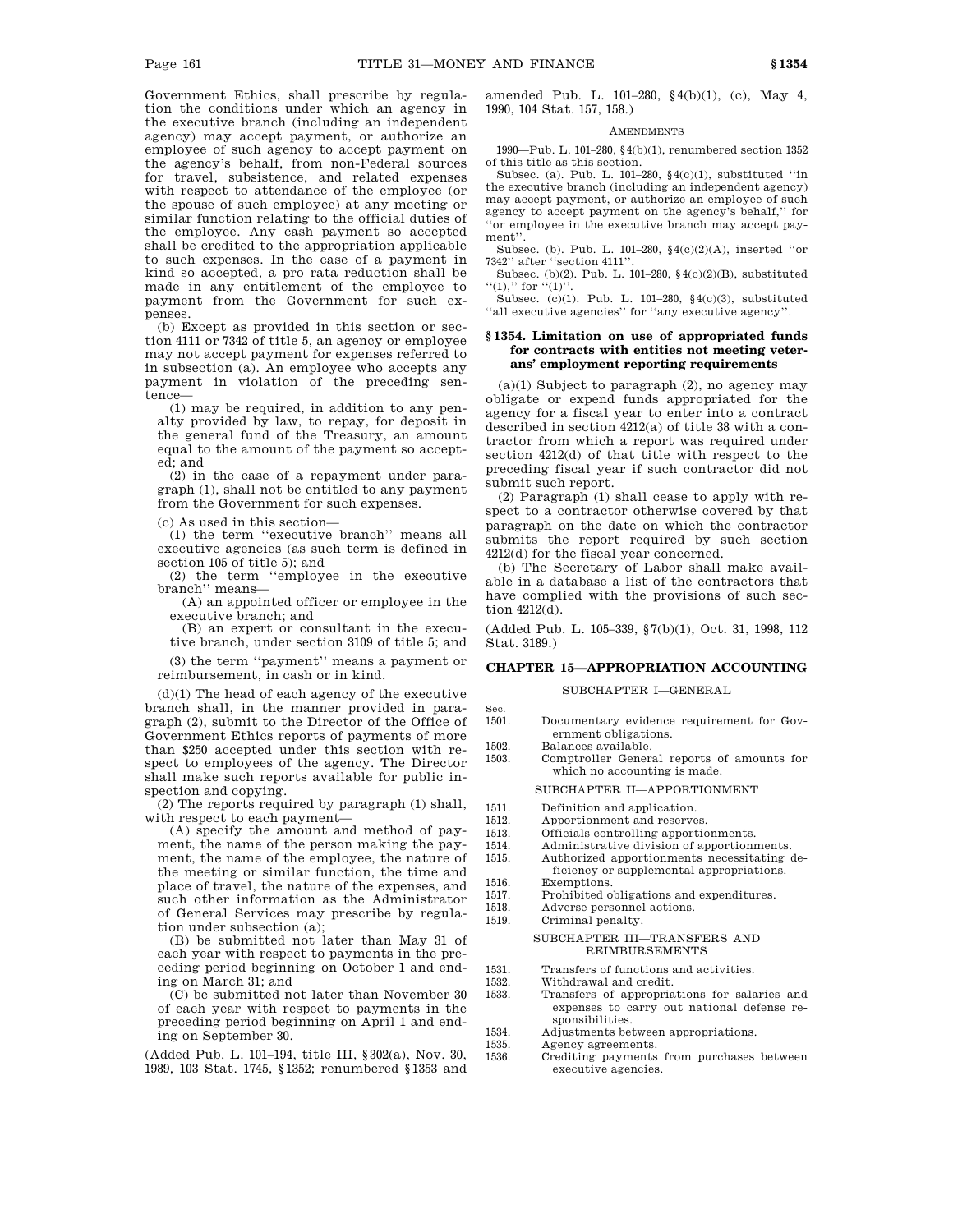Sec.<br>1537 Services between the United States Government and the District of Columbia government.

SUBCHAPTER IV—CLOSING ACCOUNTS

- 1551. Definitions; applicability of subchapter.<br>1552. Procedure for appropriation accounts.
- Procedure for appropriation accounts available for definite periods.
- 1553. Availability of appropriation accounts to pay obligations.
- 1554. Audit, control, and reporting.
- 1555. Closing of appropriation accounts available for indefinite periods.
- 1556. Comptroller General: reports on appropriation accounts.
- 1557. Authority for exemptions in appropriation laws.
- 1558. Availability of funds following resolution of a formal protest or other challenge.

#### AMENDMENTS

1996—Pub. L. 104–106, div. E, title LV, §5502(c), Feb. 10, 1996, 110 Stat. 699, substituted ''of a formal protest or other challenge'' for ''of a protest'' in item 1558.

1992—Pub. L. 102–484, div. A, title X, §1054(e)(1), Oct. 23, 1992, 106 Stat. 2503, substituted ''Definitions; applicability of subchapter'' for ''Definitions and application'' in item 1551 and ''Procedure for appropriation accounts available for definite periods'' for ''Audit, control, and reporting'' in item 1552.

1990—Pub. L. 101–510, div. A, title XIV, §1405(a)(2), Nov. 5, 1990, 104 Stat. 1679, substituted ''Audit, control, and reporting'' for ''Procedure for appropriation accounts available for definite periods'' in item 1552 and for ''Review of appropriation accounts'' in item 1554, ''Closing of appropriation accounts available'' for ''Withdrawal of unobligated balances of appropriations'' in item 1555, ''General: reports'' for ''General reports'' in item 1556, and ''Authority for exemptions in appropriation laws'' for ''Authorization to exempt'' in item 1557.

1989—Pub. L. 101–189, div. A, title VIII, §813(b), Nov. 29, 1989, 103 Stat. 1494, added item 1558.

### SUBCHAPTER I—GENERAL

## **§ 1501. Documentary evidence requirement for Government obligations**

(a) An amount shall be recorded as an obligation of the United States Government only when supported by documentary evidence of—

(1) a binding agreement between an agency and another person (including an agency) that is—

(A) in writing, in a way and form, and for a purpose authorized by law; and

(B) executed before the end of the period of availability for obligation of the appropriation or fund used for specific goods to be delivered, real property to be bought or leased, or work or service to be provided;

(2) a loan agreement showing the amount and terms of repayment;

(3) an order required by law to be placed with an agency;

(4) an order issued under a law authorizing purchases without advertising—

(A) when necessary because of a public exigency;

- (B) for perishable subsistence supplies; or
- (C) within specific monetary limits;

(5) a grant or subsidy payable—

(A) from appropriations made for payment of, or contributions to, amounts required to be paid in specific amounts fixed by law or under formulas prescribed by law;

(B) under an agreement authorized by law; or

(C) under plans approved consistent with and authorized by law;

(6) a liability that may result from pending litigation;

(7) employment or services of persons or expenses of travel under law;

(8) services provided by public utilities; or

(9) other legal liability of the Government

against an available appropriation or fund.

(b) A statement of obligations provided to Congress or a committee of Congress by an agency shall include only those amounts that are obligations consistent with subsection (a) of this section.

(Pub. L. 97–258, Sept. 13, 1982, 96 Stat. 927.)

HISTORICAL AND REVISION NOTES

| Revised<br><b>Section</b> | Source (U.S. Code) | Source (Statutes at Large)                                     |
|---------------------------|--------------------|----------------------------------------------------------------|
| $1501(a)$   31:200(a).    |                    | Aug. 26, 1954, ch. 935, $$1311(a),$<br>(e), 68 Stat. 830, 831. |
| $1501(b)$   31:200(e).    |                    |                                                                |

In subsection (a), before clause (1), the words ''After August 26, 1954'' are omitted as executed. In clause (1), the words ''an agency and another person (including an agency)'' are substituted for ''the parties thereto, in-cluding Government agencies'' for clarity. In clause (2), the word ''valid'' is omitted as unnecessary. In clause (6), the words ''brought under authority of law'' are omitted as surplus. In clause (9), the word ''legally'' is omitted as surplus.

In subsection (b), the words "consistent with" are substituted for "as defined in" for clarity and for consistency with section 1108 of the revised title. The word ''valid'' is omitted as unnecessary.

### **§ 1502. Balances available**

(a) The balance of an appropriation or fund limited for obligation to a definite period is available only for payment of expenses properly incurred during the period of availability or to complete contracts properly made within that period of availability and obligated consistent with section 1501 of this title. However, the appropriation or fund is not available for expenditure for a period beyond the period otherwise authorized by law.

(b) A provision of law requiring that the balance of an appropriation or fund be returned to the general fund of the Treasury at the end of a definite period does not affect the status of lawsuits or rights of action involving the right to an amount payable from the balance.

(Pub. L. 97–258, Sept. 13, 1982, 96 Stat. 928.)

HISTORICAL AND REVISION NOTES

| Revised<br>Section     | Source (U.S. Code) | Source (Statutes at Large)                            |
|------------------------|--------------------|-------------------------------------------------------|
| $1502(a)$   31:200(d). |                    | Aug. $26$ , 1954, ch. 935, §1311(d),<br>68 Stat. 831. |
|                        | $31:712a$ .        | July 6, 1949, ch. 299, §1, 63<br>Stat. 407.           |
| $1502(b)$   31:665b.   |                    | July 1, 1973, Pub. L. 93-52,<br>§111, 87 Stat. 134.   |

Subsection (a) restates the source provisions to eliminate unnecessary words and for consistency. In subsection (b), the words ''balance of an appropria-

tion or fund'' are substituted for ''unexpended funds'' for clarity and consistency in the revised chapter.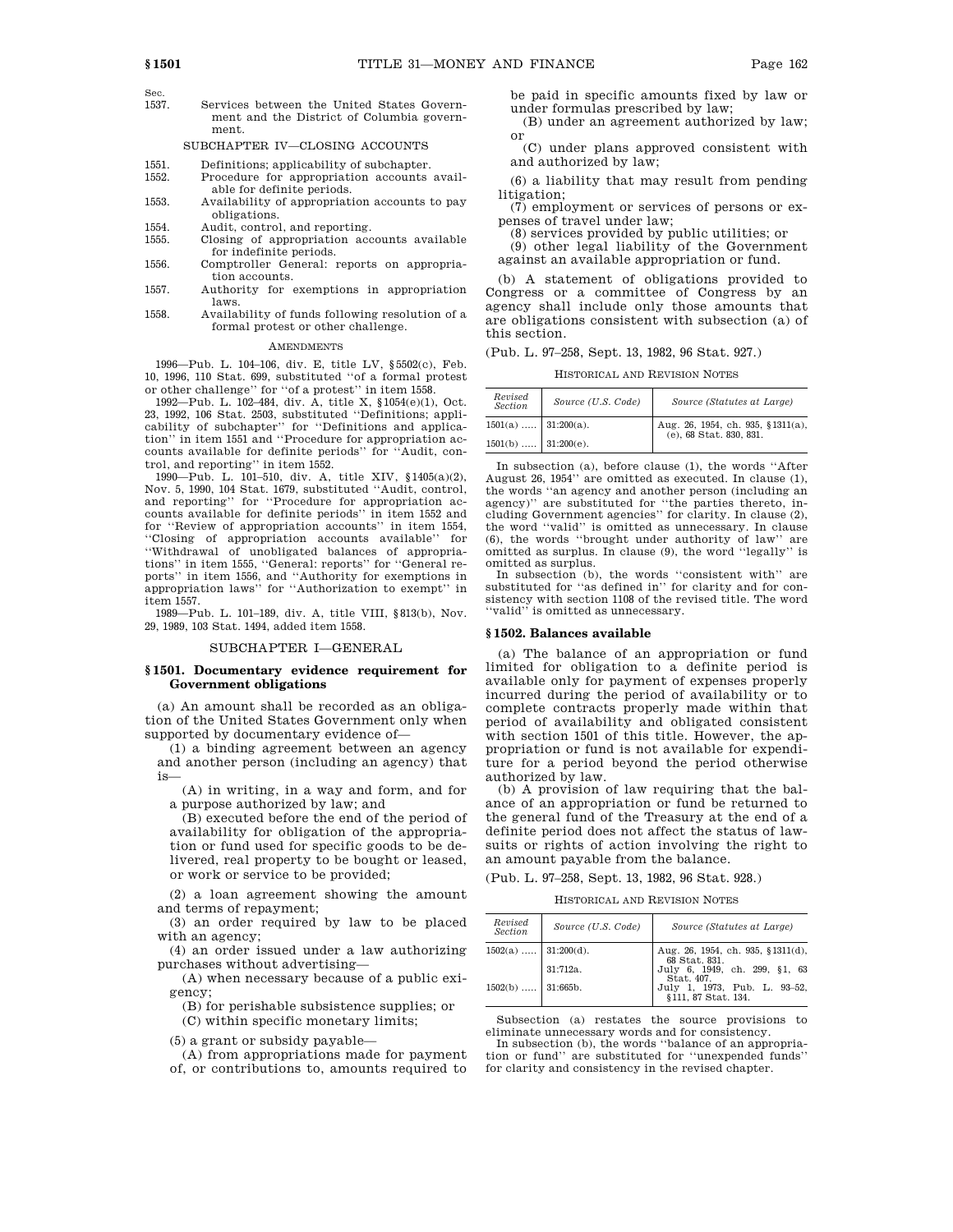### QUARTERLY REPORTS

Pub. L. 112–74, div. F, title V, §526, Dec. 23, 2011, 125 Stat. 1115, provided that: ''Not later than 30 days after the end of each calendar quarter, beginning with the first quarter of fiscal year 2013, the Departments of Labor, Health and Human Services and Education and the Social Security Administration shall provide the Committees on Appropriations of the House of Representatives and Senate a quarterly report on the status of balances of appropriations: *Provided*, That for balances that are unobligated and uncommitted, committed, and obligated but unexpended, the quarterly reports shall separately identify the amounts attributable to each source year of appropriation (beginning with fiscal year 2012, or, to the extent feasible, earlier fiscal years) from which balances were derived.''

AVAILABILITY OF ENERGY AND WATER DEVELOPMENT APPROPRIATIONS LIMITED TO FISCAL YEAR IN WHICH APPROPRIATED

Pub. L. 102–377, title V, §501, Oct. 2, 1992, 106 Stat. 1342, provided that: ''No part of any appropriation contained in this Act or subsequent Energy and Water Development Appropriations Acts shall remain available for obligation beyond the fiscal year specified in such Acts therein unless expressly so provided therein.''

### **§ 1503. Comptroller General reports of amounts for which no accounting is made**

The Comptroller General shall make a special report each year to Congress on recommendations for changes in laws, that the Comptroller General believes may be in the public interest, about amounts—

(1) for which no accounting is made to the Comptroller General; and

(2) that are in—

(A) accounts of the United States Government; or

(B) the custody of an officer or employee of the Government if the Government is financially concerned.

(Pub. L. 97–258, Sept. 13, 1982, 96 Stat. 928.)

HISTORICAL AND REVISION NOTES

| Revised<br>Section | Source (U.S. Code) | Source (Statutes at Large)                                                                       |
|--------------------|--------------------|--------------------------------------------------------------------------------------------------|
| $1503$   31:725w.  |                    | June 26, 1934, ch. 756, §24, 48<br>Stat. 1236; Aug. 30, 1954, ch.<br>1076, §1(31), 68 Stat. 968. |

The words ''shall cause a survey to be made'' are omitted as executed. The word ''existing'' is omitted as surplus.

#### TERMINATION OF REPORTING REQUIREMENTS

For termination, effective May 15, 2000, of provisions of law requiring submittal to Congress of any annual, semiannual, or other regular periodic report listed in House Document No. 103–7 (in which certain reporting requirements under this section are listed on page 9), see section 3003 of Pub. L. 104–66, as amended, and section 1(a)(4) [div. A, §1402(1)] of Pub. L. 106–554, set out as notes under section 1113 of this title.

### SUBCHAPTER II—APPORTIONMENT

# **§ 1511. Definition and application**

(a) In this subchapter, ''appropriations'' means—

(1) appropriated amounts;

 $(2)$  funds; and

(3) authority to make obligations by contract before appropriations.

(b) This subchapter does not apply to—

(1) amounts (except amounts for administrative expenses) available—

(A) for price support and surplus removal of agricultural commodities; and

(B) under section 32 of the Act of August 24, 1935 (7 U.S.C. 612c);

(2) a corporation getting amounts to make loans (except paid in capital amounts) without legal liability on the part of the United States Government; and

(3) the Senate, the House of Representatives, a committee of Congress, a member, officer, employee, or office of either House of Congress, or the Office of the Architect of the Capitol or an officer or employee of that Office.

(Pub. L. 97–258, Sept. 13, 1982, 96 Stat. 928.)

HISTORICAL AND REVISION NOTES

| Revised<br><i>Section</i> | Source (U.S. Code)                                               | Source (Statutes at Large)                                                                                                                                                                                                                                                                                                                        |
|---------------------------|------------------------------------------------------------------|---------------------------------------------------------------------------------------------------------------------------------------------------------------------------------------------------------------------------------------------------------------------------------------------------------------------------------------------------|
| $1511(a)$                 | $31:665(c)(1)(last sen-$<br>tence), $(d)(2)(5th)$<br>sentence).  | $R.S.$ § 3679 $(c)(1)(last sentence)$ ,<br>$(d)(2)(5th$ sentence, 6th sen-<br>tence less 1st-22d words.<br>last sentence related to<br>price supports), $(f)(2)$ ; Mar.<br>3, 1905, ch. 1484, §4(1st par.),<br>33 Stat. 1257; Feb. 27, 1906,<br>ch. 510, §3, 34 Stat. 48; re-<br>stated Sept. 6, 1950, ch. 896,<br>§1211, 64 Stat, 765, 766, 767. |
| 1511(b)(1)                | $31:665(d)(2)(6th$ sen-<br>tence less 1st-22d<br>words).         |                                                                                                                                                                                                                                                                                                                                                   |
| 1511(b)(2)                | $31:665(d)(2)(last sen-$<br>tence related to<br>price supports). |                                                                                                                                                                                                                                                                                                                                                   |
| 1511(b)(3)                | $31:665(f)(2)$ .                                                 |                                                                                                                                                                                                                                                                                                                                                   |

In subsection (a)(1), the words ''appropriated amounts'' are substituted for ''appropriations'' for clarity. In clause (3), the word ''make'' is substituted for ''create'' as being more precise. The text of  $31:665(d)(2)(5th \ sentence)$  is omitted as unnecessary because of section 102 of the revised title.

In subsection (b), the word ''amounts'' is substituted for ''funds'' for consistency in the revised title. In clause  $(1)(B)$ , the words " $(7 \text{ U.S.C. } 612c)$ " are substituted for ''section 612(c) of title 7'' to correct an error in section  $3679(d)(2)(6th$  sentence) of the Revised Statutes. Clause (2) is substituted for the source provisions for consistency in the revised title.

#### **§ 1512. Apportionment and reserves**

(a) Except as provided in this subchapter, an appropriation available for obligation for a definite period shall be apportioned to prevent obligation or expenditure at a rate that would indicate a necessity for a deficiency or supplemental appropriation for the period. An appropriation for an indefinite period and authority to make obligations by contract before appropriations shall be apportioned to achieve the most effective and economical use. An apportionment may be reapportioned under this section.

(b)(1) An appropriation subject to apportionment is apportioned by—

(A) months, calendar quarters, operating seasons, or other time periods;

(B) activities, functions, projects, or objects; or

(C) a combination of the ways referred to in clauses (A) and (B) of this paragraph.

(2) The official designated in section 1513 of this title to make apportionments shall apportion an appropriation under paragraph (1) of this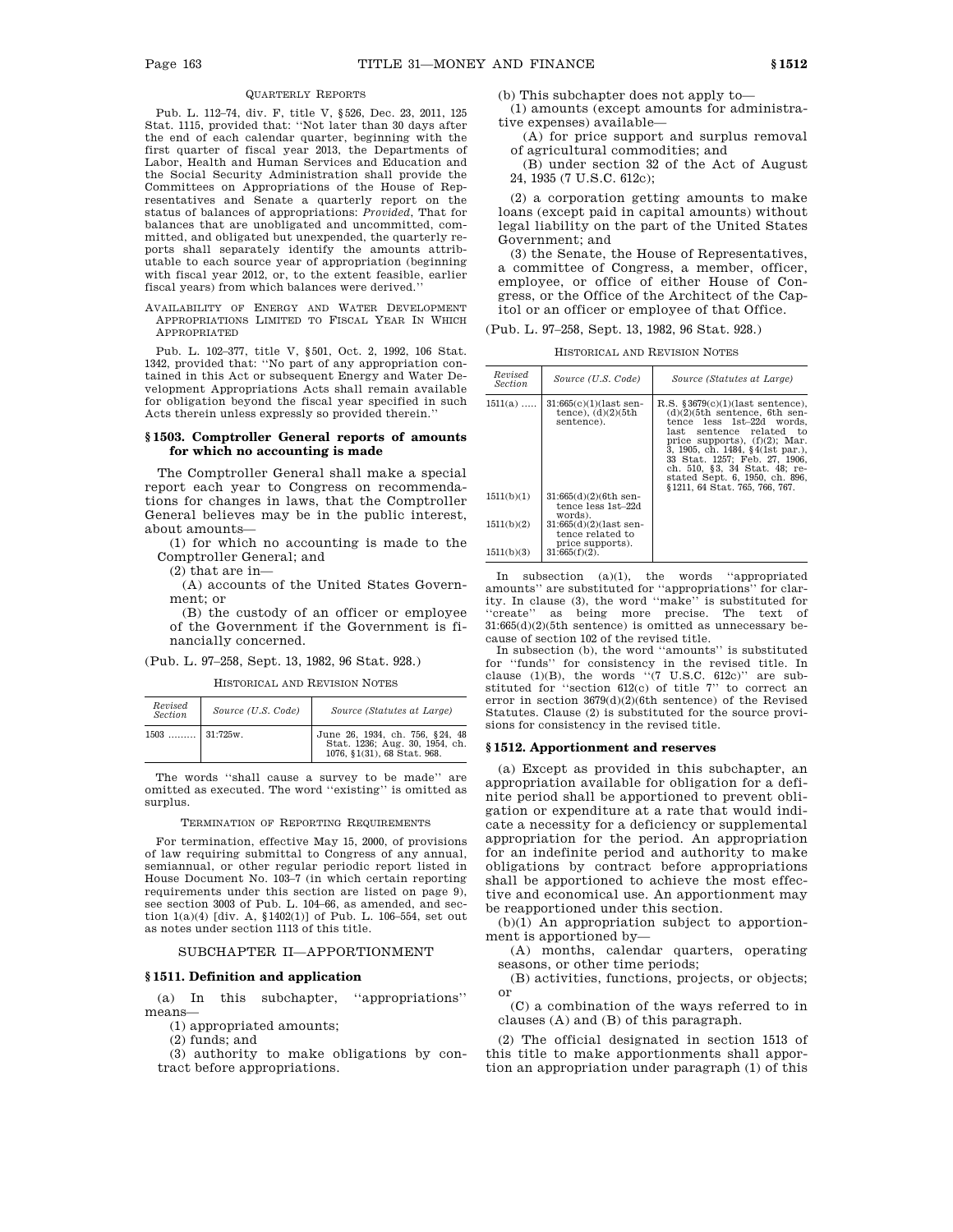subsection as the official considers appropriate. Except as specified by the official, an amount apportioned is available for obligation under the terms of the appropriation on a cumulative basis unless reapportioned.

 $(c)(1)$  In apportioning or reapportioning an appropriation, a reserve may be established only—

(A) to provide for contingencies;

(B) to achieve savings made possible by or through changes in requirements or greater efficiency of operations; or

(C) as specifically provided by law.

(2) A reserve established under this subsection may be changed as necessary to carry out the scope and objectives of the appropriation concerned. When an official designated in section 1513 of this title to make apportionments decides that an amount reserved will not be required to carry out the objectives and scope of the appropriation concerned, the official shall recommend the rescission of the amount in the way provided in chapter 11 of this title for appropriation requests. Reserves established under this section shall be reported to Congress as provided in the Impoundment Control Act of 1974 (2 U.S.C. 681 et seq.).

(d) An apportionment or a reapportionment shall be reviewed at least 4 times a year by the official designated in section 1513 of this title to make apportionments.

(Pub. L. 97–258, Sept. 13, 1982, 96 Stat. 929.)

HISTORICAL AND REVISION NOTES

| Revised<br><i>Section</i> | Source (U.S. Code)                                                     | Source (Statutes at Large)                                                                                                                                                                                                                     |
|---------------------------|------------------------------------------------------------------------|------------------------------------------------------------------------------------------------------------------------------------------------------------------------------------------------------------------------------------------------|
| $1512(a)$                 | $31:665(c)(1)(1st$ sen-<br>$tence$ , $(4)(words)$<br>after 1st comma). | R.S. $$3679(c)(1)(1st sentence)$ ,<br>$(3)$ , $(4)$ : Mar, 3, 1905, ch, 1484.<br>§4(1st par.), 33 Stat. 1257;<br>Feb. 27, 1906, ch. 510, §3, 34<br>Stat. 48; restated Sept. 6,<br>1950. ch. 896. §1211. 64 Stat.<br>765.766.                   |
| $1512(b)$                 | $31:665(c)(3)$ .                                                       |                                                                                                                                                                                                                                                |
| $1512(c)$                 | $31:665(c)(2)$ .                                                       | R.S. $$3679(c)(2)$ ; Mar. 3, 1905,<br>ch. 1484, §4(1st par.), 33 Stat.<br>1257; Feb. 27, 1906, ch. 510,<br>§3, 34 Stat. 48; Sept. 6, 1950.<br>ch. 896, §1211, 64 Stat. 765;<br>restated July 12, 1974, Pub.<br>L. 93-344, §1002, 88 Stat. 332. |
| $1512(d)$                 | $31:665(c)(4)$ (words<br>before 1st<br>comma).                         |                                                                                                                                                                                                                                                |

In subsection (a), the word ''appropriation'' is substituted for ''appropriations or funds'' because of the definition of ''appropriation'' in section 1511 of the revised title. The words ''at a rate'' are substituted for ''in a manner'' for clarity. The words ''indefinite period'' are substituted for ''not limited to a definite period of time'' for consistency in the revised title. The words ''An apportionment may be reapportioned under this section'' are substituted for 31:665(c)(4)(words after 1st comma) to eliminate unnecessary words.

In subsection (b)(1), before clause (A), the word "apportioned'' is substituted for ''distributed'' for consistency in the revised section.

In subsections (b)(2) and (d), the word ''official'' is substituted for ''officer'' for consistency in the revised title.

In subsection  $(c)(1)(C)$ , the words "by law" are substituted for ''by particular appropriation Acts or other laws'' to eliminate unnecessary words.

In subsection  $(c)(2)$ , the words "appropriation requests'' are substituted for ''estimates of appropriations'' for consistency with chapter 11 of the revised title.

# REFERENCES IN TEXT

The Impoundment Control Act of 1974, referred to in subsec. (c)(2), is parts A and B of title X of Pub. L. 93–344, July 12, 1974, 88 Stat. 332, as amended, which is classified principally to subchapters I (§681) and II (§682 et seq.) of chapter 17B of Title 2, The Congress. For complete classification of this Act to the Code, see Short Title note set out under section 681 of Title 2 and Tables.

#### APPORTIONMENT OF FUNDS APPROPRIATED TO DISTRICT OF COLUMBIA GOVERNMENT

Pub. L. 100–202, §101(c) [title I, §135], Dec. 22, 1987, 101 Stat. 1329–90, 1329–102, provided that: ''Federal funds hereafter appropriated to the District of Columbia government shall not be subject to apportionment except to the extent specifically provided by statute.''

# **§ 1513. Officials controlling apportionments**

(a) The official having administrative control of an appropriation available to the legislative branch, the judicial branch, the United States International Trade Commission, or the District of Columbia government that is required to be apportioned under section 1512 of this title shall apportion the appropriation in writing. An appropriation shall be apportioned not later than the later of the following:

(1) 30 days before the beginning of the fiscal year for which the appropriation is available; or

(2) 30 days after the date of enactment of the law by which the appropriation is made available.

(b)(1) The President shall apportion in writing an appropriation available to an executive agency (except the Commission) that is required to be apportioned under section 1512 of this title. The head of each executive agency to which the appropriation is available shall submit to the President information required for the apportionment in the form and the way and at the time specified by the President. The information shall be submitted not later than the later of the following:

(A) 40 days before the beginning of the fiscal year for which the appropriation is available; or

(B) 15 days after the date of enactment of the law by which the appropriation is made available.

(2) The President shall notify the head of the executive agency of the action taken in apportioning the appropriation under paragraph (1) of this subsection not later than the later of the following:

(A) 20 days before the beginning of the fiscal year for which the appropriation is available; or

(B) 30 days after the date of enactment of the law by which the appropriation is made available.

(c) By the first day of each fiscal year, the head of each executive department of the United States Government shall apportion among the major organizational units of the department the maximum amount to be expended by each unit during the fiscal year out of each contingent fund appropriated for the entire year for the department. Each amount may be changed during the fiscal year only by written direction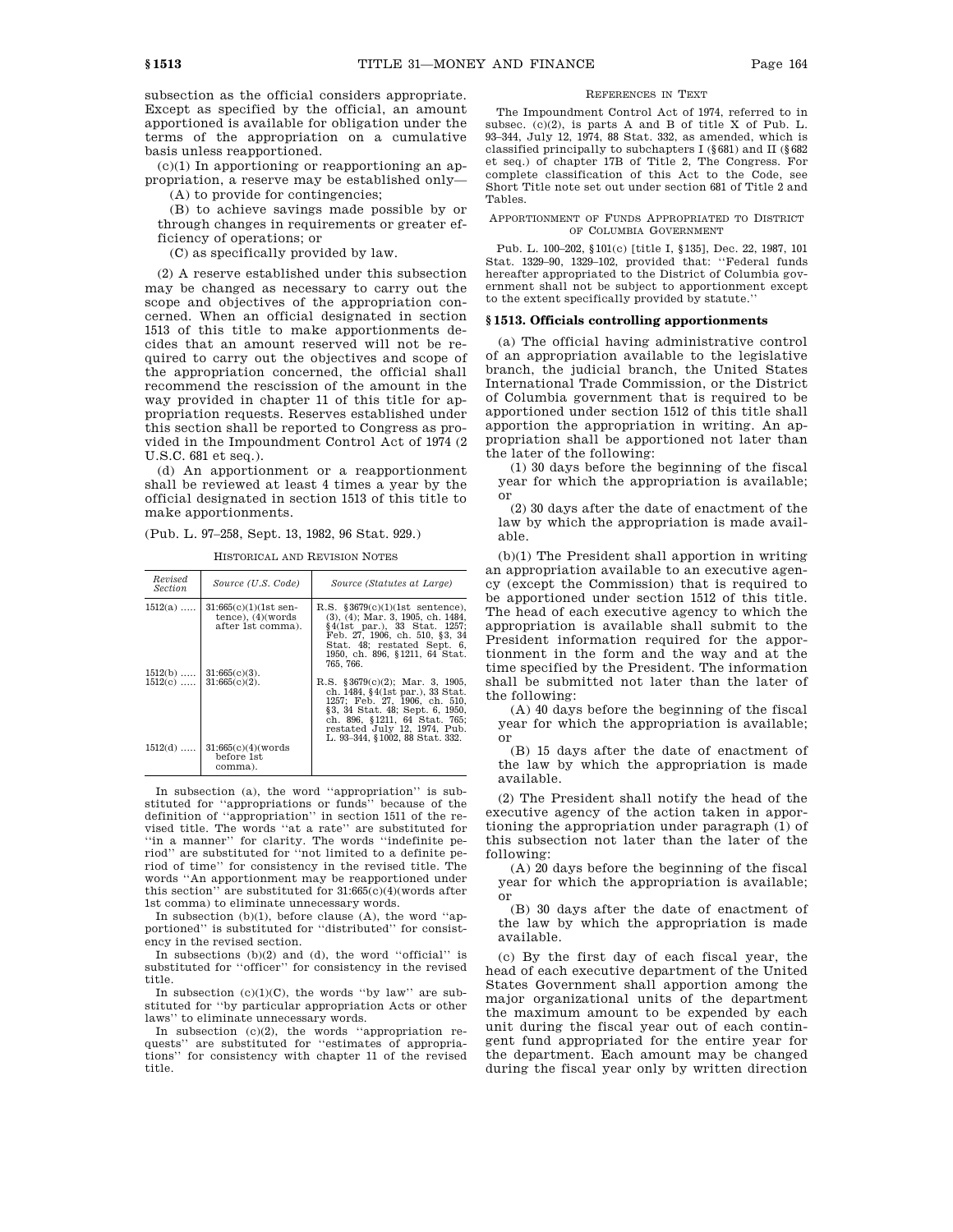of the head of the department. The direction shall state the reasons for the change.

(d) An appropriation apportioned under this subchapter may be divided and subdivided administratively within the limits of the apportionment.

(e) This section does not affect the initiation and operation of agricultural price support programs.

(Pub. L. 97–258, Sept. 13, 1982, 96 Stat. 930.)

HISTORICAL AND REVISION NOTES

| Revised<br>Section | Source (U.S. Code)                                  | Source (Statutes at Large)                                                                                                                                                                                                                                                                                                                                                                                                    |
|--------------------|-----------------------------------------------------|-------------------------------------------------------------------------------------------------------------------------------------------------------------------------------------------------------------------------------------------------------------------------------------------------------------------------------------------------------------------------------------------------------------------------------|
| $1513(a)$          | $31:665(d)(1)$ .                                    | R.S. $$3679(d)(1), (2)(1st-4th)$<br>sentences, 6th sentence<br>$1st-22d$ words), $(g)(1st$ sen-<br>tence); Mar. 3, 1905, ch. 1484,<br>§4(1st par.), 33 Stat. 1257;<br>Feb. 27, 1906, ch. 510, §3, 34<br>Stat. 48; restated Sept. 6,<br>1950, ch. 896, §1211, 64 Stat.<br>766, 767; Reorg. Plan No. 2 of<br>1970, eff. July 1, 1970,<br>§102(a), 84 Stat. 2085; Jan. 3,<br>1975, Pub. L. 93–618,<br>§175(a)(2), 88 Stat. 2011. |
| $1513(b)$          | $31:665(d)(2)(1st-4th)$<br>sentences).              |                                                                                                                                                                                                                                                                                                                                                                                                                               |
| $1513(c)$          | 31:669(words before<br>semicolon).                  | Aug. 23, 1912, ch. 350, §6(words)<br>before semicolon), 37 Stat.<br>414.                                                                                                                                                                                                                                                                                                                                                      |
| $1513(d)$          | $31:665(g)(1st sen-$<br>tence).                     |                                                                                                                                                                                                                                                                                                                                                                                                                               |
| $1513(e)$          | $31:665(d)(2)(6th$ sen-<br>tence 1st-22d<br>words). |                                                                                                                                                                                                                                                                                                                                                                                                                               |

In the section, the word ''apportion'' is substituted for ''apportionment or reapportionment'' because of section 1512(a)(last sentence) of the revised title.

In subsection (a), before clause (1), the word ''official'' is substituted for ''officer'' for consistency in the revised title. The words ''judicial branch'' are substituted for ''judiciary'', and the words ''District of Columbia government'' are substituted for ''District of Columbia'', for consistency.

In subsection (b), the word ''President'' is substituted for ''Director of the Office of Management and Budget'', ''Office of Management and Budget'', and ''Director'' because sections 101 and 102(a) of Reorganization Plan No. 2 of 1970 (eff. July 1, 1970, 84 Stat. 2085) designated the Bureau of the Budget as the Office of Management and Budget and transferred all functions of the Bureau to the President.

In subsection (b)(1), the words ''(except the Commission)'' are added because the International Trade Commission is covered specifically by the source provisions restated in subsection (a).

In subsection (b)(2), the words ''head of the executive agency'' are substituted for ''agency'' as being more precise and because of section 102 of the revised title.

In subsection (c), the words ''In addition to the apportionment required by section 665 of this title'' are omitted as unnecessary because of the restatement. The words ''By the first day'' are substituted for ''on or before the beginning'', and the words ''of the United States Government'' are added, for clarity. The words ''major organizational unit'' are substituted for ''office or bureau'' for consistency in the revised section. The word ''changed'' is substituted for ''increased or dimin-

ished'' to eliminate unnecessary words. In subsection (e), the words ''initiation and operation'' are substituted for ''initiation, operation, and administration'' to eliminate unnecessary words.

# **§ 1514. Administrative division of apportionments**

(a) The official having administrative control of an appropriation available to the legislative branch, the judicial branch, the United States International Trade Commission, or the District of Columbia government, and, subject to the approval of the President, the head of each executive agency (except the Commission) shall prescribe by regulation a system of administrative control not inconsistent with accounting procedures prescribed under law. The system shall be designed to—

(1) restrict obligations or expenditures from each appropriation to the amount of apportionments or reapportionments of the appropriation; and

(2) enable the official or the head of the executive agency to fix responsibility for an obligation or expenditure exceeding an apportionment or reapportionment.

(b) To have a simplified system for administratively dividing appropriations, the head of each executive agency (except the Commission) shall work toward the objective of financing each operating unit, at the highest practical level, from not more than one administrative division for each appropriation affecting the unit.

(Pub. L. 97–258, Sept. 13, 1982, 96 Stat. 930.)

HISTORICAL AND REVISION NOTES

| Revised<br><i>Section</i> | Source (U.S. Code)               | Source (Statutes at Large)                                                                                                                                                                                                                                                                                                                      |
|---------------------------|----------------------------------|-------------------------------------------------------------------------------------------------------------------------------------------------------------------------------------------------------------------------------------------------------------------------------------------------------------------------------------------------|
| $1514(a)$                 | $31:665(g)(2d$ sen-<br>tence).   | R.S. $$3679(g)(2d$ sentence);<br>Mar. 3, 1905. ch. 1484. §4(1st)<br>par.), 33 Stat. 1257: Feb. 27.<br>1906, ch. 510, §3, 34 Stat. 48;<br>restated Sept. 6, 1950, ch.<br>896, §1211, 64 Stat. 767;<br>Reorg. Plan No. 2 of 1970.<br>eff. July 1, 1970, §102(a), 84<br>Stat. 2085: Jan. 3. 1975. Pub.<br>L. 93-618, §175(a)(2), 88 Stat.<br>2011. |
| $1514(b)$                 | $31:665(g)(last sen-$<br>tence). | R.S. $$3679(g)(last sentence):$<br>added Aug. 1, 1956, ch. 814,<br>§3.70 Stat.783.                                                                                                                                                                                                                                                              |

In the section, the words ''(except the Commission)'' are added because the International Trade Commission is covered specifically by the source provisions restated in this section.

In subsection (a), the word ''official'' is substituted for ''officer'' for consistency in the revised title. The words ''judicial branch'' are substituted for ''judiciary'', and the words ''District of Columbia govern-ment'' are substituted for ''District of Columbia'', for consistency. The word ''President'' is substituted for ''Director of the Office of Management and Budget'' because sections 101 and 102(a) of Reorganization Plan No. 2 of 1970 (eff. July 1, 1970, 84 Stat. 2085) designated the Bureau of the Budget as the Office of Management and Budget and transferred all functions of the Bureau to the President.

In subsection (b), the words ''dividing'' and ''divi-sion'' are substituted for ''subdivision'' for consistency in the revised section. The word ''appropriations'' is substituted for ''appropriations or funds'' because of the definition of ''appropriation'' in section 1511 of the revised title.

## **§ 1515. Authorized apportionments necessitating deficiency or supplemental appropriations**

(a) An appropriation required to be apportioned under section 1512 of this title may be apportioned on a basis that indicates the need for a deficiency or supplemental appropriation to the extent necessary to permit payment of such pay increases as may be granted pursuant to law to civilian officers and employees (including prevailing rate employees whose pay is fixed and adjusted under subchapter IV of chapter 53 of title 5) and to retired and active military personnel.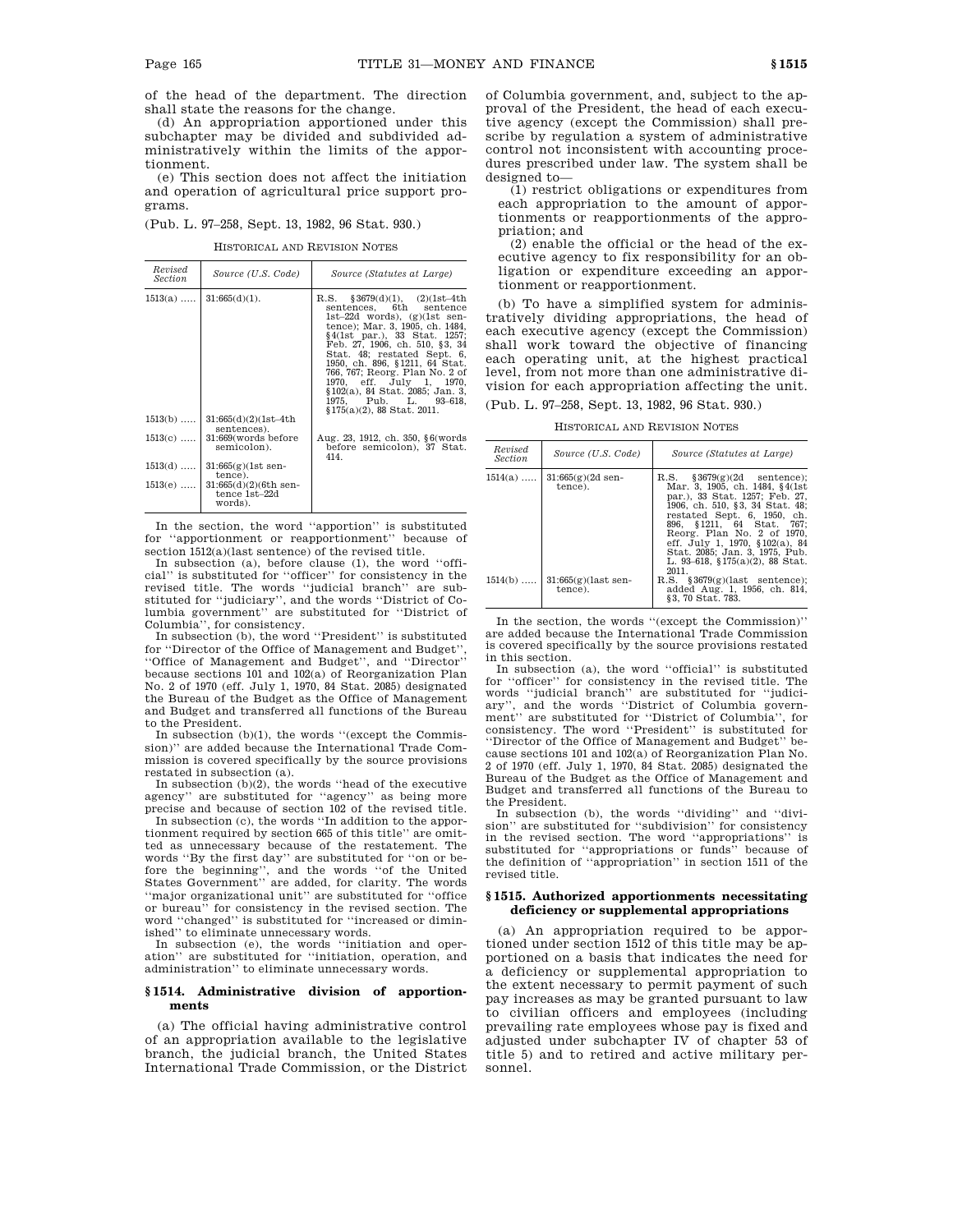(b)(1) Except as provided in subsection (a) of this section, an official may make, and the head of an executive agency may request, an apportionment under section 1512 of this title that would indicate a necessity for a deficiency or supplemental appropriation only when the official or agency head decides that the action is required because of-

(A) a law enacted after submission to Congress of the estimates for an appropriation that requires an expenditure beyond administrative control; or

(B) an emergency involving the safety of human life, the protection of property, or the immediate welfare of individuals when an appropriation that would allow the United States Government to pay, or contribute to, amounts required to be paid to individuals in specific amounts fixed by law or under formulas prescribed by law, is insufficient.

(2) If an official making an apportionment decides that an apportionment would indicate a necessity for a deficiency or supplemental appropriation, the official shall submit immediately a detailed report of the facts to Congress. The report shall be referred to in submitting a proposed deficiency or supplemental appropriation.

(Pub. L. 97–258, Sept. 13, 1982, 96 Stat. 931; Pub. L. 100–202, §105, Dec. 22, 1987, 101 Stat. 1329–433.)

| Revised<br><i>Section</i> | Source (U.S. Code) | Source (Statutes at Large)                                                                                                                                                                                                                     |
|---------------------------|--------------------|------------------------------------------------------------------------------------------------------------------------------------------------------------------------------------------------------------------------------------------------|
| $1515(a)$                 | $31:665a$ .        | June 5, 1957. Pub. L. 85–48.<br>§ 210. 71 Stat. 55.                                                                                                                                                                                            |
| 1515(b)(1)                | $31:665(e)(1)$ .   | R.S. $$3679(e)(1)$ ; Mar. 3, 1905,<br>ch. 1484, §4(1st par.), 33 Stat.<br>1257: Feb. 27, 1906, ch. 510.<br>§3. 34 Stat. 48: Sept. 6. 1950.<br>ch. 896, §1211, 64 Stat. 767:<br>restated Aug. 28, 1957, Pub.<br>L. 85-170, §1401, 71 Stat. 440. |
| 1515(b)(2)                | $31:665(e)(2)$ .   | R.S. $$3679(e)(2)$ ; Mar. 3, 1905,<br>ch. 1484, §4(1st par.), 33 Stat.<br>1257: Feb. 27, 1906, ch. 510.<br>§3. 34 Stat. 48: restated<br>Sept. 6, 1950, ch. 896, §1211,<br>64 Stat. 767.                                                        |

HISTORICAL AND REVISION NOTES

In subsection (a), the words ''On and after June 5, 1957'' are omitted as executed. The words ''deficiency or supplemental appropriation'' are substituted for ''supplemental or deficiency estimate of appropriation'' for consistency with chapter 11 of the revised title. The words ''prevailing rate employees whose pay is fixed and adjusted under subchapter IV of chapter 53 of title 5'' are substituted for ''those employees (commonly known as wage-board employees) whose compensation is fixed and adjusted from time to time in accordance with prevailing rates  $(5 \text{ U.S.C. } 5102(c)(7), 5341 \text{ et seq.})$ " for consistency with title 5.

In subsection (b), the word ''apportionment'' is substituted for ''apportionment or reapportionment'' because of section 1512(a)(last sentence) of the revised title.

In subsection (b)(1), before clause (A), the words ''Except as provided in subsection (a) of this section'' are added because of the restatement. The word ''appropriation'' is substituted for ''estimate'' for consistency in the revised section. The words ''is insufficient'' are added for clarity.

In subsection  $(b)(2)$ , the words "proposed deficiency" or supplemental appropriation'' are substituted for ''deficiency or supplemental estimates'' for consistency with chapter 11 of the revised title.

### **AMENDMENTS**

1987—Subsec. (a). Pub. L. 100–202 added subsec. (a) and struck out former subsec. (a) which read as follows: ''An appropriation required to be apportioned under section 1512 of this title may be apportioned on a basis that indicates a necessity for a deficiency or supplemental appropriation to the extent necessary to permit payment of pay increases for prevailing rate employees whose pay is fixed and adjusted under subchapter IV of chapter 53 of title 5.''

### **§ 1516. Exemptions**

An official designated in section 1513 of this title to make apportionments may exempt from apportionment—

(1) a trust fund or working fund if an expenditure from the fund has no significant effect on the financial operations of the United States Government;

(2) a working capital fund or a revolving fund established for intragovernmental operations;

(3) receipts from industrial and power operations available under law; and

(4) appropriations made specifically for—

(A) interest on, or retirement of, the public debt;

(B) payment of claims, judgments, refunds, and drawbacks;

(C) items the President decides are of a confidential nature;

(D) payment under a law requiring payment of the total amount of the appropriation to a designated payee; and

(E) grants to the States under the Social Security Act (42 U.S.C. 301 et seq.).

(Pub. L. 97–258, Sept. 13, 1982, 96 Stat. 931.)

HISTORICAL AND REVISION NOTES

| Revised<br>Section | Source (U.S. Code)     | Source (Statutes at Large)                                                                                                                                                             |
|--------------------|------------------------|----------------------------------------------------------------------------------------------------------------------------------------------------------------------------------------|
|                    | $1516$   31:665(f)(1). | R.S. $$3679(f)(1);$ Mar. 3, 1905,<br>ch. 1484, §4(1st par.), 33 Stat.<br>1257; Feb. 27, 1906, ch. 510,<br>§3, 34 Stat. 48; restated<br>Sept. 6, 1950, ch. 896, §1211.<br>64 Stat. 767. |

In the section, before clause (1), the word ''apportionments'' is substituted for ''apportionments and reapportionments'' because of section 1512(a)(last sentence) of the revised title. In subclause (D), the word ''law'' is substituted for ''private relief acts or other laws'' to eliminate unnecessary words.

#### REFERENCES IN TEXT

The Social Security Act, referred to in par. (4)(E), is act Aug. 14, 1935, ch. 531, 49 Stat. 620, as amended, which is classified generally to chapter 7 (§301 et seq.) of Title 42, The Public Health and Welfare. For complete classification of this Act to the Code, see section 1305 of Title 42 and Tables.

### **§ 1517. Prohibited obligations and expenditures**

(a) An officer or employee of the United States Government or of the District of Columbia government may not make or authorize an expenditure or obligation exceeding—

(1) an apportionment; or

(2) the amount permitted by regulations prescribed under section 1514(a) of this title.

(b) If an officer or employee of an executive agency or of the District of Columbia govern-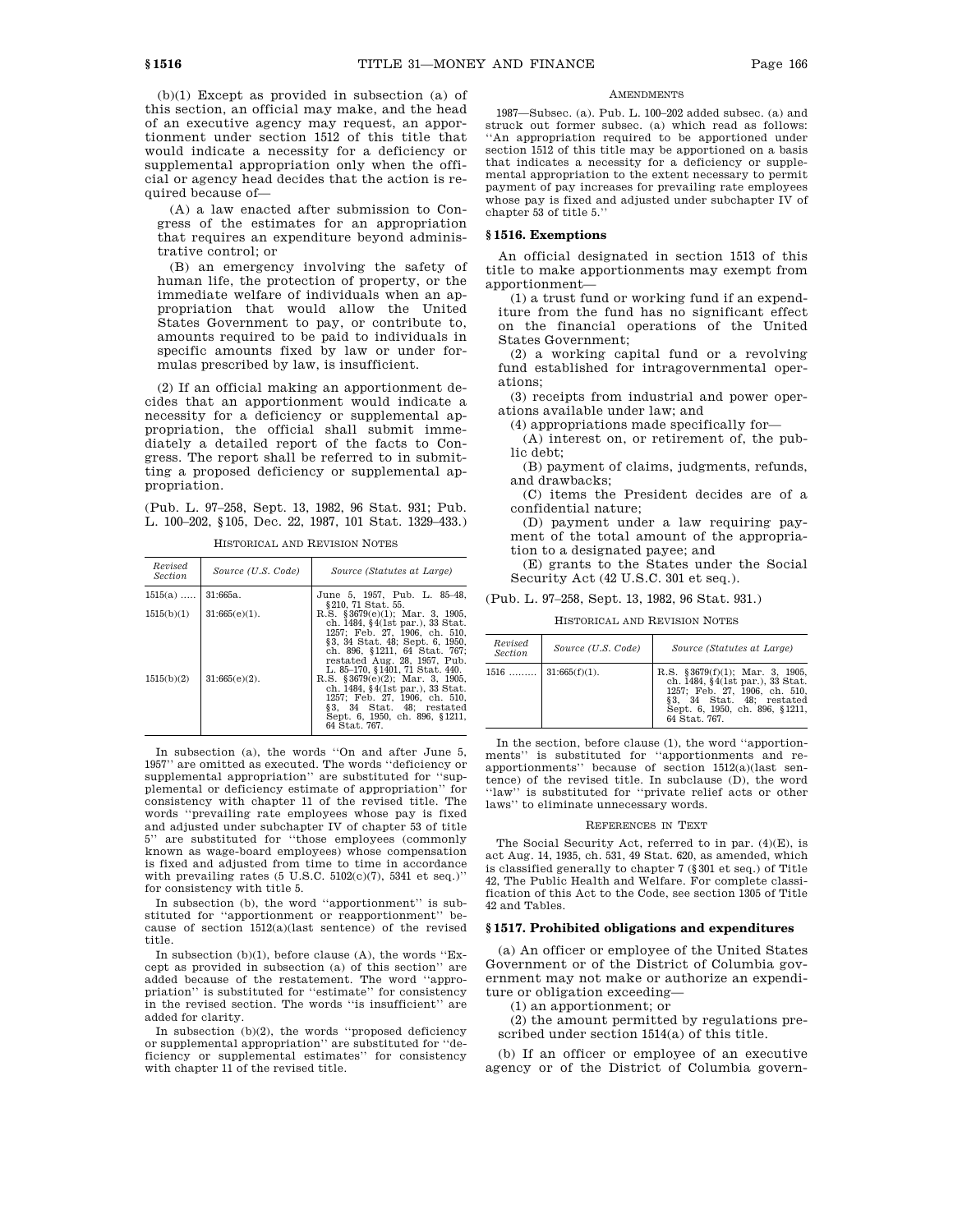ment violates subsection (a) of this section, the head of the executive agency or the Mayor of the District of Columbia, as the case may be, shall report immediately to the President and Congress all relevant facts and a statement of actions taken. A copy of each report shall also be transmitted to the Comptroller General on the same date the report is transmitted to the President and Congress.

(Pub. L. 97–258, Sept. 13, 1982, 96 Stat. 932; Pub. L. 108–447, div. G, title I, §1401(b), Dec. 8, 2004, 118 Stat. 3192.)

HISTORICAL AND REVISION NOTES

| Revised<br>Section                  | Source (U.S. Code)    | Source (Statutes at Large)                                                                                                                                                                                           |
|-------------------------------------|-----------------------|----------------------------------------------------------------------------------------------------------------------------------------------------------------------------------------------------------------------|
| $1517(a)$   31:665(h).<br>$1517(b)$ | 31:665(i)(2)(related) | R.S. §3679 $(h)$ , $(i)(2)(related to$<br>$(h)$ ; Mar. 3, 1905, ch. 1484,<br>§4(1st par.), 33 Stat. 1257;<br>Feb. 27, 1906, ch. 510, §3, 34<br>Stat. 48; restated Sept. 6,<br>1950. ch. 896. §1211. 64 Stat.<br>768. |
|                                     | $to (h)$ ).           |                                                                                                                                                                                                                      |

In subsection (a), before clause (1), the words ''District of Columbia government'' are added because of section 9 of the Act of June 26, 1912 (ch. 182, 37 Stat. 184). In clause (1), the word ''apportionment'' is substituted for ''apportionment or reapportionment'' because of section 1512(a)(last sentence) of the revised title.

In subsection (b), the word ''Mayor'' is used because of Reorganization Plan No. 3 of 1967 (eff. Aug. 11, 1967, 81 Stat. 948) and sections 421, 422, and 771 of the District of Columbia Self-Government and Governmental Reorganization Act (Pub. L. 93–198, 87 Stat. 789, 818). The word ''President'' is substituted for ''President, through the Director of the Office of Management and Budget'' because sections 101 and 102(a) of Reorganization Plan No. 2 of 1970 (eff. July 1, 1970, 84 Stat. 2085) designated the Bureau of the Budget as the Office of Management and Budget and transferred all functions of the Bureau to the President.

#### **AMENDMENTS**

2004—Subsec. (b). Pub. L. 108–447 inserted at end ''A copy of each report shall also be transmitted to the Comptroller General on the same date the report is transmitted to the President and Congress.''

### **§ 1518. Adverse personnel actions**

An officer or employee of the United States Government or of the District of Columbia government violating section 1517(a) of this title shall be subject to appropriate administrative discipline including, when circumstances warrant, suspension from duty without pay or removal from office.

(Pub. L. 97–258, Sept. 13, 1982, 96 Stat. 932.)

HISTORICAL AND REVISION NOTES

| Revised<br>Section | Source (U.S. Code)                                                  | Source (Statutes at Large)                                                                                                                                                                                                        |
|--------------------|---------------------------------------------------------------------|-----------------------------------------------------------------------------------------------------------------------------------------------------------------------------------------------------------------------------------|
| $1518$             | $31:665(i)(1)(words be-$<br>fore semicolon re-<br>lated to $(h)$ ). | R.S. $$3679(i)(1)(words)$ before<br>semicolon related to (h)):<br>Mar. 3, 1905, ch. 1484, §4(1st<br>par.), 33 Stat. 1257; Feb. 27,<br>1906, ch. 510, §3, 34 Stat. 48;<br>restated Sept. 6, 1950, ch.<br>896, §1211, 64 Stat. 768. |

The words ''In addition to any penalty or liability under other law'' are omitted as surplus. The words ''District of Columbia government'' are added because of section 9 of the Act of June 26, 1912 (ch. 182, 37 Stat. 184).

# **§ 1519. Criminal penalty**

An officer or employee of the United States Government or of the District of Columbia government knowingly and willfully violating section 1517(a) of this title shall be fined not more than \$5,000, imprisoned for not more than 2 years, or both.

(Pub. L. 97–258, Sept. 13, 1982, 96 Stat. 932.)

HISTORICAL AND REVISION NOTES

| Revised<br><b>Section</b> | Source (U.S. Code)                                         | Source (Statutes at Large)                                                                                                                                                                                                         |
|---------------------------|------------------------------------------------------------|------------------------------------------------------------------------------------------------------------------------------------------------------------------------------------------------------------------------------------|
| $1519$                    | 31:665(i)(1)(words)<br>after semicolon<br>related to (h)). | \$3679(i)(1)(words after<br>R.S.<br>semicolon related to (h)):<br>Mar. 3, 1905, ch. 1484, §4(1st)<br>par.), 33 Stat. 1257: Feb. 27.<br>1906, ch. 510, §3, 34 Stat. 48;<br>restated Sept. 6, 1950, ch.<br>896, §1211, 64 Stat, 768. |

The words ''District of Columbia government'' are added because of section 9 of the Act of June 26, 1912 (ch. 182, 37 Stat. 184).

### SUBCHAPTER III—TRANSFERS AND REIMBURSEMENTS

### **§ 1531. Transfers of functions and activities**

(a) The balance of an appropriation available and necessary to finance or discharge a function or activity transferred or assigned under law within an executive agency or from one executive agency to another may be transferred to and used—

(1) by the organizational unit or agency to which the function or activity was transferred or assigned; and

(2) for a purpose for which the appropriation was originally available.

(b) The head of the executive agency determines the amount that, with the approval of the President, is necessary to be transferred when the transfer or assignment of the function or activity is within the agency. The President determines the amount necessary to be transferred when the transfer or assignment of the function or activity is from one executive agency to another.

(c) A balance transferred under this section is—

(1) credited to an applicable existing or new appropriation account;

(2) merged with the amount in an account to which the balance is credited; and

(3) with the amount with which the balance is merged, accounted for as one amount.

(d) New appropriation accounts may be established to carry out subsection (c)(1) of this section.

(Pub. L. 97–258, Sept. 13, 1982, 96 Stat. 932.)

HISTORICAL AND REVISION NOTES

| Revised<br><b>Section</b>                        | Source (U.S. Code)                                                                                                        | Source (Statutes at Large)                      |
|--------------------------------------------------|---------------------------------------------------------------------------------------------------------------------------|-------------------------------------------------|
| $1531(a)$ ,<br>$(b)$ .<br>$1531(c)$ ,<br>$(d)$ . | $31:581c(a)(1st sen-$<br>$tence$ , $(b)(1st sen-$<br>tence).<br>$31:581c(a)(last sen-$<br>tence), (b)(last)<br>sentence). | Sept. 12, 1950, ch. 946, §202, 64<br>Stat. 838. |

In subsections (a) and (b), the defined term ''executive agency'' in section 102 of the revised title is sub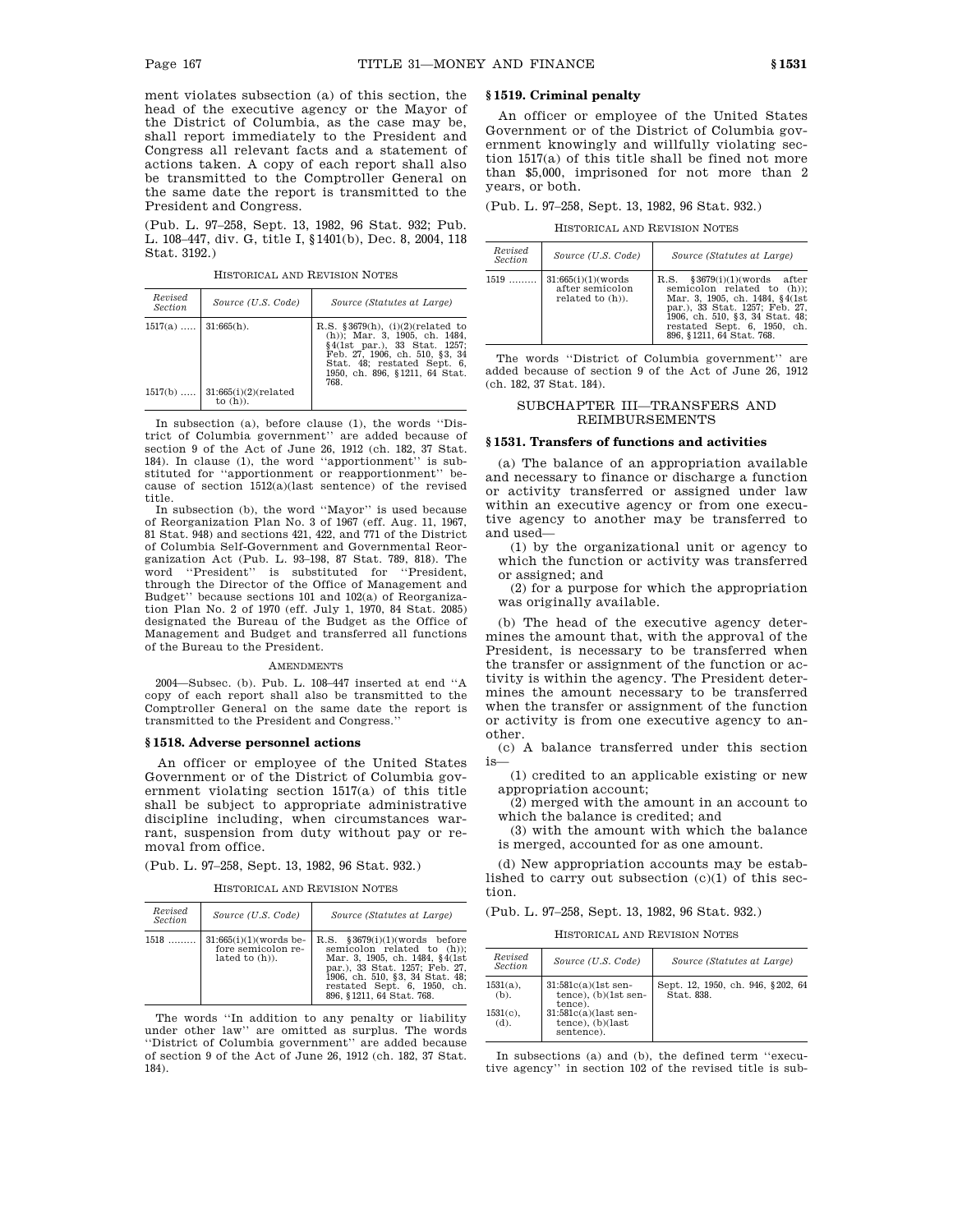stituted for ''department or establishment'' for consistency and clarity.

In subsection (a), the words ''organizational unit or agency'' are substituted for ''agency'', and the word ''appropriation'' is substituted for ''said funds'', for consistency and clarity.

Subsection (d) is substituted for ''which are hereby authorized to be established'' because of the restatement.

### PROHIBITION ON TRANSFER OF FUNDS TO OTHER DEPARTMENTS AND AGENCIES

Pub. L. 101–189, div. A, title XVI, §1604, Nov. 29, 1989, 103 Stat. 1598, provided that funds available for military functions of Department of Defense could not be made available to any other department or agency of Federal Government pursuant to a provision of law enacted after Nov. 29, 1989, unless, not less than 30 days before such funds were made available to such other department or agency, Secretary of Defense submitted to congressional defense committees a report describing effect on military preparedness of making such funds available to such department or agency, prior to repeal and restatement in section 2215 of Title 10, Armed Forces, by Pub. L. 103–160, div. A, title XI, §1106(a)(1), (b), Nov. 30, 1993, 107 Stat. 1750.

# **§ 1532. Withdrawal and credit**

An amount available under law may be withdrawn from one appropriation account and credited to another or to a working fund only when authorized by law. Except as specifically provided by law, an amount authorized to be withdrawn and credited is available for the same purpose and subject to the same limitations provided by the law appropriating the amount. A withdrawal and credit is made by check and without a warrant.

(Pub. L. 97–258, Sept. 13, 1982, 96 Stat. 933.)

HISTORICAL AND REVISION NOTES

| Revised<br><b>Section</b> | Source (U.S. Code) | Source (Statutes at Large)                                      |
|---------------------------|--------------------|-----------------------------------------------------------------|
| $1532$   31:628-1.        |                    | Sept. 6, 1950, ch. 896, §1210(less last proviso), 64 Stat. 765. |

The word ''limitations'' is substituted for ''limitations, conditions, and restrictions'' to eliminate unnecessary words.

## **§ 1533. Transfers of appropriations for salaries and expenses to carry out national defense responsibilities**

An appropriation of an executive agency for salaries and expenses is available to carry out national defense responsibilities assigned to the agency under law. A transfer necessary to carry out this section may be made between appropriations or allocations within the executive agency. An allocation may not be made to an executive agency that can carry out with its regular personnel a defense activity assigned to it by using the authority of this section to realign its regular programs.

| (Pub. L. 97–258, Sept. 13, 1982, 96 Stat. 933.) |  |
|-------------------------------------------------|--|
|-------------------------------------------------|--|

HISTORICAL AND REVISION NOTES

| Revised<br>Section | Source (U.S. Code) | Source (Statutes at Large)                                                                                       |
|--------------------|--------------------|------------------------------------------------------------------------------------------------------------------|
| $1533$   31:697.   |                    | June 2, 1951, ch. 121, ch.<br>XI(proviso immediately be-<br>fore heading "Independent<br>Offices"), 65 Stat. 61. |

The words ''executive agency'' are substituted for ''department, agency, or corporation, in the executive branch of the Government'' because of section 102 of the revised title. The words ''authority of this section'' are substituted for ''foregoing authority'' for clarity.

#### **§ 1534. Adjustments between appropriations**

(a) An appropriation available to an agency may be charged at any time during a fiscal year for the benefit of another appropriation available to the agency to pay costs—

(1) when amounts are available in both the appropriation to be charged and the appropriation to be benefited; and

(2) subject to limitations applicable to the appropriations.

(b) Amounts paid under this section are charged on a final basis during, or as of the close of, the fiscal year to the appropriation benefited. The appropriation charged under subsection (a) of this section shall be appropriately credited.

(Pub. L. 97–258, Sept. 13, 1982, 96 Stat. 933.)

HISTORICAL AND REVISION NOTES

| Revised<br>Section | Source (U.S. Code)                                                                | Source (Statutes at Large)                          |
|--------------------|-----------------------------------------------------------------------------------|-----------------------------------------------------|
|                    | $1534(a)$   31:628a(1st sen-<br>tence).<br>$1534(b)$ 31:628a(last sen-<br>tence). | June 29, 1966, Pub. L. 89-473,<br>§1, 80 Stat. 221. |

In subsection (a), the words ''Subject to limitations applicable with respect to each appropriation concerned'' are omitted as surplus. The words ''or any bureau or office thereof'' are omitted as being included in 'agency". The words "to pay costs" are substituted for ''for the purpose of financing the procurement of materials and services, or financing other costs'' to eliminate unnecessary words.

In subsection (b), the words ''amounts paid under this section'' are substituted for "such expenses so financed'', and the words ''appropriations charged under subsection (a) of this section'' are substituted for ''financing appropriation'', for clarity.

### **§ 1535. Agency agreements**

(a) The head of an agency or major organizational unit within an agency may place an order with a major organizational unit within the same agency or another agency for goods or services if—

(1) amounts are available;

(2) the head of the ordering agency or unit decides the order is in the best interest of the United States Government;

(3) the agency or unit to fill the order is able to provide or get by contract the ordered goods or services; and

(4) the head of the agency decides ordered goods or services cannot be provided by contract as conveniently or cheaply by a commercial enterprise.

(b) Payment shall be made promptly by check on the written request of the agency or unit filling the order. Payment may be in advance or on providing the goods or services ordered and shall be for any part of the estimated or actual cost as determined by the agency or unit filling the order. A bill submitted or a request for payment is not subject to audit or certification in advance of payment. Proper adjustment of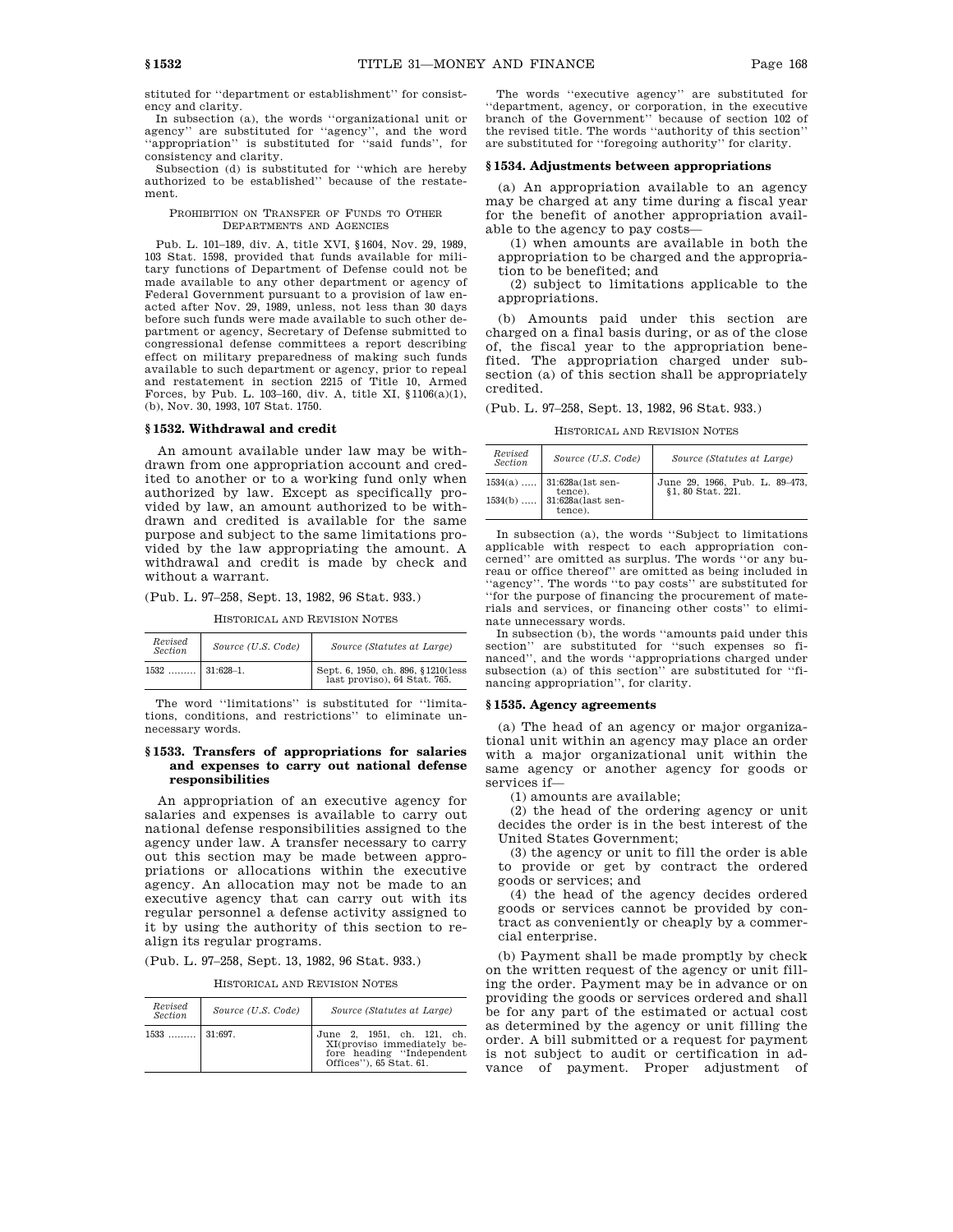amounts paid in advance shall be made as agreed to by the heads of the agencies or units on the basis of the actual cost of goods or services provided.

(c) A condition or limitation applicable to amounts for procurement of an agency or unit placing an order or making a contract under this section applies to the placing of the order or the making of the contract.

(d) An order placed or agreement made under this section obligates an appropriation of the ordering agency or unit. The amount obligated is deobligated to the extent that the agency or unit filling the order has not incurred obligations, before the end of the period of availability of the appropriation, in—

(1) providing goods or services; or

(2) making an authorized contract with another person to provide the requested goods or services.

(e) This section does not—

(1) authorize orders to be placed for goods or services to be provided by convict labor; or (2) affect other laws about working funds.

(Pub. L. 97–258, Sept. 13, 1982, 96 Stat. 933; Pub. L. 98–216, §1(2), Feb. 14, 1984, 98 Stat. 3.)

| HISTORICAL AND REVISION NOTES |          |  |
|-------------------------------|----------|--|
|                               | 1982 ACT |  |

| Revised<br><i>Section</i> | Source (U.S. Code)                                                                                                             | Source (Statutes at Large)                                                                                                                                                                                                                                                                                                                                                                              |
|---------------------------|--------------------------------------------------------------------------------------------------------------------------------|---------------------------------------------------------------------------------------------------------------------------------------------------------------------------------------------------------------------------------------------------------------------------------------------------------------------------------------------------------------------------------------------------------|
| $1535(a)$                 | $31:686(a)(1st sen-$<br>tence words be-<br>fore 15th comma,<br>last proviso).                                                  | Mar. 4, 1915, ch. 143, §1(3d pro-<br>viso on p. 1084), 38 Stat. 1084;<br>May 21, 1920, ch. 194, §7(a),<br>41 Stat. 613: June 30, 1932.<br>ch. 314, §601, 47 Stat. 417; re-<br>stated July 20, 1942, ch. 507,<br>56 Stat. 661; Aug. 23, 1958,<br>Pub. L. 85-726, §1407, 72<br>Stat. 808; Aug. 6, 1981, Pub.<br>L. 97-31, §12(11), 95 Stat. 154;<br>Dec. 29, 1981, Pub. L. 97-136,<br>§11, 95 Stat. 1707. |
| $1535(b)$                 | $31:686(a)(1st sen-$                                                                                                           |                                                                                                                                                                                                                                                                                                                                                                                                         |
| $1535(c)$                 | tence 1st proviso).<br>$31:686(a)(1st sen-$<br>tence words be-<br>tween 15th<br>comma and 1st<br>proviso, last sen-<br>tence). |                                                                                                                                                                                                                                                                                                                                                                                                         |
| $1535(d)$                 | $31:686(c)$ .<br>$31:686 - 1.$                                                                                                 | May 21, 1920, ch. 194, §7(c), 41<br>Stat. 613; June 30, 1932, ch.<br>314, §601, 47 Stat. 417; re-<br>stated June 26, 1943, ch. 150,<br>§1, 57 Stat. 219.<br>Sept. 6, 1950, ch. 896, §1210(last                                                                                                                                                                                                          |
| 1535(e)(1)                | $31:686b(a)$ , (b).                                                                                                            | proviso), 64 Stat. 765.<br>June 30, 1932, ch. 314, §602(a),<br>(b), $(c)(related to §602)$ , 47<br>Stat. 418.                                                                                                                                                                                                                                                                                           |
| 1535(e)(2)                | $31:686b(c)$ related to<br>31:686, 686b).                                                                                      |                                                                                                                                                                                                                                                                                                                                                                                                         |

In the section, the word ''agency'' is substituted for ''executive department or independent establishment of the Government'' for clarity. See 12 Comp. Gen. 442 (1932) and *United States v. Mitchell*, 425 F. Supp. 917 (D.D.C. 1976). The words ''major organizational unit'' or ''unit'' are substituted for ''bureau or office'' for consistency in the revised title. The words ''to fill the order'' or ''filling the order'' are substituted for ''such requisitioned'' and ''as may be requisitioned'' for clarity and because of the restatement. The words ''goods or services'' are substituted for ''materials, supplies, equipment, work, or services'' to eliminate unnecessary words.

In subsection  $(a)(4)$ , the words "the head of the agency decides'' are added, and the words ''commercial enterprise'' are substituted for ''private agencies'', for clarity. The words ''by competitive bids'' are omitted as surplus because of various procurement laws.

In subsection (b), the words ''The Secretary of Defense'' are added for clarity because of Comptroller General decision B–20179 (Apr. 1, 1981). The words ''a military department of the Department of Defense'' are substituted for ''the Department of the Army, Navy Department'' for consistency with title 10 and to apply the source provisions to the Department of the Air Force because of sections 205(a) and 207(a) and (f) of the Act of July 26, 1947 (ch. 343, 61 Stat. 501, 502), and section 1 of the Act of August 10, 1956 (ch. 1041, 70A Stat. 488). The words ''Secretary of Transportation in carrying out duties and powers related to aviation and the Coast Guard'' are substituted for ''Federal Aviation Agency, Coast Guard'' to reflect the transfer of those functions to the Secretary of Transportation. The words ''the Administrator of General Services'' are added to reflect the transfer of the functions of the Bureau of Federal Supply of the Treasury Department to the Administrator by section 102(a) of the Act of June 30, 1949 (40:752(a)). The words ''the Administrator of'' are added before ''Maritime Administration'' for clarity and consistency in the revised title and with other titles of the United States Code.

In subsection (c), the words ''pursuant to such order'' are omitted as unnecessary.

Subsection (d) is substituted for the source provisions being restated to reflect decisions of the Comptroller General, including 31 Comp. Gen. 83 (1951), 34 Comp. Gen. 418 (1955), 39 Comp. Gen. 317 (1959), and 55 Comp. Gen. 1497 (1976).

In subsection (e), the words ''any Government department or independent establishment, or any bureau or office thereof'' and ''except as otherwise provided by law'' are omitted as unnecessary because of the restatement. The text of 31:686b(a) is omitted as executed.

1984 A CT

| Revised<br>Section | Source (U.S. Code)                                                                               | Source (Statutes at Large)                                                                                                                                                                                                                                                                                                                                |
|--------------------|--------------------------------------------------------------------------------------------------|-----------------------------------------------------------------------------------------------------------------------------------------------------------------------------------------------------------------------------------------------------------------------------------------------------------------------------------------------------------|
| $1535(a)$          | $31$ App.:686(a) (1st)<br>sentence words<br>before 15th<br>comma, proviso)                       | May 21, 1920, ch. 194, §7(a)<br>(1st, 2d sentences), 41 Stat.<br>613; June 30, 1932, ch. 314,<br>$§601, 47$ Stat. 417; restated<br>July 20, 1942, ch. 507, 56<br>Stat. 661; Aug. 23, 1958, Pub.<br>L. 85–726, §1407, 72 Stat, 808;<br>Aug. 6, 1981, Pub. L. 97-136,<br>§11. 95 Stat. 1707: Oct. 15.<br>1982, Pub. L. 97–332, §1(1)–(3),<br>96 Stat. 1622. |
| $1535(b)$          | $31$ App.:686(a) (1st)<br>sentence words<br>between 15th<br>comma and pro-<br>viso. 2d sentence) |                                                                                                                                                                                                                                                                                                                                                           |
| $1535(c)$          | 31 App.:686(a) (last<br>sentence)                                                                | May 21, 1920, ch. 194, 41 Stat.<br>$607$ , $\S7(a)$ (last sentence);<br>added Oct. 15, 1982, Pub. L.<br>97–332, §1(4), 96 Stat. 1622.                                                                                                                                                                                                                     |

#### **AMENDMENTS**

1984—Subsec. (a)(3). Pub. L. 98–216, §1(2)(A), inserted

''or get by contract'' after ''provide''. Subsec. (a)(4). Pub. L. 98–216, §1(2)(B), inserted ''by contract'' after ''provided''.

Subsecs. (b), (c). Pub. L. 98–216, §1(2)(C)–(E), redesignated subsec. (c) as (b). Former subsec. (b), which provided that the Secretary of Defense, the Secretary of a military department of the Department of Defense, the Secretary of Transportation in carrying out duties and powers related to aviation and the Coast Guard, the Secretary of the Treasury, the Administrator of General Services, and the Administrator of the Maritime Administration could place orders under this section for goods and services that an agency or unit filling the order might be able to provide or procure by contract, was struck out.

#### PREVENTING ABUSE OF INTERAGENCY CONTRACTS

Pub. L. 110–417, [div. A], title VIII, §865, Oct. 14, 2008, 122 Stat. 4550, provided that:

''(a) OFFICE OF MANAGEMENT AND BUDGET POLICY GUIDANCE.—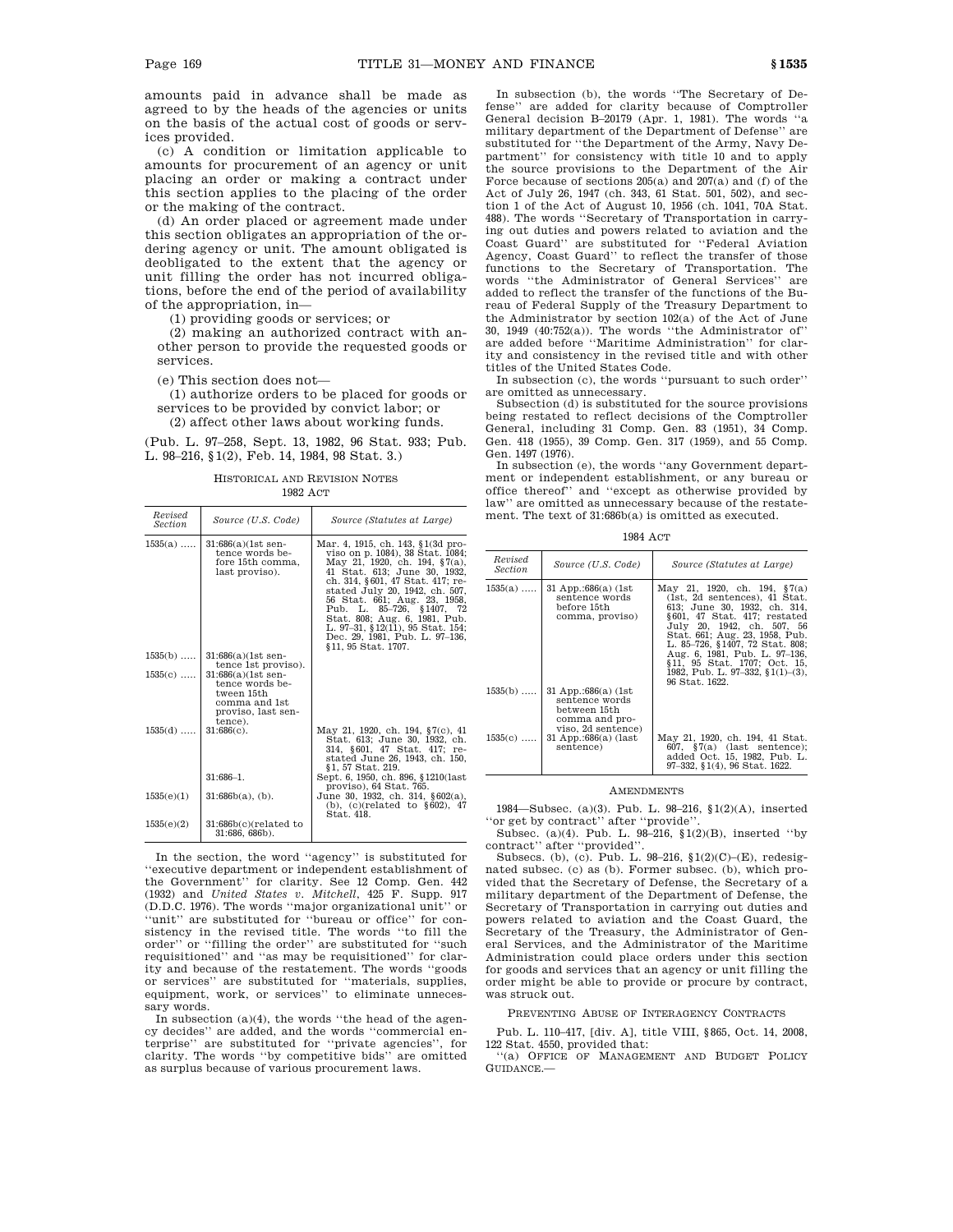''(1) REPORT AND GUIDELINES.—Not later than one year after the date of the enactment of this Act [Oct. 14, 2008], the Director of the Office of Management and Budget shall—

''(A) submit to Congress a comprehensive report on interagency acquisitions, including their frequency of use, management controls, cost-effectiveness, and savings generated; and

''(B) issue guidelines to assist the heads of executive agencies in improving the management of interagency acquisitions.

''(2) MATTERS COVERED BY GUIDELINES.—For purposes of paragraph (1)(B), the Director shall include guidelines on the following matters:

''(A) Procedures for the use of interagency acquisitions to maximize competition, deliver best value to executive agencies, and minimize waste, fraud, and abuse.

''(B) Categories of contracting inappropriate for interagency acquisition.

''(C) Requirements for training acquisition workforce personnel in the proper use of interagency acquisitions.

''(b) REGULATIONS REQUIRED.—

''(1) IN GENERAL.—Not later than one year after the date of the enactment of this Act [Oct. 14, 2008], the Federal Acquisition Regulation shall be revised to require that all interagency acquisitions-

''(A) include a written agreement between the requesting agency and the servicing agency assigning responsibility for the administration and management of the contract;

''(B) include a determination that an interagency acquisition is the best procurement alternative; and

''(C) include sufficient documentation to ensure an adequate audit.

''(2) MULTI-AGENCY CONTRACTS.—Not later than one year after the date of the enactment of this Act, the Federal Acquisition Regulation shall be revised to require any multi-agency contract entered into by an executive agency after the effective date of such regulations to be supported by a business case analysis detailing the administration of such contract, including an analysis of all direct and indirect costs to the Federal Government of awarding and administering such contract and the impact such contract will have on the ability of the Federal Government to leverage its purchasing power.

''(c) AGENCY REPORTING REQUIREMENT.—The senior procurement executive for each executive agency shall, as directed by the Director of the Office of Management and Budget, submit to the Director annual reports on the actions taken by the executive agency pursuant to the guidelines issued under subsection (a).

''(d) DEFINITIONS.—In this section:

''(1) The term 'executive agency' has the meaning given such term in section 4(1) of the Office of Federal Procurement Policy Act ([former] 41 U.S.C. 403(1)) [see 41 U.S.C. 133], except that, in the case of a military department, it means the Department of Defense.

''(2) The term 'head of executive agency' means the head of an executive agency except that, in the case of a military department, the term means the Secretary of Defense.

''(3) The term 'interagency acquisition' means a procedure by which an executive agency needing supplies or services (the requesting agency) obtains them from another executive agency (the servicing agency). The term includes acquisitions under section 1535 of title 31, United States Code (commonly referred to as the 'Economy Act'), Federal Supply Schedules above \$500,000, and Governmentwide acquisition contracts.

 $``(4)$  The term 'multi-agency contract' means a  $\rm task$ or delivery order contract established for use by more than one executive agency to obtain supplies and services, consistent with section 1535 of title 31, United States Code (commonly referred to as the 'Economy Act').''

REVIEW AND ENHANCEMENT OF EXISTING AUTHORITIES FOR USING AIR FORCE AND AIR NATIONAL GUARD MODULAR AIRBORNE FIRE-FIGHTING SYSTEMS AND OTHER DEPARTMENT OF DEFENSE ASSETS TO FIGHT WILDFIRES

Pub. L. 108–136, div. A, title X, §1058, Nov. 24, 2003, 117 Stat. 1619, provided that:

''(a) REVIEW REQUIRED.—The Director of the Office of Management and Budget shall conduct a review of existing authorities regarding the use of Air Force and Air National Guard Modular Airborne Fire-Fighting Systems units and other Department of Defense assets to fight wildfires to ensure that, in accordance with applicable legal requirements, such assets are available in the most expeditious manner to fight wildfires on Federal lands or non-Federal lands at the request of a Federal agency or State government. In conducting the review, the Director shall specifically consider—

''(1) any adverse impact caused by the restrictions contained in section 1535(a)(4) of title 31, United States Code, or caused by the interpretation of such restrictions, on the ability of the Forest Service and other Federal agencies to procure such firefighting services; and

'(2) whether the authorities under the Robert T. Stafford Disaster Relief and Emergency Assistance Act (42 U.S.C. 5121 et seq.), including section 403(c) of such Act (42 U.S.C. 5170b), are being properly utilized to facilitate an expeditious Department of Defense response to State requests under, and consistent with, such Act for firefighting services.

''(b) DETERMINATION REQUIRED.—On the basis of the review, the Director shall make a determination regarding whether existing authorities are being used in a manner consistent with using the available capabilities of Department of Defense assets to fight wildfires in the most expeditious and efficacious way to minimize the risk to public safety.

''(c) EXPEDITED ECONOMY ACT REVIEW PROCESS.—If the Director determines under subsection (b) that existing authorities are adequate for the deployment of Department of Defense assets to fight wildfires, the Director shall develop and implement, subject to subsection (f), such modifications to the process for conducting the cost comparison required by section 1535(a)(4) of title 31, United States Code, as the Director considers appropriate to further expedite the procurement of such firefighting services.

'(d) DEVELOPMENT AND IMPLEMENTATION OF REVISED POLICIES.—If the Director determines under subsection (b) that the existing authorities or their use is inadequate or can be improved, the Director shall develop and implement, subject to subsection (f), such regulations, policies, and interagency procedures as may be necessary to improve the ability of the Department of Defense to respond to a request by a Federal agency or State government to assist in fighting wildfires on Federal lands or non-Federal lands under section 1535(a) of title 31, United States Code, or the Robert T. Stafford Disaster Relief and Emergency Assistance Act (42 U.S.C. 5121 et seq.), or both.

''(e) REPORTING REQUIREMENT.—Not later than 120 days after the date of the enactment of this Act [Nov. 24, 2003], the Director shall transmit to Congress a re-

port— ''(1) containing the results of the review conducted under subsection (a) and the determination made under subsection (b); and

''(2) based on such determination, describing the modifications proposed to be made to existing authorities under subsection (c) or (d), including whether there is a need for legislative changes to further improve the procedures for using Department of Defense assets to fight wildfires.

''(f) DELAYED IMPLEMENTATION.—The modifications described in the report prepared under subsection (e) to be made to existing authorities under subsection (c) or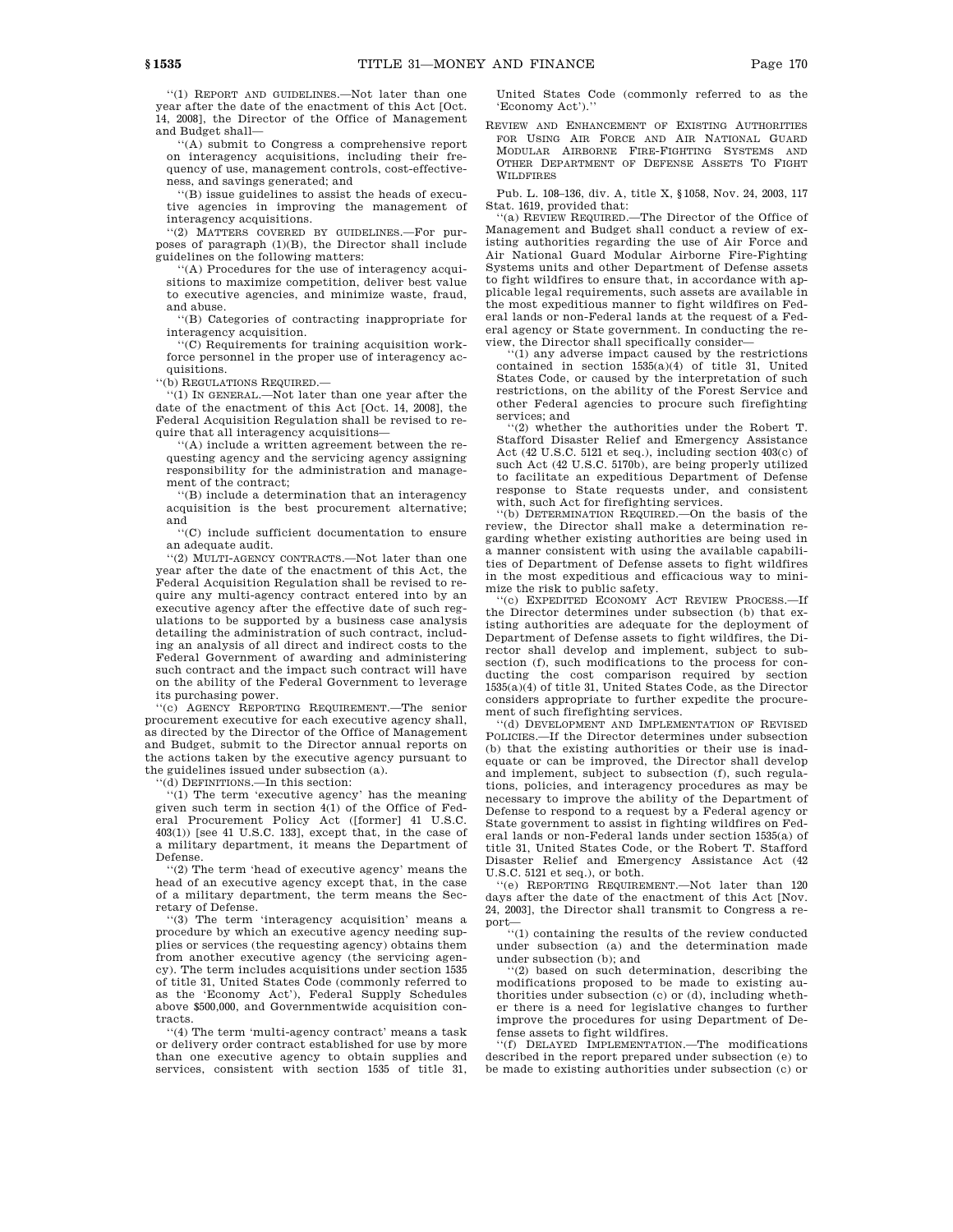(d) shall not take effect until the end of the 30-day period beginning on the date on which the report is transmitted to Congress.''

#### PLACEMENT OF ORDERS BY CHIEF ADMINISTRATIVE OFFICER OF THE HOUSE OF REPRESENTATIVES

Pub. L. 107–206, title I, §904, Aug. 2, 2002, 116 Stat. 876, provided that: ''Nothing in section 1535 of title 31, U.S.C. (commonly referred to as the 'Economy Act'), or any other provision of such title may be construed to prevent or restrict the Chief Administrative Officer of the House of Representatives from placing orders under such section during any fiscal year in the same manner and to the same extent as the head of any other major organizational unit with an agency may place orders under such section during a fiscal year.''

### ECONOMY ACT PURCHASES

Pub. L. 103–355, title I, §1074, Oct. 13, 1994, 108 Stat. 3271, provided that the Federal Acquisition Regulation was to be revised to include regulations governing the exercise of authority under this section for Federal agencies to purchase goods and services under contracts entered into or administered by other agencies, and further provided for content of regulations, establishment of system to monitor procurements under regulations, and that section would cease to be effective one year after date on which final regulations took effect. Final regulations were published in the Federal Register Sept. 26, 1995, effective Oct. 1, 1995. See 60 F.R. 49720.

#### DEPARTMENT OF DEFENSE PURCHASES THROUGH OTHER **AGENCIES**

Pub. L. 105–261, div. A, title VIII, §814, Oct. 17, 1998, 112 Stat. 2087, which directed Secretary of Defense, not later than 90 days after Oct. 17, 1998, to revise regulations issued pursuant to section 844 of the National Defense Authorization Act for Fiscal Year 1994 (Pub. L. 103–160, see below) to cover certain purchases greater than the micro-purchase threshold and to provide for a streamlined method of compliance for any such purchase that is not greater than the simplified acquisition threshold, ceased to be effective 1 year after date on which final regulations took effect. Final regulations were published in the Federal Register Mar. 25,

1999, effective on that date. See 64 F.R. 14399. Pub. L. 103–160, div. A, title VIII, §844, Nov. 30, 1993, 107 Stat. 1720, directed Secretary of Defense, not later than six months after Nov. 30, 1993, to prescribe regulations governing exercise by Department of Defense of authority under this section to purchase goods and services under contracts entered into or administered by another agency, and provided for content of regulations, establishment of system to monitor procurements under regulations, and that section would cease to be effective one year after date on which final regulations took effect. Final regulations were published in the Federal Register Sept. 26, 1995, effective Oct. 1, 1995. See 60 F.R. 49720.

ACQUISITION OF GOODS, SERVICES, OR SPACE BY SEC-RETARY OF SENATE AND SERGEANT AT ARMS AND DOORKEEPER OF SENATE

Pub. L. 101–163, title I, §8, Nov. 21, 1989, 103 Stat. 1046, as amended by Pub. L. 112–10, div. B, title IX, §1904, Apr. 15, 2011, 125 Stat. 170, provided that:

''(1) The Secretary of the Senate and the Sergeant at Arms and Doorkeeper of the Senate are authorized to acquire goods, services, or space from government agencies and units by agreement under the provisions of the Economy Act, 31 U.S.C. 1535, and to make advance payments in conjunction therewith, if required by the providing agency or establishment. ''(2) No advance payment may be made under para-

graph (1) unless specifically provided for in the agreement. No agreement providing for advance payment may be entered into unless it contains a provision requiring the refund of any unobligated balance of the advance.

''(3) Agreement under paragraph (1) shall be in accordance with regulations prescribed by the Committee on Rules and Administration of the Senate.''

## **§ 1536. Crediting payments from purchases between executive agencies**

(a) An advance payment made on an order under section 1535 of this title is credited to a special working fund that the Secretary of the Treasury considers necessary to be established. Except as provided in this section, any other payment is credited to the appropriation or fund against which charges were made to fill the order.

(b) An amount paid under section 1535 of this title may be expended in providing goods or services or for a purpose specified for the appropriation or fund credited. Where goods are provided from stocks on hand, the amount received in payment is credited so as to be available to replace the goods unless—

(1) another law authorizes the amount to be credited to some other appropriation or fund; or

(2) the head of the executive agency filling the order decides that replacement is not necessary, in which case, the amount received is deposited in the Treasury as miscellaneous receipts.

(c) This section does not affect other laws about working funds.

(Pub. L. 97–258, Sept. 13, 1982, 96 Stat. 934.)

HISTORICAL AND REVISION NOTES

| Revised<br>Section | Source (U.S. Code)                      | Source (Statutes at Large)                                                                                |
|--------------------|-----------------------------------------|-----------------------------------------------------------------------------------------------------------|
| $1536(a)$          | $31:686(b)(1st, 2d sen-$<br>tences).    | May 21, 1920, ch. 194, §7(b), 41<br>Stat. 613: restated June 30.<br>1932, ch. 314, §601, 47 Stat.<br>418. |
| $1536(b)$          | 31:686(b)(3d, 1ast<br>sentences).       |                                                                                                           |
| $1536(c)$          | $31:686b(c)$ (related to<br>$31:686$ ). | 1932.<br>30.<br>314.<br>June<br>ch.<br>§602(c)(related to §601), 47<br>Stat. 418.                         |

In subsection (b), the words ''providing goods or services'' are substituted for ''furnishing the materials, supplies, or equipment, or in performing the work or services'' to eliminate unnecessary words.

## **§ 1537. Services between the United States Government and the District of Columbia government**

(a) To prevent duplication and to promote efficiency and economy, an officer or employee of—

(1) the United States Government may provide services to the District of Columbia government; and

(2) the District of Columbia government may provide services to the United States Government.

(b)(1) Services under this section shall be provided under an agreement—

(A) negotiated by officers and employees of the 2 governments; and

(B) approved by the Director of the Office of Management and Budget and the Mayor of the District of Columbia.

(2) Each agreement shall provide that the cost of providing the services shall be borne in the way provided in subsection (c) of this section by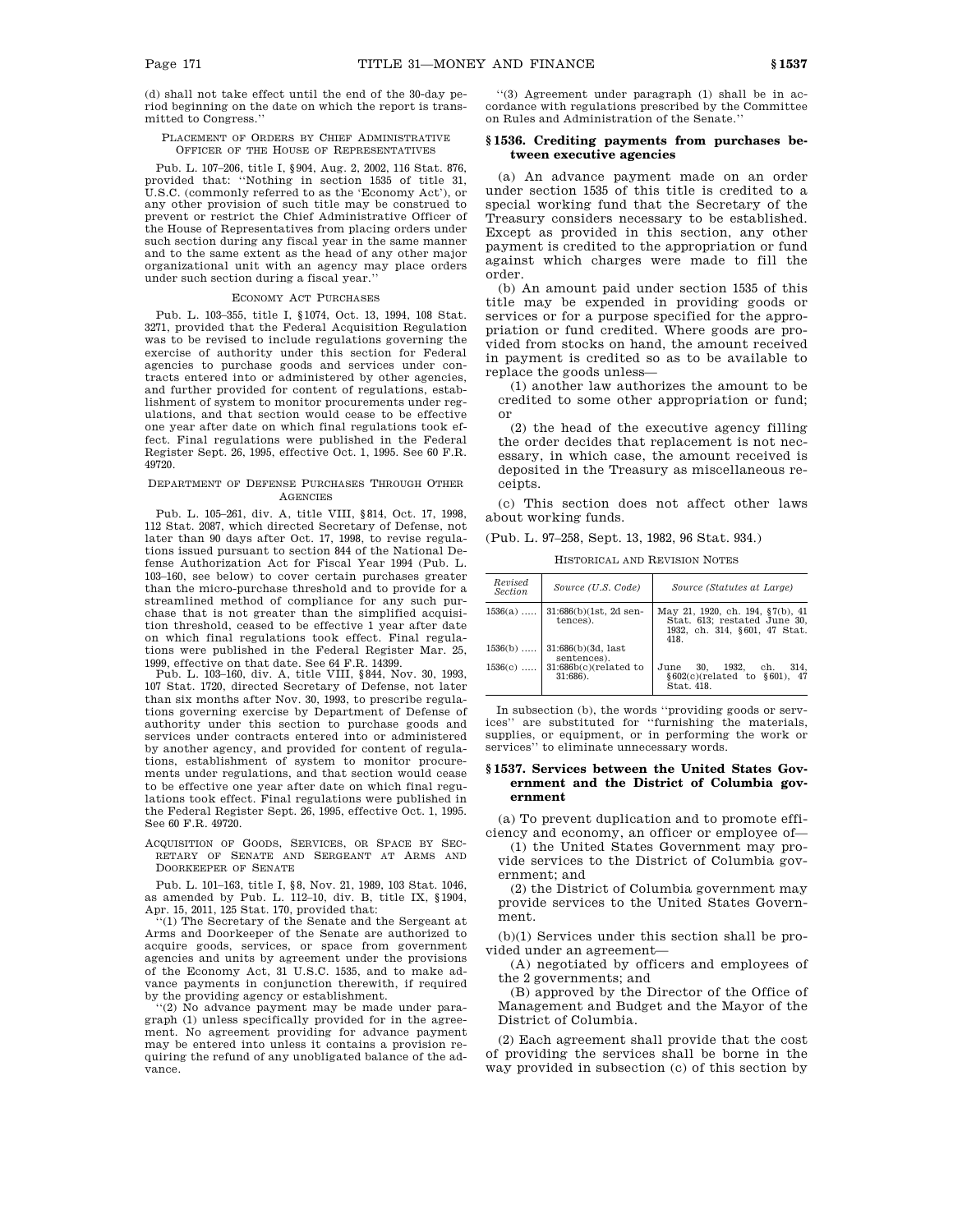the government to which the services are provided at rates or charges based on the actual cost of providing the services.

(3) To carry out an agreement made under this subsection, the agreement may provide for the delegation of duties and powers of officers and employees of—

(A) the District of Columbia government to officers and employees of the United States Government; and

(B) the United States Government to officers and employees of the District of Columbia government.

(c) In providing services under an agreement made under subsection (b) of this section—

(1) costs incurred by the United States Government may be paid from appropriations available to the District of Columbia government officer or employee to whom the services were provided; and

(2) costs incurred by the District of Columbia government may be paid from amounts available to the United States Government officer or employee to whom the services were provided.

(d) When requested by the Director of the United States Secret Service, the Chief of the Metropolitan Police shall assist the Secret Service and the Secret Service Uniformed Division on a non-reimbursable basis in carrying out their protective duties under sections 3056 and 3056A of title 18.

(Pub. L. 97–258, Sept. 13, 1982, 96 Stat. 934; Pub. L. 109–177, title VI, §605(d)(1), Mar. 9, 2006, 120 Stat. 255.)

| Revised<br><b>Section</b> | Source (U.S. Code)                                               | Source (Statutes at Large)                            |
|---------------------------|------------------------------------------------------------------|-------------------------------------------------------|
| $1537(a)$                 | $31:685a(a)(1st sen-$<br>tence).                                 | Dec. 24, 1973, Pub. L. 93-198,<br>§731, 87 Stat. 822. |
| $1537(b)$                 | 31:685a(a)(2d, last)<br>sentences), (b).                         |                                                       |
| $1537(c)$                 | 31:685a(c)(less last)<br>sentence words<br>after last<br>comma). |                                                       |
| $1537(d)$                 | $31:685a(c)(last sen-$<br>tence words after<br>last comma).      |                                                       |

HISTORICAL AND REVISION NOTES

In the section, the words ''District of Columbia'' are substituted for ''District'' for clarity and consistency.

In subsection (a), the word ''duplication'' is substituted for ''duplication of effort'' to eliminate unnecessary words. The words ''officer or employee of the United States Government'' are substituted for ''any Federal officer or agency'', and the words ''officer or employee of the District of Columbia government'' are substituted for "any District officer or agency", for consistency.

In subsection (b)(1), before clause (A), the words "Except where the terms and conditions governing the furnishing of such services are prescribed by other provisions of law'' are omitted as surplus. In clause (A), the words ''officers and employees of the 2 governments'' are substituted for ''Federal and District authorities'' for consistency. In clause (B), the words ''of the District of Columbia'' are added for clarity.

In subsection (b)(3), before clause (A), the words ''duties and powers'' are substituted for ''functions'' for consistency in the revised title and with other titles of the United States Code. The text of 31:685a(b)(last sentence) is omitted as surplus.

In subsection (c)(1), the words ''United States Government'' are substituted for ''each Federal officer and agency'' for clarity.

In subsection (c)(2), the words ''District of Columbia government'' are substituted for ''each District officer and agency'' for consistency.

#### AMENDMENTS

2006—Subsec. (d). Pub. L. 109–177 substituted ''and the Secret Service Uniformed Division'' for ''and the Executive Protective Service'' and ''their protective duties under sections 3056 and 3056A of title 18'' for ''their protective duties under section 302 of title 3 and section 3056 of title 18''.

#### TRANSFER OF FUNCTIONS

For transfer of the functions, personnel, assets, and obligations of the United States Secret Service, including the functions of the Secretary of the Treasury relating thereto, to the Secretary of Homeland Security, and for treatment of related references, see sections 381, 551(d), 552(d), and 557 of Title 6, Domestic Security, and the Department of Homeland Security Reorganization Plan of November 25, 2002, as modified, set out as a note under section 542 of Title 6.

# SUBCHAPTER IV—CLOSING ACCOUNTS

# **§ 1551. Definitions; applicability of subchapter**

(a) In this subchapter—

(1) An obligated balance of an appropriation account as of the end of a fiscal year is the amount of unliquidated obligations applicable to the appropriation less amounts collectible as repayments to the appropriation.

(2) An unobligated balance is the difference between the obligated balance and the total unexpended balance.

(3) A fixed appropriation account is an appropriation account available for obligation for a definite period.

(b) The limitations on the availability for expenditure prescribed in this subchapter apply to all appropriations unless specifically otherwise authorized by a law that specifically—

(1) identifies the appropriate account for which the availability for expenditure is to be extended;

(2) provides that such account shall be available for recording, adjusting, and liquidating obligations properly chargeable to that account; and

(3) extends the availability for expenditure of the obligated balances.

(c) This subchapter does not apply to—

(1) appropriations for the District of Columbia government; or

(2) appropriations to be disbursed by the Secretary of the Senate or the Chief Administrative Officer of the House of Representatives.

(Pub. L. 97–258, Sept. 13, 1982, 96 Stat. 935; Pub. L. 101–510, div. A, title XIV, §1405(a)(1), Nov. 5, 1990, 104 Stat. 1676; Pub. L. 102–484, div. A, title X, §1054(e)(2), Oct. 23, 1992, 106 Stat. 2503; Pub. L. 104–186, title II, §219(b)(1), Aug. 20, 1996, 110 Stat. 1748.)

HISTORICAL AND REVISION NOTES

| Revised<br>Section | Source (U.S. Code)                        | Source (Statutes at Large)                                                                                              |
|--------------------|-------------------------------------------|-------------------------------------------------------------------------------------------------------------------------|
|                    | $1551(a)$   31:701(c)(1st sen-<br>tence). | July 25, 1956, ch. 727, §1(c)(1st<br>sentence), 70 Stat. 648; July<br>8, 1959, Pub. L. 86-79, §210(b),<br>73 Stat. 167. |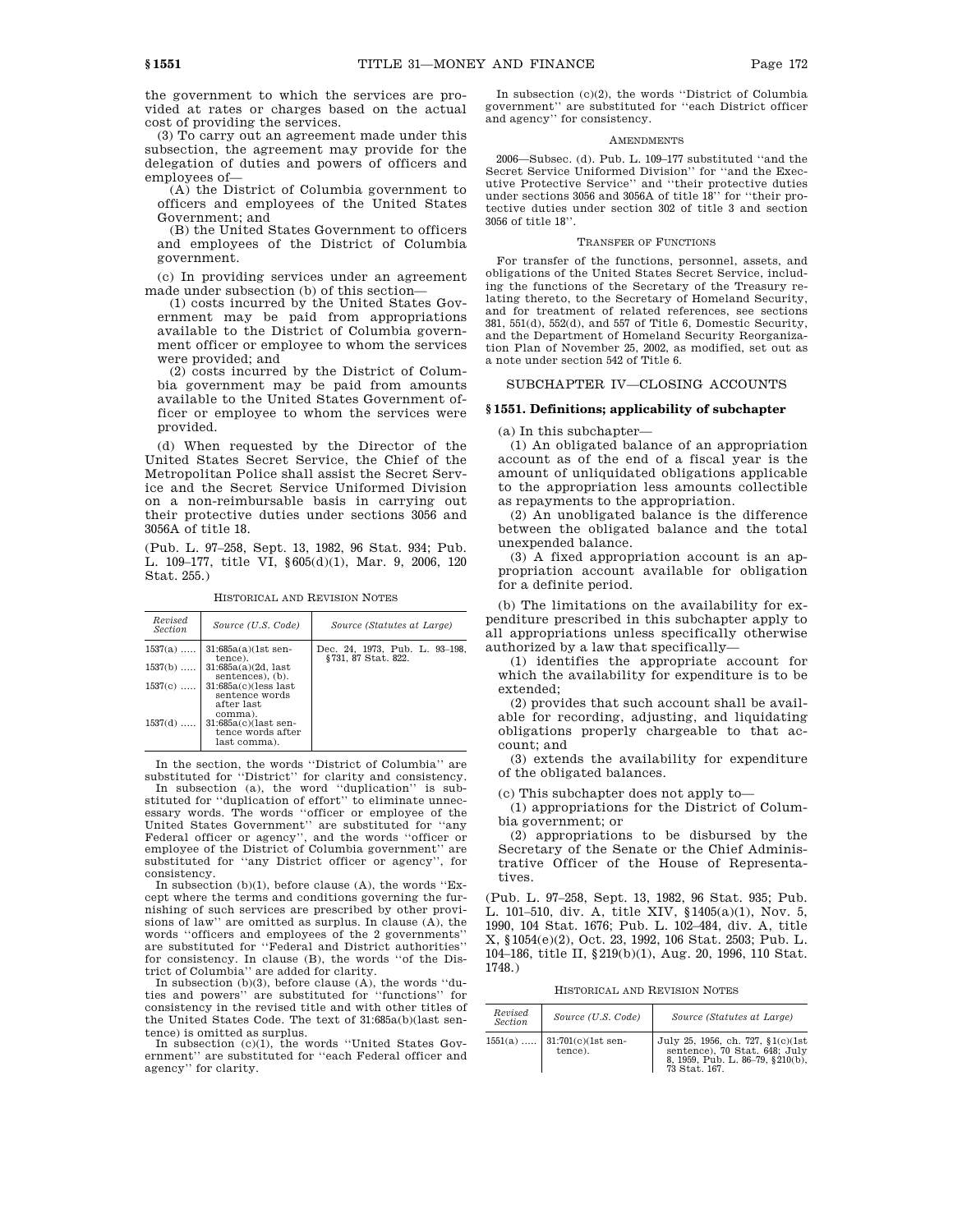| Revised<br>Section  | Source (U.S. Code) | Source (Statutes at Large)                                                         |
|---------------------|--------------------|------------------------------------------------------------------------------------|
| $1551(b)$   31:707. |                    | $\frac{1 \text{ July } 25, 1956, \text{ ch. } 727, \text{ }$ \$8, 70<br>Stat. 650. |

In subsection (b)(1), the words ''District of Columbia government'' are substituted for ''District of Columbia'' for consistency.

#### AMENDMENTS

1996—Subsec. (c)(2). Pub. L. 104–186 substituted ''Chief Administrative Officer'' for ''Clerk''.

1992—Pub. L. 102–484 substituted ''Definitions; applicability of subchapter'' for ''Definitions and applications'' as section catchline.

1990—Pub. L. 101–510 amended text generally, reenacting former subsec.  $(a)(1)$  and  $(2)$  with a change in capitalization, adding subsecs. (a)(3) and (b), and restating former subsec. (b) as (c).

## EFFECTIVE DATE OF 1990 AMENDMENT; TRANSITIONAL PROVISIONS

Section 1405(b) of Pub. L. 101–510, as amended by Pub. L. 102–484, div. A, title X, §1004, Oct. 23, 1992, 106 Stat. 2481, provided that:

''(1) APPLICATION OF AMENDMENTS.—The amendments made by subsection (a) [amending this section and sections 1552 to 1557 of this title] shall apply to any appropriation account the obligated balance of which, on the date of the enactment of this Act [Nov. 5, 1990], has not been transferred under section 1552(a)(1) of title 31, United States Code, as in effect on the day before the date of the enactment of this section.

''(2) RESTORATION OF CERTAIN UNOBLIGATED AMOUNTS.—The balance of any unobligated amount withdrawn under section 1552(a)(2) of title 31, United States Code, as in effect on the day before the date of the enactment of this Act, from an account the obligated balance of which has not been transferred under section 1552(a)(1) of title 31, United States Code, as in effect on the day before the date of the enactment of this section, is hereby restored to that account.

''(3) CANCELLATION OF UNOBLIGATED BALANCES.—All balances of unobligated funds withdrawn from an account under subsection 1552(a)(2) of title 31, United States Code, as in effect on the day before the date of the enactment of this Act (other than funds restored under paragraph (2)) are canceled, effective at the end of the 30-day period beginning on the date of the enactment of this Act.

''(4) CANCELLATION OF OBLIGATED BALANCES.—On the third September 30th after the date of the enactment of this Act, all obligated balances transferred under subsection 1552(a)(1) of title 31, United States Code, as in effect on the day before the date of the enactment of this Act, shall be canceled.

''(5) OBLIGATION OF EXISTING BALANCES.—After the date of the enactment of this Act, an obligation of any part of a balance transferred before the date of the enactment of this Act under section 1552(a)(1) of title 31, United States Code, shall be subject to section 1553(c) of such title, as amended by subsection (a).

'(6) CANCELLATION OF OLDEST OBLIGATED BALANCES.-(A) At the end of the 30-day period beginning on the date on which the President submits to Congress the budget for fiscal year 1992, any amount in an account established under paragraph (1) of section 1552 of title 31, United States Code, as in effect before the date of the enactment of this Act, that has been in that account as of that date for a period in excess of five years shall be deobligated and shall be withdrawn in the manner provided in paragraph (2) of that section. Amounts so deobligated and withdrawn may not be restored.

'(B) Subparagraph (A) shall not apply so as to require the deobligation of amounts—

''(i) for which there is documentary evidence that payment will be required within 180 days of the date of the enactment of this Act; or

''(ii) that are determined to be necessary for severance payments for foreign national employees.

''(7) OBLIGATIONS AND ADJUSTMENT OF OBLIGATIONS.— (A) After cancellation of unobligated balances under paragraph (3) or cancellation of obligated balances under paragraph (4) or paragraph (6) and subject to the provisions of subparagraph (B), obligations and adjustments to obligations that would have been chargeable to those balances before such cancellations and that are not otherwise chargeable to current appropriations of the agency concerned may be charged to current appropriations of that agency available for the same purpose. Any charge made pursuant to this subsection shall be limited to the unobligated expired balances of the original appropriation available for the same purpose.

''(B) Any charge made pursuant to subparagraph (A) shall be subject to the maximum amount chargeable under subsection (b) of section 1553 of title 31, United States Code, as amended by this section, and shall be included in the calculation of the total amount charged to any account under that section.

''(8) OBLIGATIONS AND ADJUSTMENTS OF OBLIGATIONS FOR EXPIRED BUT NOT CLOSED ACCOUNTS.-- (A) Subject to subparagraphs (B), (C), and (D), in the case of an appropriation account for a fiscal year before fiscal year 1992 for which the period of availability for obligation has expired but which has not been closed under the provisions of section 1552(a) of title 31, United States Code, or paragraph (4) of this section, an obligation and an adjustment of an obligation may be charged to any current appropriation account of the Department of Defense that is available for the same purpose as the expired account if—

''(i) the obligation would have been properly chargeable (except as to amount) to the expired account before the end of the period of availability of that account; and

''(ii) the obligation is not otherwise properly chargeable to any current appropriation account of the Department of Defense.

''(B) The total amount charged to a current appropriation account under subparagraph (A) may not exceed an amount equal to the lesser of—

''(i) one percent of the total amount of the appropriations for that account; or

''(ii) one percent of the total amount of the appropriations for the expired account.

''(C) No obligation or adjustment of an obligation may be charged pursuant to the provisions of this paragraph until the Committees on Armed Services and the Committees on Appropriations of the Senate and House of Representatives are notified of the intent to make such a charge and a period of 30 days elapses after the notification is submitted.

''(D) CERTIFICATIONS.—No obligation or adjustment of an obligation may be charged pursuant to the provisions of this paragraph until the Secretary of Defense (except as otherwise provided in subparagraph (E)) certifies to Congress the following:

''(i) That the limitations on expending and obligating amounts established pursuant to section 1341 of title 31, United States Code, are being observed within the Department of Defense.

''(ii) That reports on any violations of such section 1341, whether intentional or inadvertent, are being submitted to the President and Congress immediately and with all relevant facts and a statement of actions taken as required by section 1351 of title 31, United States Code.

''(E) ALTERNATIVE TO CERTIFICATION.—If the Secretary of Defense is unable to make the certifications referred to in subparagraph (D) within 60 days after the date of the enactment of this subparagraph [Oct. 23, 1992], the Secretary shall submit to the Congress a report stating that the Secretary is unable to make such certifications and setting forth the actions that the Secretary will take in order to enable the Secretary to make such certifications after the end of that period.''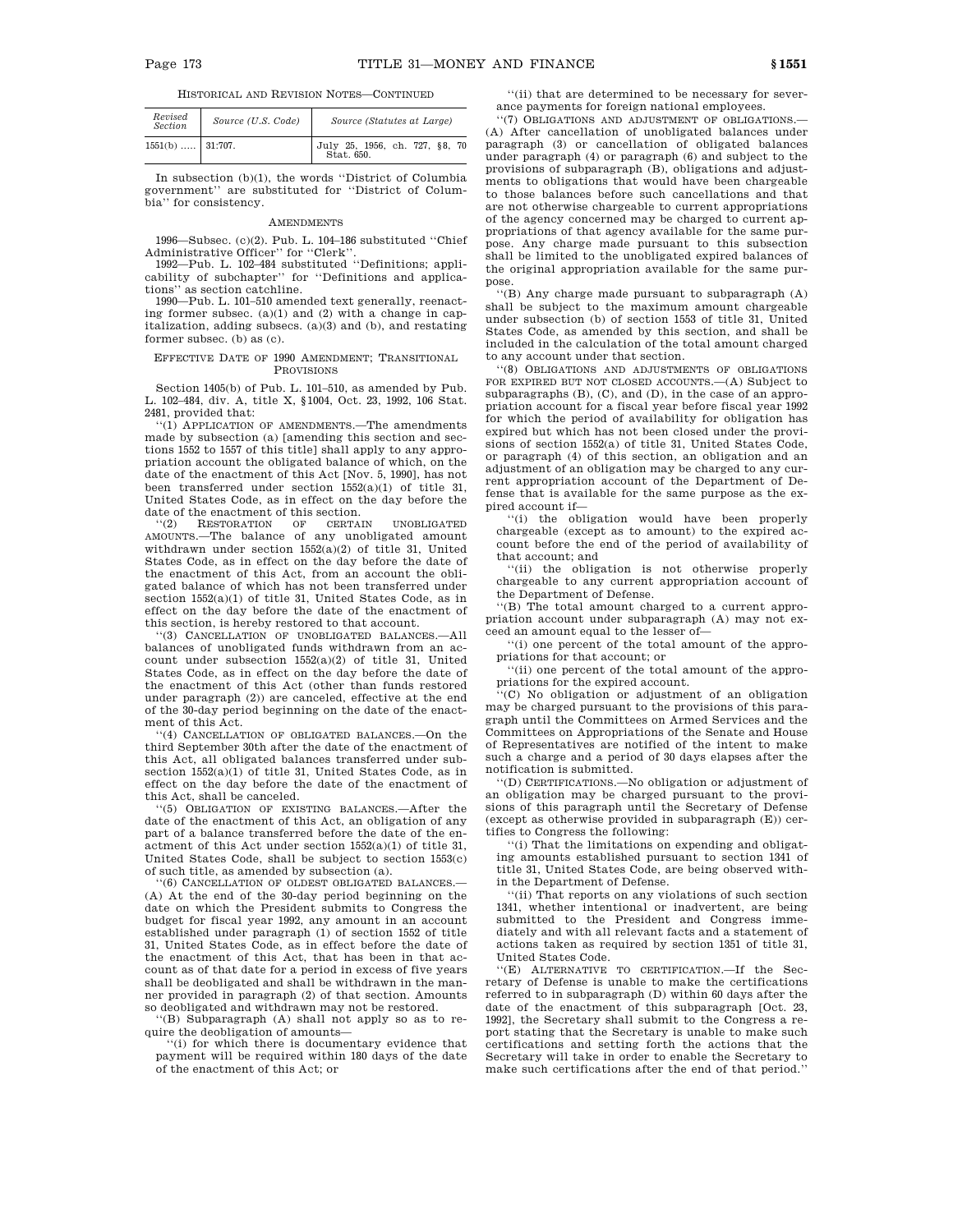# **§ 1552. Procedure for appropriation accounts available for definite periods**

(a) On September 30th of the 5th fiscal year after the period of availability for obligation of a fixed appropriation account ends, the account shall be closed and any remaining balance (whether obligated or unobligated) in the account shall be canceled and thereafter shall not be available for obligation or expenditure for any purpose.

(b) Collections authorized or required to be credited to an appropriation account, but not received before closing of the account under subsection (a) or under section 1555 of this title shall be deposited in the Treasury as miscellaneous receipts.

(Pub. L. 97–258, Sept. 13, 1982, 96 Stat. 935; Pub. L. 101–510, div. A, title XIV, §1405(a)(1), Nov. 5, 1990, 104 Stat. 1676.)

| Revised<br><i>Section</i> | Source (U.S. Code)                | Source (Statutes at Large)                                                                                                                                                   |
|---------------------------|-----------------------------------|------------------------------------------------------------------------------------------------------------------------------------------------------------------------------|
| $1552(a)$                 | $31:701(a)(1)$ .                  | July 25, 1956, ch. 727, $\S1(a)(1)$ ,<br>70 Stat, 647; restated July<br>12. 1974. Pub. L. 93-344.<br>§ 503(a), 88 Stat, 321.                                                 |
|                           | $31:701(a)(2)$ .                  | July 25, 1956, ch. 727, §1(a)(2),<br>70 Stat. 648; June 29, 1960,<br>Pub. L. 86–533, §1(25), 74<br>Stat. 249.                                                                |
|                           | $31:701(b)$ .                     | July 25, 1956, ch. 727, §1(b), 70<br>Stat. 648; restated July 12.<br>1974, Pub. L. 93-344, §503(b),<br>88 Stat. 322; Apr. 21, 1976,<br>Pub. L. 94-273, §45, 90 Stat.<br>382. |
| $1552(b)$                 | $31:701(c)$ (last sen-<br>tence). | July 25, 1956, ch. 727,<br>$\S(1(c))$ (ast sentence), (d), 5,<br>70 Stat. 648, 649.                                                                                          |
| $1552(c)$<br>$1552(d)$    | $31:701(d)$ .<br>31:705.          |                                                                                                                                                                              |

HISTORICAL AND REVISION NOTES

In subsection (a), the text of  $31:701(b)(1)(A)$  and  $(2)(A)$ and the words ''for the period commencing on July 1, 1976, and ending on September 30, 1976, and for any fiscal year commencing on or after October 1, 1976'' are omitted as executed.

In subsection (a)(1), the words ''period of availability ends'' are substituted for ''that period or the fiscal year or years, as the case may be, for which the appropriation is available for obligation'' to eliminate unnecessary words.

In subsection  $(a)(2)$ , the words "reverts to the Treasury'' are substituted for ''if the appropriation was derived in whole or in part from the general fund, shall revert to such fund'' to eliminate unnecessary words.

In subsection (b), the words ''not received before'' are substituted for ''not received until after'' for clarity. The words ''unless otherwise authorized by law'' are omitted as surplus. The words ''Comptroller General'' are substituted for ''General Accounting Office'' for

consistency. In subsection (c), the text of 31:701(d)(last sentence) is omitted as executed.

In subsection (d), before clause (1), the word ''heading'' is substituted for ''heads'' for clarity and consistency.

#### **AMENDMENTS**

1990—Pub. L. 101–510 amended text generally, revising and restating former subsecs. (a) to (d) as subsecs. (a) and (b).

#### EFFECTIVE DATE OF 1990 AMENDMENT

Amendment by Pub. L. 101–510 applicable to any appropriation account the obligated balance of which, on Nov. 5, 1990, has not been transferred under subsec.  $(a)(1)$  of this section, as in effect Nov. 4, 1990, with transitional provisions, see section 1405(b) of Pub. L. 101–510, set out as a note under section 1551 of this title.

AUDIT OF OBLIGATED BALANCES OF DEPARTMENT OF DEFENSE

## Section 1406 of Pub. L. 101–510 provided that:

''(a) AUDIT REQUIREMENT.—The Secretary of Defense shall provide for an audit of each account of the Department of Defense established under paragraph (1) of section 1552(a) of title 31, United States Code, as in effect on the day before the date of the enactment of this Act [Nov. 5, 1990]. The audit shall, with respect to each such account, identify—

''(1) the balance in the account;

''(2) the amount of such balance that is considered by the Secretary (as of the time of the audit) to represent amounts required for valid obligations (as supported by documentary evidence as required by section 1501 of title 31) and the amount of such balance that is considered by the Secretary (as of the time of the audit) to represent amounts for obligations that are considered no longer valid;

''(3) the sources of amounts in the account, shown by fiscal year and by amount for each fiscal year; and ''(4) such other matters as the Secretary considers

appropriate. ''(b) DEOBLIGATION OF OBLIGATIONS NO LONGER VALID.—Any obligated amounts in accounts of the Department of Defense established under paragraph (1) of section 1552(a) of title 31, United States Code, that are determined pursuant to the audit under subsection (a) to represent amounts for obligations that are no longer valid shall be deobligated and canceled.

''(c) REPORT ON AUDIT.—Not later than December 31, 1991, the Secretary of Defense shall submit to Congress a report containing the results of the audit conducted pursuant to subsection (a). The report shall set forth—

''(1) the information required to be identified pursuant to subsection (a); and

''(2) for each appropriation account (A) the average length of time funds have been obligated, (B) the average size of the obligation, and (iii)[(C)] the object classification of the obligations, all shown for total obligations and separately for valid obligations and obligations that are no longer valid.''

## **§ 1553. Availability of appropriation accounts to pay obligations**

(a) After the end of the period of availability for obligation of a fixed appropriation account and before the closing of that account under section 1552(a) of this title, the account shall retain its fiscal-year identity and remain available for recording, adjusting, and liquidating obligations properly chargeable to that account.

(b)(1) Subject to the provisions of paragraph (2), after the closing of an account under section 1552(a) or 1555 of this title, obligations and adjustments to obligations that would have been properly chargeable to that account, both as to purpose and in amount, before closing and that are not otherwise chargeable to any current appropriation account of the agency may be charged to any current appropriation account of the agency available for the same purpose.

(2) The total amount of charges to an account under paragraph (1) may not exceed an amount equal to 1 percent of the total appropriations for that account.

 $(c)(1)$  In the case of a fixed appropriation account with respect to which the period of availability for obligation has ended, if an obligation of funds from that account to provide funds for a program, project, or activity to cover amounts required for contract changes would cause the total amount of obligations from that appropriation during a fiscal year for contract changes for that program, project, or activity to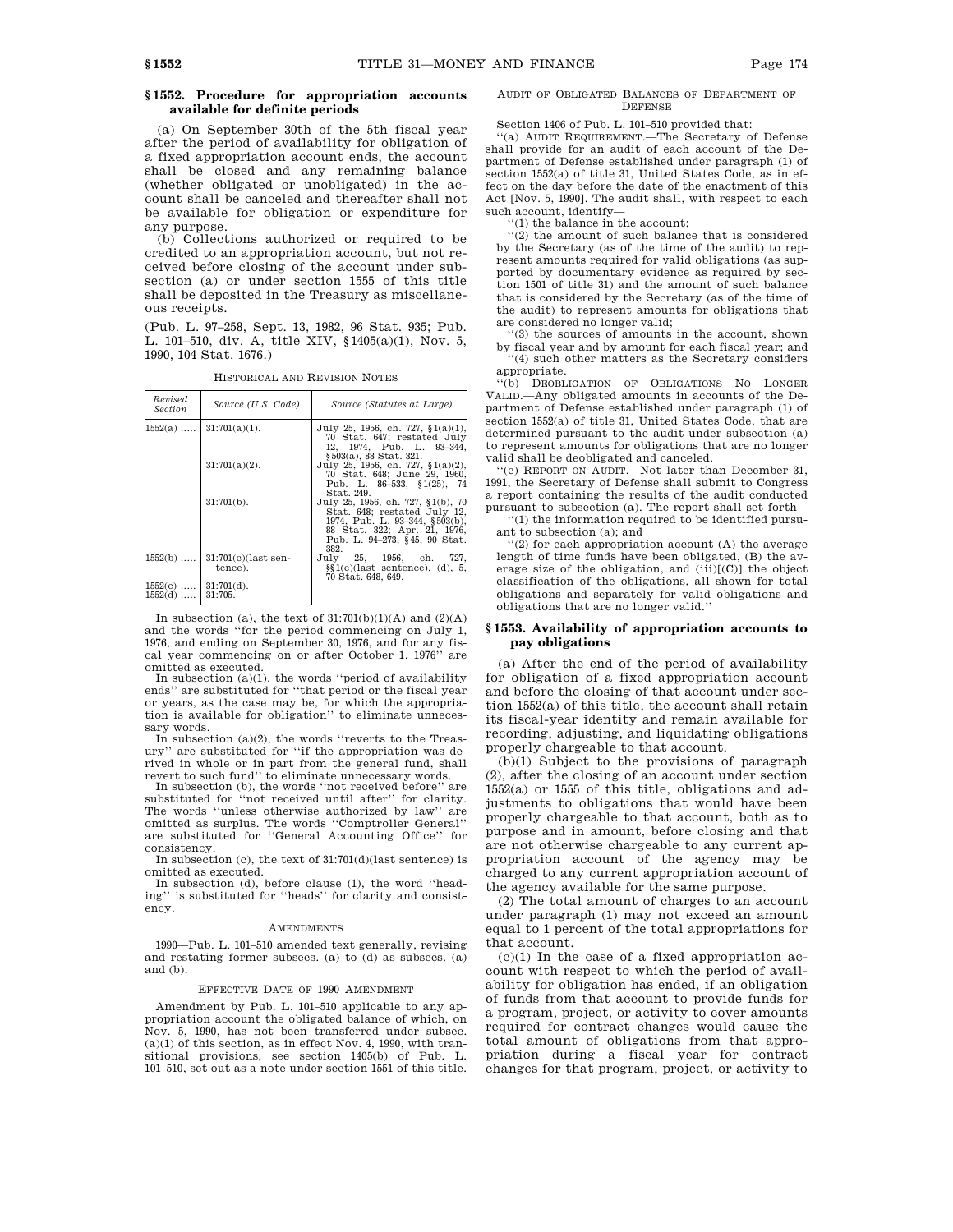exceed \$4,000,000, the obligation may only be made if the obligation is approved by the head of the agency (or an officer of the agency within the Office of the head of the agency to whom the head of the agency has delegated the authority to approve such an obligation).

(2) In the case of a fixed appropriation account with respect to which the period of availability for obligation has ended, if an obligation of funds from that account to provide funds for a program, project, or activity to cover amounts required for contract changes would cause the total amount obligated from that appropriation during a fiscal year for that program, project, or activity to exceed \$25,000,000, the obligation may not be made until—

(A) the head of the agency submits to the appropriate authorizing committees of Congress and the Committees on Appropriations of the Senate and the House of Representatives a notice in writing of the intent to obligate such funds, together with a description of the legal basis for the proposed obligation and the policy reasons for the proposed obligation; and

(B) a period of 30 days has elapsed after the notice is submitted.

(3) In this subsection, the term ''contract change'' means a change to a contract under which the contractor is required to perform additional work. Such term does not include adjustments to pay claims or increases under an escalation clause.

(d)(1) Obligations under this section may be paid without prior action of the Comptroller General.

(2) This subchapter does not—

(A) relieve the Comptroller General of the duty to make decisions requested under law; or

(B) affect the authority of the Comptroller General to settle claims and accounts.

(Pub. L. 97–258, Sept. 13, 1982, 96 Stat. 936; Pub. L. 101–510, div. A, title XIV, §1405(a)(1), Nov. 5, 1990, 104 Stat. 1676.)

| Revised<br>Section | Source (U.S. Code)                      | Source (Statutes at Large)                   |  |  |
|--------------------|-----------------------------------------|----------------------------------------------|--|--|
|                    | $1553(a)$   31:702(1st sentence).       | July 25, 1956, ch. 727, §2, 70<br>Stat. 648. |  |  |
|                    | $1553(b)$   31:702(last sen-<br>tence). |                                              |  |  |

HISTORICAL AND REVISION NOTES

In subsection (a), the word ''separately'' is substituted for ''as one fund'' for clarity. The words ''remains available until expended'' are substituted for ''shall be available without fiscal year limitation'' for consistency in the revised title.

In subsection (b), the words ''Comptroller General'' are substituted for ''Comptroller General of the United States'' and ''General Accounting Office'' for consistency. The words ''affect the authority'' are substituted for ''abridge the existing authority'' to eliminate unnecessary words. The words ''settle claims and accounts'' are substituted for ''settle and adjust claims, demands, and accounts'' for consistency with chapter 35 of the revised title.

## AMENDMENTS

1990—Pub. L. 101–510 amended text generally. Prior to amendment, text read as follows:

''(a) Each appropriation account established under section 1552 of this title is accounted for separately and remains available until expended to pay obligations chargeable against any appropriation from which the account is derived.

''(b) Under regulations prescribed by the Comptroller General, obligations under subsection (a) of this section may be paid without prior action of the Comptroller General. However, this subchapter does not—

'(1) relieve the Comptroller General of the duty to make decisions requested under law; or

''(2) affect the authority of the Comptroller General to settle claims and accounts.''

#### EFFECTIVE DATE OF 1990 AMENDMENT

Amendment by Pub. L. 101–510 applicable to any appropriation account the obligated balance of which, on Nov. 5, 1990, has not been transferred under section 1552(a)(1) of this title, as in effect Nov. 4, 1990, with transitional provisions, see section 1405(b) of Pub. L. 101–510, set out as a note under section 1551 of this title.

# **§ 1554. Audit, control, and reporting**

(a) Any audit requirement, limitation on obligations, or reporting requirement that is applicable to an appropriation account shall remain applicable to that account after the end of the period of availability for obligation of that account.

(b)(1) After the close of each fiscal year, the head of each agency shall submit to the President and the Secretary of the Treasury a report regarding the unliquidated obligations, unobligated balances, canceled balances, and adjustments made to appropriation accounts of that agency during the completed fiscal year. The report shall be submitted no later than 15 days after the date on which the President's budget for the next fiscal year is submitted to Congress under section 1105 of this title.

(2) Each report required by this subsection shall—

(A) provide a description, with reference to the fiscal year of appropriations, of the amount in each account, its source, and an itemization of the appropriations accounts;

(B) describe all current and expired appropriations accounts;

(C) describe any payments made under section 1553 of this title;

(D) describe any adjustment of obligations during that fiscal year pursuant to section 1553 of this title;

(E) contain a certification by the head of the agency that the obligated balances in each appropriation account of the agency reflect proper existing obligations and that expenditures from the account since the preceding review were supported by a proper obligation of funds and otherwise were proper;

(F) describe all balances canceled under sections 1552 and 1555 of this title.

(3) The head of each Federal agency shall provide a copy of each such report to the Speaker of the House of Representatives and the Committee on Appropriations, the Committee on Governmental Affairs, and other appropriate oversight and authorizing committees of the Senate.

(c) The head of each agency shall establish internal controls to assure that an adequate review of obligated balances is performed to support the certification required by section 1108(c) of this title.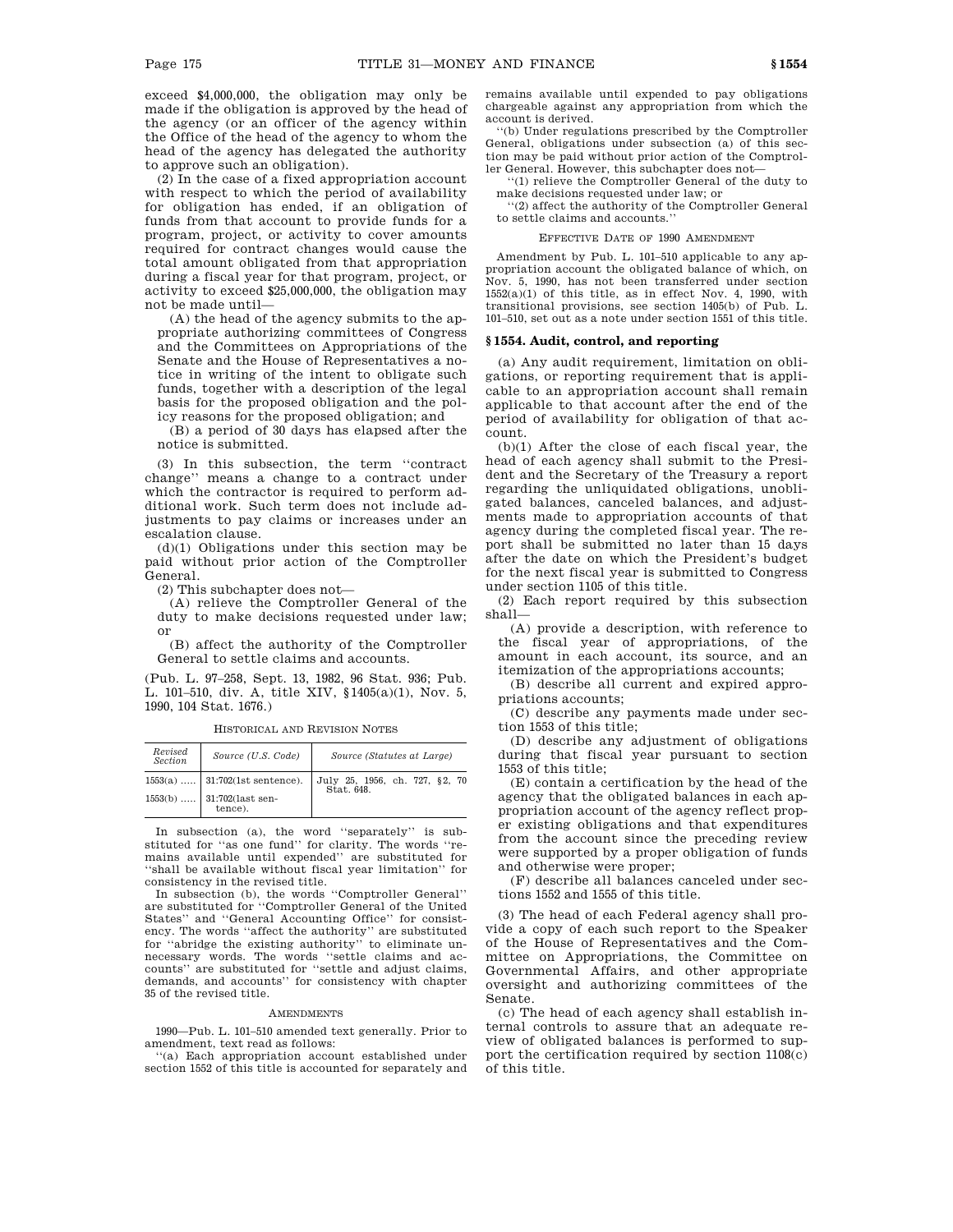(Pub. L. 97–258, Sept. 13, 1982, 96 Stat. 936; Pub. L. 101–510, div. A, title XIV, §1405(a)(1), Nov. 5, 1990, 104 Stat. 1677; Pub. L. 102–190, div. A, title

HISTORICAL AND REVISION NOTES

X, §1004(b), Dec. 5, 1991, 105 Stat. 1457.)

| Revised<br><i>Section</i> | Source (U.S. Code)                                                                                                                       | Source (Statutes at Large)                                                                                                                                                            |
|---------------------------|------------------------------------------------------------------------------------------------------------------------------------------|---------------------------------------------------------------------------------------------------------------------------------------------------------------------------------------|
| $1554(a)$<br>$1554(b)$    | $31:703(a)(1st, 2d sen-$<br>tences, last sen-<br>tence proviso).<br>$31:703(a)(3d$ sen-<br>tence. last sen-<br>tence less pro-<br>viso). | July 25, 1956, ch. 727, §3(a), 70<br>Stat. 649; Reorg. Plan No. 2<br>of 1970, eff. July 1, 1970,<br>§102(a), 84 Stat. 2085; Apr.<br>21, 1976, Pub. L. 94-273, §8(1),<br>90 Stat. 378. |

In subsection (a), the words ''head of the agency'' are substituted for ''agency concerned'' for consistency. The word ''President'' is substituted for ''Director of the Office of Management and Budget'' because sections 101 and 102(a) of Reorganization Plan No. 2 of 1970 (eff. July 1, 1970, 84 Stat. 2085) designated the Bureau of the Budget as the Office of Management and Budget and transferred all functions of the Bureau to the President.

In subsection (b), the words ''withdrawal or restoration'' are substituted for ''transactions'' the first time it appears.

#### **AMENDMENTS**

1991—Subsecs. (c), (d). Pub. L. 102–190 redesignated subsec. (d) as (c) and struck out former subsec. (c) which read as follows:

'(1) The Director of the Congressional Budget Office shall estimate each year the effect on the Federal deficit of payments and adjustments made with respect to sections 1552 and 1553 of this title. Such estimate shall be made separately for accounts of each agency.

(2) The Director shall include in the annual report of the Director to the Committees on the Budget of the Senate and House of Representatives under paragraph (1) of section 202(f) of the Congressional Budget Act of 1974 a statement of the estimates made pursuant to paragraph (1) of this subsection during the preceding year (including any revisions to estimates contained in earlier reports under such paragraph). The Director shall include in any report under paragraph (2) of that section any revisions to such estimates made since the most recent report under paragraph (1) of such section.

1990—Pub. L. 101–510 substituted ''Audit, control, and reporting'' for ''Review of appropriation accounts'' in section catchline and amended text generally, substituting subsecs. (a) to (d) for former subsecs. (a) and (b) which required the head of each agency to annually review each appropriation account established by the agency under section 1552 of this title.

#### CHANGE OF NAME

Committee on Governmental Affairs of Senate changed to Committee on Homeland Security and Governmental Affairs of Senate, effective Jan. 4, 2005, by Senate Resolution No. 445, One Hundred Eighth Congress, Oct. 9, 2004.

## EFFECTIVE DATE OF 1990 AMENDMENT

Amendment by Pub. L. 101–510 applicable to any appropriation account the obligated balance of which, on Nov. 5, 1990, has not been transferred under section  $1552(a)(1)$  of this title, as in effect Nov. 4, 1990, with transitional provisions, see section 1405(b) of Pub. L. 101–510, set out as a note under section 1551 of this title.

REPORTING REQUIREMENT REGARDING EFFECT OF CER-TAIN PAYMENTS AND ADJUSTMENTS ON FEDERAL DEFICIT

Section 1004(a) of Pub. L. 102–190 provided that: ''At the same time that the President submits to Congress the budget for each of fiscal years 1993, 1994, 1995, and 1996 under section 1105 of title 31, United States Code, the Director of the Office of Management and Budget shall submit to Congress a report regarding the effect on the Federal deficit of payments and adjustments made with respect to sections 1552 and 1553 of such title for the fiscal year in which such budget is submitted, the fiscal year preceding that fiscal year, and the fiscal year covered by that budget. The report shall include separate estimates for the accounts of each agency.''

## **§ 1555. Closing of appropriation accounts available for indefinite periods**

An appropriation account available for obligation for an indefinite period shall be closed, and any remaining balance (whether obligated or unobligated) in that account shall be canceled and thereafter shall not be available for obligation or expenditure for any purpose, if—

(1) the head of the agency concerned or the President determines that the purposes for which the appropriation was made have been carried out; and

(2) no disbursement has been made against the appropriation for two consecutive fiscal years.

(Pub. L. 97–258, Sept. 13, 1982, 96 Stat. 937; Pub. L. 101–510, div. A, title XIV, §1405(a)(1), Nov. 5, 1990, 104 Stat. 1678.)

HISTORICAL AND REVISION NOTES

| Revised<br>Section | Source (U.S. Code)              | Source (Statutes at Large)                   |
|--------------------|---------------------------------|----------------------------------------------|
|                    | $1555(a)$ 31:706(less proviso). | July 25, 1956, ch. 727, §6, 70<br>Stat. 649. |
|                    | $1555(b)$ 31:706(proviso).      |                                              |

In subsection (a), the words ''indefinite period'' are substituted for ''not limited to a definite period of time'' for consistency in the revised title. The words ''consecutive fiscal years'' are substituted for ''full consecutive fiscal years'' to eliminate an unnecessary word.

In subsection (b), the words ''or were heretofore withdrawn from the appropriation account by administrative action'' are omitted as executed.

## AMENDMENTS

1990—Pub. L. 101–510 substituted ''Closing of appropriation accounts available'' for ''Withdrawal of unobligated balances of appropriations'' in section catchline and amended text generally. Prior to amendment, text read as follows:

''(a) An unobligated balance of an appropriation for an indefinite period shall be withdrawn in the way provided in section 1552(a)(2) of this title when the head of the agency concerned decides that the purposes for which the appropriation was made have been carried out or when no disbursement is made against the appropriation for 2 consecutive fiscal years.

''(b) An amount of an appropriation withdrawn under this section may be restored to the applicable appropriation account to pay obligations and to settle accounts.''

#### EFFECTIVE DATE OF 1990 AMENDMENT

Amendment by Pub. L. 101–510 applicable to any appropriation account the obligated balance of which, on Nov. 5, 1990, has not been transferred under section  $1552(a)(1)$  of this title, as in effect Nov. 4, 1990, with transitional provisions, see section 1405(b) of Pub. L. 101–510, set out as a note under section 1551 of this title.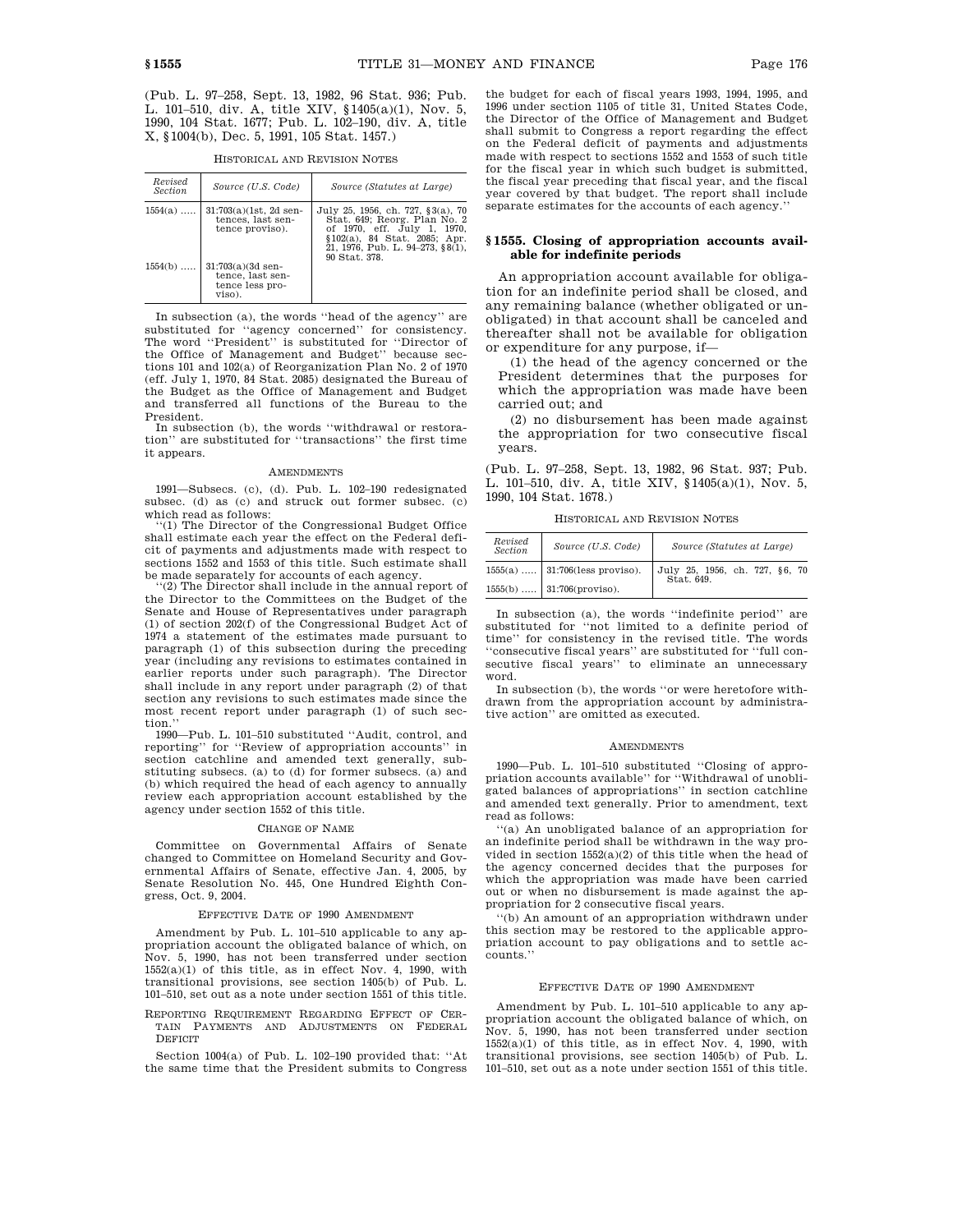# **§ 1556. Comptroller General: reports on appropriation accounts**

(a) In carrying out audit responsibilities, the Comptroller General shall report on operations under this subchapter to—

- (1) the head of the agency concerned;
- (2) the Secretary of the Treasury; and

(3) the President.

(b) A report under this section shall include an appraisal of unpaid obligations under fixed appropriation accounts for which the period of availability for obligation has ended.

(Pub. L. 97–258, Sept. 13, 1982, 96 Stat. 937; Pub. L. 101–510, div. A, title XIV, §1405(a)(1), Nov. 5, 1990, 104 Stat. 1678.)

HISTORICAL AND REVISION NOTES

| Revised<br>Section     | Source (U.S. Code)                                                                                                                      | Source (Statutes at Large)                                                                                                  |
|------------------------|-----------------------------------------------------------------------------------------------------------------------------------------|-----------------------------------------------------------------------------------------------------------------------------|
| $1556(a)$<br>$1556(b)$ | $31:703(b)(1st sen-$<br>tence words be-<br>fore 4th comma).<br>31:703(b)(1st sen-<br>tence words after<br>4th comma, last<br>sentence). | July 25, 1956, ch. 727, §3(b), 70<br>Stat. 649; Reorg. Plan No. 2<br>of 1970, eff. July 1, 1970,<br>§102(a), 84 Stat, 2085. |

In the section, the word ''President'' is substituted for ''Director of the Office of Management and Budget'' because sections 101 and 102(a) of Reorganization Plan No. 2 of 1970 (eff. July 1, 1970, 84 Stat. 2085) designated the Bureau of the Budget as the Office of Management and Budget and transferred all functions of the Bureau to the President.

## **AMENDMENTS**

1990—Pub. L. 101–510 substituted ''General: reports'' for ''General reports'' in section catchline and amended text generally. Prior to amendment, text read as follows:

''(a) In carrying out audit responsibilities, the Comptroller General shall report on operations under this subchapter to—

''(1) the head of the agency concerned;

''(2) the Secretary of the Treasury; and

''(3) the President.

''(b) A report under this section shall include an appraisal of unpaid obligations under appropriation accounts established under section 1552 of this title. By the 30th day after receiving a report, the head of the agency concerned shall carry out actions required by section 1554 of this title that the report shows is necessary.''

#### EFFECTIVE DATE OF 1990 AMENDMENT

Amendment by Pub. L. 101–510 applicable to any appropriation account the obligated balance of which, on Nov. 5, 1990, has not been transferred under section 1552(a)(1) of this title, as in effect Nov. 4, 1990, with transitional provisions, see section 1405(b) of Pub. L. 101–510, set out as a note under section 1551 of this title.

## **§ 1557. Authority for exemptions in appropriation laws**

A provision of an appropriation law may exempt an appropriation from the provisions of this subchapter and fix the period for which the appropriation remains available for expenditure.

(Pub. L. 97–258, Sept. 13, 1982, 96 Stat. 937; Pub. L. 101–510, div. A, title XIV, §1405(a)(1), Nov. 5, 1990, 104 Stat. 1679.)

#### HISTORICAL AND REVISION NOTES

| Revised<br><b>Section</b> | Source (U.S. Code) | Source (Statutes at Large)                   |
|---------------------------|--------------------|----------------------------------------------|
| 1557                      | 131:708.           | July 25, 1956, ch. 727, §9, 70<br>Stat. 650. |

## **AMENDMENTS**

1990—Pub. L. 101–510 substituted ''Authority for exemptions in appropriation laws'' for ''Authorization to exempt'' in section catchline and amended text generally. Prior to amendment, text read as follows: ''A provision of an appropriation law may exempt an appropriation from this subchapter and fix the period for which the appropriation remains available for expenditure.''

#### EFFECTIVE DATE OF 1990 AMENDMENT

Amendment by Pub. L. 101–510 applicable to any appropriation account the obligated balance of which, on Nov. 5, 1990, has not been transferred under section 1552(a)(1) of this title, as in effect Nov. 4, 1990, with transitional provisions, see section 1405(b) of Pub. L. 101–510, set out as a note under section 1551 of this title.

## **§ 1558. Availability of funds following resolution of a formal protest or other challenge**

(a) Notwithstanding section 1552 of this title or any other provision of law, funds available to an agency for obligation for a contract at the time a protest or other action referred to in subsection (b) is filed in connection with a solicitation for, proposed award of, or award of such contract shall remain available for obligation for 100 days after the date on which the final ruling is made on the protest or other action. A ruling is considered final on the date on which the time allowed for filing an appeal or request for reconsideration has expired, or the date on which a decision is rendered on such an appeal or request, whichever is later.

(b) Subsection (a) applies with respect to—

(1) any protest filed under subchapter V of chapter 35 of this title; or

(2) an action commenced under administrative procedures or for a judicial remedy if—

(A) the action involves a challenge to—

(i) a solicitation for a contract;

(ii) a proposed award of a contract;

(iii) an award of a contract; or

(iv) the eligibility of an offeror or potential offeror for a contract or of the contractor awarded the contract; and

(B) commencement of the action delays or prevents an executive agency from making an award of a contract or proceeding with a procurement.

(Added Pub. L. 101–189, div. A, title VIII, §813(a), Nov. 29, 1989, 103 Stat. 1494; amended Pub. L. 104–106, div. E, title LV, §5502(a), (b), Feb. 10, 1996, 110 Stat. 698, 699.)

#### AMENDMENTS

1996—Pub. L. 104–106, §5502(b), substituted ''of a formal protest or other challenge'' for ''of a protest'' in section catchline.

Subsec. (a). Pub. L. 104–106, §5502(a)(1), inserted ''or other action referred to in subsection (b)'' after ''time a protest'', substituted ''100 days'' for ''90 working days'', and inserted ''or other action'' after ''on the protest''.

Subsec. (b). Pub. L. 104–106, §5502(a)(2), added subsec. (b) and struck out former subsec. (b) which read as fol